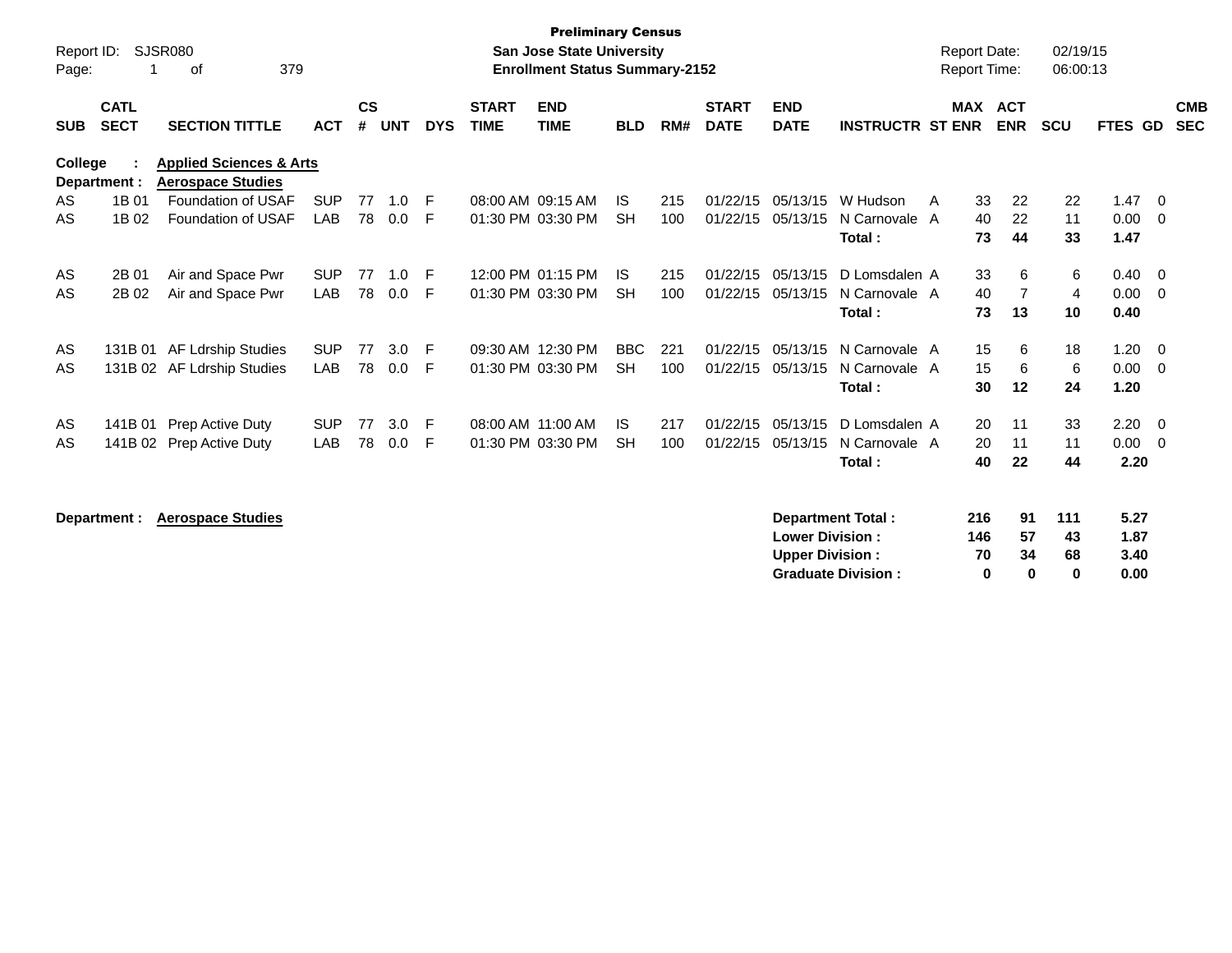| Report ID:<br>Page:                       | 2                          | SJSR080<br>379<br>οf                                                                             |                                        |                    |                      |                   |                             | <b>Preliminary Census</b><br><b>San Jose State University</b><br><b>Enrollment Status Summary-2152</b> |                                        |                   |                                        |                                                          |                                        |             |                      | <b>Report Date:</b><br><b>Report Time:</b> | 02/19/15<br>06:00:13   |                                              |                                           |                          |
|-------------------------------------------|----------------------------|--------------------------------------------------------------------------------------------------|----------------------------------------|--------------------|----------------------|-------------------|-----------------------------|--------------------------------------------------------------------------------------------------------|----------------------------------------|-------------------|----------------------------------------|----------------------------------------------------------|----------------------------------------|-------------|----------------------|--------------------------------------------|------------------------|----------------------------------------------|-------------------------------------------|--------------------------|
| <b>SUB</b>                                | <b>CATL</b><br><b>SECT</b> | <b>SECTION TITTLE</b>                                                                            | <b>ACT</b>                             | $\mathsf{cs}$<br># | <b>UNT</b>           | <b>DYS</b>        | <b>START</b><br><b>TIME</b> | <b>END</b><br><b>TIME</b>                                                                              | <b>BLD</b>                             | RM#               | <b>START</b><br><b>DATE</b>            | <b>END</b><br><b>DATE</b>                                | <b>INSTRUCTR ST ENR</b>                |             |                      | MAX ACT<br><b>ENR</b>                      | <b>SCU</b>             | <b>FTES GD</b>                               |                                           | <b>CMB</b><br><b>SEC</b> |
| <b>College</b>                            | Department :               | <b>Applied Sciences &amp; Arts</b><br><b>Nutrition &amp; Food Science</b>                        |                                        |                    |                      |                   |                             |                                                                                                        |                                        |                   |                                        |                                                          |                                        |             |                      |                                            |                        |                                              |                                           |                          |
| <b>NUFS</b>                               | 8 01                       | Nutr Health Prof                                                                                 | <b>LEC</b>                             | 01                 | 3.0                  | МW                |                             | 10:30 AM 11:45 AM                                                                                      | YUH                                    | 124               | 01/22/15 05/13/15                      |                                                          | K Mauldin<br>Total:                    | A           | 200<br>200           | 124<br>124                                 | 372<br>372             | 24.80<br>24.80                               | $\overline{\mathbf{0}}$                   |                          |
| <b>NUFS</b><br><b>NUFS</b>                | 901<br>902                 | Intro Human Nutr<br>Intro Human Nutr                                                             | <b>LEC</b><br><b>LEC</b>               | 01<br>01           | 3.0<br>3.0           | TR<br><b>TR</b>   |                             | 09:00 AM 10:15 AM<br>10:30 AM 11:45 AM                                                                 | CL.<br>CL.                             | 302<br>302        | 01/22/15 05/13/15<br>01/22/15 05/13/15 |                                                          | S Spencer<br>L Wiley                   | A<br>Α      | 40<br>40             | 37<br>37                                   | 111<br>111             | 7.40<br>7.40                                 | - 0<br>$\overline{0}$                     |                          |
| <b>NUFS</b>                               | 903                        | Intro Human Nutr                                                                                 | <b>LEC</b>                             | 01                 | 3.0                  | <b>MW</b>         |                             | 12:00 PM 01:15 PM                                                                                      | <b>CCB</b>                             | 102               | 01/22/15 05/13/15                      |                                                          | E Brown<br>Total:                      | A           | 40<br>120            | 36<br>110                                  | 108<br>330             | 7.20<br>22.00                                | $\overline{0}$                            |                          |
| <b>NUFS</b><br><b>NUFS</b>                | 16 01<br>16 02             | Sci, Physio, Nutr<br>Sci, Physio, Nutr                                                           | <b>LEC</b><br><b>LEC</b>               | 02                 | 3.0<br>02 3.0        | TR<br><b>MW</b>   | 10:30 AM 11:45 AM           | 12:00 PM 01:15 PM                                                                                      | <b>CCB</b><br><b>BBC</b>               | 102<br>022        | 01/22/15 05/13/15                      | 01/22/15 05/13/15                                        | C Hollenbeck A<br>J Morrill<br>Total:  | A           | 40<br>40<br>80       | 38<br>39<br>77                             | 114<br>117<br>231      | 7.60<br>7.80<br>15.40                        | $\overline{\mathbf{0}}$<br>$\overline{0}$ |                          |
| <b>NUFS</b><br>HSPM 2001                  | 20 01                      | Sanitatn & Env Iss<br>Sanitatn & Env Iss                                                         | SEM<br>SEM                             | 01<br>01           | 2.0<br>2.0           | $\top$<br>$\top$  |                             | 03:00 PM 04:50 PM<br>03:00 PM 04:50 PM                                                                 | <b>CCB</b><br><b>CCB</b>               | 122<br>122        | 01/22/15 05/13/15<br>01/22/15 05/13/15 |                                                          | A Finkelstei<br>A Finkelstei<br>Total: | A<br>A      | 30<br>0<br>30        | 27<br>$\overline{4}$<br>31                 | 54<br>8<br>62          | 3.60<br>0.53<br>4.13                         |                                           | $0\,$ C<br>$0\,$ C       |
| <b>NUFS</b><br><b>NUFS</b><br><b>NUFS</b> | 21 01<br>21 02<br>21 03    | Culinary Prin & Prac<br>Culinary Prin & Prac<br>Culinary Prin & Prac                             | <b>LEC</b><br>LAB<br>LAB               | 02<br>16           | 3.0<br>16 0.0<br>0.0 | W<br>W<br>F       |                             | 08:30 AM 10:10 AM<br>10:15 AM 01:00 PM<br>09:00 AM 11:45 AM                                            | <b>CCB</b><br><b>CCB</b><br><b>CCB</b> | 122<br>125<br>125 | 01/22/15 05/13/15                      | 01/22/15 05/13/15 R Larson<br>01/22/15 05/13/15          | R Larson<br>R Larson<br>Total:         | A<br>A<br>A | 30<br>15<br>15<br>60 | 41<br>21<br>20<br>82                       | 82<br>21<br>20<br>123  | 8.25<br>0.00<br>0.00<br>8.25                 | - 1<br>- 1<br>$\overline{\mathbf{0}}$     |                          |
| <b>NUFS</b><br><b>NUFS</b>                | 25 01<br>25 02             | Intern Fdserv Mgmt<br>Intern Fdserv Mgmt                                                         | <b>SUP</b><br><b>SUP</b>               | 36                 | 1.0<br>36 2.0        | <b>TBA</b><br>TBA |                             |                                                                                                        |                                        |                   |                                        | 01/22/15 05/13/15<br>01/22/15 05/13/15                   | L Mcproud<br>L Mcproud<br>Total:       | A<br>A      | 20<br>20<br>40       | 0<br>1<br>$\blacktriangleleft$             | 0<br>2<br>$\mathbf{2}$ | 0.00<br>$0.13 \ 0$<br>0.13                   | $\overline{\mathbf{0}}$                   |                          |
| NUFS 31 01                                |                            | Prof in Nufs and Pkg                                                                             | LEC                                    |                    | 02 1.0               | $\top$            |                             | 01:30 PM 02:20 PM                                                                                      | IS                                     | 230               | 01/22/15 05/13/15                      |                                                          | A Wagle<br>Total:                      | Α           | 40<br>40             | 51<br>51                                   | 51<br>51               | $3.40 \quad 0$<br>3.40                       |                                           |                          |
|                                           |                            | NUFS 101A 01 Food Science<br>NUFS 101A 02 Food Science                                           | SEM 04 4.0 TR<br>LAB                   |                    | 16  0.0              | $\top$            |                             | 10:30 AM 11:45 AM<br>12:00 PM 02:40 PM                                                                 | <b>BBC</b><br>CCB 125                  | 201               |                                        | 01/22/15 05/13/15 R Ting<br>01/22/15 05/13/15 J Kubota   |                                        | A<br>A      | 54<br>18             | 51<br>16                                   | 153<br>16              | 13.73<br>0.00                                | - 2<br>$\overline{\mathbf{0}}$            |                          |
|                                           |                            | NUFS 101A 03 Food Science<br>NUFS 101A 04 Food Science                                           | LAB<br>LAB                             |                    | 16 0.0<br>16 0.0     | R<br>$\top$       |                             | 12:00 PM 02:40 PM<br>03:00 PM 05:40 PM                                                                 | CCB 125<br>CCB 125                     |                   |                                        | 01/22/15 05/13/15 J Kubota<br>01/22/15 05/13/15 J Kubota | Total:                                 | A<br>A      | 18<br>18<br>108      | 16<br>19<br>102                            | 16<br>19<br>204        | 0.00<br>0.00 2<br>13.73                      | $\overline{\mathbf{0}}$                   |                          |
| HS                                        |                            | NUFS 101B 01 Comp Appl for Prof<br>101B 01 Comp Appl for Prof<br>NUFS 101B 02 Comp Appl for Prof | <b>SEM</b><br><b>SEM</b><br><b>ACT</b> |                    | 3.0<br>3.0<br>0.0    |                   |                             |                                                                                                        |                                        |                   |                                        |                                                          |                                        | X<br>X<br>X | 0<br>0<br>0          | 0<br>0<br>0                                | 0<br>0<br>0            | $0.00 \quad 0$<br>$0.00 \t 0$<br>$0.00 \t 0$ |                                           |                          |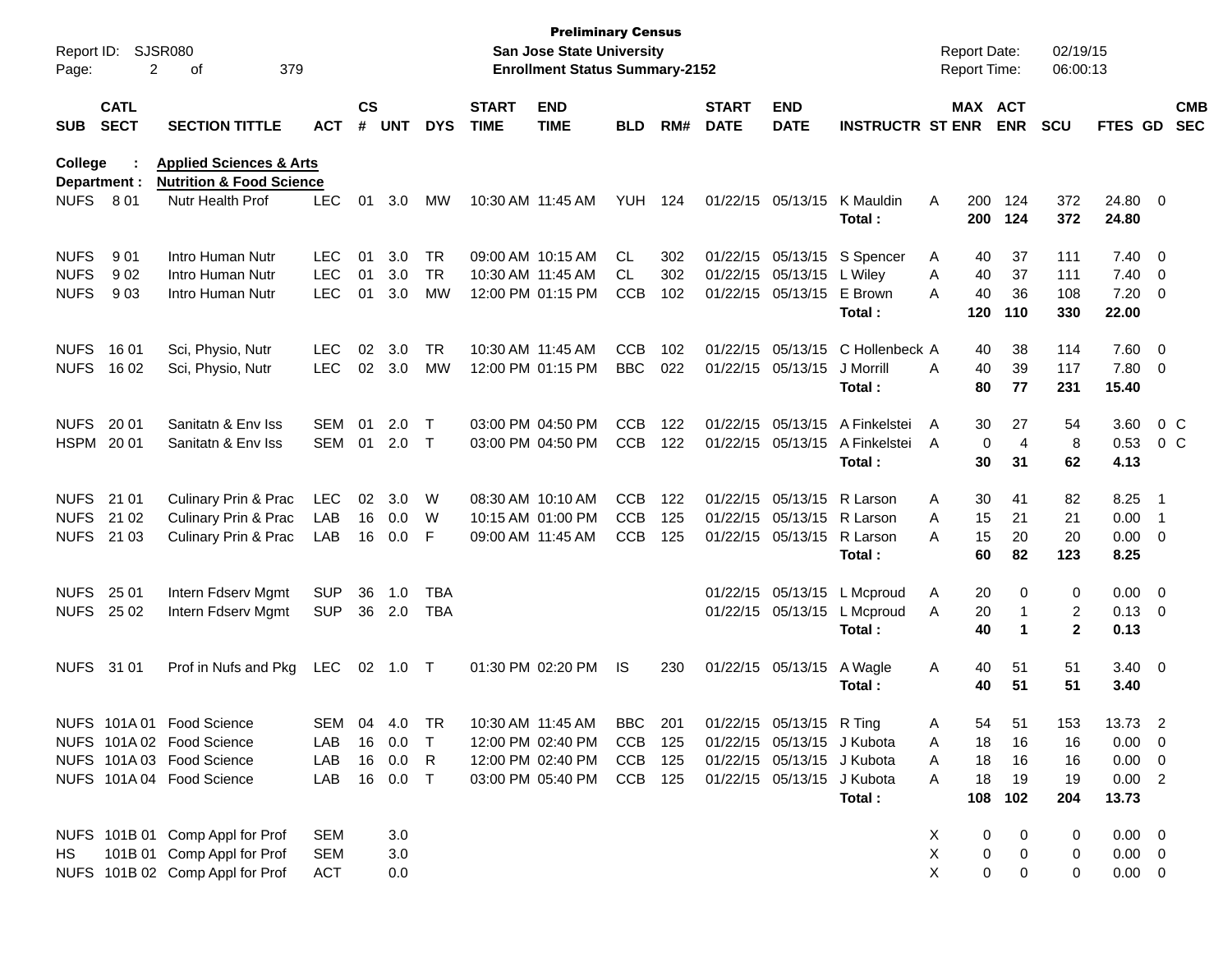| Page:             | Report ID: SJSR080<br>3              | 379<br>οf                                                          |                              |                             |                   |                 |                             | <b>Preliminary Census</b><br>San Jose State University<br><b>Enrollment Status Summary-2152</b> |                          |            |                             |                                                          |                                                                      | <b>Report Date:</b><br>Report Time: |                                      | 02/19/15<br>06:00:13                      |                              |                                                     |
|-------------------|--------------------------------------|--------------------------------------------------------------------|------------------------------|-----------------------------|-------------------|-----------------|-----------------------------|-------------------------------------------------------------------------------------------------|--------------------------|------------|-----------------------------|----------------------------------------------------------|----------------------------------------------------------------------|-------------------------------------|--------------------------------------|-------------------------------------------|------------------------------|-----------------------------------------------------|
| <b>SUB</b>        | <b>CATL</b><br><b>SECT</b>           | <b>SECTION TITTLE</b>                                              | <b>ACT</b>                   | $\mathbf{c}\mathbf{s}$<br># | <b>UNT</b>        | <b>DYS</b>      | <b>START</b><br><b>TIME</b> | <b>END</b><br><b>TIME</b>                                                                       | <b>BLD</b>               | RM#        | <b>START</b><br><b>DATE</b> | <b>END</b><br><b>DATE</b>                                | <b>INSTRUCTR ST ENR</b>                                              |                                     | MAX ACT<br><b>ENR</b>                | <b>SCU</b>                                |                              | <b>CMB</b><br>FTES GD SEC                           |
| HS                |                                      | 101B 02 Comp Appl for Prof                                         | <b>ACT</b>                   |                             | 0.0               |                 |                             |                                                                                                 |                          |            |                             |                                                          | Total:                                                               | Χ                                   | 0<br>0<br>0<br>$\bf{0}$              | 0<br>$\bf{0}$                             | $0.00 \t 0$<br>0.00          |                                                     |
|                   | NUFS 103 01                          | Food Proc & Pkg I                                                  | SEM 02 2.0                   |                             |                   | W               |                             | 08:30 AM 10:10 AM                                                                               | IS                       | 230        |                             | 01/22/15 05/13/15                                        | R Ting<br>Total:                                                     | 45<br>A<br>45                       | 48<br>48                             | 96<br>96                                  | 6.47 2<br>6.47               |                                                     |
|                   | NUFS 103L01                          | Food Process Lab                                                   | LAB                          | 16                          | 1.0               | W               |                             | 12:15 PM 02:55 PM                                                                               | <b>CCB</b>               | 216        |                             | 01/22/15 05/13/15                                        | R Ting<br>Total:                                                     | Α<br>16<br>16                       | 18<br>18                             | 18<br>18                                  | $1.20 \t 0$<br>1.20          |                                                     |
|                   | NUFS 104A 01                         | <b>Cultural Food</b><br>NUFS 104A 02 Cultural Food                 | <b>LEC</b><br><b>ACT</b>     | 02<br>09                    | 3.0<br>0.0        | W<br>W          |                             | 01:30 PM 03:10 PM<br>03:15 PM 04:55 PM                                                          | <b>CCB</b><br><b>CCB</b> | 125<br>125 |                             | 01/22/15 05/13/15<br>01/22/15 05/13/15                   | A Finkelstei<br>A Finkelstei<br>Total:                               | 20<br>A<br>20<br>A<br>40            | 23<br>23<br>46                       | 46<br>23<br>69                            | 4.75<br>0.00<br>4.75         | -3<br>$\overline{\mathbf{3}}$                       |
| <b>NUFS</b><br>HS | 105 01<br>105 01                     | Curr Issues in Nutr<br>Curr Issues in Nutr                         | <b>LEC</b><br><b>LEC</b>     | 01<br>01                    | 3.0<br>3.0        | MW<br><b>MW</b> |                             | 01:30 PM 02:45 PM<br>01:30 PM 02:45 PM                                                          | CL<br>CL                 | 302<br>302 |                             | 01/22/15 05/13/15 K Cahill<br>01/22/15 05/13/15 K Cahill | Total:                                                               | 35<br>A<br>Α<br>35                  | 35<br>0<br>$\overline{1}$<br>36      | 105<br>3<br>108                           | 7.00<br>0.20<br>7.20         | $0\,C$<br>0 <sup>o</sup>                            |
|                   | NUFS 106A01                          | Nutr in Life Span<br>NUFS 106A 02 Nutr in Life Span                | <b>LEC</b><br><b>LEC</b>     | 02<br>02                    | 3.0<br>3.0        | MW<br><b>TR</b> |                             | 01:30 PM 02:45 PM<br>01:30 PM 02:45 PM                                                          | <b>CCB</b><br><b>SH</b>  | 102<br>345 |                             | 01/22/15 05/13/15                                        | 01/22/15 05/13/15 G Pereira Pi A<br>L Steinberg A<br>Total:          | 35<br>35<br>70                      | 32<br>19<br>51                       | 96<br>57<br>153                           | 6.40<br>3.85<br>10.25        | $\overline{\mathbf{0}}$<br>$\overline{\phantom{1}}$ |
|                   |                                      | NUFS 106B 01 Resrch Method NufS                                    | <b>LEC</b>                   |                             | 01 2.0            | W               |                             | 10:15 AM 11:55 AM                                                                               | IS                       | 230        |                             | 01/22/15 05/13/15                                        | C Hollenbeck A<br>Total:                                             | 30<br>30                            | 24<br>24                             | 48<br>48                                  | $3.20 \ 0$<br>3.20           |                                                     |
|                   | <b>NUFS 108A01</b>                   | Nutr & Metab                                                       | <b>LEC</b>                   |                             | 02 3.0            | <b>TR</b>       |                             | 01:30 PM 02:45 PM                                                                               | <b>CCB</b>               | 102        |                             | 01/22/15 05/13/15                                        | C Hollenbeck A<br>Total:                                             | 45<br>45                            | 32<br>32                             | 96<br>96                                  | 6.55 3<br>6.55               |                                                     |
| <b>NUFS</b>       | NUFS 108L01<br>108L02<br>NUFS 108L03 | <b>Nutrition Lab</b><br><b>Nutrition Lab</b><br>Nutrition Lab      | LAB<br>LAB<br>LAB            | 16<br>16                    | 1.0<br>1.0<br>1.0 | R<br>-F         |                             | 09:00 AM 11:45 AM<br>09:00 AM 11:45 AM                                                          | <b>CCB</b><br><b>CCB</b> | 221<br>221 |                             |                                                          | 01/22/15 05/13/15 K Mauldin<br>01/22/15 05/13/15 K Mauldin<br>Total: | 16<br>A<br>X<br>16<br>Α             | 7<br>0<br>$\Omega$<br>11<br>32<br>18 | $\overline{7}$<br>$\mathbf 0$<br>11<br>18 | 0.50<br>0.00<br>0.77<br>1.27 | $\overline{\phantom{0}}^2$<br>0<br>$\overline{2}$   |
|                   |                                      | NUFS 110B 01 Med Nutrition Ther<br>NUFS 110B 02 Med Nutrition Ther | SEM 04 3.0 M<br>ACT 13 0.0 W |                             |                   |                 |                             | 12:00 PM 01:50 PM<br>12:00 PM 01:40 PM                                                          | IRC<br><b>IRC</b>        | 306<br>306 |                             |                                                          | 01/22/15 05/13/15 C LaSalle<br>01/22/15 05/13/15 C LaSalle<br>Total: | 45<br>A<br>45<br>A<br>90            | 38<br>38<br>76                       | 76<br>38<br>114                           | 8.20 12<br>$0.00$ 12<br>8.20 |                                                     |
|                   | NUFS 111 01                          | Fdserv Prod Mgmt                                                   | LEC 02 2.0 R                 |                             |                   |                 |                             | 08:30 AM 10:10 AM IS                                                                            |                          | 230        |                             | 01/22/15 05/13/15 A Wagle                                | Total:                                                               | 40<br>A                             | 41<br>40<br>41                       | 82<br>82                                  | 5.60 4<br>5.60               |                                                     |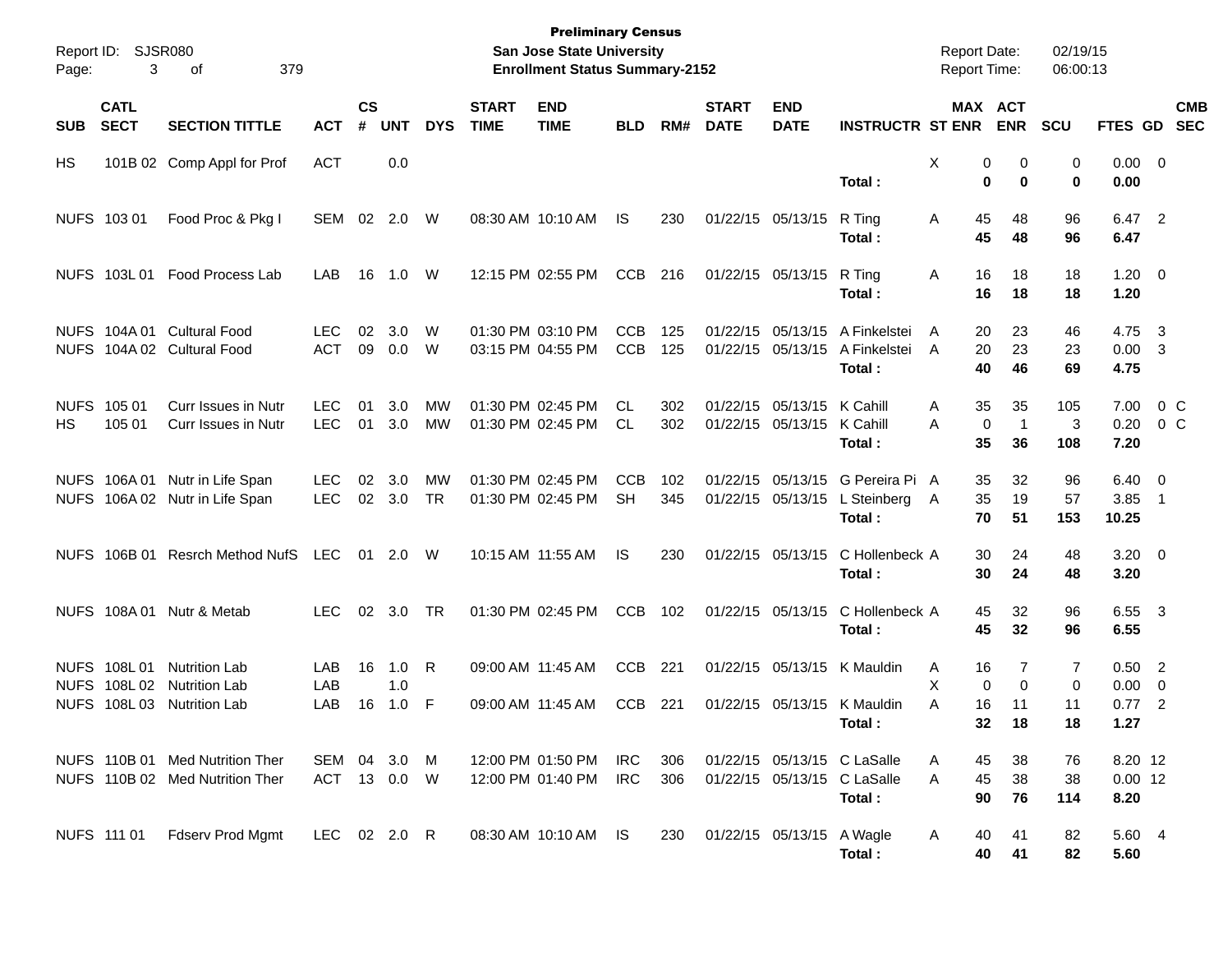| Page:      | Report ID: SJSR080<br>4                                                 | 379<br>οf                                                                                                                                                      |                          |                |                          |                            |                             | <b>Preliminary Census</b><br><b>San Jose State University</b><br><b>Enrollment Status Summary-2152</b> |                                       |                                 |                             |                                                        |                                                                                                                                  | <b>Report Date:</b><br><b>Report Time:</b> |                            | 02/19/15<br>06:00:13       |                                                                                |                                                      |                          |
|------------|-------------------------------------------------------------------------|----------------------------------------------------------------------------------------------------------------------------------------------------------------|--------------------------|----------------|--------------------------|----------------------------|-----------------------------|--------------------------------------------------------------------------------------------------------|---------------------------------------|---------------------------------|-----------------------------|--------------------------------------------------------|----------------------------------------------------------------------------------------------------------------------------------|--------------------------------------------|----------------------------|----------------------------|--------------------------------------------------------------------------------|------------------------------------------------------|--------------------------|
| <b>SUB</b> | <b>CATL</b><br><b>SECT</b>                                              | <b>SECTION TITTLE</b>                                                                                                                                          | <b>ACT</b>               | <b>CS</b><br># | <b>UNT</b>               | <b>DYS</b>                 | <b>START</b><br><b>TIME</b> | <b>END</b><br><b>TIME</b>                                                                              | <b>BLD</b>                            | RM#                             | <b>START</b><br><b>DATE</b> | <b>END</b><br><b>DATE</b>                              | <b>INSTRUCTR ST ENR</b>                                                                                                          |                                            | MAX ACT<br><b>ENR</b>      | <b>SCU</b>                 | <b>FTES GD</b>                                                                 |                                                      | <b>CMB</b><br><b>SEC</b> |
|            | NUFS 111L01                                                             | <b>Fdserv Prod Mgmt</b>                                                                                                                                        | LAB                      | 16             | 2.0                      | $\top$                     |                             | 07:30 AM 01:20 PM                                                                                      | <b>CCB</b>                            | 122                             |                             | 01/22/15 05/13/15                                      | A Finkelstei<br>Total:                                                                                                           | A<br>20<br>20                              | 31<br>31                   | 62<br>62                   | $4.20$ 2<br>4.20                                                               |                                                      |                          |
|            | NUFS 113 01<br>NUFS 113 02                                              | <b>Fdserv Systems Mgt</b><br>Fdserv Systems Mgt                                                                                                                | SEM<br>LAB               | 04             | 3.0<br>16  0.0  R        | $\top$                     |                             | 10:00 AM 11:50 AM<br>10:30 AM 01:20 PM                                                                 | IS.<br><b>CCB</b>                     | 230<br>122                      |                             | 01/22/15 05/13/15<br>01/22/15 05/13/15                 | L Mcproud<br>L Mcproud<br>Total:                                                                                                 | A<br>30<br>30<br>A<br>60                   | 51<br>51<br>102            | 102<br>51<br>153           | 10.70 10<br>$0.00$ 10<br>10.70                                                 |                                                      |                          |
|            | NUFS 114A 01                                                            | Comm Nutrition, Majo LEC                                                                                                                                       |                          |                | 03 3.0                   | МW                         |                             | 03:00 PM 04:15 PM                                                                                      | <b>CCB</b>                            | 102                             |                             | 01/22/15 05/13/15                                      | M Freedman A<br>Total:                                                                                                           | 45<br>45                                   | 42<br>42                   | 126<br>126                 | 8.75 7<br>8.75                                                                 |                                                      |                          |
|            | NUFS 115 01<br>NUFS 115 02                                              | <b>Issues in Food Tox</b><br><b>Issues in Food Tox</b>                                                                                                         | SEM<br>SEM               | 04<br>04       | 3.0<br>3.0               | <b>TR</b><br>TR            |                             | 09:00 AM 10:15 AM<br>10:30 AM 11:45 AM                                                                 | <b>CCB</b><br><b>SH</b>               | 102<br>312                      |                             | 01/22/15 05/13/15<br>01/22/15 05/13/15                 | I Chou<br>I Chou<br>Total:                                                                                                       | A<br>30<br>30<br>Α<br>60                   | 33<br>31<br>64             | 99<br>93<br>192            | $6.60$ 0<br>$6.20 \ 0$<br>12.80                                                |                                                      |                          |
|            | NUFS 116 01<br>GERO 116 01                                              | Aging and Nutr<br>Aging and Nutr                                                                                                                               | <b>LEC</b><br><b>LEC</b> | 02             | 3.0<br>02 3.0 T          | $\top$                     |                             | 03:00 PM 05:45 PM<br>03:00 PM 05:45 PM                                                                 | <b>CCB</b><br><b>CCB</b>              | 102<br>102                      |                             | 01/22/15 05/13/15 C Haas<br>01/22/15 05/13/15 C Haas   | Total:                                                                                                                           | 40<br>A<br>0<br>A<br>40                    | 39<br>$\mathbf 1$<br>40    | 117<br>3<br>120            | 7.85<br>$0.20 \t 0 C$<br>8.05                                                  |                                                      | 1 C                      |
|            | NUFS 122 01<br>NUFS 122 02<br>NUFS 122 03                               | Chem Analysis Food<br>Chem Analysis Food<br><b>Chem Analysis Food</b>                                                                                          | <b>SEM</b><br>LAB<br>SEM | 16<br>04       | 3.0<br>0.0<br>3.0        | W<br>R                     |                             | 03:00 PM 05:45 PM<br>03:00 PM 04:40 PM                                                                 | <b>CCB</b><br>CCB                     | 216<br>121                      |                             | 01/22/15 05/13/15 R Ting<br>01/22/15 05/13/15 R Ting   | Total:                                                                                                                           | 0<br>X<br>Α<br>16<br>16<br>Α<br>32         | 0<br>17<br>17<br>34        | 0<br>34<br>17<br>51        | $0.00 \t 0$<br>0.00<br>3.45<br>3.45                                            | $\overline{\phantom{1}}$<br>$\overline{\phantom{0}}$ |                          |
|            | NUFS 124 01                                                             | Disordr Eat & Nut Th                                                                                                                                           | SEM 04                   |                | 3.0                      | МW                         |                             | 10:30 AM 11:45 AM                                                                                      | <b>CCB</b>                            | 102                             |                             | 01/22/15 05/13/15                                      | E Brown<br>Total :                                                                                                               | 40<br>A<br>40                              | 40<br>40                   | 120<br>120                 | $8.00 \t 0$<br>8.00                                                            |                                                      |                          |
|            | NUFS 133 01<br>NUFS 133 02                                              | Food Proc & Pkg II<br>Food Proc & Pkg II                                                                                                                       | <b>LEC</b><br>ACT        | 02             | 3.0<br>13 0.0 M          | M                          |                             | 01:00 PM 02:40 PM<br>02:45 PM 04:25 PM                                                                 | <b>CCB</b><br><b>CCB</b>              | 122<br>121                      |                             | 01/22/15 05/13/15                                      | 01/22/15 05/13/15 C Anderson<br>C Anderson<br>Total :                                                                            | A<br>16<br>A<br>16<br>32                   | 22<br>22<br>44             | 44<br>22<br>66             | 4.50 2<br>$0.00$ 2<br>4.50                                                     |                                                      |                          |
|            | NUFS 139 01<br>NUFS 139 02<br>NUFS 139 03<br>NUFS 139 04                | Hunger & Environ Nut SEM 04 3.0 M<br>Hunger & Environ Nut SEM 04 3.0 M<br>Hunger & Environ Nut SEM 04<br>Hunger & Environ Nut SEM 04                           |                          |                | 3.0<br>3.0               | $\top$<br>- W              |                             | 01:30 PM 04:15 PM<br>05:30 PM 08:15 PM<br>05:30 PM 08:15 PM<br>03:00 PM 05:45 PM                       | IS.<br>IS.<br>CL.<br>CL.              | 230<br>230<br>302<br>302        |                             |                                                        | 01/22/15 05/13/15 E MacKusick A<br>01/22/15 05/13/15 E MacKusick A<br>01/22/15 05/13/15 A Whitson<br>01/22/15 05/13/15 A Whitson | 30<br>30<br>30<br>A<br>30<br>A             | 29<br>28<br>30<br>30       | 87<br>84<br>90<br>90       | $5.80\ 0$<br>$5.60 \t 0$<br>$6.00 \quad 0$<br>$6.00 \quad 0$                   |                                                      |                          |
|            | NUFS 139 05<br>NUFS 139 06<br>NUFS 139 07<br>NUFS 139 08<br>NUFS 139 09 | Hunger & Environ Nut SEM 04<br>Hunger & Environ Nut SEM 04<br>Hunger & Environ Nut SEM 04<br>Hunger & Environ Nut SEM 04<br>Hunger & Environ Nut SEM 04 3.0 MW |                          |                | 3.0<br>3.0<br>3.0<br>3.0 | W<br>TR<br><b>TR</b><br>МW |                             | 06:00 PM 08:45 PM<br>01:30 PM 02:45 PM<br>03:00 PM 04:15 PM<br>09:00 AM 10:15 AM<br>10:30 AM 11:45 AM  | CL.<br>CL.<br>CL<br>BBC<br><b>BBC</b> | 302<br>302<br>302<br>201<br>201 |                             | 01/22/15 05/13/15 G Acker<br>01/22/15 05/13/15 G Acker | 01/22/15 05/13/15 A Whitson<br>01/22/15 05/13/15 K Knoblaugh A<br>01/22/15 05/13/15 K Knoblaugh A                                | 30<br>A<br>30<br>Α<br>30<br>A<br>30<br>30  | 30<br>30<br>30<br>31<br>27 | 90<br>90<br>90<br>93<br>81 | $6.00 \quad 0$<br>$6.00 \quad 0$<br>$6.00 \quad 0$<br>$6.20 \quad 0$<br>5.40 0 |                                                      |                          |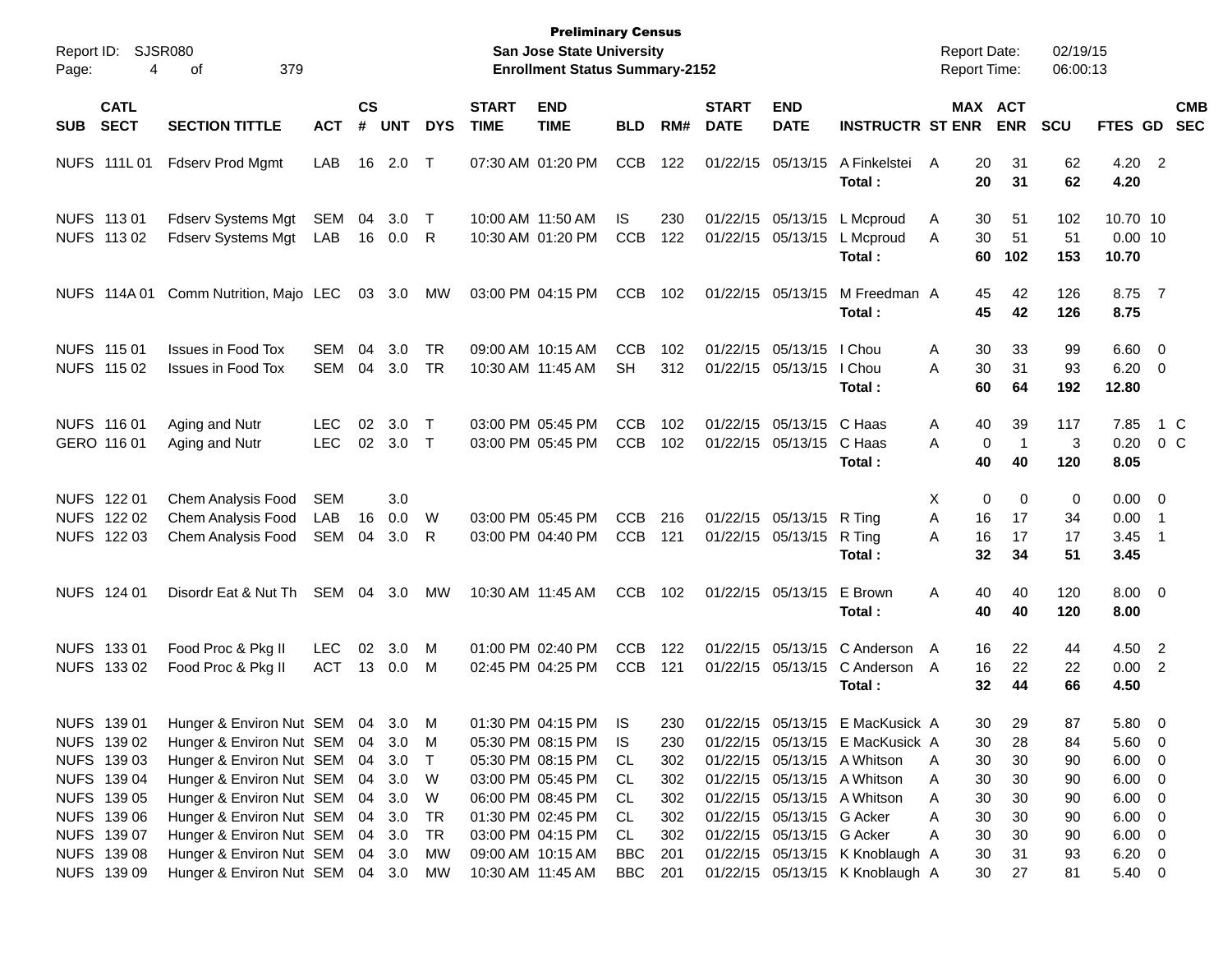| Report ID:<br>5<br>Page:                 | SJSR080<br>379<br>оf                   |                          |                    |                  |            |                             | <b>Preliminary Census</b><br><b>San Jose State University</b><br><b>Enrollment Status Summary-2152</b> |            |            |                             |                                                        |                                  | <b>Report Date:</b><br>Report Time: |            | 02/19/15<br>06:00:13 |                |                           |
|------------------------------------------|----------------------------------------|--------------------------|--------------------|------------------|------------|-----------------------------|--------------------------------------------------------------------------------------------------------|------------|------------|-----------------------------|--------------------------------------------------------|----------------------------------|-------------------------------------|------------|----------------------|----------------|---------------------------|
| <b>CATL</b><br><b>SECT</b><br><b>SUB</b> | <b>SECTION TITTLE</b>                  | <b>ACT</b>               | $\mathsf{cs}$<br># | <b>UNT</b>       | <b>DYS</b> | <b>START</b><br><b>TIME</b> | <b>END</b><br><b>TIME</b>                                                                              | <b>BLD</b> | RM#        | <b>START</b><br><b>DATE</b> | <b>END</b><br><b>DATE</b>                              | <b>INSTRUCTR ST ENR</b>          | MAX ACT                             | <b>ENR</b> | <b>SCU</b>           |                | <b>CMB</b><br>FTES GD SEC |
| NUFS 139 10                              | Hunger & Environ Nut SEM 04 3.0        |                          |                    |                  | МW         |                             | 12:00 PM 01:15 PM                                                                                      | <b>BBC</b> | 201        |                             |                                                        | 01/22/15 05/13/15 K Knoblaugh A  | 30                                  | 30         | 90                   | 6.00           | $\overline{\phantom{0}}$  |
| NUFS 139 11                              | Hunger & Environ Nut SEM               |                          | 04                 | 3.0              | <b>TR</b>  |                             | 12:00 PM 01:15 PM                                                                                      | <b>CCB</b> | 102        |                             | 01/22/15 05/13/15                                      | A Reisenauer A                   | 30                                  | 37         | 111                  | 7.40           | $\overline{\phantom{0}}$  |
| NUFS 139 12                              | Hunger & Environ Nut SEM 04            |                          |                    | 3.0              | TR         |                             | 01:30 PM 02:45 PM                                                                                      | <b>CCB</b> | 122        |                             | 01/22/15 05/13/15                                      | A Reisenauer A                   | 30                                  | 34         | 102                  | 6.80           | $\overline{\mathbf{0}}$   |
| NUFS 139 13                              | Hunger & Environ Nut SEM 04 3.0        |                          |                    |                  | W          |                             | 03:00 PM 05:45 PM                                                                                      | <b>SH</b>  | 315        |                             | 01/22/15 05/13/15 K Harvey                             |                                  | 30<br>A                             | 28         | 84                   | 5.60 0         |                           |
|                                          |                                        |                          |                    |                  |            |                             |                                                                                                        |            |            |                             |                                                        | Total:                           | 390                                 | 394        | 1182                 | 78.80          |                           |
| NUFS 144 01                              | <b>Food Culture</b>                    | <b>LEC</b>               | 02                 | 3.0              | МW         |                             | 09:00 AM 10:15 AM                                                                                      | CL         | 302        |                             | 01/22/15 05/13/15 K Cahill                             |                                  | 30<br>Α                             | 28         | 84                   | 5.60           | $\overline{\mathbf{0}}$   |
| NUFS 144 02                              | <b>Food Culture</b>                    | <b>LEC</b>               | 02                 | 3.0              | MW         |                             | 10:30 AM 11:45 AM                                                                                      | CL         | 302        |                             | 01/22/15 05/13/15 K Cahill                             |                                  | 30<br>Α                             | 31         | 93                   | 6.20           | $\overline{\mathbf{0}}$   |
| NUFS 144 03                              | <b>Food Culture</b>                    | <b>LEC</b>               | 02                 | 3.0              | M          |                             | 05:30 PM 08:15 PM                                                                                      | CL         | 302        |                             | 01/22/15 05/13/15 K Cahill                             |                                  | 30<br>A                             | 29         | 87                   | 5.80           | $\overline{\phantom{0}}$  |
| NUFS 144 04                              | <b>Food Culture</b>                    | <b>LEC</b>               | 02                 | 3.0              | $\top$     |                             | 05:30 PM 08:15 PM                                                                                      | <b>CCB</b> | 122        |                             |                                                        | 01/22/15 05/13/15 L Steinberg    | 30<br>A                             | 32         | 96                   | 6.40           | $\overline{\mathbf{0}}$   |
| NUFS 144 05                              | <b>Food Culture</b>                    | <b>LEC</b>               | 02                 | 3.0              | TR         |                             | 03:00 PM 04:15 PM                                                                                      | <b>BBC</b> | 201        |                             |                                                        | 01/22/15 05/13/15 L Steinberg    | 30<br>A                             | 31         | 93                   | 6.20           | $\overline{\mathbf{0}}$   |
| NUFS 144 06                              | <b>Food Culture</b>                    | <b>LEC</b>               | 02                 | 3.0              | <b>TR</b>  |                             | 10:30 AM 11:45 AM                                                                                      | <b>SH</b>  | 345        |                             |                                                        | 01/22/15 05/13/15 D Singamsett A | 30                                  | 30         | 90                   | 6.00           | $\overline{\mathbf{0}}$   |
| NUFS 144 07                              | <b>Food Culture</b>                    | <b>LEC</b>               | 02                 | 3.0              | <b>TR</b>  |                             | 12:00 PM 01:15 PM                                                                                      | <b>BBC</b> | 201        |                             |                                                        | 01/22/15 05/13/15 D Singamsett A | 30                                  | 30         | 90                   | 6.00           | $\overline{\mathbf{0}}$   |
| NUFS 144 08                              | <b>Food Culture</b>                    | <b>LEC</b>               | 02                 | 3.0              | <b>TR</b>  |                             | 01:30 PM 02:45 PM                                                                                      | <b>BBC</b> | 201        |                             |                                                        | 01/22/15 05/13/15 D Singamsett A | 30                                  | 30         | 90                   | 6.00           | $\overline{\mathbf{0}}$   |
| NUFS 144 09                              | <b>Food Culture</b>                    | <b>LEC</b>               | 02                 | 3.0              | <b>TR</b>  |                             | 10:30 AM 11:45 AM                                                                                      | <b>SH</b>  | 315        |                             | 01/22/15 05/13/15                                      | S Spencer                        | 30<br>A                             | 29         | 87                   | 5.80           | $\overline{\mathbf{0}}$   |
| NUFS 144 10                              | <b>Food Culture</b>                    | <b>LEC</b>               | 02                 | 3.0              | TR         |                             | 12:00 PM 01:15 PM                                                                                      | <b>DMH</b> | 149B       |                             | 01/22/15 05/13/15                                      | L Wiley                          | 30<br>Α                             | 28         | 84                   | $5.60 \quad 0$ |                           |
|                                          |                                        |                          |                    |                  |            |                             |                                                                                                        |            |            |                             |                                                        | Total:                           | 300                                 | 298        | 894                  | 59.60          |                           |
| NUFS 150 01                              | Food/Nutr Toxicol                      | <b>LEC</b>               | 02                 | 2.0              | W          |                             | 10:15 AM 11:55 AM                                                                                      | <b>CCB</b> | 122        |                             | 01/22/15 05/13/15                                      | I Chou                           | 30<br>A                             | 15         | 30                   | $2.00 \t 0$    |                           |
|                                          |                                        |                          |                    |                  |            |                             |                                                                                                        |            |            |                             |                                                        | Total:                           | 30                                  | 15         | 30                   | 2.00           |                           |
| NUFS 155 01                              | Food Process Engrg                     | <b>LEC</b>               | 02                 | 3.0              | -F         |                             | 09:00 AM 10:40 AM                                                                                      | <b>CCB</b> | 121        |                             | 01/22/15 05/13/15                                      | E Wilhelmsen A                   | 16                                  | 6          | $12 \,$              | 1.20           | $\overline{\mathbf{0}}$   |
| NUFS 155 02                              | Food Process Engrg                     | LAB                      | 16                 | 0.0              | -F         |                             | 11:00 AM 01:30 PM                                                                                      | <b>CCB</b> | 121        |                             | 01/22/15 05/13/15                                      | E Wilhelmsen A                   | 16                                  | 6          | 6                    | $0.00 \t 0$    |                           |
|                                          |                                        |                          |                    |                  |            |                             |                                                                                                        |            |            |                             |                                                        | Total:                           | 32                                  | 12         | 18                   | 1.20           |                           |
|                                          |                                        |                          |                    |                  |            |                             |                                                                                                        |            |            |                             |                                                        |                                  |                                     |            |                      |                |                           |
| NUFS 163 01                              | Phys Fit + Nutrit                      | <b>LEC</b>               | 02                 | 3.0              | TR         |                             | 10:30 AM 11:45 AM                                                                                      | IS.        | 215        |                             | 01/22/15 05/13/15                                      | E Brown                          | 32<br>A                             | 16         | 48                   | 3.20           | $0\,C$                    |
| 163 01<br>KIN.                           | Phys Fit + Nutrit                      | <b>LEC</b>               |                    | 02 3.0           | <b>TR</b>  |                             | 10:30 AM 11:45 AM                                                                                      | IS.        | 215        |                             | 01/22/15 05/13/15                                      | E Brown                          | 0<br>Α                              | 15         | 45                   | 3.00           | 0 C                       |
| NUFS 163 02                              | Phys Fit + Nutrit                      | <b>LEC</b>               |                    | 02 3.0           | <b>TR</b>  |                             | 10:30 AM 11:45 AM                                                                                      | <b>BBC</b> | 225        |                             | 01/22/15 05/13/15                                      | E Brown                          | 32<br>Α                             | 19         | 57                   | 3.80           | 0 C                       |
| 163 02<br>KIN.                           | Phys Fit + Nutrit                      | <b>LEC</b>               | 02                 | 3.0              | <b>TR</b>  |                             | 10:30 AM 11:45 AM                                                                                      | <b>BBC</b> | 225        |                             | 01/22/15 05/13/15 E Brown                              |                                  | $\mathbf 0$<br>A                    | 14         | 42                   | 2.80           | 0 C                       |
| NUFS 163 03                              | Phys Fit + Nutrit                      | <b>LEC</b>               |                    | 02 3.0<br>02 3.0 | <b>TR</b>  |                             | 12:00 PM 01:15 PM                                                                                      | MH         | 322        |                             | 01/22/15 05/13/15 E Brown                              |                                  | 32<br>Α                             | 16         | 48                   | 3.20           | 0 <sup>o</sup>            |
| <b>KIN</b><br>16303                      | Phys Fit + Nutrit                      | <b>LEC</b>               |                    |                  | <b>TR</b>  |                             | 12:00 PM 01:15 PM                                                                                      | MH         | 322        |                             | 01/22/15 05/13/15 E Brown                              |                                  | Α<br>0                              | 19         | 57                   | 3.80           | $0\,C$                    |
| NUFS 163 04<br>163 04<br>KIN             | Phys Fit + Nutrit<br>Phys Fit + Nutrit | <b>LEC</b><br><b>LEC</b> |                    | 02 3.0<br>02 3.0 | TR<br>TR   |                             | 12:00 PM 01:15 PM<br>12:00 PM 01:15 PM                                                                 | IS.        | 215<br>215 |                             | 01/22/15 05/13/15 E Brown<br>01/22/15 05/13/15 E Brown |                                  | 32<br>A<br>0                        | 13<br>19   | 39<br>57             | 2.60<br>3.80   | $0\,C$<br>$0\,C$          |
| NUFS 163 05                              | Phys Fit + Nutrit                      | <b>LEC</b>               |                    | 02 3.0           | МW         |                             | 10:30 AM 11:45 AM                                                                                      | IS.<br>SH  | 242        |                             | 01/22/15 05/13/15 A Bloom                              |                                  | Α<br>32<br>Α                        | 20         | 60                   | 4.00           | $0\,C$                    |
| 163 05<br>KIN                            | Phys Fit + Nutrit                      | <b>LEC</b>               |                    | 02 3.0           | МW         |                             | 10:30 AM 11:45 AM                                                                                      | SH.        | 242        |                             | 01/22/15 05/13/15 A Bloom                              |                                  | 0<br>Α                              | 12         | 36                   | 2.40           | $0\,C$                    |
| NUFS 163 06                              | Phys Fit + Nutrit                      | <b>LEC</b>               |                    | 02 3.0           | МW         |                             | 10:30 AM 11:45 AM                                                                                      | MН         | 222        |                             | 01/22/15 05/13/15 A Bloom                              |                                  | 32<br>Α                             | 11         | 33                   | 2.25           | 1 C                       |
| 163 06<br>KIN                            | Phys Fit + Nutrit                      | <b>LEC</b>               |                    | 02 3.0           | МW         |                             | 10:30 AM 11:45 AM                                                                                      | МH         | 222        |                             | 01/22/15 05/13/15 A Bloom                              |                                  | 0<br>A                              | 22         | 66                   | 4.40           | $0\,C$                    |
|                                          |                                        |                          |                    |                  |            |                             |                                                                                                        |            |            |                             |                                                        | Total:                           |                                     | 192 196    | 588                  | 39.25          |                           |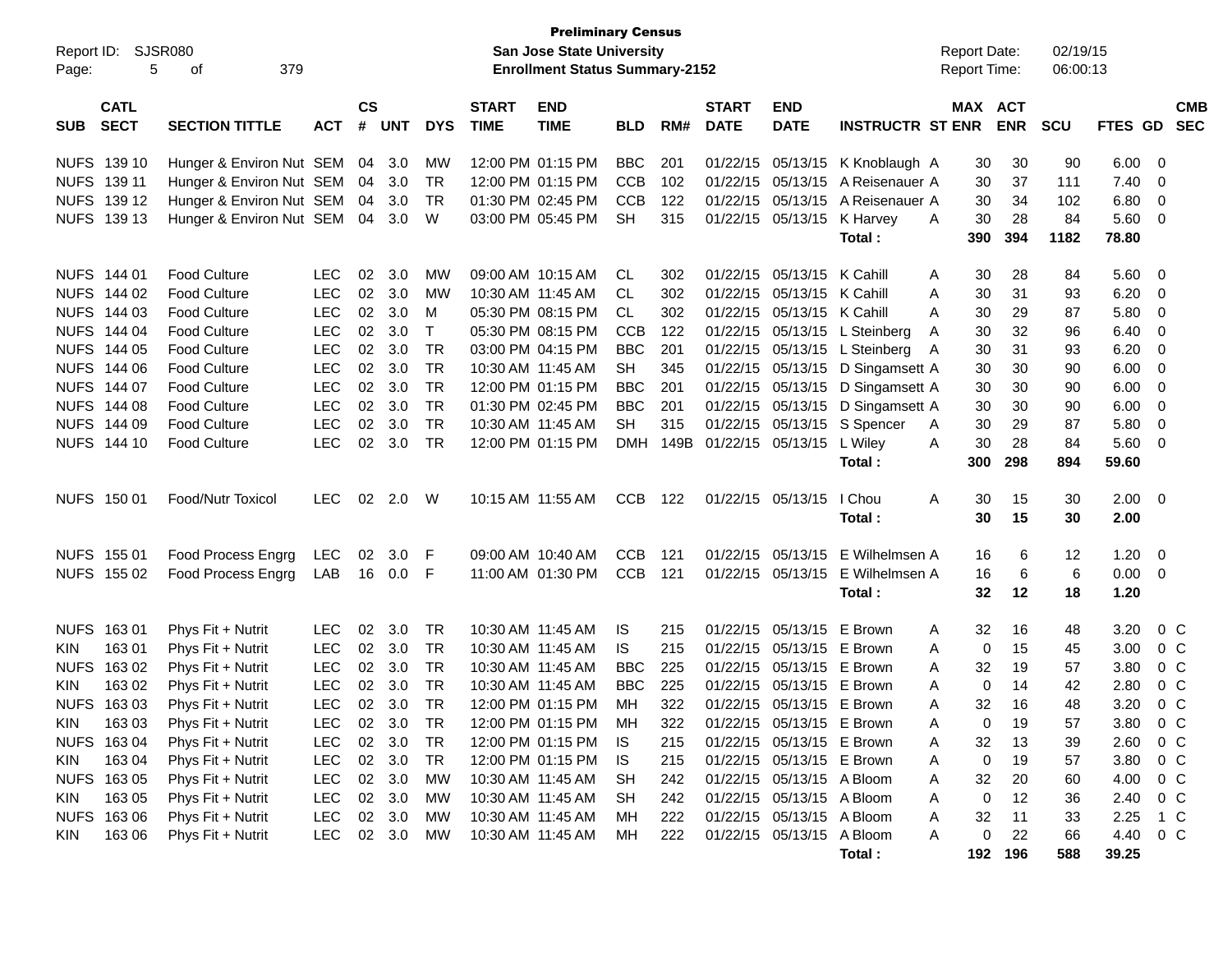| Report ID:<br>Page: | 6                          | <b>SJSR080</b><br>379<br>οf                  |                |                    |            |            |                             | <b>Preliminary Census</b><br><b>San Jose State University</b><br><b>Enrollment Status Summary-2152</b> |            |     |                             |                           |                                                            | <b>Report Date:</b><br><b>Report Time:</b> |                         | 02/19/15<br>06:00:13 |             |                          |
|---------------------|----------------------------|----------------------------------------------|----------------|--------------------|------------|------------|-----------------------------|--------------------------------------------------------------------------------------------------------|------------|-----|-----------------------------|---------------------------|------------------------------------------------------------|--------------------------------------------|-------------------------|----------------------|-------------|--------------------------|
| <b>SUB</b>          | <b>CATL</b><br><b>SECT</b> | <b>SECTION TITTLE</b>                        | <b>ACT</b>     | $\mathsf{cs}$<br># | <b>UNT</b> | <b>DYS</b> | <b>START</b><br><b>TIME</b> | <b>END</b><br><b>TIME</b>                                                                              | <b>BLD</b> | RM# | <b>START</b><br><b>DATE</b> | <b>END</b><br><b>DATE</b> | <b>INSTRUCTR ST ENR</b>                                    | MAX ACT                                    | <b>ENR</b>              | <b>SCU</b>           | FTES GD     | <b>CMB</b><br><b>SEC</b> |
|                     | NUFS 180 01                | <b>Individual Studies</b>                    | <b>SUP</b>     | 36                 | 1.0        | <b>TBA</b> |                             |                                                                                                        |            |     | 01/22/15                    | 05/13/15                  | C Hollenbeck A                                             | 20                                         | 9                       | 9                    | 0.65        | -3                       |
|                     | NUFS 180 02                | <b>Individual Studies</b>                    | <b>SUP</b>     | 36                 | 2.0        | <b>TBA</b> |                             |                                                                                                        |            |     | 01/22/15                    | 05/13/15                  | C Hollenbeck A                                             | 20                                         | 4                       | 8                    | 0.53        | 0                        |
|                     | NUFS 180 03                | <b>Individual Studies</b>                    | <b>SUP</b>     | 36                 | 1.0        | <b>TBA</b> |                             |                                                                                                        |            |     | 01/22/15                    | 05/13/15                  | L Mcproud                                                  | 20<br>A                                    | $\mathbf 1$             | 1                    | 0.07        | 0                        |
|                     | NUFS 180 04                | <b>Individual Studies</b>                    | <b>SUP</b>     | 36                 | 2.0        | <b>TBA</b> |                             |                                                                                                        |            |     | 01/22/15                    |                           | 05/13/15 L Mcproud                                         | 20<br>Α                                    | 0                       | 0                    | 0.00        | -0                       |
|                     | NUFS 180 05                | <b>Individual Studies</b>                    | <b>SUP</b>     | 36                 | 3.0        | <b>TBA</b> |                             |                                                                                                        |            |     | 01/22/15                    |                           | 05/13/15 L Mcproud                                         | 20<br>A                                    | 0                       | 0                    | 0.00        | 0                        |
|                     | NUFS 180 06                | <b>Individual Studies</b>                    | <b>SUP</b>     | 36                 | 4.0        | <b>TBA</b> |                             |                                                                                                        |            |     | 01/22/15                    |                           | 05/13/15 L Mcproud                                         | 20<br>A                                    | 0                       | 0                    | 0.00        | -0                       |
|                     | NUFS 180 07                | <b>Individual Studies</b>                    | <b>SUP</b>     | 36                 | 5.0        | <b>TBA</b> |                             |                                                                                                        |            |     | 01/22/15                    |                           | 05/13/15 L Mcproud                                         | 20<br>Α                                    | 0                       | 0                    | 0.00        | -0                       |
|                     | NUFS 180 08                | <b>Individual Studies</b>                    | <b>SUP</b>     | 36                 | 6.0        | <b>TBA</b> |                             |                                                                                                        |            |     | 01/22/15                    |                           | 05/13/15 L Mcproud                                         | 20<br>Α                                    | 0                       | 0                    | 0.00        | -0                       |
|                     | NUFS 180 09                | <b>Individual Studies</b>                    | <b>SUP</b>     | 36                 | 1.0        | M          |                             | 09:30 AM 12:00 PM                                                                                      | HB         | 208 | 01/22/15                    | 05/13/15                  | C Barmore                                                  | 20<br>A                                    | $\overline{\mathbf{1}}$ | 1                    | 0.07        | -0                       |
|                     | NUFS 180 10                | <b>Individual Studies</b>                    | <b>SUP</b>     | 36                 | 2.0        | M          |                             | 09:30 AM 12:00 PM                                                                                      | HB         | 208 | 01/22/15                    | 05/13/15                  | C Barmore                                                  | 20<br>A                                    | $\overline{2}$          | 4                    | 0.27        | -0                       |
|                     | NUFS 180 11                | <b>Individual Studies</b>                    | <b>SUP</b>     | 36                 | 1.0        | <b>TBA</b> |                             |                                                                                                        |            |     | 01/22/15                    | 05/13/15                  | M Freedman A                                               | 20                                         | $\overline{1}$          | $\mathbf{1}$         | 0.07        | - 0                      |
|                     |                            |                                              |                |                    |            |            |                             |                                                                                                        |            |     |                             |                           | Total:                                                     | 220                                        | 18                      | 24                   | 1.65        |                          |
|                     | NUFS 190 01                | <b>Nutrition Education</b>                   | <b>LEC</b>     | 01                 | 2.0        | M          |                             | 04:30 PM 06:15 PM                                                                                      | <b>CCB</b> | 102 |                             | 01/22/15 05/13/15         | G Pereira Pi A                                             | 35                                         | 39                      | 78                   | 5.37 5      |                          |
|                     |                            |                                              |                |                    |            |            |                             |                                                                                                        |            |     |                             |                           | Total:                                                     | 35                                         | 39                      | 78                   | 5.37        |                          |
|                     | NUFS 191 01                | <b>Nutr Counseling</b>                       | <b>LEC</b>     | 03                 | 1.0        | -F         |                             | 12:45 PM 02:25 PM                                                                                      | <b>CCB</b> | 122 | 01/22/15                    | 05/13/15                  | E Herb                                                     | A<br>25                                    | 31                      | 31                   | $2.07 \t 0$ |                          |
|                     |                            |                                              |                |                    |            |            |                             |                                                                                                        |            |     |                             |                           | Total:                                                     | 25                                         | 31                      | 31                   | 2.07        |                          |
|                     | NUFS 192 01                |                                              | <b>SUP</b>     | 36                 | 1.0        | <b>TBA</b> |                             |                                                                                                        |            |     | 01/22/15                    |                           | 05/13/15 L Mcproud                                         |                                            |                         | 0                    | 0.00        | - 0                      |
|                     | NUFS 192 02                | Fld Exp NufS/Pkg<br>Fld Exp NufS/Pkg         | <b>SUP</b>     | 36                 | 2.0        | <b>TBA</b> |                             |                                                                                                        |            |     | 01/22/15                    |                           |                                                            | 20<br>A<br>40                              | 0<br>9                  | 18                   | 1.20        | - 0                      |
|                     | NUFS 192 03                | Fld Exp NufS/Pkg                             | <b>SUP</b>     | 36                 | 3.0        | <b>TBA</b> |                             |                                                                                                        |            |     | 01/22/15                    | 05/13/15                  | 05/13/15 L Mcproud<br>L Mcproud                            | A<br>20<br>A                               | $\mathbf{1}$            | 3                    | 0.20        | -0                       |
|                     | NUFS 192 04                | Fld Exp NufS/Pkg                             | <b>SUP</b>     | 36                 | 4.0        | <b>TBA</b> |                             |                                                                                                        |            |     | 01/22/15                    | 05/13/15                  | L Mcproud                                                  | 20<br>A                                    | $\overline{7}$          | 28                   | 1.87        | -0                       |
|                     | NUFS 192 05                | Fld Exp NufS/Pkg                             | <b>SUP</b>     | 36                 | 5.0        | <b>TBA</b> |                             |                                                                                                        |            |     | 01/22/15                    | 05/13/15                  | L Mcproud                                                  | 20<br>A                                    | 0                       | 0                    | 0.00        | -0                       |
|                     | NUFS 192 06                | Fld Exp NufS/Pkg                             | <b>SUP</b>     | 36                 | 6.0        | <b>TBA</b> |                             |                                                                                                        |            |     | 01/22/15                    | 05/13/15                  | L Mcproud                                                  | 20<br>A                                    | 0                       | 0                    | 0.00        | 0                        |
|                     | NUFS 192 07                | Fld Exp NufS/Pkg                             | <b>SUP</b>     | 36                 | 2.0        | <b>TBA</b> |                             |                                                                                                        |            |     | 01/22/15                    | 05/13/15                  | E Brown                                                    | 20<br>A                                    | 14                      | 28                   | 1.87        | 0                        |
|                     | NUFS 192 08                | Fld Exp NufS/Pkg                             | <b>SUP</b>     | 36                 | 2.0        | <b>TBA</b> |                             |                                                                                                        |            |     | 01/22/15                    | 05/13/15 C Haas           |                                                            | 20<br>Α                                    | 9                       | 18                   | 1.20        | - 0                      |
|                     |                            |                                              |                |                    |            |            |                             |                                                                                                        |            |     |                             |                           | Total:                                                     | 180                                        | 40                      | 95                   | 6.33        |                          |
|                     | NUFS 217 01                | <b>Issues Nutr/Fd/Pkg</b>                    | SEM 05 3.0     |                    |            | W          |                             | 04:30 PM 07:15 PM                                                                                      | CCB        | 122 |                             |                           | 01/22/15 05/13/15 M Freedman A                             | 18                                         | 9                       | 27                   | 2.25        | - 9                      |
|                     |                            |                                              |                |                    |            |            |                             |                                                                                                        |            |     |                             |                           | Total :                                                    | 18                                         | 9                       | 27                   | 2.25        |                          |
|                     |                            |                                              |                |                    |            |            |                             |                                                                                                        |            |     |                             |                           |                                                            |                                            |                         |                      |             |                          |
|                     |                            | NUFS 219B 01 Adv Nutr and Metab SEM 05 3.0 R |                |                    |            |            |                             |                                                                                                        |            |     |                             |                           | 03:00 PM 05:45 PM CCB 122 01/22/15 05/13/15 C Hollenbeck A | 18                                         | 9                       | 27                   | $2.25$ 9    |                          |
|                     |                            |                                              |                |                    |            |            |                             |                                                                                                        |            |     |                             |                           | Total:                                                     | 18                                         | $\boldsymbol{9}$        | 27                   | 2.25        |                          |
|                     | NUFS 220A 01 Adv Mnt       |                                              | SEM 05 3.0 M   |                    |            |            |                             | 06:00 PM 08:45 PM CCB 122                                                                              |            |     |                             | 01/22/15 05/13/15 H Kiehl |                                                            | 18<br>A                                    | 11                      | 33                   | 2.60 8      |                          |
|                     |                            |                                              |                |                    |            |            |                             |                                                                                                        |            |     |                             |                           | Total:                                                     | 18                                         | 11                      | 33                   | 2.60        |                          |
|                     |                            | NUFS 280A 01 Dietetic Internship             | SUP 25 1.0 TBA |                    |            |            |                             |                                                                                                        |            |     |                             |                           | 01/22/15 05/13/15 C LaSalle                                | 20<br>A                                    | 12                      | 12                   | $0.95$ 9    |                          |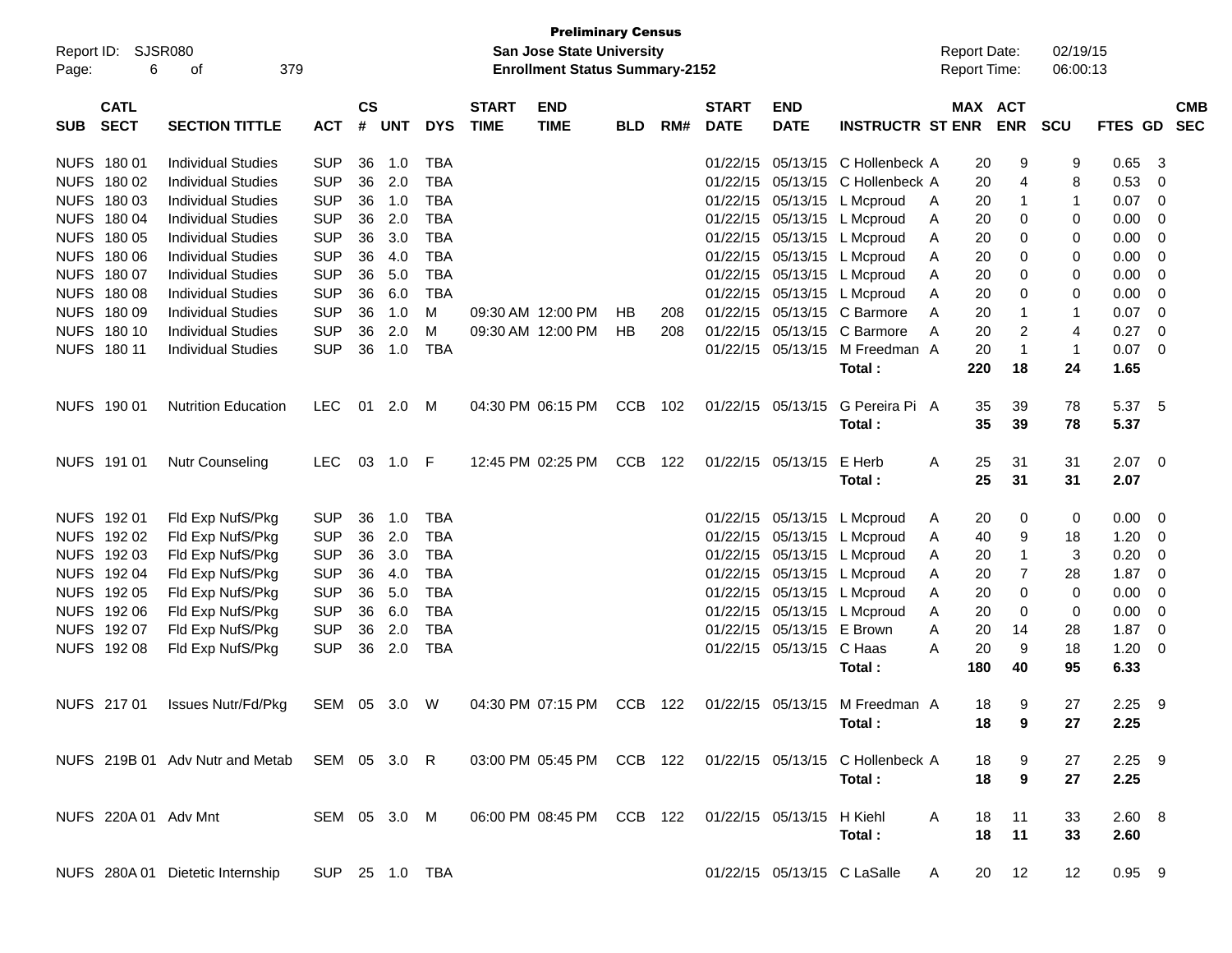| Report ID:<br>7<br>Page:                 | SJSR080<br>379<br>οf             |            |                                  |            |                             | <b>San Jose State University</b><br><b>Enrollment Status Summary-2152</b> | <b>Preliminary Census</b> |     |                             |                           |                                  |   | <b>Report Date:</b><br><b>Report Time:</b> |                          | 02/19/15<br>06:00:13 |          |              |                          |
|------------------------------------------|----------------------------------|------------|----------------------------------|------------|-----------------------------|---------------------------------------------------------------------------|---------------------------|-----|-----------------------------|---------------------------|----------------------------------|---|--------------------------------------------|--------------------------|----------------------|----------|--------------|--------------------------|
| <b>CATL</b><br><b>SECT</b><br><b>SUB</b> | <b>SECTION TITTLE</b>            | ACT        | $\mathsf{cs}$<br>#<br><b>UNT</b> | <b>DYS</b> | <b>START</b><br><b>TIME</b> | <b>END</b><br><b>TIME</b>                                                 | <b>BLD</b>                | RM# | <b>START</b><br><b>DATE</b> | <b>END</b><br><b>DATE</b> | <b>INSTRUCTR ST ENR</b>          |   | MAX                                        | <b>ACT</b><br><b>ENR</b> | <b>SCU</b>           | FTES GD  |              | <b>CMB</b><br><b>SEC</b> |
| NUFS 280A02                              | Dietetic Internship              | <b>SUP</b> | 3.0<br>25                        | <b>TBA</b> |                             |                                                                           |                           |     | 01/22/15                    | 05/13/15                  | C LaSalle                        | A | 20                                         | 0                        | 0                    | 0.00     | 0            |                          |
| NUFS 280A03                              | Dietetic Internship              | <b>SUP</b> | 6.0<br>25                        | <b>TBA</b> |                             |                                                                           |                           |     | 01/22/15                    |                           | 05/13/15 C LaSalle               | A | 20                                         | 0                        | 0                    | 0.00     | 0            |                          |
| <b>NUFS</b>                              | 280A 04 Dietetic Internship      | <b>SUP</b> | 9.0<br>25                        | <b>TBA</b> |                             |                                                                           |                           |     | 01/22/15                    | 05/13/15                  | C LaSalle                        | A | 20                                         | 0                        | 0                    | 0.00     | 0            |                          |
| <b>NUFS</b>                              | 280A 05 Dietetic Internship      | <b>SUP</b> | 25 12.0                          | <b>TBA</b> |                             |                                                                           |                           |     | 01/22/15                    |                           | 05/13/15 C LaSalle               | A | 20                                         | 1                        | 12                   | 1.00     | $\mathbf 1$  |                          |
| <b>NUFS</b><br>280A06                    | Dietetic Internship              | <b>SUP</b> | 6.0<br>25                        | <b>TBA</b> |                             |                                                                           |                           |     | 01/22/15                    | 05/13/15                  | E Brown                          | A | 20                                         | 0                        | 0                    | 0.00     | 0            |                          |
| <b>NUFS</b><br>280A 07                   | Dietetic Internship              | <b>SUP</b> | 25 12.0                          | <b>TBA</b> |                             |                                                                           |                           |     | 01/22/15                    | 05/13/15                  | E Brown                          | A | 20                                         | 0                        | 0                    | 0.00     | 0            |                          |
| <b>NUFS</b><br>280A 08                   | Dietetic Internship              | <b>SUP</b> | 6.0<br>25                        | <b>TBA</b> |                             |                                                                           |                           |     | 01/22/15                    |                           | 05/13/15 M Freedman A            |   | 20                                         | 0                        | 0                    | 0.00     | 0            |                          |
| <b>NUFS</b><br>280A 09                   | Dietetic Internship              | <b>SUP</b> | 25 12.0                          | <b>TBA</b> |                             |                                                                           |                           |     | 01/22/15                    | 05/13/15                  | M Freedman A                     |   | 20                                         | 0                        | 0                    | 0.00     | 0            |                          |
| <b>NUFS</b><br>280A 10                   | Dietetic Internship              | <b>SUP</b> | 6.0<br>25                        | <b>TBA</b> |                             |                                                                           |                           |     | 01/22/15                    | 05/13/15                  | L Mcproud                        | A | 20                                         | 0                        | 0                    | 0.00     | 0            |                          |
| <b>NUFS</b><br>280A 11                   | Dietetic Internship              | <b>SUP</b> | 25 12.0                          | <b>TBA</b> |                             |                                                                           |                           |     | 01/22/15                    |                           | 05/13/15 L Mcproud               | A | 20                                         | 0                        | 0                    | 0.00     | 0            |                          |
| <b>NUFS</b><br>280A 12                   | Dietetic Internship              | <b>SUP</b> | 6.0<br>25                        | <b>TBA</b> |                             |                                                                           |                           |     | 01/22/15                    |                           | 05/13/15 G Pereira Pi A          |   | 20                                         | 0                        | 0                    | 0.00     | 0            |                          |
| <b>NUFS</b><br>280A 13                   | Dietetic Internship              | <b>SUP</b> | 25 12.0                          | <b>TBA</b> |                             |                                                                           |                           |     | 01/22/15                    |                           | 05/13/15 G Pereira Pi A          |   | 20                                         | 1                        | 12                   | 1.00     | $\mathbf 1$  |                          |
| <b>NUFS</b>                              | 280A 14 Dietetic Internship      | <b>SUP</b> | 25<br>6.0                        | <b>TBA</b> |                             |                                                                           |                           |     | 01/22/15                    | 05/13/15 A Wagle          |                                  | A | 20                                         | 0                        | 0                    | 0.00     | 0            |                          |
|                                          | NUFS 280A 15 Dietetic Internship | <b>SUP</b> | 25 12.0                          | <b>TBA</b> |                             |                                                                           |                           |     |                             | 01/22/15 05/13/15 A Wagle |                                  | A | 20                                         | 0                        | 0                    | 0.00     | 0            |                          |
|                                          |                                  |            |                                  |            |                             |                                                                           |                           |     |                             |                           | Total:                           |   | 300                                        | 14                       | 36                   | 2.95     |              |                          |
|                                          |                                  |            |                                  |            |                             |                                                                           |                           |     |                             |                           |                                  |   |                                            |                          |                      |          |              |                          |
| NUFS 298 01                              | <b>Special Studies</b>           | <b>SUP</b> | 25<br>1.0                        | <b>TBA</b> |                             |                                                                           |                           |     | 01/22/15                    | 05/13/15                  | E Brown                          | A | 10                                         | 0                        | 0                    | 0.00     | 0            |                          |
| NUFS 298 02                              | <b>Special Studies</b>           | <b>SUP</b> | 2.0<br>25                        | <b>TBA</b> |                             |                                                                           |                           |     | 01/22/15                    | 05/13/15                  | E Brown                          | A | 10                                         | 3                        | 6                    | 0.50     | 3            |                          |
| NUFS 298 03                              | <b>Special Studies</b>           | <b>SUP</b> | 3.0<br>25                        | <b>TBA</b> |                             |                                                                           |                           |     | 01/22/15                    | 05/13/15                  | E Brown                          | A | 10                                         | 0                        | 0                    | 0.00     | 0            |                          |
| NUFS 298 04                              | <b>Special Studies</b>           | <b>SUP</b> | 25<br>1.0                        | <b>TBA</b> |                             |                                                                           |                           |     | 01/22/15                    |                           | 05/13/15 M Freedman A            |   | 10                                         | 1                        | -1                   | 0.08     | 1            |                          |
| NUFS 298 05                              | <b>Special Studies</b>           | <b>SUP</b> | 2.0<br>25                        | <b>TBA</b> |                             |                                                                           |                           |     | 01/22/15                    | 05/13/15                  | M Freedman A                     |   | 10                                         | 0                        | 0                    | 0.00     | 0            |                          |
| <b>NUFS</b><br>298 06                    | <b>Special Studies</b>           | <b>SUP</b> | 3.0<br>25                        | <b>TBA</b> |                             |                                                                           |                           |     | 01/22/15                    | 05/13/15                  | M Freedman A                     |   | 10                                         | 2                        | 6                    | 0.50     | 2            |                          |
| NUFS 298 07                              | <b>Special Studies</b>           | <b>SUP</b> | 25<br>1.0                        | <b>TBA</b> |                             |                                                                           |                           |     | 01/22/15                    | 05/13/15                  | C Haas                           | A | 10                                         | 0                        | 0                    | 0.00     | 0            |                          |
| NUFS 298 08                              | <b>Special Studies</b>           | <b>SUP</b> | 2.0<br>25                        | <b>TBA</b> |                             |                                                                           |                           |     | 01/22/15                    | 05/13/15                  | C Haas                           | A | 10                                         | 0                        | 0                    | 0.00     | 0            |                          |
| NUFS 298 09                              | <b>Special Studies</b>           | <b>SUP</b> | 3.0<br>25                        | <b>TBA</b> |                             |                                                                           |                           |     | 01/22/15                    | 05/13/15                  | C Haas                           | A | 10                                         | 0                        | 0                    | 0.00     | 0            |                          |
| NUFS 298 10                              | <b>Special Studies</b>           | <b>SUP</b> | 25<br>1.0                        | <b>TBA</b> |                             |                                                                           |                           |     | 01/22/15                    | 05/13/15                  | C Hollenbeck A                   |   | 10                                         | 0                        | 0                    | 0.00     | 0            |                          |
| <b>NUFS</b><br>298 11                    | <b>Special Studies</b>           | <b>SUP</b> | 2.0<br>25                        | <b>TBA</b> |                             |                                                                           |                           |     | 01/22/15                    | 05/13/15                  | C Hollenbeck A                   |   | 10                                         | 0                        | 0                    | 0.00     | 0            |                          |
| NUFS 298 12                              | <b>Special Studies</b>           | <b>SUP</b> | 3.0<br>25                        | <b>TBA</b> |                             |                                                                           |                           |     | 01/22/15                    | 05/13/15                  | C Hollenbeck A                   |   | 10                                         | 0                        | 0                    | 0.00     | 0            |                          |
| NUFS 298 13                              | <b>Special Studies</b>           | <b>SUP</b> | 25<br>1.0                        | <b>TBA</b> |                             |                                                                           |                           |     | 01/22/15                    | 05/13/15                  | C LaSalle                        | A | 10                                         | 2                        | 2                    | 0.17     | 2            |                          |
| NUFS 298 14                              | <b>Special Studies</b>           | <b>SUP</b> | 25<br>2.0                        | <b>TBA</b> |                             |                                                                           |                           |     | 01/22/15                    | 05/13/15 C LaSalle        |                                  | A | 10                                         | 1                        | 2                    | 0.17     | 1            |                          |
| NUFS 298 15                              | <b>Special Studies</b>           | <b>SUP</b> | 25 3.0                           | <b>TBA</b> |                             |                                                                           |                           |     |                             |                           | 01/22/15 05/13/15 C LaSalle      | А | 10                                         | 0                        | $\Omega$             | 0.00     | 0            |                          |
| NUFS 298 16                              | <b>Special Studies</b>           | <b>SUP</b> | 25 1.0                           | TBA        |                             |                                                                           |                           |     |                             |                           | 01/22/15 05/13/15 K Mauldin      | A | 10                                         | 1                        |                      | 0.08     | $\mathbf{1}$ |                          |
| NUFS 298 17                              | <b>Special Studies</b>           | <b>SUP</b> | 2.0<br>25                        | <b>TBA</b> |                             |                                                                           |                           |     |                             |                           | 01/22/15 05/13/15 K Mauldin      | A | 10                                         |                          | 2                    | 0.17     | $\mathbf 1$  |                          |
| NUFS 298 18                              | <b>Special Studies</b>           | <b>SUP</b> | 25<br>3.0                        | TBA        |                             |                                                                           |                           |     |                             |                           | 01/22/15 05/13/15 K Mauldin      | A | 10                                         | 0                        | 0                    | 0.00     | 0            |                          |
| NUFS 298 19                              | <b>Special Studies</b>           | <b>SUP</b> | 25<br>1.0                        | TBA        |                             |                                                                           |                           |     |                             |                           | 01/22/15 05/13/15 L Mcproud      | A | 10                                         |                          |                      | 0.08     | $\mathbf 1$  |                          |
| NUFS 298 20                              | <b>Special Studies</b>           | <b>SUP</b> | 25<br>2.0                        | TBA        |                             |                                                                           |                           |     |                             |                           | 01/22/15 05/13/15 L Mcproud      | A | 10                                         | 0                        | 0                    | 0.00     | 0            |                          |
| NUFS 298 21                              | <b>Special Studies</b>           | <b>SUP</b> | 3.0<br>25                        | TBA        |                             |                                                                           |                           |     |                             |                           | 01/22/15 05/13/15 L Mcproud      | A | 10                                         | 0                        | 0                    | 0.00     | 0            |                          |
| <b>NUFS 298 22</b>                       | <b>Special Studies</b>           | <b>SUP</b> | 25 1.0                           | TBA        |                             |                                                                           |                           |     |                             |                           | 01/22/15 05/13/15 G Pereira Pi A |   | 10                                         |                          |                      | 0.08     | $\mathbf 1$  |                          |
| NUFS 298 23                              | <b>Special Studies</b>           | <b>SUP</b> | 25 2.0                           | TBA        |                             |                                                                           |                           |     |                             |                           | 01/22/15 05/13/15 G Pereira Pi A |   | 10                                         | 1                        | 2                    | $0.17$ 1 |              |                          |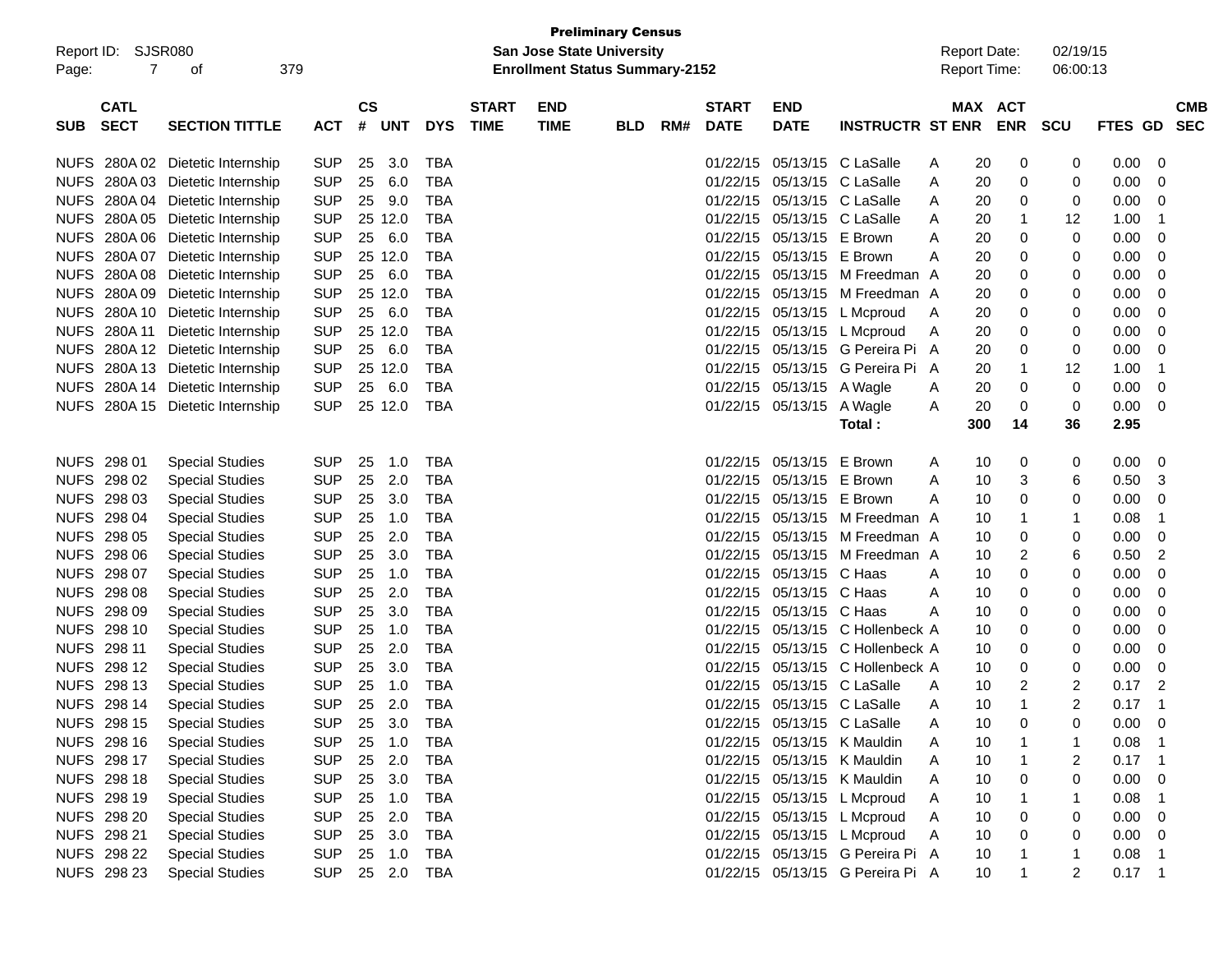| Report ID:  | <b>SJSR080</b> |                        |            |                        |            |            |              | San Jose State University             | <b>Preliminary Census</b> |     |              |                             |                                  |   | <b>Report Date:</b> |            | 02/19/15   |                |    |            |
|-------------|----------------|------------------------|------------|------------------------|------------|------------|--------------|---------------------------------------|---------------------------|-----|--------------|-----------------------------|----------------------------------|---|---------------------|------------|------------|----------------|----|------------|
| Page:       | 8              | 379<br>οf              |            |                        |            |            |              | <b>Enrollment Status Summary-2152</b> |                           |     |              |                             |                                  |   | <b>Report Time:</b> |            | 06:00:13   |                |    |            |
|             | <b>CATL</b>    |                        |            | $\mathbf{c}\mathbf{s}$ |            |            | <b>START</b> | <b>END</b>                            |                           |     | <b>START</b> | <b>END</b>                  |                                  |   | <b>MAX ACT</b>      |            |            |                |    | <b>CMB</b> |
| <b>SUB</b>  | <b>SECT</b>    | <b>SECTION TITTLE</b>  | <b>ACT</b> | #                      | <b>UNT</b> | <b>DYS</b> | <b>TIME</b>  | <b>TIME</b>                           | <b>BLD</b>                | RM# | <b>DATE</b>  | <b>DATE</b>                 | <b>INSTRUCTR ST ENR</b>          |   |                     | <b>ENR</b> | <b>SCU</b> | <b>FTES GD</b> |    | <b>SEC</b> |
| NUFS 298 24 |                | <b>Special Studies</b> | <b>SUP</b> | 25                     | 3.0        | TBA        |              |                                       |                           |     |              | 01/22/15 05/13/15           | G Pereira Pi A                   |   | 10                  | 0          | 0          | 0.00           | 0  |            |
| <b>NUFS</b> | 298 25         | <b>Special Studies</b> | <b>SUP</b> | 25                     | 1.0        | <b>TBA</b> |              |                                       |                           |     |              | 01/22/15 05/13/15           | A Wagle                          | A | 10                  | 1          | 1          | 0.08           | -1 |            |
| <b>NUFS</b> | 298 26         | <b>Special Studies</b> | <b>SUP</b> | 25                     | 2.0        | <b>TBA</b> |              |                                       |                           |     |              | 01/22/15 05/13/15           | A Wagle                          | A | 10                  | 1          | 2          | 0.17           | -1 |            |
| <b>NUFS</b> | 298 27         | <b>Special Studies</b> | <b>SUP</b> | 25                     | 3.0        | <b>TBA</b> |              |                                       |                           |     |              | 01/22/15 05/13/15           | A Wagle                          | Α | 10                  | 0          | 0          | 0.00           | 0  |            |
| <b>NUFS</b> | 298 28         | <b>Special Studies</b> | <b>SUP</b> | 25                     | 1.0        | <b>TBA</b> |              |                                       |                           |     | 01/22/15     |                             | 05/13/15 F Yambrach              | A | 10                  | 0          | 0          | 0.00           | 0  |            |
| <b>NUFS</b> | 298 29         | <b>Special Studies</b> | <b>SUP</b> | 25                     | 2.0        | <b>TBA</b> |              |                                       |                           |     |              |                             | 01/22/15 05/13/15 F Yambrach A   |   | 10                  | 0          | 0          | 0.00           | 0  |            |
| <b>NUFS</b> | 298 30         | <b>Special Studies</b> | <b>SUP</b> | 25                     | 3.0        | <b>TBA</b> |              |                                       |                           |     |              | 01/22/15 05/13/15           | F Yambrach A                     |   | 10                  | 0          | 0          | 0.00           | 0  |            |
|             |                |                        |            |                        |            |            |              |                                       |                           |     |              |                             | Total:                           |   | 300                 | 16         | 27         | 2.25           |    |            |
| NUFS 299 01 |                | Mas Thesis or Proj     | <b>SUP</b> | 25                     | 1.0        | <b>TBA</b> |              |                                       |                           |     |              | 01/22/15 05/13/15           | M Freedman A                     |   | 10                  | 0          | 0          | 0.00           | 0  |            |
| <b>NUFS</b> | 299 02         | Mas Thesis or Proj     | <b>SUP</b> | 25                     | 2.0        | <b>TBA</b> |              |                                       |                           |     |              | 01/22/15 05/13/15           | M Freedman A                     |   | 10                  | 0          | 0          | 0.00           | 0  |            |
| <b>NUFS</b> | 299 03         | Mas Thesis or Proj     | <b>SUP</b> | 25                     | 3.0        | <b>TBA</b> |              |                                       |                           |     |              | 01/22/15 05/13/15           | M Freedman A                     |   | 10                  | 0          | 0          | 0.00           | 0  |            |
| <b>NUFS</b> | 299 04         | Mas Thesis or Proj     | <b>SUP</b> | 25                     | 4.0        | <b>TBA</b> |              |                                       |                           |     |              | 01/22/15 05/13/15           | M Freedman A                     |   | 10                  | 0          | 0          | 0.00           | 0  |            |
| <b>NUFS</b> | 299 05         | Mas Thesis or Proj     | <b>SUP</b> | 25                     | 5.0        | <b>TBA</b> |              |                                       |                           |     |              | 01/22/15 05/13/15           | M Freedman A                     |   | 10                  | 0          | 0          | 0.00           | 0  |            |
| <b>NUFS</b> | 299 06         | Mas Thesis or Proj     | <b>SUP</b> | 25                     | 6.0        | <b>TBA</b> |              |                                       |                           |     |              | 01/22/15 05/13/15           | M Freedman A                     |   | 10                  | 0          | 0          | 0.00           | 0  |            |
| <b>NUFS</b> | 299 07         | Mas Thesis or Proj     | <b>SUP</b> | 25                     | 1.0        | <b>TBA</b> |              |                                       |                           |     |              | 01/22/15 05/13/15           | C Hollenbeck A                   |   | 10                  | 0          | 0          | 0.00           | 0  |            |
| <b>NUFS</b> | 299 08         | Mas Thesis or Proj     | <b>SUP</b> | 25                     | 2.0        | <b>TBA</b> |              |                                       |                           |     |              |                             | 01/22/15 05/13/15 C Hollenbeck A |   | 10                  | 0          | 0          | 0.00           | 0  |            |
| <b>NUFS</b> | 299 09         | Mas Thesis or Proj     | <b>SUP</b> | 25                     | 3.0        | <b>TBA</b> |              |                                       |                           |     |              |                             | 01/22/15 05/13/15 C Hollenbeck A |   | 10                  | 1          | 3          | 0.25           | -1 |            |
| <b>NUFS</b> | 299 10         | Mas Thesis or Proj     | <b>SUP</b> | 25                     | 4.0        | <b>TBA</b> |              |                                       |                           |     |              |                             | 01/22/15 05/13/15 C Hollenbeck A |   | 10                  | 0          | 0          | 0.00           | 0  |            |
| <b>NUFS</b> | 299 11         | Mas Thesis or Proj     | <b>SUP</b> | 25                     | 5.0        | <b>TBA</b> |              |                                       |                           |     |              |                             | 01/22/15 05/13/15 C Hollenbeck A |   | 10                  | 0          | 0          | 0.00           | 0  |            |
| <b>NUFS</b> | 299 12         | Mas Thesis or Proj     | <b>SUP</b> | 25                     | 6.0        | <b>TBA</b> |              |                                       |                           |     |              | 01/22/15 05/13/15           | C Hollenbeck A                   |   | 10                  | 0          | 0          | 0.00           | 0  |            |
| <b>NUFS</b> | 299 13         | Mas Thesis or Proj     | <b>SUP</b> | 25                     | 1.0        | <b>TBA</b> |              |                                       |                           |     |              | 01/22/15 05/13/15 C LaSalle |                                  | A | 10                  | 0          | 0          | 0.00           | 0  |            |
| <b>NUFS</b> | 299 14         | Mas Thesis or Proj     | <b>SUP</b> | 25                     | 2.0        | <b>TBA</b> |              |                                       |                           |     |              | 01/22/15 05/13/15 C LaSalle |                                  | A | 10                  | 0          | 0          | 0.00           | 0  |            |
| <b>NUFS</b> | 299 15         | Mas Thesis or Proj     | <b>SUP</b> | 25                     | 3.0        | <b>TBA</b> |              |                                       |                           |     |              | 01/22/15 05/13/15 C LaSalle |                                  | A | 10                  | 0          | 0          | 0.00           | 0  |            |
| <b>NUFS</b> | 299 16         | Mas Thesis or Proj     | <b>SUP</b> | 25                     | 4.0        | <b>TBA</b> |              |                                       |                           |     |              | 01/22/15 05/13/15 C LaSalle |                                  | A | 10                  | 0          | 0          | 0.00           | 0  |            |
| <b>NUFS</b> | 299 17         | Mas Thesis or Proj     | <b>SUP</b> | 25                     | 5.0        | <b>TBA</b> |              |                                       |                           |     |              | 01/22/15 05/13/15 C LaSalle |                                  | A | 10                  | 0          | 0          | 0.00           | 0  |            |
| <b>NUFS</b> | 299 18         | Mas Thesis or Proj     | <b>SUP</b> | 25                     | 6.0        | <b>TBA</b> |              |                                       |                           |     |              | 01/22/15 05/13/15 C LaSalle |                                  | Α | 10                  | 0          | 0          | 0.00           | 0  |            |
| <b>NUFS</b> | 299 19         | Mas Thesis or Proj     | <b>SUP</b> | 25                     | 1.0        | <b>TBA</b> |              |                                       |                           |     |              | 01/22/15 05/13/15           | K Mauldin                        | A | 10                  | 0          | 0          | 0.00           | 0  |            |
| <b>NUFS</b> | 299 20         | Mas Thesis or Proj     | <b>SUP</b> | 25                     | 2.0        | <b>TBA</b> |              |                                       |                           |     | 01/22/15     | 05/13/15                    | K Mauldin                        | A | 10                  | 0          | 0          | 0.00           | 0  |            |
| NUFS 299 21 |                | Mas Thesis or Proi     | <b>SUP</b> | 25                     | 3.0        | <b>TBA</b> |              |                                       |                           |     |              |                             | 01/22/15 05/13/15 K Mauldin      | A | 10                  | $\Omega$   | 0          | 0.00           | 0  |            |
| NUFS 299 22 |                | Mas Thesis or Proj     | <b>SUP</b> |                        | 25 4.0     | <b>TBA</b> |              |                                       |                           |     |              |                             | 01/22/15 05/13/15 K Mauldin      | A | 10                  | $\Omega$   | 0          | 0.00           | 0  |            |
| NUFS 299 23 |                | Mas Thesis or Proj     | <b>SUP</b> |                        | 25 5.0     | TBA        |              |                                       |                           |     |              |                             | 01/22/15 05/13/15 K Mauldin      | A | 10                  | 0          | 0          | $0.00 \quad 0$ |    |            |
| NUFS 299 24 |                | Mas Thesis or Proj     | <b>SUP</b> |                        | 25 6.0     | TBA        |              |                                       |                           |     |              |                             | 01/22/15 05/13/15 K Mauldin      | A | 10                  | 0          | 0          | 0.00           | 0  |            |
| NUFS 299 25 |                | Mas Thesis or Proj     | <b>SUP</b> |                        | 25 1.0     | TBA        |              |                                       |                           |     |              |                             | 01/22/15 05/13/15 G Pereira Pi A |   | 10                  | 0          | 0          | 0.00           | 0  |            |
| NUFS 299 26 |                | Mas Thesis or Proj     | <b>SUP</b> | 25                     | 2.0        | TBA        |              |                                       |                           |     |              |                             | 01/22/15 05/13/15 G Pereira Pi A |   | 10                  |            | 0          | 0.00           | 0  |            |
| NUFS 299 27 |                | Mas Thesis or Proj     | <b>SUP</b> |                        | 25 3.0     | TBA        |              |                                       |                           |     |              |                             | 01/22/15 05/13/15 G Pereira Pi A |   | 10                  | 0          | 0          | 0.00           | 0  |            |
| NUFS 299 28 |                | Mas Thesis or Proj     | <b>SUP</b> |                        | 25 4.0     | TBA        |              |                                       |                           |     |              |                             | 01/22/15 05/13/15 G Pereira Pi A |   | 10                  | 0          | 0          | 0.00           | 0  |            |
| NUFS 299 29 |                | Mas Thesis or Proj     | <b>SUP</b> |                        | 25 5.0     | TBA        |              |                                       |                           |     |              |                             | 01/22/15 05/13/15 G Pereira Pi A |   | 10                  | 0          | 0          | 0.00           | 0  |            |
| NUFS 299 30 |                | Mas Thesis or Proj     | <b>SUP</b> |                        | 25 6.0     | TBA        |              |                                       |                           |     |              |                             | 01/22/15 05/13/15 G Pereira Pi A |   | 10                  | 0          | 0          | $0.00 \t 0$    |    |            |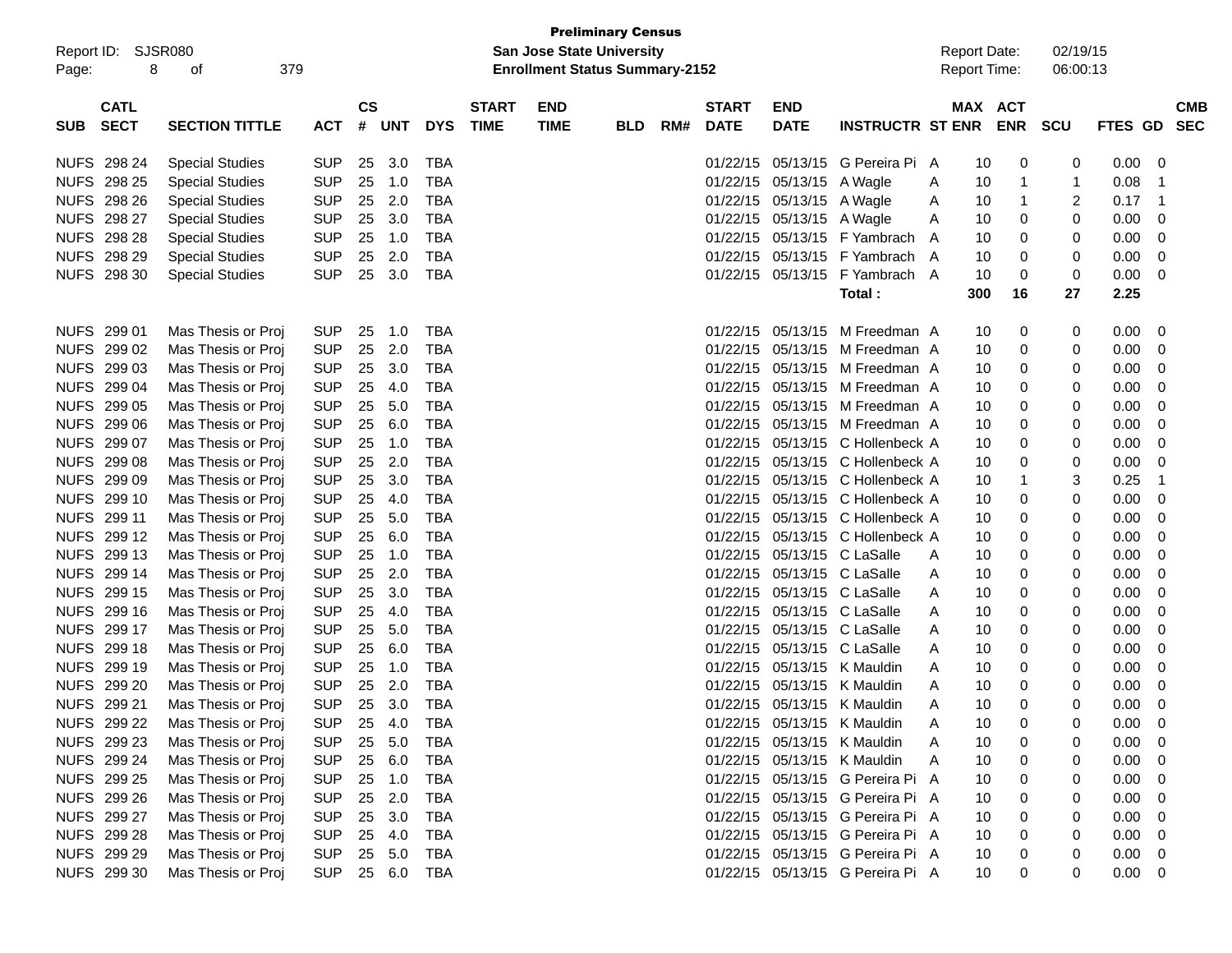| Page:       | <b>Preliminary Census</b><br>SJSR080<br>Report ID:<br><b>San Jose State University</b><br>9<br>379<br><b>Enrollment Status Summary-2152</b><br>οf<br>$\mathsf{cs}$<br><b>CATL</b><br><b>START</b><br><b>END</b><br><b>START</b><br><b>END</b> |                                     |            |    |            |              |             |                   |            |     |             |                        |                                          |  | <b>Report Date:</b><br>Report Time: |                   | 02/19/15<br>06:00:13 |                |                          |
|-------------|-----------------------------------------------------------------------------------------------------------------------------------------------------------------------------------------------------------------------------------------------|-------------------------------------|------------|----|------------|--------------|-------------|-------------------|------------|-----|-------------|------------------------|------------------------------------------|--|-------------------------------------|-------------------|----------------------|----------------|--------------------------|
| <b>SUB</b>  | <b>SECT</b>                                                                                                                                                                                                                                   | <b>SECTION TITTLE</b>               | <b>ACT</b> | #  | <b>UNT</b> | <b>DYS</b>   | <b>TIME</b> | <b>TIME</b>       | <b>BLD</b> | RM# | <b>DATE</b> | <b>DATE</b>            | <b>INSTRUCTR ST ENR</b>                  |  | MAX ACT                             | <b>ENR</b>        | <b>SCU</b>           | <b>FTES GD</b> | <b>CMB</b><br><b>SEC</b> |
| NUFS 299 31 |                                                                                                                                                                                                                                               | Mas Thesis or Proj                  | <b>SUP</b> | 25 | 1.0        | TBA          |             |                   |            |     | 01/22/15    |                        | 05/13/15 F Yambrach A                    |  | 10                                  | 0                 | 0                    | 0.00           | 0                        |
|             | NUFS 299 32                                                                                                                                                                                                                                   | Mas Thesis or Proj                  | <b>SUP</b> | 25 | 2.0        | <b>TBA</b>   |             |                   |            |     | 01/22/15    |                        | 05/13/15 F Yambrach A                    |  | 10                                  | 0                 | 0                    | 0.00           | 0                        |
|             | NUFS 299 33                                                                                                                                                                                                                                   | Mas Thesis or Proj                  | <b>SUP</b> | 25 | 3.0        | <b>TBA</b>   |             |                   |            |     | 01/22/15    |                        | 05/13/15 F Yambrach A                    |  | 10                                  | 0                 | 0                    | 0.00           | 0                        |
|             | NUFS 299 34                                                                                                                                                                                                                                   | Mas Thesis or Proj                  | <b>SUP</b> | 25 | 4.0        | <b>TBA</b>   |             |                   |            |     | 01/22/15    |                        | 05/13/15 F Yambrach A                    |  | 10                                  | 0                 | 0                    | 0.00           | 0                        |
|             | NUFS 299 35                                                                                                                                                                                                                                   | Mas Thesis or Proj                  | <b>SUP</b> | 25 | 5.0        | <b>TBA</b>   |             |                   |            |     | 01/22/15    |                        | 05/13/15 F Yambrach A                    |  | 10                                  | 0                 | 0                    | 0.00           | 0                        |
|             | NUFS 299 36                                                                                                                                                                                                                                   | Mas Thesis or Proj                  | <b>SUP</b> | 25 | 6.0        | <b>TBA</b>   |             |                   |            |     |             |                        | 01/22/15 05/13/15 F Yambrach A           |  | 10                                  | 0                 | 0                    | 0.00           | 0                        |
|             |                                                                                                                                                                                                                                               |                                     |            |    |            |              |             |                   |            |     |             |                        | Total:                                   |  | 360                                 | 1                 | 3                    | 0.25           |                          |
| <b>PKG</b>  | 107 01                                                                                                                                                                                                                                        | Prin of Packaging                   | LEC        | 02 | 3.0        | M            |             | 05:00 PM 07:45 PM | <b>BBC</b> | 201 | 01/22/15    | 05/13/15               | F Yambrach A                             |  | 45                                  | 42                | 126                  | 8.45           | 1 C                      |
|             | NUFS 107 01                                                                                                                                                                                                                                   | Prin of Packaging                   | <b>LEC</b> | 02 | 3.0        | M            |             | 05:00 PM 07:45 PM | <b>BBC</b> | 201 |             |                        | 01/22/15 05/13/15 F Yambrach A           |  | 0                                   | 7                 | 21                   | 1.40           | 0 <sup>C</sup>           |
|             |                                                                                                                                                                                                                                               |                                     |            |    |            |              |             |                   |            |     |             |                        | Total:                                   |  | 45                                  | 49                | 147                  | 9.85           |                          |
| <b>PKG</b>  | 141B 01                                                                                                                                                                                                                                       | Pkg Materials II                    | <b>LEC</b> | 02 | 3.0        | M            |             | 10:30 AM 12:10 PM | IS         | 115 | 01/22/15    | 05/13/15               | F Yambrach A                             |  | 20                                  | 18                | 36                   | 3.60           | $0\,C$                   |
|             | NUFS 141B 01                                                                                                                                                                                                                                  | Pkg Materials II                    | <b>LEC</b> | 02 | 3.0        | M            |             | 10:30 AM 12:10 PM | IS         | 115 | 01/22/15    | 05/13/15               | F Yambrach A                             |  | 0                                   | 0                 | 0                    | 0.00           | 0 <sup>C</sup>           |
| PKG.        |                                                                                                                                                                                                                                               | 141B 02 Pkg Materials II            | <b>ACT</b> | 07 | 0.0        | W            |             | 10:30 AM 12:10 PM | IS         | 114 | 01/22/15    | 05/13/15               | F Yambrach A                             |  | 20                                  | 18                | 18                   | 0.00           | 0 <sup>C</sup>           |
|             |                                                                                                                                                                                                                                               | NUFS 141B 02 Pkg Materials II       | <b>ACT</b> | 07 | 0.0        | W            |             | 10:30 AM 12:10 PM | IS         | 114 |             |                        | 01/22/15 05/13/15 F Yambrach A           |  | 0                                   | $\mathbf 0$       | 0                    | 0.00           | 0 <sup>C</sup>           |
|             |                                                                                                                                                                                                                                               |                                     |            |    |            |              |             |                   |            |     |             |                        | Total:                                   |  | 40                                  | 36                | 54                   | 3.60           |                          |
|             |                                                                                                                                                                                                                                               |                                     |            |    |            |              |             |                   |            |     |             |                        |                                          |  |                                     |                   |                      |                |                          |
| <b>PKG</b>  | 146 01                                                                                                                                                                                                                                        | <b>Medical Device Pkg</b>           | <b>LEC</b> | 02 | 3.0        | $\top$       |             | 10:30 AM 12:10 PM | IS         | 115 | 01/22/15    | 05/13/15               | F Yambrach A                             |  | 20                                  | 29                | 58                   | 5.80           | $0\,C$                   |
| <b>NUFS</b> | 146 01                                                                                                                                                                                                                                        | <b>Medical Device Pkg</b>           | <b>LEC</b> | 02 | 3.0        | $\mathsf{T}$ |             | 10:30 AM 12:10 PM | IS         | 115 | 01/22/15    |                        | 05/13/15 F Yambrach A                    |  | 0                                   | $\mathbf 0$       | 0                    | 0.00           | $0\,C$                   |
| <b>PKG</b>  | 146 02                                                                                                                                                                                                                                        | <b>Medical Device Pkg</b>           | <b>ACT</b> | 07 | 0.0        | R            |             | 10:30 AM 12:10 PM | IS         | 114 | 01/22/15    |                        | 05/13/15 F Yambrach A                    |  | 20                                  | 29                | 29                   | 0.00           | 0 <sup>C</sup>           |
|             | NUFS 146 02                                                                                                                                                                                                                                   | <b>Medical Device Pkg</b>           | <b>ACT</b> | 07 | 0.0        | R            |             | 10:30 AM 12:10 PM | IS         | 114 |             |                        | 01/22/15 05/13/15 F Yambrach A<br>Total: |  | 0<br>40                             | $\mathbf 0$<br>58 | 0<br>87              | 0.00<br>5.80   | 0 <sup>C</sup>           |
|             |                                                                                                                                                                                                                                               |                                     |            |    |            |              |             |                   |            |     |             |                        |                                          |  |                                     |                   |                      |                |                          |
| <b>PKG</b>  | 180 01                                                                                                                                                                                                                                        | <b>Individual Studies</b>           | <b>SUP</b> | 36 | 1.0        | TBA          |             |                   |            |     | 01/22/15    |                        | 05/13/15 F Yambrach A                    |  | 20                                  | 1                 | $\mathbf{1}$         | 0.07           | 0                        |
| <b>PKG</b>  | 180 02                                                                                                                                                                                                                                        | <b>Individual Studies</b>           | <b>SUP</b> | 36 | 2.0        | <b>TBA</b>   |             |                   |            |     | 01/22/15    |                        | 05/13/15 F Yambrach A                    |  | 20                                  | 0                 | 0                    | 0.00           | 0                        |
| <b>PKG</b>  | 180 03                                                                                                                                                                                                                                        | <b>Individual Studies</b>           | <b>SUP</b> | 36 | 3.0        | <b>TBA</b>   |             |                   |            |     | 01/22/15    |                        | 05/13/15 F Yambrach A                    |  | 20                                  | 2                 | 6                    | 0.40           | 0                        |
| <b>PKG</b>  | 180 04                                                                                                                                                                                                                                        | <b>Individual Studies</b>           | <b>SUP</b> | 36 | 4.0        | <b>TBA</b>   |             |                   |            |     | 01/22/15    |                        | 05/13/15 F Yambrach A                    |  | 20                                  | 0                 | 0                    | 0.00           | 0                        |
| <b>PKG</b>  | 180 05                                                                                                                                                                                                                                        | <b>Individual Studies</b>           | <b>SUP</b> | 36 | 5.0        | <b>TBA</b>   |             |                   |            |     | 01/22/15    |                        | 05/13/15 F Yambrach A                    |  | 20                                  | 1                 | 5                    | 0.33           | 0                        |
| <b>PKG</b>  | 180 06                                                                                                                                                                                                                                        | <b>Individual Studies</b>           | <b>SUP</b> | 36 | 6.0        | <b>TBA</b>   |             |                   |            |     |             |                        | 01/22/15 05/13/15 F Yambrach A           |  | 20                                  | $\Omega$          | $\Omega$             | 0.00           | 0                        |
|             |                                                                                                                                                                                                                                               |                                     |            |    |            |              |             |                   |            |     |             |                        | Total:                                   |  | 120                                 | 4                 | 12                   | 0.80           |                          |
|             | Department :                                                                                                                                                                                                                                  | <b>Nutrition &amp; Food Science</b> |            |    |            |              |             |                   |            |     |             |                        | <b>Department Total:</b>                 |  |                                     | 4113 2615 6460    |                      | 435.85         |                          |
|             |                                                                                                                                                                                                                                               |                                     |            |    |            |              |             |                   |            |     |             | <b>Lower Division:</b> |                                          |  | 570                                 |                   | 476 1171             | 78.12          |                          |
|             |                                                                                                                                                                                                                                               |                                     |            |    |            |              |             |                   |            |     |             | <b>Upper Division:</b> |                                          |  | 2529                                | 2079              | 5136                 | 345.18         |                          |
|             |                                                                                                                                                                                                                                               |                                     |            |    |            |              |             |                   |            |     |             |                        | <b>Graduate Division:</b>                |  | 1014                                | 60                | 153                  | 12.55          |                          |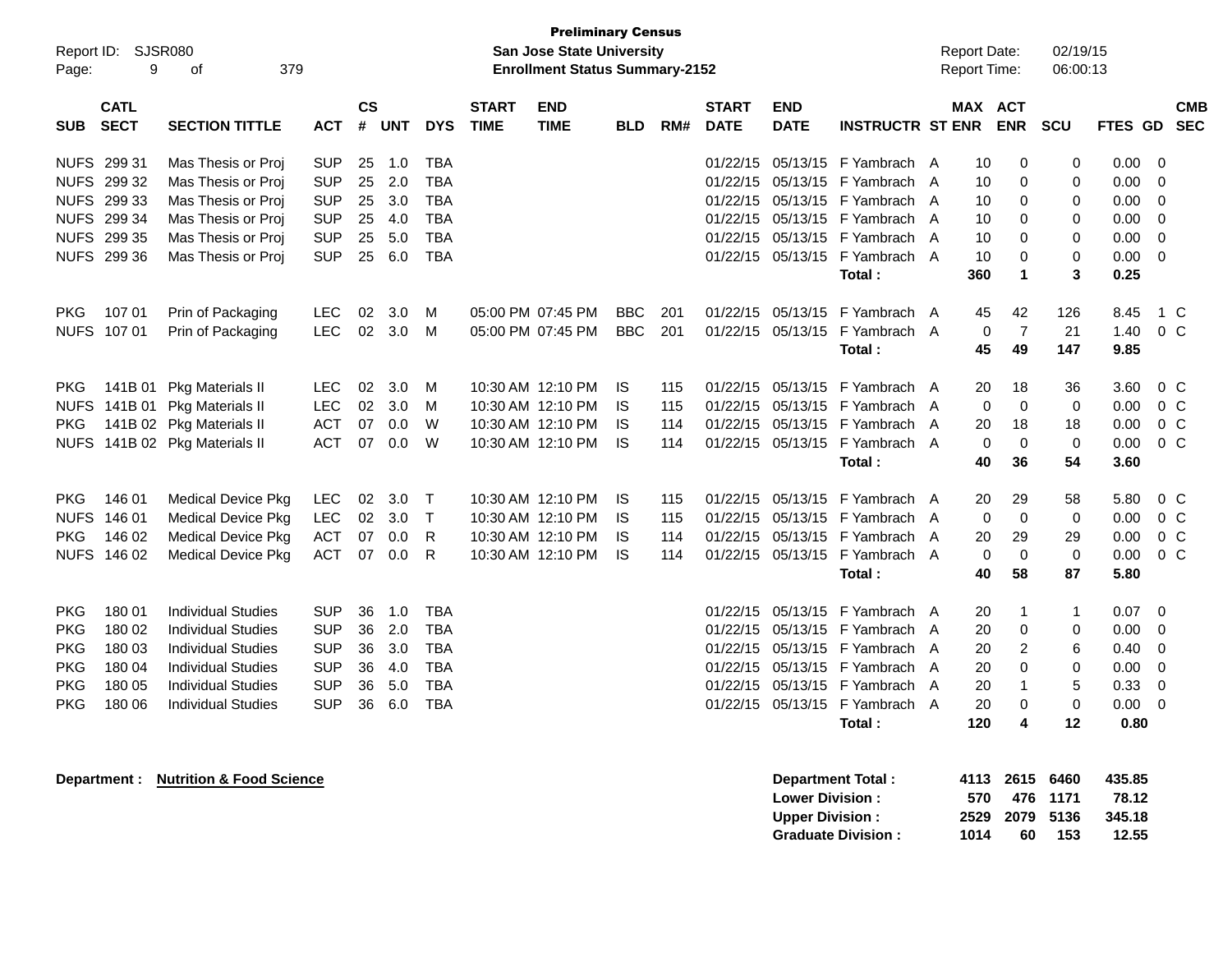| Report ID:<br>Page: | 10                         | SJSR080<br>379<br>οf               |            |               |         |            |                             | <b>Preliminary Census</b><br><b>San Jose State University</b><br><b>Enrollment Status Summary-2152</b> |            |     |                             |                           |                                |   |             | <b>Report Date:</b><br>Report Time: | 02/19/15<br>06:00:13 |             |                         |                          |
|---------------------|----------------------------|------------------------------------|------------|---------------|---------|------------|-----------------------------|--------------------------------------------------------------------------------------------------------|------------|-----|-----------------------------|---------------------------|--------------------------------|---|-------------|-------------------------------------|----------------------|-------------|-------------------------|--------------------------|
| <b>SUB</b>          | <b>CATL</b><br><b>SECT</b> | <b>SECTION TITTLE</b>              | <b>ACT</b> | $\mathsf{cs}$ | # UNT   | <b>DYS</b> | <b>START</b><br><b>TIME</b> | <b>END</b><br><b>TIME</b>                                                                              | <b>BLD</b> | RM# | <b>START</b><br><b>DATE</b> | <b>END</b><br><b>DATE</b> | <b>INSTRUCTR ST ENR</b>        |   |             | MAX ACT<br><b>ENR</b>               | <b>SCU</b>           | FTES GD     |                         | <b>CMB</b><br><b>SEC</b> |
| College             |                            | <b>Applied Sciences &amp; Arts</b> |            |               |         |            |                             |                                                                                                        |            |     |                             |                           |                                |   |             |                                     |                      |             |                         |                          |
|                     | Department :               | <b>Health Science</b>              |            |               |         |            |                             |                                                                                                        |            |     |                             |                           |                                |   |             |                                     |                      |             |                         |                          |
|                     | GERO 107 01                | Aging and Society                  | <b>LEC</b> |               | 3.0     |            |                             |                                                                                                        |            |     |                             |                           |                                | X | 0           | 0                                   | 0                    | 0.00        | $\overline{0}$          |                          |
|                     | SCWK 107 01                | Aging and Society                  | <b>LEC</b> |               | 3.0     |            |                             |                                                                                                        |            |     |                             |                           |                                | X | 0           | 0                                   | 0                    | 0.00        | 0                       |                          |
| HS                  | 107 01                     | Aging and Society                  | LEC        |               | 3.0     |            |                             |                                                                                                        |            |     |                             |                           |                                | Х | 0           | 0                                   | 0                    | 0.00        | 0                       |                          |
|                     | GERO 107 02                | Aging and Society                  | LEC        | 02            | 3.0     | TR         |                             | 12:00 PM 01:15 PM                                                                                      | <b>CCB</b> | 101 |                             | 01/22/15 05/13/15         | V Silva                        | Α | 35          | 14                                  | 42                   | 2.80        |                         | 0 <sup>o</sup>           |
|                     | SCWK 107 02                | Aging and Society                  | LEC        | 02            | 3.0     | <b>TR</b>  |                             | 12:00 PM 01:15 PM                                                                                      | <b>CCB</b> | 101 |                             | 01/22/15 05/13/15         | V Silva                        | Α | 0           | 7                                   | 21                   | 1.40        |                         | $0\,$ C                  |
| HS                  | 107 02                     | Aging and Society                  | LEC        | 02            | 3.0     | <b>TR</b>  |                             | 12:00 PM 01:15 PM                                                                                      | <b>CCB</b> | 101 |                             | 01/22/15 05/13/15         | V Silva                        | Α | 0           | 16                                  | 48                   | 3.20        |                         | $0\,$ C                  |
|                     | GERO 107 03                | Aging and Society                  | LEC        | 02            | 3.0     | Т          |                             | 03:00 PM 05:45 PM                                                                                      | HB         | 407 |                             | 01/22/15 05/13/15         | V Silva                        | Α | 35          | 12                                  | 36                   | 2.40        |                         | 0 <sup>o</sup>           |
|                     | <b>SCWK 107 03</b>         | Aging and Society                  | LEC        | 02            | 3.0     | Τ          |                             | 03:00 PM 05:45 PM                                                                                      | HB         | 407 |                             | 01/22/15 05/13/15         | V Silva                        | Α | 0           | $\overline{4}$                      | 12                   | 0.80        |                         | 0 <sup>o</sup>           |
| HS                  | 107 03                     | Aging and Society                  | LEC        | 02            | 3.0     | $\top$     |                             | 03:00 PM 05:45 PM                                                                                      | HB         | 407 |                             | 01/22/15 05/13/15         | V Silva                        | Α | 0           | 19                                  | 57                   | 3.80        |                         | $0\,$ C                  |
|                     |                            |                                    |            |               |         |            |                             |                                                                                                        |            |     |                             |                           | Total:                         |   | 70          | 72                                  | 216                  | 14.40       |                         |                          |
|                     | GERO 108 01                | <b>Hith in Later Life</b>          | <b>LEC</b> |               | 3.0     |            |                             |                                                                                                        |            |     |                             |                           |                                | X | 0           | 0                                   | 0                    | 0.00        | $\overline{0}$          |                          |
| HS                  | 108 01                     | <b>Hith in Later Life</b>          | <b>LEC</b> |               | $3.0\,$ |            |                             |                                                                                                        |            |     |                             |                           |                                | X | 0           | 0                                   | 0                    | 0.00        | $\overline{0}$          |                          |
|                     |                            |                                    |            |               |         |            |                             |                                                                                                        |            |     |                             |                           | Total:                         |   | $\mathbf 0$ | 0                                   | 0                    | 0.00        |                         |                          |
|                     | GERO 117 01                | Soc Pol Serv Aging                 | <b>LEC</b> |               | 3.0     |            |                             |                                                                                                        |            |     |                             |                           |                                | X | 0           | 0                                   | 0                    | 0.00        | 0                       |                          |
| HS                  | 117 01                     | Soc Pol Serv Aging                 | LEC        |               | 3.0     |            |                             |                                                                                                        |            |     |                             |                           |                                | X | 0           | 0                                   | 0                    | 0.00        | 0                       |                          |
|                     | GERO 117 02                | Soc Pol Serv Aging                 | LEC        |               | 3.0     |            |                             |                                                                                                        |            |     |                             |                           |                                | Х | 0           | 0                                   | 0                    | 0.00        | 0                       |                          |
| HS                  | 117 02                     | Soc Pol Serv Aging                 | LEC        |               | 3.0     |            |                             |                                                                                                        |            |     |                             |                           |                                | Х | 0           | 0                                   | 0                    | 0.00        | 0                       |                          |
|                     | GERO 117 03                | Soc Pol Serv Aging                 | <b>LEC</b> | 02            | 3.0     | T          |                             | 03:00 PM 05:45 PM                                                                                      | <b>DMH</b> | 356 |                             | 01/22/15 05/13/15         | J McCabe                       | Α | 30          | 9                                   | 27                   | 1.80        |                         | 0 <sup>C</sup>           |
| HS                  | 117 03                     | Soc Pol Serv Aging                 | LEC        | 02            | 3.0     | $\top$     |                             | 03:00 PM 05:45 PM                                                                                      | DMH        | 356 |                             | 01/22/15 05/13/15         | J McCabe                       | Α | 0           | 19                                  | 57                   | 3.80        |                         | $0\,$ C                  |
|                     |                            |                                    |            |               |         |            |                             |                                                                                                        |            |     |                             |                           | Total:                         |   | 30          | 28                                  | 84                   | 5.60        |                         |                          |
|                     | GERO 133 01                | Gero Field Work                    | <b>SUP</b> |               | 3.0     |            |                             |                                                                                                        |            |     |                             |                           |                                | X | 0           | 0                                   | 0                    | 0.00        | $\overline{0}$          |                          |
|                     | GERO 133 02                | <b>Gero Field Work</b>             | <b>SUP</b> | 36            | 3.0     | TBA        |                             |                                                                                                        |            |     |                             | 01/22/15 05/13/15         | J Bloom                        | Α | 5           | 5                                   | 15                   | 1.00        | 0                       |                          |
|                     |                            |                                    |            |               |         |            |                             |                                                                                                        |            |     |                             |                           | Total:                         |   | 5           | 5                                   | 15                   | 1.00        |                         |                          |
|                     | GERO 180 01                | <b>Indiv Studies</b>               | <b>SUP</b> |               | 3.0     |            |                             |                                                                                                        |            |     |                             |                           |                                | X | 0           | 0                                   | 0                    | 0.00        | $\overline{\mathbf{0}}$ |                          |
|                     | GERO 180 02                | <b>Indiv Studies</b>               | <b>SUP</b> |               | 3.0     |            |                             |                                                                                                        |            |     |                             |                           |                                | X | $\Omega$    | $\Omega$                            | $\Omega$             | $0.00 \t 0$ |                         |                          |
|                     |                            |                                    |            |               |         |            |                             |                                                                                                        |            |     |                             |                           | Total:                         |   | 0           | 0                                   | 0                    | 0.00        |                         |                          |
|                     | GERO 298 01                | <b>Special Project</b>             | <b>SUP</b> |               | $3.0\,$ |            |                             |                                                                                                        |            |     |                             |                           |                                | X | 0           | 0                                   | 0                    | $0.00 \t 0$ |                         |                          |
|                     |                            |                                    |            |               |         |            |                             |                                                                                                        |            |     |                             |                           | Total:                         |   | $\bf{0}$    | 0                                   | 0                    | 0.00        |                         |                          |
| HS                  | 1 0 1                      | <b>Understand Health</b>           | LEC.       |               | 02 3.0  | MW         |                             | 09:00 AM 10:15 AM                                                                                      | SH         | 346 |                             |                           | 01/22/15 05/13/15 M McCarthy A |   | 30          | 29                                  | 87                   | $5.80\ 0$   |                         |                          |
| HS                  | 1 0 2                      | <b>Understand Health</b>           | <b>LEC</b> |               | 02 3.0  | MW         |                             | 10:30 AM 11:45 AM                                                                                      | <b>SH</b>  | 346 |                             |                           | 01/22/15 05/13/15 M McCarthy A |   | 30          | 30                                  | 90                   | $6.00 \t 0$ |                         |                          |
| HS                  | 1 0 3                      | <b>Understand Health</b>           | LEC 02 3.0 |               |         | MW         |                             | 12:00 PM 01:15 PM                                                                                      | SH.        | 346 |                             |                           | 01/22/15 05/13/15 M McCarthy A |   | 35          | 35                                  | 105                  | $7.00 \t 0$ |                         |                          |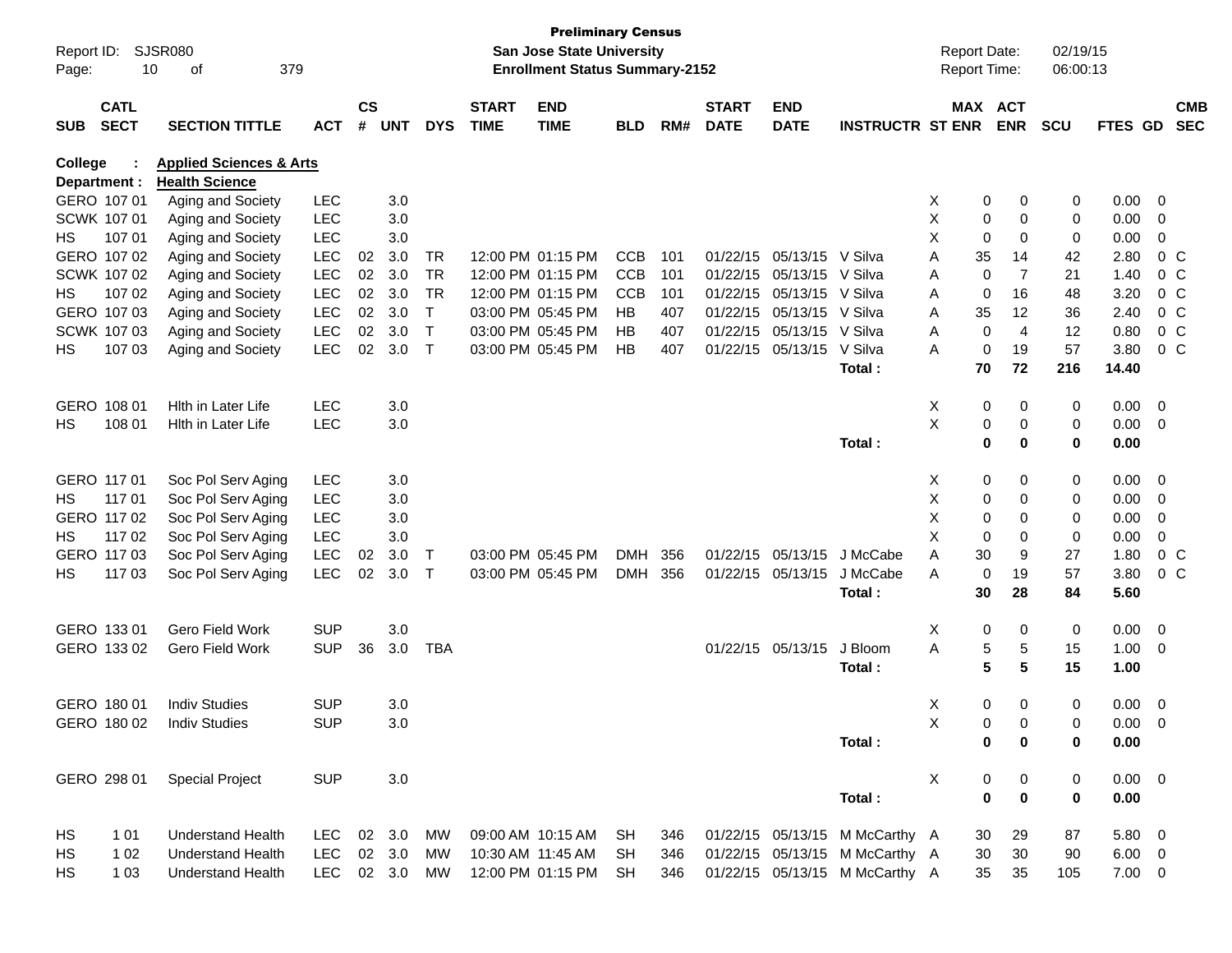| Report ID:<br>Page: | 11                         | <b>SJSR080</b><br>379<br>οf |            |                    |            |            |                             | <b>Preliminary Census</b><br>San Jose State University<br><b>Enrollment Status Summary-2152</b> |            |     |                             |                            |                         |   | <b>Report Date:</b><br>Report Time: |                | 02/19/15<br>06:00:13 |             |                          |  |
|---------------------|----------------------------|-----------------------------|------------|--------------------|------------|------------|-----------------------------|-------------------------------------------------------------------------------------------------|------------|-----|-----------------------------|----------------------------|-------------------------|---|-------------------------------------|----------------|----------------------|-------------|--------------------------|--|
| <b>SUB</b>          | <b>CATL</b><br><b>SECT</b> | <b>SECTION TITTLE</b>       | <b>ACT</b> | $\mathsf{cs}$<br># | <b>UNT</b> | <b>DYS</b> | <b>START</b><br><b>TIME</b> | <b>END</b><br><b>TIME</b>                                                                       | <b>BLD</b> | RM# | <b>START</b><br><b>DATE</b> | <b>END</b><br><b>DATE</b>  | <b>INSTRUCTR ST ENR</b> |   | MAX ACT                             | <b>ENR</b>     | <b>SCU</b>           | FTES GD     | <b>CMB</b><br><b>SEC</b> |  |
|                     |                            |                             |            |                    |            |            |                             |                                                                                                 |            |     |                             |                            |                         |   |                                     |                |                      |             |                          |  |
| HS                  | 1 0 4                      | <b>Understand Health</b>    | <b>LEC</b> | 02                 | 3.0        | <b>TR</b>  |                             | 09:00 AM 10:15 AM                                                                               | SH         | 346 | 01/22/15                    | 05/13/15                   | L Mai                   | A | 35                                  | 32             | 96                   | 6.40        | 0                        |  |
| HS                  | 1 0 5                      | <b>Understand Health</b>    | <b>LEC</b> | 02                 | 3.0        | <b>TR</b>  | 10:30 AM 11:45 AM           |                                                                                                 | <b>SH</b>  | 346 | 01/22/15                    | 05/13/15                   | L Mai                   | Α | 30                                  | 28             | 84                   | 5.60        | 0                        |  |
| HS                  | 1 0 6                      | <b>Understand Health</b>    | <b>LEC</b> |                    | 3.0        |            |                             |                                                                                                 |            |     |                             |                            |                         | X | 0                                   | $\mathbf 0$    | 0                    | 0.00        | 0                        |  |
| HS                  | 1 0 7                      | <b>Understand Health</b>    | <b>LEC</b> |                    | 3.0        |            |                             |                                                                                                 |            |     |                             |                            |                         | X | 0                                   | 0              | 0                    | 0.00        | 0                        |  |
| HS                  | 1 0 8                      | <b>Understand Health</b>    | <b>LEC</b> | 02                 | 3.0        | МW         |                             | 01:30 PM 02:45 PM                                                                               | <b>ENG</b> | 401 | 01/22/15                    | 05/13/15                   | M McCarthy              | A | 30                                  | 30             | 90                   | 6.00        | $\mathbf 0$              |  |
|                     |                            |                             |            |                    |            |            |                             |                                                                                                 |            |     |                             |                            | Total:                  |   | 190                                 | 184            | 552                  | 36.80       |                          |  |
| HS                  | 15 01                      | Human Life Span             | <b>LEC</b> | 02                 | 3.0        | <b>TR</b>  |                             | 12:00 PM 01:15 PM                                                                               | SH         | 346 | 01/22/15                    | 05/13/15                   | L Mai                   | A | 35                                  | 30             | 90                   | 6.00        | 0 <sup>o</sup>           |  |
| GERO                | 15 01                      | Human Life Span             | <b>LEC</b> | 02                 | 3.0        | <b>TR</b>  |                             | 12:00 PM 01:15 PM                                                                               | SH         | 346 | 01/22/15                    | 05/13/15                   | L Mai                   | A | 0                                   | $\overline{4}$ | 12                   | 0.80        | 0 <sup>o</sup>           |  |
| <b>RECL</b>         | 15 01                      | Human Life Span             | <b>LEC</b> | 02                 | 3.0        | <b>TR</b>  |                             | 12:00 PM 01:15 PM                                                                               | SH         | 346 | 01/22/15                    | 05/13/15                   | L Mai                   | A | 0                                   | $\mathbf{1}$   | 3                    | 0.20        | 0 <sup>o</sup>           |  |
| НS                  | 15 02                      | Human Life Span             | <b>LEC</b> |                    | 3.0        |            |                             |                                                                                                 |            |     |                             |                            |                         | X | 0                                   | 0              | 0                    | 0.00        | $\mathbf 0$              |  |
| GERO                | 15 02                      | Human Life Span             | <b>LEC</b> |                    | 3.0        |            |                             |                                                                                                 |            |     |                             |                            |                         | X | 0                                   | 0              | 0                    | 0.00        | 0                        |  |
| <b>RECL</b>         | 15 02                      | Human Life Span             | <b>LEC</b> |                    | 3.0        |            |                             |                                                                                                 |            |     |                             |                            |                         | X | 0                                   | $\mathbf 0$    | 0                    | 0.00        | 0                        |  |
| HS                  | 15 03                      | Human Life Span             | <b>LEC</b> |                    | 3.0        |            |                             |                                                                                                 |            |     |                             |                            |                         | X | 0                                   | 0              | 0                    | 0.00        | 0                        |  |
| GERO                | 15 03                      | Human Life Span             | <b>LEC</b> |                    | 3.0        |            |                             |                                                                                                 |            |     |                             |                            |                         | X | 0                                   | 0              | 0                    | 0.00        | 0                        |  |
| <b>RECL</b>         | 15 03                      | Human Life Span             | <b>LEC</b> |                    | 3.0        |            |                             |                                                                                                 |            |     |                             |                            |                         | X | 0                                   | $\mathbf 0$    | 0                    | 0.00        | 0                        |  |
| HS                  | 15 04                      | Human Life Span             | LEC        | 02                 | 3.0        | <b>MW</b>  |                             | 03:00 PM 04:15 PM                                                                               | <b>BBC</b> | 326 | 01/22/15                    | 05/13/15                   | F Noonis                | Α | 35                                  | 30             | 90                   | 6.00        | 0 <sup>o</sup>           |  |
| <b>GERO</b>         | 15 04                      | Human Life Span             | <b>LEC</b> | 02                 | 3.0        | <b>MW</b>  |                             | 03:00 PM 04:15 PM                                                                               | <b>BBC</b> | 326 | 01/22/15                    | 05/13/15                   | F Noonis                | Α | 0                                   | 4              | 12                   | 0.80        | 0 <sup>o</sup>           |  |
| <b>RECL</b>         | 15 04                      | Human Life Span             | <b>LEC</b> | 02                 | 3.0        | <b>MW</b>  |                             | 03:00 PM 04:15 PM                                                                               | <b>BBC</b> | 326 | 01/22/15                    | 05/13/15                   | F Noonis                | A | 0                                   | 0              | 0                    | 0.00        | 0 <sup>o</sup>           |  |
| HS                  | 15 05                      | Human Life Span             | <b>LEC</b> |                    | 3.0        |            |                             |                                                                                                 |            |     |                             |                            |                         | X | 0                                   | 0              | 0                    | 0.00        | $\mathbf 0$              |  |
| GERO                | 15 05                      | Human Life Span             | <b>LEC</b> |                    | 3.0        |            |                             |                                                                                                 |            |     |                             |                            |                         | X | 0                                   | $\mathbf 0$    | 0                    | 0.00        | 0                        |  |
| <b>RECL</b>         | 15 05                      | Human Life Span             | <b>LEC</b> |                    | 3.0        |            |                             |                                                                                                 |            |     |                             |                            |                         | X | 0                                   | $\mathbf 0$    | 0                    | 0.00        | 0                        |  |
| HS                  | 15 06                      | Human Life Span             | <b>LEC</b> | 02                 | 3.0        | TR         |                             | 03:00 PM 04:15 PM                                                                               | MН         | 324 | 01/22/15                    | 05/13/15                   | F Noonis                | A | 35                                  | 27             | 81                   | 5.40        | 0 <sup>o</sup>           |  |
| GERO                | 15 06                      | Human Life Span             | <b>LEC</b> | 02                 | 3.0        | <b>TR</b>  |                             | 03:00 PM 04:15 PM                                                                               | MН         | 324 | 01/22/15                    | 05/13/15                   | F Noonis                | A | 0                                   | $\overline{2}$ | 6                    | 0.40        | 0 <sup>o</sup>           |  |
| <b>RECL</b>         | 15 06                      | Human Life Span             | <b>LEC</b> | 02                 | 3.0        | <b>TR</b>  |                             | 03:00 PM 04:15 PM                                                                               | MН         | 324 |                             | 01/22/15 05/13/15          | F Noonis                | A | 0                                   | 3              | 9                    | 0.60        | 0 <sup>o</sup>           |  |
|                     |                            |                             |            |                    |            |            |                             |                                                                                                 |            |     |                             |                            | Total:                  |   | 105                                 | 101            | 303                  | 20.20       |                          |  |
| HS                  | 25 01                      | <b>Hith Team Building</b>   | <b>LEC</b> | 02                 | 3.0        | M          |                             | 03:00 PM 05:45 PM                                                                               | <b>SH</b>  | 242 | 01/22/15                    | 05/13/15                   | M Allen                 | A | 30                                  | 37             | 111                  | 7.40        | 0 <sup>o</sup>           |  |
| GERO                | 25 01                      | <b>Hith Team Building</b>   | <b>LEC</b> | 02                 | 3.0        | M          |                             | 03:00 PM 05:45 PM                                                                               | SH         | 242 | 01/22/15                    | 05/13/15                   | M Allen                 | A | 0                                   | 0              | 0                    | 0.00        | 0 <sup>o</sup>           |  |
| HS                  | 25 02                      | <b>Hith Team Building</b>   | <b>LEC</b> | 02                 | 3.0        | м          |                             | 06:00 PM 08:45 PM                                                                               | CL.        | 243 | 01/22/15                    | 05/13/15                   | I Cantos                | Α | 30                                  | 25             | 75                   | 5.00        | 0 <sup>o</sup>           |  |
| GERO 25 02          |                            | <b>Hith Team Building</b>   | <b>LEC</b> |                    | 02 3.0     | M          |                             | 06:00 PM 08:45 PM                                                                               | CL         | 243 |                             | 01/22/15 05/13/15   Cantos |                         | Α | 0                                   | 2              | 6                    | 0.40        | $0\,C$                   |  |
| HS.                 | 25 03                      | <b>Hlth Team Building</b>   | LEC        |                    | 02 3.0     | W          |                             | 03:00 PM 05:45 PM                                                                               | MH         | 235 |                             | 01/22/15 05/13/15 J Ferris |                         | A | 30                                  | 28             | 84                   | 5.60        | $0\,$ C                  |  |
| GERO 25 03          |                            | <b>Hith Team Building</b>   | LEC        |                    | 02 3.0 W   |            |                             | 03:00 PM 05:45 PM                                                                               | МH         | 235 |                             | 01/22/15 05/13/15 J Ferris |                         | A | 0                                   | $\overline{2}$ | 6                    | 0.40        | $0\,C$                   |  |
|                     |                            |                             |            |                    |            |            |                             |                                                                                                 |            |     |                             |                            | Total:                  |   | 90                                  | 94             | 282                  | 18.80       |                          |  |
| HS                  | 67 01                      | Intro Health Stat           | LEC        |                    | 01 3.0     | MW         |                             | 09:00 AM 10:15 AM IS                                                                            |            | 215 |                             | 01/22/15 05/13/15 R Knight |                         | A | 25                                  | 25             | 75                   | 5.00        | $\overline{\phantom{0}}$ |  |
| HS                  | 67 02                      | Intro Health Stat           | LEC        | 01                 | 3.0        | МW         |                             | 10:30 AM 11:45 AM                                                                               | IS         | 215 |                             | 01/22/15 05/13/15 R Knight |                         | A | 25                                  | 27             | 81                   | 5.40        | $\overline{\phantom{0}}$ |  |
| HS                  | 67 03                      | Intro Health Stat           | LEC        |                    | 3.0        |            |                             |                                                                                                 |            |     |                             |                            |                         | X | 0                                   | $\mathbf 0$    | 0                    | 0.00        | $\overline{\mathbf{0}}$  |  |
| HS.                 | 67 04                      | Intro Health Stat           | LEC        |                    | 3.0        |            |                             |                                                                                                 |            |     |                             |                            |                         | X | 0                                   | 0              | 0                    | $0.00 \t 0$ |                          |  |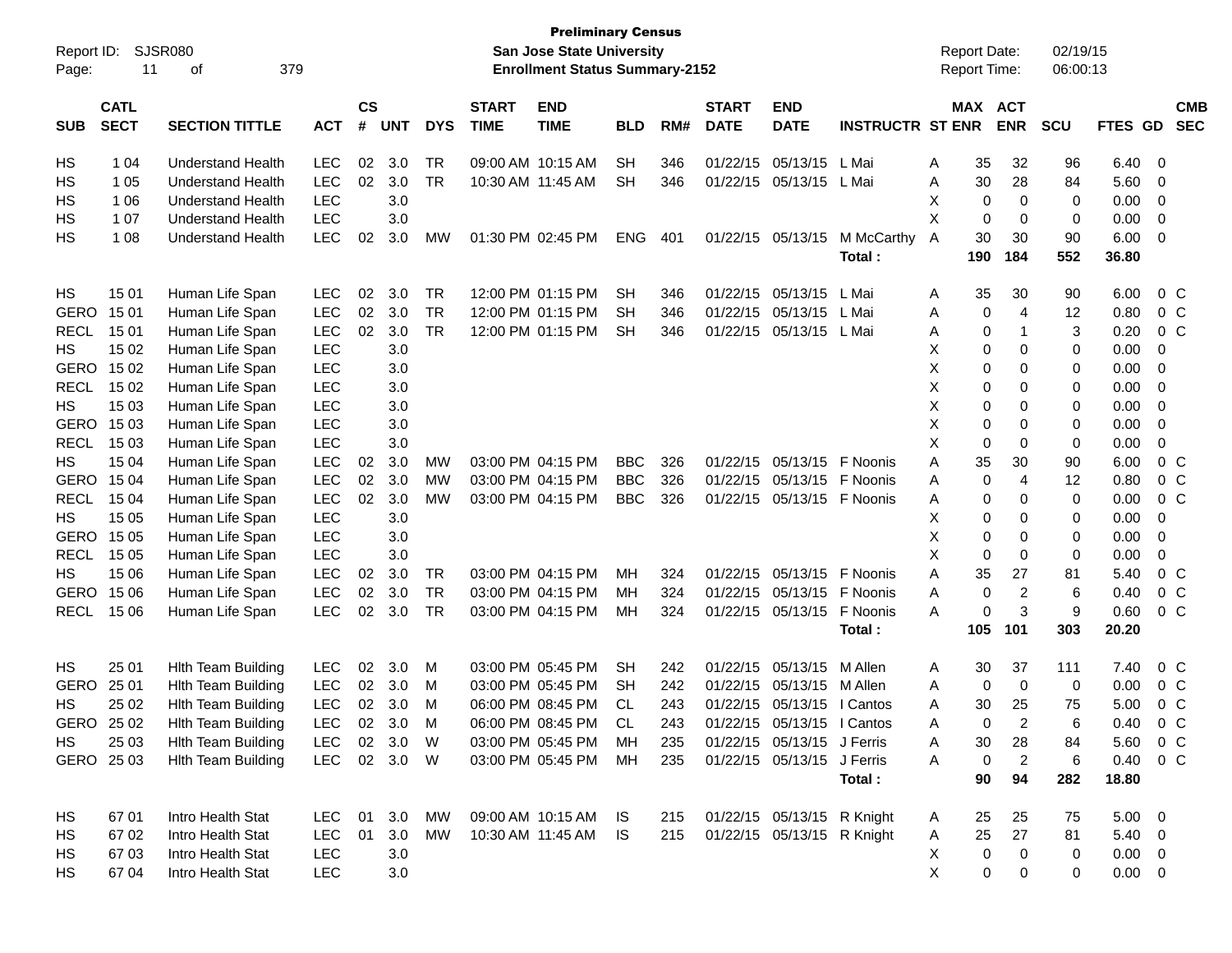| Page:                                                    | <b>SJSR080</b><br>Report ID:<br>12<br>379<br>οf                                                  |                                                                                                                                                                                                                          |                                                                                                                                          |                                              |                                                                    |                                              |                             | <b>Preliminary Census</b><br>San Jose State University<br><b>Enrollment Status Summary-2152</b>                                                                      |                                              |                                                      |                             |                                                                                                                                                                                     |                                                                                                |                                                | <b>Report Date:</b><br>Report Time:                           |                                                               | 02/19/15<br>06:00:13                                          |                                                                                              |                                                                                                                                                                                                                                                          |                          |
|----------------------------------------------------------|--------------------------------------------------------------------------------------------------|--------------------------------------------------------------------------------------------------------------------------------------------------------------------------------------------------------------------------|------------------------------------------------------------------------------------------------------------------------------------------|----------------------------------------------|--------------------------------------------------------------------|----------------------------------------------|-----------------------------|----------------------------------------------------------------------------------------------------------------------------------------------------------------------|----------------------------------------------|------------------------------------------------------|-----------------------------|-------------------------------------------------------------------------------------------------------------------------------------------------------------------------------------|------------------------------------------------------------------------------------------------|------------------------------------------------|---------------------------------------------------------------|---------------------------------------------------------------|---------------------------------------------------------------|----------------------------------------------------------------------------------------------|----------------------------------------------------------------------------------------------------------------------------------------------------------------------------------------------------------------------------------------------------------|--------------------------|
| <b>SUB</b>                                               | <b>CATL</b><br><b>SECT</b>                                                                       | <b>SECTION TITTLE</b>                                                                                                                                                                                                    | <b>ACT</b>                                                                                                                               | $\mathsf{cs}$<br>#                           | <b>UNT</b>                                                         | <b>DYS</b>                                   | <b>START</b><br><b>TIME</b> | <b>END</b><br><b>TIME</b>                                                                                                                                            | <b>BLD</b>                                   | RM#                                                  | <b>START</b><br><b>DATE</b> | <b>END</b><br><b>DATE</b>                                                                                                                                                           | <b>INSTRUCTR ST ENR</b>                                                                        |                                                | MAX ACT                                                       | <b>ENR</b>                                                    | <b>SCU</b>                                                    | FTES GD                                                                                      |                                                                                                                                                                                                                                                          | <b>CMB</b><br><b>SEC</b> |
|                                                          |                                                                                                  |                                                                                                                                                                                                                          |                                                                                                                                          |                                              |                                                                    |                                              |                             |                                                                                                                                                                      |                                              |                                                      |                             |                                                                                                                                                                                     | Total:                                                                                         |                                                | 50                                                            | 52                                                            | 156                                                           | 10.40                                                                                        |                                                                                                                                                                                                                                                          |                          |
| HS                                                       | 74 01                                                                                            | <b>Healthy Comms</b>                                                                                                                                                                                                     | <b>LEC</b>                                                                                                                               | 02                                           | 3.0                                                                |                                              | MWF 12:00 PM 12:50 PM       |                                                                                                                                                                      | <b>YUH 124</b>                               |                                                      |                             | 01/22/15 05/13/15                                                                                                                                                                   | K Roe<br>Total:                                                                                | Α                                              | 105<br>105                                                    | 102<br>102                                                    | 306<br>306                                                    | 20.40 0<br>20.40                                                                             |                                                                                                                                                                                                                                                          |                          |
| HS                                                       | 103 01                                                                                           | <b>Health Policy</b>                                                                                                                                                                                                     | LEC.                                                                                                                                     | 01                                           | 3.0                                                                | $\top$                                       |                             | 06:00 PM 08:45 PM                                                                                                                                                    | <b>YUH 124</b>                               |                                                      |                             | 01/22/15 05/13/15                                                                                                                                                                   | C Cherney<br>Total:                                                                            | A                                              | 90<br>90                                                      | 78<br>78                                                      | 234<br>234                                                    | 15.60 0<br>15.60                                                                             |                                                                                                                                                                                                                                                          |                          |
| HS                                                       | 104 01                                                                                           | Com Hlth Promo                                                                                                                                                                                                           | <b>LEC</b>                                                                                                                               | 02                                           | 3.0                                                                | МW                                           |                             | 01:30 PM 02:45 PM                                                                                                                                                    | <b>BBC</b>                                   | 202                                                  |                             | 01/22/15 05/13/15                                                                                                                                                                   | R Rinck<br>Total:                                                                              | Α                                              | 100<br>100                                                    | 91<br>91                                                      | 273<br>273                                                    | 18.20 0<br>18.20                                                                             |                                                                                                                                                                                                                                                          |                          |
| HS<br>НS                                                 | 158 01<br>158 02                                                                                 | <b>Hith Comm Tech</b><br><b>Hith Comm Tech</b>                                                                                                                                                                           | <b>LEC</b><br><b>SEM</b>                                                                                                                 |                                              | 3.0<br>0.0                                                         |                                              |                             |                                                                                                                                                                      |                                              |                                                      |                             |                                                                                                                                                                                     | Total:                                                                                         | X<br>X                                         | 0<br>0<br>0                                                   | 0<br>0<br>0                                                   | 0<br>0<br>0                                                   | $0.00 \t 0$<br>$0.00 \t 0$<br>0.00                                                           |                                                                                                                                                                                                                                                          |                          |
| HS<br>НS<br>НS<br>НS<br>HS<br>HS<br>НS<br>HS<br>НS<br>HS | 159 01<br>159 02<br>159 03<br>159 04<br>159 05<br>159 06<br>159 07<br>159 08<br>159 09<br>159 10 | Hith Prgm Planning<br>Hith Prgm Planning<br>Hith Prgm Planning<br>Hith Prgm Planning<br>Hith Prgm Planning<br>Hith Prgm Planning<br>Hith Prgm Planning<br>Hith Prgm Planning<br>Hith Prgm Planning<br>Hith Prgm Planning | <b>LEC</b><br><b>SEM</b><br><b>LEC</b><br><b>SEM</b><br><b>LEC</b><br><b>SEM</b><br><b>LEC</b><br><b>SEM</b><br><b>LEC</b><br><b>SEM</b> | 01<br>05<br>01<br>05<br>01<br>05<br>01<br>05 | 3.0<br>0.0<br>3.0<br>0.0<br>3.0<br>0.0<br>3.0<br>0.0<br>3.0<br>0.0 | MW<br>MW<br>MW<br>MW<br>MW<br>MW<br>MW<br>MW |                             | 01:30 PM 02:20 PM<br>02:30 PM 02:55 PM<br>01:30 PM 02:20 PM<br>02:30 PM 02:55 PM<br>01:30 PM 02:20 PM<br>02:30 PM 02:55 PM<br>01:30 PM 02:20 PM<br>02:30 PM 02:55 PM | НB<br>НB<br>SН<br>SН<br>MН<br>MН<br>MН<br>MН | 407<br>407<br>346<br>346<br>324<br>324<br>424<br>424 |                             | 01/22/15 05/13/15<br>01/22/15 05/13/15<br>01/22/15 05/13/15<br>01/22/15 05/13/15 K Roe<br>01/22/15 05/13/15<br>01/22/15 05/13/15 F Noonis<br>01/22/15 05/13/15<br>01/22/15 05/13/15 | K Roe<br>K Roe<br>K Roe<br>F Noonis<br>L Chavarria<br>L Chavarria<br>Total:                    | Α<br>Α<br>Α<br>Α<br>A<br>Α<br>X<br>X<br>Α<br>A | 25<br>25<br>25<br>25<br>25<br>25<br>0<br>0<br>25<br>25<br>200 | 25<br>25<br>24<br>24<br>23<br>23<br>0<br>0<br>23<br>23<br>190 | 50<br>25<br>48<br>24<br>46<br>23<br>0<br>0<br>46<br>23<br>285 | $5.00 \t 0$<br>0.00<br>4.80<br>0.00<br>4.60<br>0.00<br>0.00<br>0.00<br>4.60<br>0.00<br>19.00 | $\overline{\phantom{0}}$<br>$\overline{\phantom{0}}$<br>$\overline{\phantom{0}}$<br>$\overline{\phantom{0}}$<br>$\overline{\phantom{0}}$<br>$\overline{\phantom{0}}$<br>$\overline{\phantom{0}}$<br>$\overline{\phantom{0}}$<br>$\overline{\phantom{0}}$ |                          |
| HS<br>НS<br>HS<br>HS<br>HS<br>HS.                        | 161 01<br>161 02<br>161 03<br>161 04<br>161 05<br>161 06                                         | Epidemiology<br>Epidemiology<br>Epidemiology<br>Epidemiology<br>Epidemiology<br>Epidemiology                                                                                                                             | <b>LEC</b><br><b>SEM</b><br><b>LEC</b><br>SEM<br>LEC 01 3.0 M<br>SEM 05 0.0 M                                                            | 01<br>05<br>01<br>05                         | 3.0<br>0.0<br>3.0<br>0.0                                           | W<br>W<br>W<br>W                             |                             | 03:00 PM 04:50 PM<br>05:00 PM 05:50 PM<br>03:00 PM 04:50 PM<br>05:00 PM 05:50 PM<br>03:00 PM 04:50 PM MH<br>05:00 PM 05:50 PM MH                                     | <b>SH</b><br>SН<br>IS<br>IS                  | 242<br>242<br>215<br>215<br>235<br>235               |                             | 01/22/15 05/13/15<br>01/22/15 05/13/15<br>01/22/15 05/13/15 A Sapp<br>01/22/15 05/13/15 A Sapp                                                                                      | L Baldwin<br>L Baldwin<br>01/22/15 05/13/15 L Baldwin<br>01/22/15 05/13/15 L Baldwin<br>Total: | Α<br>A<br>Α<br>Α<br>A<br>A                     | 25<br>25<br>25<br>25<br>25<br>25                              | 26<br>26<br>27<br>27<br>25<br>25<br>150 156                   | 52<br>26<br>54<br>27<br>50<br>25<br>234                       | 5.20<br>0.00<br>5.40<br>0.00<br>$5.00 \t 0$<br>$0.00 \t 0$<br>15.60                          | $\overline{\phantom{0}}$<br>$\overline{\phantom{0}}$<br>$\overline{\mathbf{0}}$<br>$\overline{0}$                                                                                                                                                        |                          |
| HS                                                       | 162 01                                                                                           | Health Org & Admin LEC 02 3.0 W 06:00 PM 08:45 PM BBC 004 01/22/15 05/13/15 A Santiago                                                                                                                                   |                                                                                                                                          |                                              |                                                                    |                                              |                             |                                                                                                                                                                      |                                              |                                                      |                             |                                                                                                                                                                                     | Total:                                                                                         | A                                              | 90<br>90                                                      | 89<br>89                                                      | 267<br>267                                                    | 17.80 0<br>17.80                                                                             |                                                                                                                                                                                                                                                          |                          |
| HS                                                       |                                                                                                  | 164 01 Hith & Soc Mrkting                                                                                                                                                                                                |                                                                                                                                          |                                              |                                                                    |                                              |                             | LEC 01 3.0 M  03:00 PM 04:45 PM  BBC  202  01/22/15  05/13/15  A Shaw                                                                                                |                                              |                                                      |                             |                                                                                                                                                                                     |                                                                                                | A                                              |                                                               | 75 18                                                         | 36                                                            | $3.60 \ 0$                                                                                   |                                                                                                                                                                                                                                                          |                          |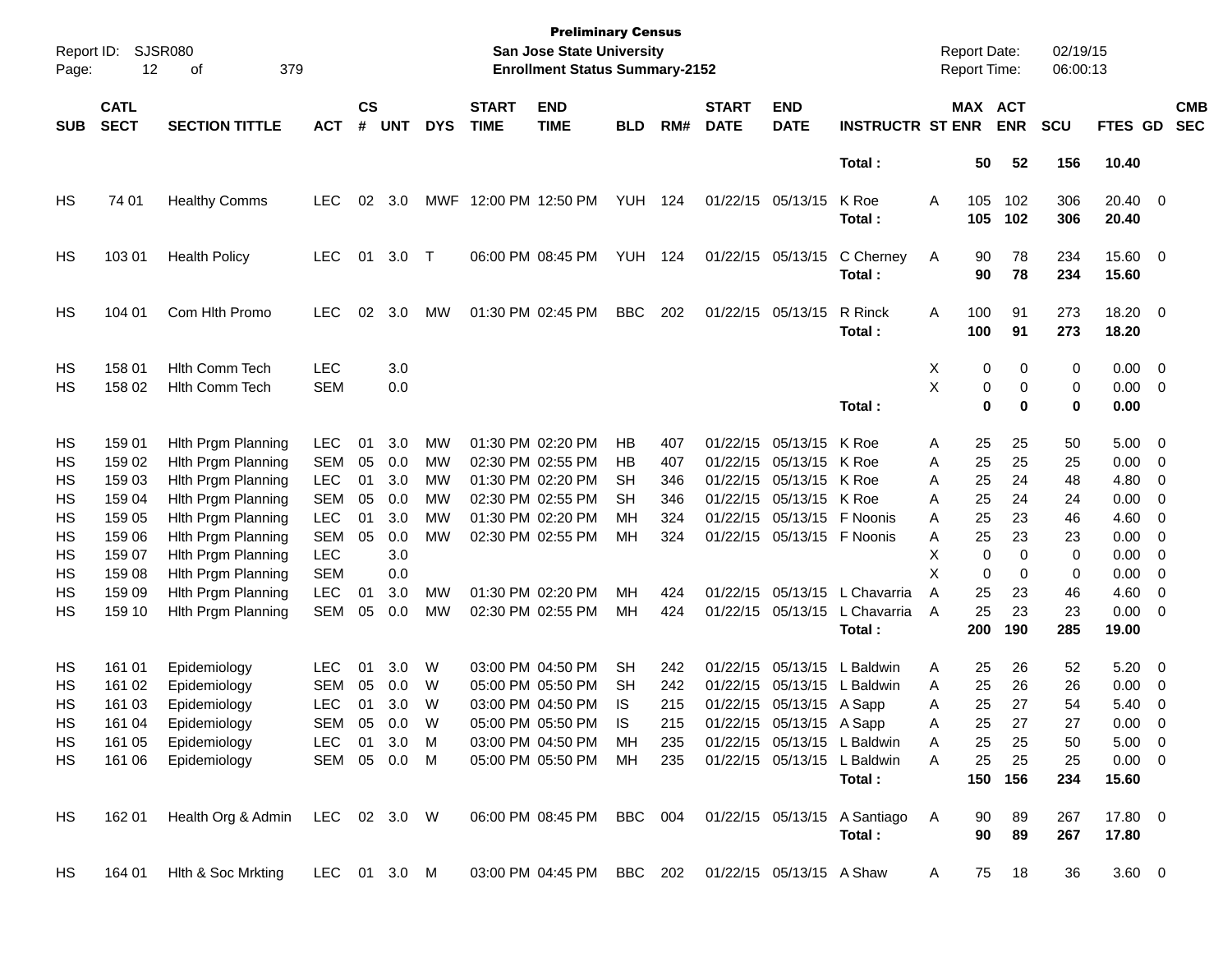| Report ID:<br>Page: | 13                         | <b>SJSR080</b><br>379<br>оf      |              |                             |            |            |                             | <b>Preliminary Census</b><br>San Jose State University<br><b>Enrollment Status Summary-2152</b> |            |     |                             |                           |                                   | <b>Report Date:</b><br>Report Time: |            |            | 02/19/15<br>06:00:13 |                |                         |                          |
|---------------------|----------------------------|----------------------------------|--------------|-----------------------------|------------|------------|-----------------------------|-------------------------------------------------------------------------------------------------|------------|-----|-----------------------------|---------------------------|-----------------------------------|-------------------------------------|------------|------------|----------------------|----------------|-------------------------|--------------------------|
| <b>SUB</b>          | <b>CATL</b><br><b>SECT</b> | <b>SECTION TITTLE</b>            | <b>ACT</b>   | $\mathsf{cs}$<br>$\pmb{\#}$ | <b>UNT</b> | <b>DYS</b> | <b>START</b><br><b>TIME</b> | <b>END</b><br><b>TIME</b>                                                                       | <b>BLD</b> | RM# | <b>START</b><br><b>DATE</b> | <b>END</b><br><b>DATE</b> | <b>INSTRUCTR ST ENR</b>           |                                     | MAX ACT    | <b>ENR</b> | <b>SCU</b>           | <b>FTES GD</b> |                         | <b>CMB</b><br><b>SEC</b> |
| HS                  | 164 02                     | Hith & Soc Mrkting               | <b>SEM</b>   | 05                          | 0.0        | M          |                             | 05:00 PM 05:50 PM                                                                               | <b>BBC</b> | 202 |                             | 01/22/15 05/13/15 A Shaw  |                                   | A                                   | 75         | 18         | 18                   | 0.00           | $\overline{\mathbf{0}}$ |                          |
| HS                  | 164 03                     | Hith & Soc Mrkting               | <b>SEM</b>   |                             | 0.0        |            |                             |                                                                                                 |            |     |                             |                           |                                   | Х                                   | 0          | 0          | 0                    | 0.00           | 0                       |                          |
| HS                  | 164 04                     | Hith & Soc Mrkting               | <b>SEM</b>   |                             | 0.0        |            |                             |                                                                                                 |            |     |                             |                           |                                   | X                                   | 0          | 0          | 0                    | 0.00           | 0                       |                          |
| HS                  | 164 05                     | Hith & Soc Mrkting               | <b>SEM</b>   |                             | 0.0        |            |                             |                                                                                                 |            |     |                             |                           |                                   | X                                   | 0          | 0          | 0                    | 0.00           | $\overline{\mathbf{0}}$ |                          |
|                     |                            |                                  |              |                             |            |            |                             |                                                                                                 |            |     |                             |                           | Total:                            |                                     | 150        | 36         | 54                   | 3.60           |                         |                          |
| HS                  | 165 01                     | <b>Hith Professional</b>         | <b>LEC</b>   |                             | 3.0        |            |                             |                                                                                                 |            |     |                             |                           |                                   | X                                   | 0          | 0          | 0                    | 0.00           | $\overline{\mathbf{0}}$ |                          |
| HS                  | 165 02                     | <b>Hith Professional</b>         | <b>SEM</b>   |                             | 0.0        |            |                             |                                                                                                 |            |     |                             |                           |                                   | X                                   | 0          | 0          | 0                    | 0.00           | $\overline{\mathbf{0}}$ |                          |
| HS                  | 165 03                     | <b>Hith Professional</b>         | <b>LEC</b>   | 01                          | 3.0        | м          |                             | 06:00 PM 07:50 PM                                                                               | <b>BBC</b> | 204 |                             | 01/22/15 05/13/15         | J McCabe                          | A                                   | 110        | 91         | 182                  | 18.20          | 0                       |                          |
| HS                  | 165 04                     | <b>Hith Professional</b>         | <b>SEM</b>   | 05                          | 0.0        | M          |                             | 08:00 PM 08:50 PM                                                                               | <b>BBC</b> | 204 |                             | 01/22/15 05/13/15         | J McCabe<br>Total:                | A                                   | 110<br>220 | 91<br>182  | 91<br>273            | 0.00<br>18.20  | 0                       |                          |
| HS                  | 166A 01                    | Field Exp Sem                    | SEM          | 05                          | 3.0        | F          | 09:00 AM 11:45 AM           |                                                                                                 | MН         | 324 |                             | 01/22/15 05/13/15         | K Roe<br>Total:                   | Α                                   | 45<br>45   | 44<br>44   | 132<br>132           | 8.80 0<br>8.80 |                         |                          |
|                     |                            |                                  |              |                             |            |            |                             |                                                                                                 |            |     |                             |                           |                                   |                                     |            |            |                      |                |                         |                          |
| HS                  | 166B 01                    | Field Exp Hith Sci               | <b>SUP</b>   | 36                          | 3.0        | TBA        |                             |                                                                                                 |            |     |                             | 01/22/15 05/13/15         | L Chavarria                       | Α                                   | 45         | 44         | 132                  | 8.80 0         |                         |                          |
|                     |                            |                                  |              |                             |            |            |                             |                                                                                                 |            |     |                             |                           | Total:                            |                                     | 45         | 44         | 132                  | 8.80           |                         |                          |
| HS                  | 16701                      | <b>Biostatistics</b>             | <b>LEC</b>   | 01                          | 3.0        | <b>TR</b>  |                             | 12:00 PM 01:15 PM                                                                               | <b>BBC</b> | 202 |                             | 01/22/15 05/13/15         | B Gerstman A                      |                                     | 115        | 96         | 192                  | 19.25          | -1                      |                          |
| HS                  | 16702                      | <b>Biostatistics</b>             | <b>SEM</b>   |                             | 0.0        |            |                             |                                                                                                 |            |     |                             |                           |                                   | Χ                                   | 0          | 0          | 0                    | 0.00           | - 0                     |                          |
| HS                  | 16703                      | <b>Biostatistics</b>             | <b>SEM</b>   | 05                          | 0.0        | W          |                             | 12:00 PM 01:15 PM                                                                               | MН         | 332 |                             | 01/22/15 05/13/15         | <b>B</b> Gerstman                 | A                                   | 25         | 27         | 27                   | 0.00           | 0                       |                          |
| HS                  | 16704                      | <b>Biostatistics</b>             | <b>SEM</b>   | 05                          | 0.0        | Т          |                             | 02:00 PM 03:15 PM                                                                               | ΜН         | 321 |                             | 01/22/15 05/13/15         | B Gerstman A                      |                                     | 25         | 21         | 21                   | 0.00           | -1                      |                          |
| HS                  | 167 05                     | <b>Biostatistics</b>             | <b>SEM</b>   | 05                          | 0.0        | R          |                             | 03:15 PM 04:30 PM                                                                               | ΜН         | 332 |                             | 01/22/15 05/13/15         | B Gerstman A                      |                                     | 25         | 22         | 22                   | 0.00           | 0                       |                          |
| HS                  | 16706                      | <b>Biostatistics</b>             | <b>SEM</b>   | 05                          | 0.0        | R          |                             | 02:00 PM 03:15 PM                                                                               | MН         | 332 |                             | 01/22/15 05/13/15         | B Gerstman A<br>Total:            |                                     | 25<br>215  | 26<br>192  | 26<br>288            | 0.00<br>19.25  | 0                       |                          |
| HS                  | 171 01                     | Managed Hith Care                | <b>LEC</b>   | 02                          | 3.0        | $\top$     |                             | 03:00 PM 06:00 PM                                                                               | <b>DMH</b> | 208 |                             | 01/22/15 05/13/15         | D Metz<br>Total:                  | Α                                   | 45<br>45   | 34<br>34   | 102<br>102           | 6.80 0<br>6.80 |                         |                          |
|                     |                            |                                  |              |                             |            |            |                             |                                                                                                 |            |     |                             |                           |                                   |                                     |            |            |                      |                |                         |                          |
| HS                  | 17201                      | Contemp Env Hith                 | <b>LEC</b>   | 02                          | 3.0        | MW         |                             | 12:00 PM 01:15 PM                                                                               | <b>IS</b>  | 215 |                             | 01/22/15 05/13/15         | J Denver                          | A                                   | 30         | 30         | 90                   | 6.00           | $\overline{\mathbf{0}}$ |                          |
| HS                  | 172 02                     | Contemp Env Hith                 | LEC 02 3.0   |                             |            | $\top$     |                             | 06:00 PM 08:45 PM                                                                               | MH         | 324 |                             | 01/22/15 05/13/15 A Chan  |                                   | Α                                   | 30         | 30         | 90                   | 6.00           | $\Omega$                |                          |
|                     |                            |                                  |              |                             |            |            |                             |                                                                                                 |            |     |                             |                           | Total:                            |                                     | 60         | 60         | 180                  | 12.00          |                         |                          |
| HS                  | 173 01                     | Comp Healthcare Sys LEC 02 3.0 R |              |                             |            |            |                             | 06:00 PM 08:45 PM HB                                                                            |            | 407 |                             | 01/22/15 05/13/15 A Shaw  |                                   | A                                   | 30         | 31         | 93                   | $6.20 \quad 0$ |                         |                          |
|                     |                            |                                  |              |                             |            |            |                             |                                                                                                 |            |     |                             |                           | Total:                            |                                     | 30         | 31         | 93                   | 6.20           |                         |                          |
| HS.                 | 175 01                     | Lgl/Ethcl--HC Adm                | LEC 02 3.0 W |                             |            |            |                             | 06:00 PM 08:45 PM CL                                                                            |            |     |                             |                           | 224 01/22/15 05/13/15 A Quamina A |                                     | 45         | 29         | 87                   | $5.80\ 0$      |                         |                          |
|                     |                            |                                  |              |                             |            |            |                             |                                                                                                 |            |     |                             |                           | Total:                            |                                     | 45         | 29         | 87                   | 5.80           |                         |                          |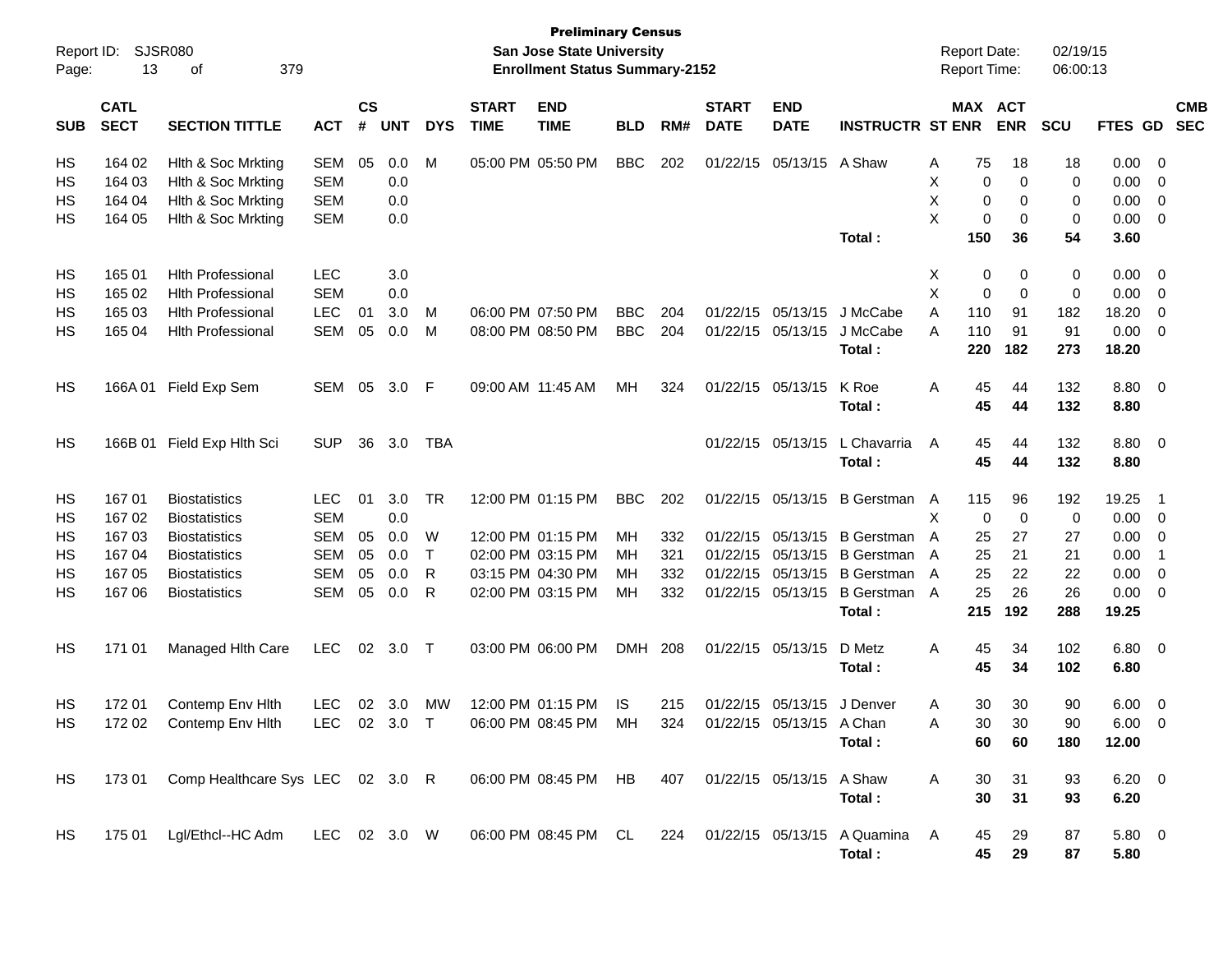| Report ID:<br>Page: | 14                         | SJSR080<br>379<br>οf              |              |                    |            |            |                             | <b>Preliminary Census</b><br><b>San Jose State University</b><br><b>Enrollment Status Summary-2152</b> |            |     |                             |                           |                                  | <b>Report Date:</b><br><b>Report Time:</b> |    |                       | 02/19/15<br>06:00:13 |         |                |                          |
|---------------------|----------------------------|-----------------------------------|--------------|--------------------|------------|------------|-----------------------------|--------------------------------------------------------------------------------------------------------|------------|-----|-----------------------------|---------------------------|----------------------------------|--------------------------------------------|----|-----------------------|----------------------|---------|----------------|--------------------------|
| <b>SUB</b>          | <b>CATL</b><br><b>SECT</b> | <b>SECTION TITTLE</b>             | <b>ACT</b>   | $\mathsf{cs}$<br># | <b>UNT</b> | <b>DYS</b> | <b>START</b><br><b>TIME</b> | <b>END</b><br><b>TIME</b>                                                                              | <b>BLD</b> | RM# | <b>START</b><br><b>DATE</b> | <b>END</b><br><b>DATE</b> | <b>INSTRUCTR ST ENR</b>          |                                            |    | MAX ACT<br><b>ENR</b> | SCU                  | FTES GD |                | <b>CMB</b><br><b>SEC</b> |
| HS                  | 18001                      | <b>Indiv Studies</b>              | <b>SUP</b>   | 36                 | 1.0        | <b>TBA</b> |                             |                                                                                                        |            |     | 01/22/15                    | 05/13/15 R Rinck          |                                  | A                                          | 10 | 11                    | 11                   | 0.73    | - 0            |                          |
| <b>HS</b>           | 180 03                     | <b>Indiv Studies</b>              | <b>SUP</b>   |                    | 2.0        |            |                             |                                                                                                        |            |     |                             |                           |                                  | х                                          | 0  | $\mathbf 0$           | 0                    | 0.00    | 0              |                          |
| HS                  | 180 04                     | <b>Indiv Studies</b>              | <b>SUP</b>   | 36                 | 2.0        | <b>TBA</b> |                             |                                                                                                        |            |     |                             |                           | 01/22/15 05/13/15 E Romero       | Α                                          | 10 | 4                     | 8                    | 0.53    | 0              |                          |
| <b>HS</b>           | 180 05                     | <b>Indiv Studies</b>              | <b>SUP</b>   |                    | 1.0        |            |                             |                                                                                                        |            |     |                             |                           |                                  | Χ                                          | 0  | 0                     | 0                    | 0.00    | 0              |                          |
| <b>HS</b>           | 180 06                     | <b>Indiv Studies</b>              | <b>SUP</b>   | 36                 | 3.0        |            |                             |                                                                                                        |            |     | 01/22/15                    | 05/13/15                  |                                  | X                                          | 0  | 0                     | 0                    | 0.00    | 0              |                          |
| <b>HS</b>           | 180 07                     | <b>Indiv Studies</b>              | <b>SUP</b>   | 36                 | 3.0        | <b>TBA</b> |                             |                                                                                                        |            |     |                             | 01/22/15 05/13/15 R Rinck |                                  | Α                                          | 10 | $\overline{7}$        | 21                   | 1.40    | 0              |                          |
| <b>HS</b>           | 180 08                     | <b>Indiv Studies</b>              | <b>SUP</b>   |                    | 3.0        |            |                             |                                                                                                        |            |     |                             |                           |                                  | Χ                                          | 0  | 0                     | 0                    | 0.00    | $\mathbf 0$    |                          |
| <b>HS</b>           | 180 09                     | <b>Indiv Studies</b>              | <b>SUP</b>   |                    | 1.0        |            |                             |                                                                                                        |            |     |                             |                           |                                  | X                                          | 0  | 0                     | 0                    | 0.00    | 0              |                          |
| <b>HS</b>           | 180 10                     | <b>Indiv Studies</b>              | <b>SUP</b>   |                    | 1.0        |            |                             |                                                                                                        |            |     |                             |                           |                                  | Χ                                          | 0  | 0                     | 0                    | 0.00    | 0              |                          |
| HS                  | 180 11                     | <b>Indiv Studies</b>              | <b>SUP</b>   |                    | 3.0        |            |                             |                                                                                                        |            |     |                             |                           |                                  | Χ                                          | 0  | 0                     | 0                    | 0.00    | 0              |                          |
| <b>HS</b>           | 180 12                     | <b>Indiv Studies</b>              | <b>SUP</b>   |                    | 1.0        |            |                             |                                                                                                        |            |     |                             |                           |                                  | Χ                                          | 0  | 0                     | 0                    | 0.00    | 0              |                          |
| <b>HS</b>           | 180 13                     | <b>Indiv Studies</b>              | <b>SUP</b>   |                    | 1.0        |            |                             |                                                                                                        |            |     |                             |                           |                                  | X                                          | 0  | 0                     | 0                    | 0.00    | 0              |                          |
| <b>HS</b>           | 180 14                     | <b>Indiv Studies</b>              | <b>SUP</b>   |                    | 1.0        |            |                             |                                                                                                        |            |     |                             |                           |                                  | X                                          | 0  | 0                     | 0                    | 0.00    | 0              |                          |
| <b>HS</b>           | 180 15                     | <b>Indiv Studies</b>              | <b>SUP</b>   | 36                 | 1.0        | <b>TBA</b> |                             |                                                                                                        |            |     | 01/22/15                    | 05/13/15                  | L Chavarria                      | A                                          | 2  | 1                     | 1                    | 0.07    | $\mathbf 0$    |                          |
| <b>HS</b>           | 180 16                     | <b>Indiv Studies</b>              | <b>SUP</b>   | 36                 | 2.0        | <b>TBA</b> |                             |                                                                                                        |            |     |                             | 01/22/15 05/13/15         | R Rinck                          | A                                          | 15 | $\overline{c}$        | $\overline{4}$       | 0.27    | $\overline{0}$ |                          |
|                     |                            |                                   |              |                    |            |            |                             |                                                                                                        |            |     |                             |                           | Total:                           |                                            | 47 | 25                    | 45                   | 3.00    |                |                          |
| HS                  | 262 01                     | Health Care Org                   | <b>LEC</b>   | 02                 | 2.0        | R          |                             | 06:00 PM 08:45 PM                                                                                      | <b>SH</b>  | 312 |                             | 01/22/15 05/13/15         | M Allen                          | A                                          | 30 | 20                    | 40                   | 3.33 20 |                |                          |
|                     |                            |                                   |              |                    |            |            |                             |                                                                                                        |            |     |                             |                           | Total:                           |                                            | 30 | 20                    | 40                   | 3.33    |                |                          |
| HS                  | 265 01                     | Env Health                        | <b>LEC</b>   |                    | 01 3.0     | M          |                             | 03:00 PM 05:45 PM                                                                                      | <b>SH</b>  | 345 |                             | 01/22/15 05/13/15         | A Chan                           | A                                          | 30 | 14                    | 42                   | 3.50 14 |                |                          |
|                     |                            |                                   |              |                    |            |            |                             |                                                                                                        |            |     |                             |                           | Total:                           |                                            | 30 | 14                    | 42                   | 3.50    |                |                          |
|                     |                            |                                   |              |                    |            |            |                             |                                                                                                        |            |     |                             |                           |                                  |                                            |    |                       |                      |         |                |                          |
| HS                  | 267 01                     | Cmp Pub Healt Sta                 | SEM 05 3.0 R |                    |            |            |                             | 03:00 PM 05:45 PM                                                                                      | <b>SH</b>  | 315 |                             | 01/22/15 05/13/15         | J Pham                           | A                                          | 32 | 18                    | 54                   | 4.50 18 |                |                          |
|                     |                            |                                   |              |                    |            |            |                             |                                                                                                        |            |     |                             |                           | Total:                           |                                            | 32 | 18                    | 54                   | 4.50    |                |                          |
| HS                  | 269 01                     | App Data Analysis                 | <b>LEC</b>   |                    | 02 3.0     | W          |                             | 06:00 PM 08:45 PM                                                                                      | CL.        | 238 |                             | 01/22/15 05/13/15         | E Mamary                         | A                                          | 30 | 28                    | 84                   | 7.00 28 |                |                          |
|                     |                            |                                   |              |                    |            |            |                             |                                                                                                        |            |     |                             |                           | Total:                           |                                            | 30 | 28                    | 84                   | 7.00    |                |                          |
|                     |                            |                                   |              |                    |            |            |                             |                                                                                                        |            |     |                             |                           |                                  |                                            |    |                       |                      |         |                |                          |
| HS                  | 272 01                     | Hth Prom Plan Eval                | SEM 05 3.0   |                    |            | W          |                             | 06:00 PM 08:45 PM                                                                                      | МH         | 324 |                             |                           | 01/22/15 05/13/15 A Buckner-Ca A |                                            | 30 | 20                    | 60                   | 5.00 20 |                |                          |
|                     |                            |                                   |              |                    |            |            |                             |                                                                                                        |            |     |                             |                           | Total :                          |                                            | 30 | 20                    | 60                   | 5.00    |                |                          |
| HS                  | 277 01                     | Multi Com Health Pro SEM 05 3.0 M |              |                    |            |            |                             | 06:00 PM 08:45 PM                                                                                      | BBC 123    |     |                             | 01/22/15 05/13/15         | M Allen                          | A                                          | 30 | 14                    | 42                   | 3.50 14 |                |                          |
|                     |                            |                                   |              |                    |            |            |                             |                                                                                                        |            |     |                             |                           | Total:                           |                                            | 30 | 14                    | 42                   | 3.50    |                |                          |
|                     |                            |                                   |              |                    |            |            |                             |                                                                                                        |            |     |                             |                           |                                  |                                            |    |                       |                      |         |                |                          |
| HS                  |                            | 291A 01 Fldwrk Seminar            | SEM 04 1.0 T |                    |            |            |                             | 06:00 PM 08:45 PM IS                                                                                   |            | 215 |                             |                           | 01/22/15 05/13/15 L Chavarria A  |                                            | 30 | 22                    | 22                   | 1.83 22 |                |                          |
|                     |                            |                                   |              |                    |            |            |                             |                                                                                                        |            |     |                             |                           | Total:                           |                                            | 30 | 22                    | 22                   | 1.83    |                |                          |
| HS                  | 293 01                     | Public Health Leader LEC 02 3.0 W |              |                    |            |            |                             | 03:00 PM 05:45 PM                                                                                      | SH         | 413 |                             |                           | 01/22/15 05/13/15 J Seavey-Hul A |                                            | 30 | 28                    | 56                   | 7.00 28 |                |                          |
|                     |                            |                                   |              |                    |            |            |                             |                                                                                                        |            |     |                             |                           |                                  |                                            |    |                       |                      |         |                |                          |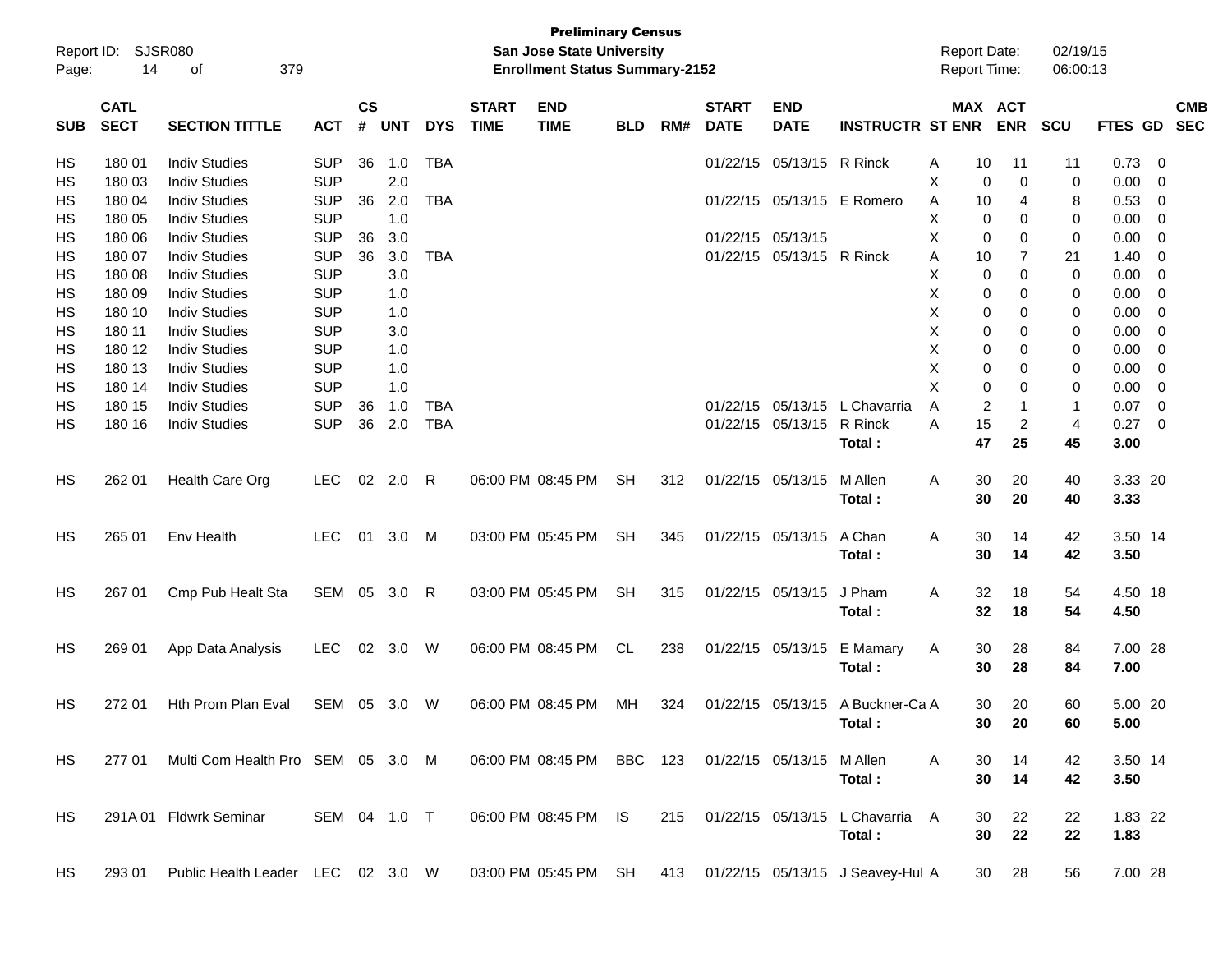| Report ID:<br>Page: | 15                         | SJSR080<br>379<br>οf                   |                                        |                |                   |            |                             |                           | <b>Preliminary Census</b><br><b>San Jose State University</b><br><b>Enrollment Status Summary-2152</b> |     |                             |                                                  |                                                       |             | <b>Report Date:</b><br><b>Report Time:</b> |                                | 02/19/15<br>06:00:13        |                                     |                              |                          |
|---------------------|----------------------------|----------------------------------------|----------------------------------------|----------------|-------------------|------------|-----------------------------|---------------------------|--------------------------------------------------------------------------------------------------------|-----|-----------------------------|--------------------------------------------------|-------------------------------------------------------|-------------|--------------------------------------------|--------------------------------|-----------------------------|-------------------------------------|------------------------------|--------------------------|
| <b>SUB</b>          | <b>CATL</b><br><b>SECT</b> | <b>SECTION TITTLE</b>                  | <b>ACT</b>                             | <b>CS</b><br># | UNT               | <b>DYS</b> | <b>START</b><br><b>TIME</b> | <b>END</b><br><b>TIME</b> | <b>BLD</b>                                                                                             | RM# | <b>START</b><br><b>DATE</b> | <b>END</b><br><b>DATE</b>                        | <b>INSTRUCTR ST ENR</b>                               |             | MAX ACT                                    | <b>ENR</b>                     | <b>SCU</b>                  | FTES GD                             |                              | <b>CMB</b><br><b>SEC</b> |
|                     |                            |                                        |                                        |                |                   |            |                             |                           |                                                                                                        |     |                             |                                                  | Total:                                                |             | 30                                         | 28                             | 56                          | 7.00                                |                              |                          |
| HS<br>HS<br>HS      | 298 01<br>298 02<br>298 03 | Spec Study<br>Spec Study<br>Spec Study | <b>SUP</b><br><b>SUP</b><br><b>SUP</b> | 25             | 3.0<br>3.0<br>3.0 | <b>TBA</b> |                             |                           |                                                                                                        |     |                             | 01/22/15 05/13/15                                | Total:                                                | A<br>X<br>X | 3<br>0<br>0<br>3                           | 0<br>0<br>$\blacktriangleleft$ | 3<br>0<br>0<br>3            | 0.25<br>0.00<br>0.00<br>0.25        | - 1<br>- 0<br>$\overline{0}$ |                          |
| <b>HS</b>           | 299 01                     | Master's Thesis                        | <b>SUP</b>                             |                | 3.0               |            |                             |                           |                                                                                                        |     |                             |                                                  | Total:                                                | X           | 0<br>$\mathbf 0$                           | 0<br>$\mathbf 0$               | 0<br>0                      | $0.00 \t 0$<br>0.00                 |                              |                          |
|                     | Department :               | <b>Health Science</b>                  |                                        |                |                   |            |                             |                           |                                                                                                        |     |                             | <b>Lower Division:</b><br><b>Upper Division:</b> | <b>Department Total:</b><br><b>Graduate Division:</b> |             | 2422<br>540<br>1637<br>245                 | 2084<br>533<br>1386<br>165     | 4996<br>1599<br>2994<br>403 | 342.17<br>106.60<br>199.65<br>35.92 |                              |                          |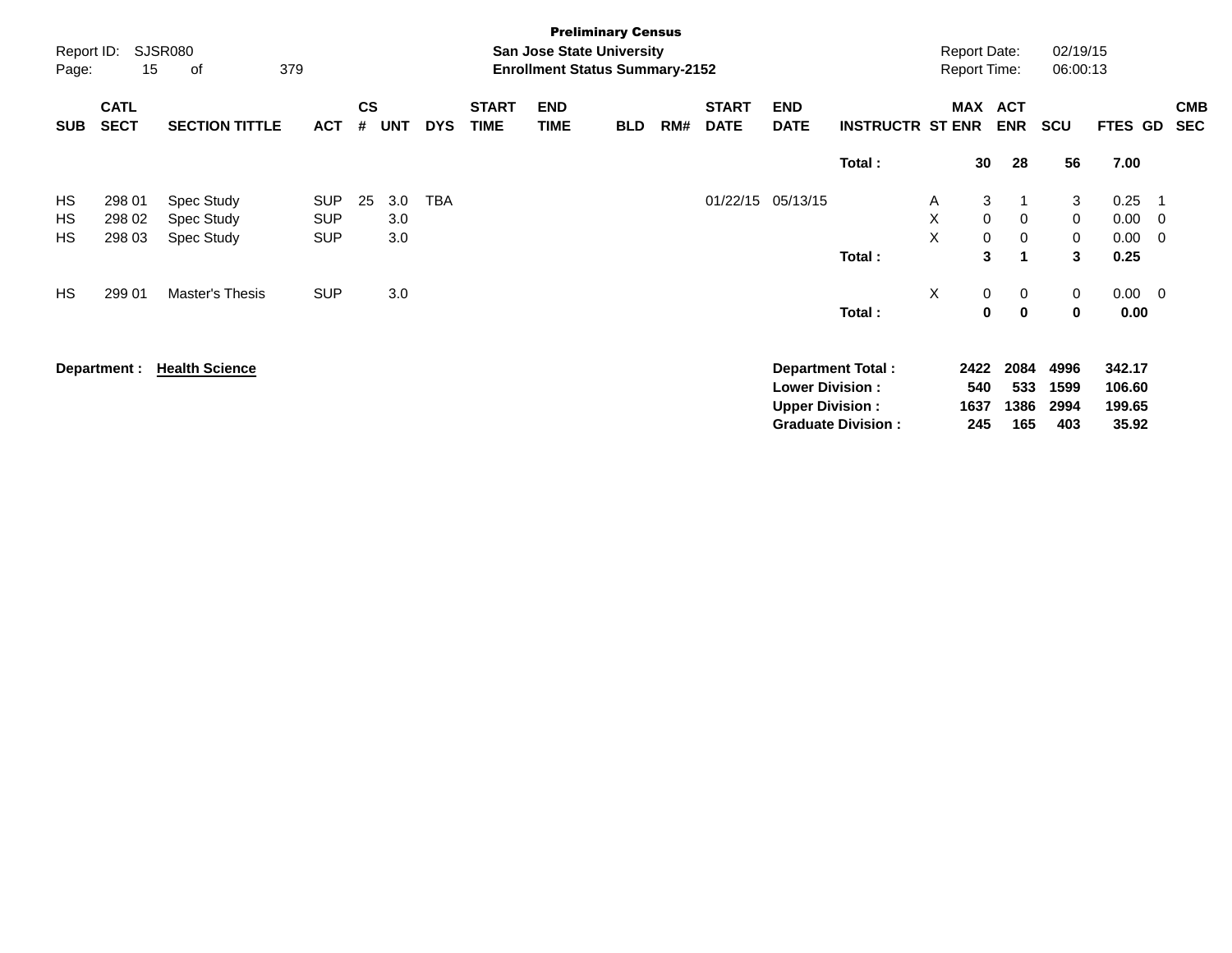| Page:       | Report ID: SJSR080<br>16   | οf                                 | 379        |               |       |            |                             | <b>Preliminary Census</b><br>San Jose State University<br><b>Enrollment Status Summary-2152</b> |            |     |                             |                            |                         | <b>Report Date:</b><br>Report Time: |             |                       | 02/19/15<br>06:00:13 |             |                |                          |
|-------------|----------------------------|------------------------------------|------------|---------------|-------|------------|-----------------------------|-------------------------------------------------------------------------------------------------|------------|-----|-----------------------------|----------------------------|-------------------------|-------------------------------------|-------------|-----------------------|----------------------|-------------|----------------|--------------------------|
|             |                            |                                    |            |               |       |            |                             |                                                                                                 |            |     |                             |                            |                         |                                     |             |                       |                      |             |                |                          |
| <b>SUB</b>  | <b>CATL</b><br><b>SECT</b> | <b>SECTION TITTLE</b>              | <b>ACT</b> | $\mathsf{cs}$ | # UNT | <b>DYS</b> | <b>START</b><br><b>TIME</b> | <b>END</b><br><b>TIME</b>                                                                       | <b>BLD</b> | RM# | <b>START</b><br><b>DATE</b> | <b>END</b><br><b>DATE</b>  | <b>INSTRUCTR ST ENR</b> |                                     |             | MAX ACT<br><b>ENR</b> | <b>SCU</b>           | FTES GD     |                | <b>CMB</b><br><b>SEC</b> |
| College     |                            | <b>Applied Sciences &amp; Arts</b> |            |               |       |            |                             |                                                                                                 |            |     |                             |                            |                         |                                     |             |                       |                      |             |                |                          |
|             | Department :               | <b>Health Professions</b>          |            |               |       |            |                             |                                                                                                 |            |     |                             |                            |                         |                                     |             |                       |                      |             |                |                          |
|             |                            | HPRF 100W 01 Writing Workshop      | SEM        |               | 3.0   |            |                             |                                                                                                 |            |     |                             |                            |                         | X                                   | 0           | 0                     | 0                    | 0.00        | $\overline{0}$ |                          |
| HS          |                            | 100W 01 Writing Workshop           | SEM        |               | 3.0   |            |                             |                                                                                                 |            |     |                             |                            |                         | X                                   | 0           | 0                     | 0                    | 0.00        | 0              |                          |
|             |                            | NURS 100W 01 Writing Workshop      | SEM        |               | 3.0   |            |                             |                                                                                                 |            |     |                             |                            |                         | Х                                   | 0           | 0                     | 0                    | 0.00        | 0              |                          |
|             |                            | NUFS 100W 01 Writing Workshop      | SEM        |               | 3.0   |            |                             |                                                                                                 |            |     |                             |                            |                         | х                                   | 0           | 0                     | 0                    | 0.00        | 0              |                          |
|             |                            | OCTH 100W 01 Writing Workshop      | SEM        |               | 3.0   |            |                             |                                                                                                 |            |     |                             |                            |                         | Х                                   | 0           | 0                     | 0                    | 0.00        | 0              |                          |
| <b>HPRF</b> |                            | 100W 02 Writing Workshop           | SEM        | 04            | 3.0   | TR         |                             | 10:30 AM 11:45 AM                                                                               | HВ         | 407 |                             | 01/22/15 05/13/15          | M Bondi                 | Α                                   | 25          | 7                     | 21                   | 1.40        | $0\,$ C        |                          |
| HS          |                            | 100W 02 Writing Workshop           | SEM        | 04            | 3.0   | <b>TR</b>  |                             | 10:30 AM 11:45 AM                                                                               | HВ         | 407 |                             | 01/22/15 05/13/15          | M Bondi                 | Α                                   | 0           | 15                    | 45                   | 3.00        | $0\,C$         |                          |
|             |                            | NURS 100W 02 Writing Workshop      | SEM        | 04            | 3.0   | TR         |                             | 10:30 AM 11:45 AM                                                                               | HВ         | 407 |                             | 01/22/15 05/13/15          | M Bondi                 | Α                                   | 0           | 0                     | 0                    | 0.00        | $0\,$ C        |                          |
| <b>NUFS</b> |                            | 100W 02 Writing Workshop           | SEM        | 04            | 3.0   | TR         |                             | 10:30 AM 11:45 AM                                                                               | HВ         | 407 | 01/22/15                    | 05/13/15                   | M Bondi                 | Α                                   | 0           | 3                     | 9                    | 0.60        | $0\,$ C        |                          |
|             |                            | OCTH 100W 02 Writing Workshop      | SEM        | 04            | 3.0   | TR         |                             | 10:30 AM 11:45 AM                                                                               | HB         | 407 | 01/22/15                    | 05/13/15                   | M Bondi                 | Α                                   | 0           | 0                     | 0                    | 0.00        | $0\,$ C        |                          |
| <b>HPRF</b> |                            | 100W 03 Writing Workshop           | SEM        | 04            | 3.0   | TR         |                             | 01:30 PM 02:45 PM                                                                               | IS         | 215 | 01/22/15                    | 05/13/15                   | M Bondi                 | Α                                   | 25          | 8                     | 24                   | 1.60        | $0\,C$         |                          |
| HS          |                            | 100W 03 Writing Workshop           | SEM        | 04            | 3.0   | TR         |                             | 01:30 PM 02:45 PM                                                                               | IS         | 215 | 01/22/15                    | 05/13/15                   | M Bondi                 | Α                                   | 0           | 14                    | 42                   | 2.80        | $0\,$ C        |                          |
|             |                            | NURS 100W 03 Writing Workshop      | SEM        | 04            | 3.0   | <b>TR</b>  |                             | 01:30 PM 02:45 PM                                                                               | IS         | 215 | 01/22/15                    | 05/13/15                   | M Bondi                 | Α                                   | 0           | $\overline{2}$        | 6                    | 0.40        | $0\,$ C        |                          |
|             |                            | NUFS 100W 03 Writing Workshop      | SEM        | 04            | 3.0   | <b>TR</b>  |                             | 01:30 PM 02:45 PM                                                                               | IS         | 215 | 01/22/15                    | 05/13/15                   | M Bondi                 | Α                                   | 0           | -1                    | 3                    | 0.20        | 0 <sup>o</sup> |                          |
|             |                            | OCTH 100W 03 Writing Workshop      | SEM        | 04            | 3.0   | <b>TR</b>  |                             | 01:30 PM 02:45 PM                                                                               | IS         | 215 |                             | 01/22/15 05/13/15          | M Bondi                 | Α                                   | 0           | 0                     | 0                    | 0.00        | $0\,$ C        |                          |
| <b>HPRF</b> |                            | 100W 04 Writing Workshop           | <b>SEM</b> |               | 3.0   |            |                             |                                                                                                 |            |     |                             |                            |                         | х                                   | 0           | 0                     | 0                    | 0.00        | 0              |                          |
| HS          |                            | 100W 04 Writing Workshop           | SEM        |               | 3.0   |            |                             |                                                                                                 |            |     |                             |                            |                         | Х                                   | 0           | 0                     | 0                    | 0.00        | 0              |                          |
|             |                            | NURS 100W 04 Writing Workshop      | SEM        |               | 3.0   |            |                             |                                                                                                 |            |     |                             |                            |                         | Х                                   | 0           | 0                     | 0                    | 0.00        | 0              |                          |
| <b>NUFS</b> |                            | 100W 04 Writing Workshop           | SEM        |               | 3.0   |            |                             |                                                                                                 |            |     |                             |                            |                         | Х                                   | 0           | 0                     | 0                    | 0.00        | 0              |                          |
|             |                            | OCTH 100W 04 Writing Workshop      | SEM        |               | 3.0   |            |                             |                                                                                                 |            |     |                             |                            |                         | X                                   | 0           | 0                     | 0                    | 0.00        | 0              |                          |
| <b>HPRF</b> |                            | 100W 06 Writing Workshop           | SEM        |               | 3.0   |            |                             |                                                                                                 |            |     |                             |                            |                         | X                                   | 0           | 0                     | 0                    | 0.00        | 0              |                          |
| HS          |                            | 100W 06 Writing Workshop           | SEM        |               | 3.0   |            |                             |                                                                                                 |            |     |                             |                            |                         | X                                   | 0           | 0                     | 0                    | 0.00        | 0              |                          |
|             |                            | NURS 100W 06 Writing Workshop      | SEM        |               | 3.0   |            |                             |                                                                                                 |            |     |                             |                            |                         | X                                   | 0           | 0                     | 0                    | 0.00        | 0              |                          |
| <b>NUFS</b> |                            | 100W 06 Writing Workshop           | SEM        |               | 3.0   |            |                             |                                                                                                 |            |     |                             |                            |                         | Х                                   | 0           | 0                     | 0                    | 0.00        | 0              |                          |
| <b>OCTH</b> |                            | 100W 06 Writing Workshop           | SEM        |               | 3.0   |            |                             |                                                                                                 |            |     |                             |                            |                         | Х                                   | 0           | 0                     | 0                    | 0.00        | 0              |                          |
| <b>HPRF</b> |                            | 100W 07 Writing Workshop           | SEM        |               | 3.0   |            |                             |                                                                                                 |            |     |                             |                            |                         | Х                                   | 0           | 0                     | 0                    | 0.00        | 0              |                          |
| HS          |                            | 100W 07 Writing Workshop           | SEM        |               | 3.0   |            |                             |                                                                                                 |            |     |                             |                            |                         | х                                   | 0           | 0                     | 0                    | 0.00        | 0              |                          |
|             |                            | NURS 100W 07 Writing Workshop      | SEM        |               | 3.0   |            |                             |                                                                                                 |            |     |                             |                            |                         | X                                   | $\mathbf 0$ | 0                     | 0                    | 0.00        | 0              |                          |
|             |                            | NUFS 100W 07 Writing Workshop      | <b>SEM</b> |               | 3.0   |            |                             |                                                                                                 |            |     |                             |                            |                         | X                                   | $\Omega$    | 0                     | $\Omega$             | 0.00        | $\Omega$       |                          |
|             |                            | OCTH 100W 07 Writing Workshop      | SEM        |               | 3.0   |            |                             |                                                                                                 |            |     |                             |                            |                         | Х                                   | 0           | 0                     | 0                    | 0.00        | $\mathbf 0$    |                          |
|             |                            | HPRF 100W 08 Writing Workshop      | SEM        | 04            | 3.0   | M          |                             | 03:00 PM 05:45 PM                                                                               | IS.        | 215 |                             | 01/22/15 05/13/15 L Jacoby |                         | A                                   | 25          | 6                     | 18                   | 1.20        | 0 C            |                          |
| HS.         |                            | 100W 08 Writing Workshop           | SEM 04     |               | 3.0   | M          |                             | 03:00 PM 05:45 PM                                                                               | IS.        | 215 |                             | 01/22/15 05/13/15 L Jacoby |                         | A                                   | 0           | 9                     | 27                   | 1.80        | 0 C            |                          |
|             |                            | NURS 100W 08 Writing Workshop      | SEM 04     |               | 3.0   | м          |                             | 03:00 PM 05:45 PM                                                                               | IS.        | 215 |                             | 01/22/15 05/13/15 L Jacoby |                         | A                                   | 0           | 5                     | 15                   | 1.00        | $0\,$ C        |                          |
|             |                            | NUFS 100W 08 Writing Workshop      | SEM 04     |               | 3.0   | м          |                             | 03:00 PM 05:45 PM                                                                               | IS.        | 215 |                             | 01/22/15 05/13/15 L Jacoby |                         | A                                   | 0           | 5                     | 15                   | 1.00        | $0\,$ C        |                          |
|             |                            | OCTH 100W 08 Writing Workshop      | SEM        | 04            | 3.0   | M          |                             | 03:00 PM 05:45 PM                                                                               | - IS       | 215 |                             | 01/22/15 05/13/15 L Jacoby |                         | A                                   | 0           | 0                     | 0                    | 0.00        | 0 C            |                          |
|             |                            | HPRF 100W 09 Writing Workshop      | SEM        |               | 3.0   |            |                             |                                                                                                 |            |     |                             |                            |                         | X                                   | 0           | 0                     | 0                    | 0.00        | $\overline{0}$ |                          |
| HS          |                            | 100W 09 Writing Workshop           | <b>SEM</b> |               | 3.0   |            |                             |                                                                                                 |            |     |                             |                            |                         | X                                   | 0           | 0                     | 0                    | $0.00 \t 0$ |                |                          |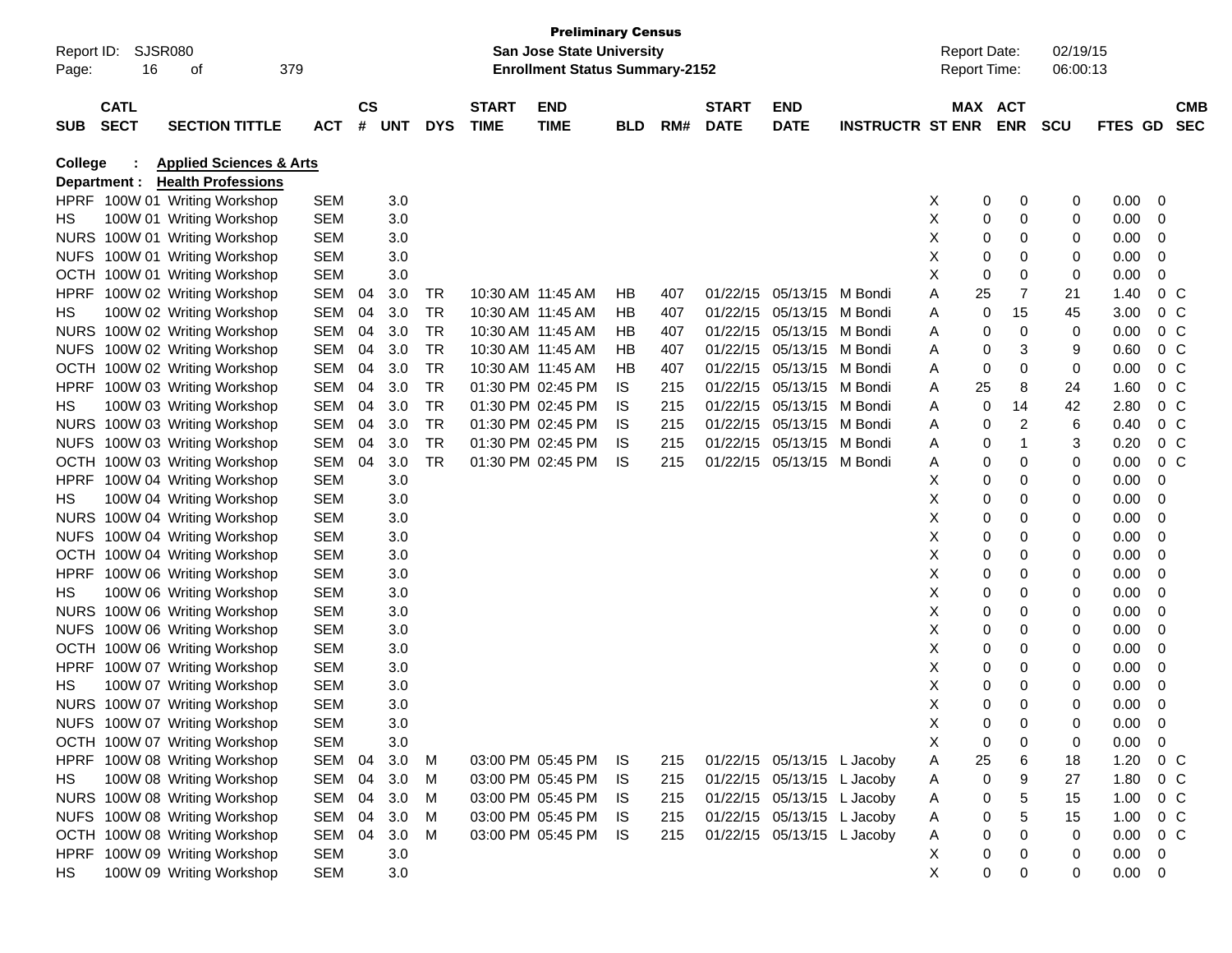| Report ID:<br>Page: | SJSR080<br>17              | οf                            | 379        |                             |            |              |                             | <b>Preliminary Census</b><br><b>San Jose State University</b><br><b>Enrollment Status Summary-2152</b> |            |     |                             |                           |                         | <b>Report Date:</b><br>Report Time: |                       | 02/19/15<br>06:00:13 |         |                          |  |
|---------------------|----------------------------|-------------------------------|------------|-----------------------------|------------|--------------|-----------------------------|--------------------------------------------------------------------------------------------------------|------------|-----|-----------------------------|---------------------------|-------------------------|-------------------------------------|-----------------------|----------------------|---------|--------------------------|--|
| <b>SUB</b>          | <b>CATL</b><br><b>SECT</b> | <b>SECTION TITTLE</b>         | <b>ACT</b> | $\mathsf{cs}$<br>$\pmb{\#}$ | <b>UNT</b> | <b>DYS</b>   | <b>START</b><br><b>TIME</b> | <b>END</b><br><b>TIME</b>                                                                              | <b>BLD</b> | RM# | <b>START</b><br><b>DATE</b> | <b>END</b><br><b>DATE</b> | <b>INSTRUCTR ST ENR</b> |                                     | MAX ACT<br><b>ENR</b> | <b>SCU</b>           | FTES GD | <b>CMB</b><br><b>SEC</b> |  |
|                     |                            | NURS 100W 09 Writing Workshop | <b>SEM</b> |                             | 3.0        |              |                             |                                                                                                        |            |     |                             |                           |                         | X                                   | 0<br>0                | 0                    | 0.00    | 0                        |  |
|                     |                            | NUFS 100W 09 Writing Workshop | <b>SEM</b> |                             | 3.0        |              |                             |                                                                                                        |            |     |                             |                           |                         | X                                   | 0<br>0                | 0                    | 0.00    | 0                        |  |
|                     |                            | OCTH 100W 09 Writing Workshop | <b>SEM</b> |                             | 3.0        |              |                             |                                                                                                        |            |     |                             |                           |                         | X                                   | 0<br>0                | 0                    | 0.00    | 0                        |  |
| <b>HPRF</b>         |                            | 100W 10 Writing Workshop      | <b>SEM</b> | 04                          | 3.0        | Т            |                             | 06:00 PM 08:45 PM                                                                                      | <b>BBC</b> | 126 | 01/22/15                    | 05/13/15 S Ash            |                         | Α<br>25                             | 11                    | 33                   | 2.20    | 0 <sup>o</sup>           |  |
| НS                  |                            | 100W 10 Writing Workshop      | <b>SEM</b> | 04                          | 3.0        | Т            |                             | 06:00 PM 08:45 PM                                                                                      | <b>BBC</b> | 126 | 01/22/15                    | 05/13/15                  | S Ash                   | A                                   | $\overline{4}$<br>0   | 12                   | 0.80    | 0 <sup>o</sup>           |  |
|                     |                            | NURS 100W 10 Writing Workshop | <b>SEM</b> | 04                          | 3.0        | Т            |                             | 06:00 PM 08:45 PM                                                                                      | <b>BBC</b> | 126 | 01/22/15                    | 05/13/15                  | S Ash                   | A                                   | 6<br>0                | 18                   | 1.20    | 0 <sup>o</sup>           |  |
|                     |                            | NUFS 100W 10 Writing Workshop | <b>SEM</b> | 04                          | 3.0        | т            |                             | 06:00 PM 08:45 PM                                                                                      | <b>BBC</b> | 126 | 01/22/15                    | 05/13/15                  | S Ash                   | Α                                   | $\overline{2}$<br>0   | 6                    | 0.40    | 0 <sup>o</sup>           |  |
|                     |                            | OCTH 100W 10 Writing Workshop | <b>SEM</b> | 04                          | 3.0        | т            |                             | 06:00 PM 08:45 PM                                                                                      | BBC        | 126 | 01/22/15                    | 05/13/15                  | S Ash                   | Α                                   | $\mathbf 0$<br>0      | 0                    | 0.00    | 0 <sup>o</sup>           |  |
| <b>HPRF</b>         |                            | 100W 11 Writing Workshop      | <b>SEM</b> | 04                          | 3.0        | <b>TR</b>    |                             | 09:00 AM 10:15 AM                                                                                      | ΗB         | 407 | 01/22/15                    | 05/13/15                  | M Bondi                 | 25<br>Α                             | 10                    | 30                   | 2.00    | 0 <sup>o</sup>           |  |
| НS                  |                            | 100W 11 Writing Workshop      | <b>SEM</b> | 04                          | 3.0        | <b>TR</b>    |                             | 09:00 AM 10:15 AM                                                                                      | ΗB         | 407 | 01/22/15                    | 05/13/15                  | M Bondi                 | A                                   | 0<br>14               | 42                   | 2.80    | 0 <sup>o</sup>           |  |
|                     |                            | NURS 100W 11 Writing Workshop | <b>SEM</b> | 04                          | 3.0        | TR.          |                             | 09:00 AM 10:15 AM                                                                                      | ΗB         | 407 | 01/22/15                    | 05/13/15                  | M Bondi                 | Α                                   | $\mathbf 0$<br>0      | 0                    | 0.00    | 0 <sup>o</sup>           |  |
|                     |                            | NUFS 100W 11 Writing Workshop | <b>SEM</b> | 04                          | 3.0        | TR.          |                             | 09:00 AM 10:15 AM                                                                                      | ΗB         | 407 | 01/22/15                    | 05/13/15                  | M Bondi                 | Α                                   | 0<br>-1               | 3                    | 0.20    | $0\,$ C                  |  |
|                     |                            | OCTH 100W 11 Writing Workshop | <b>SEM</b> | 04                          | 3.0        | TR           |                             | 09:00 AM 10:15 AM                                                                                      | ΗB         | 407 | 01/22/15                    | 05/13/15                  | M Bondi                 | Α                                   | 0<br>0                | 0                    | 0.00    | $0\,$ C                  |  |
| <b>HPRF</b>         |                            | 100W 12 Writing Workshop      | <b>SEM</b> | 04                          | 3.0        | т            |                             | 03:00 PM 05:45 PM                                                                                      | <b>BBC</b> | 126 | 01/22/15                    | 05/13/15                  | S Ash                   | 25<br>A                             | 8                     | 24                   | 1.60    | $0\,$ C                  |  |
| НS                  |                            | 100W 12 Writing Workshop      | <b>SEM</b> | 04                          | 3.0        | т            |                             | 03:00 PM 05:45 PM                                                                                      | <b>BBC</b> | 126 | 01/22/15                    | 05/13/15                  | S Ash                   | A                                   | 13<br>0               | 39                   | 2.60    | 0 <sup>o</sup>           |  |
|                     |                            | NURS 100W 12 Writing Workshop | <b>SEM</b> | 04                          | 3.0        | т            |                             | 03:00 PM 05:45 PM                                                                                      | <b>BBC</b> | 126 | 01/22/15                    | 05/13/15                  | S Ash                   | Α                                   | 5<br>0                | 15                   | 1.00    | $0\,$ C                  |  |
|                     |                            | NUFS 100W 12 Writing Workshop | <b>SEM</b> | 04                          | 3.0        | т            |                             | 03:00 PM 05:45 PM                                                                                      | <b>BBC</b> | 126 | 01/22/15                    | 05/13/15                  | S Ash                   | Α                                   | $\mathbf 0$<br>0      | 0                    | 0.00    | $0\,$ C                  |  |
|                     |                            | OCTH 100W 12 Writing Workshop | <b>SEM</b> | 04                          | 3.0        | Т            |                             | 03:00 PM 05:45 PM                                                                                      | <b>BBC</b> | 126 | 01/22/15                    | 05/13/15                  | S Ash                   | Α                                   | 0<br>0                | 0                    | 0.00    | 0 <sup>o</sup>           |  |
| <b>HPRF</b>         |                            | 100W 13 Writing Workshop      | <b>SEM</b> | 04                          | 3.0        | R            |                             | 06:00 PM 08:45 PM                                                                                      | <b>YUH</b> | 243 | 01/22/15                    | 05/13/15                  | S Ash                   | 25<br>A                             | 9                     | 27                   | 1.80    | 0 <sup>o</sup>           |  |
| НS                  |                            | 100W 13 Writing Workshop      | <b>SEM</b> | 04                          | 3.0        | R            |                             | 06:00 PM 08:45 PM                                                                                      | <b>YUH</b> | 243 | 01/22/15                    | 05/13/15                  | S Ash                   | Α                                   | 17<br>0               | 51                   | 3.40    | 0 <sup>o</sup>           |  |
|                     |                            | NURS 100W 13 Writing Workshop | <b>SEM</b> | 04                          | 3.0        | R            |                             | 06:00 PM 08:45 PM                                                                                      | <b>YUH</b> | 243 | 01/22/15                    | 05/13/15                  | S Ash                   | Α                                   | $\mathbf 0$<br>0      | 0                    | 0.00    | 0 <sup>o</sup>           |  |
|                     |                            | NUFS 100W 13 Writing Workshop | <b>SEM</b> | 04                          | 3.0        | R            |                             | 06:00 PM 08:45 PM                                                                                      | <b>YUH</b> | 243 | 01/22/15                    | 05/13/15                  | S Ash                   | Α                                   | 0<br>0                | 0                    | 0.00    | $0\,$ C                  |  |
|                     |                            | OCTH 100W 13 Writing Workshop | <b>SEM</b> | 04                          | 3.0        | R            |                             | 06:00 PM 08:45 PM                                                                                      | <b>YUH</b> | 243 | 01/22/15                    | 05/13/15                  | S Ash                   | Α                                   | 0<br>$\mathbf 0$      | 0                    | 0.00    | 0 <sup>o</sup>           |  |
| <b>HPRF</b>         |                            | 100W 14 Writing Workshop      | <b>SEM</b> | 04                          | 3.0        | F            |                             | 09:30 AM 12:15 PM                                                                                      | <b>YUH</b> | 243 | 01/22/15                    | 05/13/15                  | W Spain                 | 25<br>A                             | $\overline{4}$        | 12                   | 0.80    | 0 <sup>o</sup>           |  |
| НS                  |                            | 100W 14 Writing Workshop      | <b>SEM</b> | 04                          | 3.0        | F            |                             | 09:30 AM 12:15 PM                                                                                      | <b>YUH</b> | 243 | 01/22/15                    | 05/13/15                  | W Spain                 | A                                   | 0<br>12               | 36                   | 2.40    | 0 <sup>o</sup>           |  |
|                     |                            | NURS 100W 14 Writing Workshop | <b>SEM</b> | 04                          | 3.0        | F            |                             | 09:30 AM 12:15 PM                                                                                      | <b>YUH</b> | 243 | 01/22/15                    | 05/13/15                  | W Spain                 | A                                   | $\overline{2}$<br>0   | 6                    | 0.40    | 0 <sup>o</sup>           |  |
|                     |                            | NUFS 100W 14 Writing Workshop | <b>SEM</b> | 04                          | 3.0        | F            |                             | 09:30 AM 12:15 PM                                                                                      | <b>YUH</b> | 243 | 01/22/15                    | 05/13/15                  | W Spain                 | A                                   | 0<br>$\mathbf 1$      | 3                    | 0.20    | 0 <sup>o</sup>           |  |
|                     |                            | OCTH 100W 14 Writing Workshop | <b>SEM</b> | 04                          | 3.0        | F            |                             | 09:30 AM 12:15 PM                                                                                      | <b>YUH</b> | 243 | 01/22/15                    | 05/13/15                  | W Spain                 | A                                   | 0<br>0                | 0                    | 0.00    | 0 <sup>o</sup>           |  |
|                     |                            |                               |            |                             |            |              |                             |                                                                                                        |            |     |                             |                           | Total:                  | 200                                 | 194                   | 582                  | 38.80   |                          |  |
| HPRF 134 01         |                            | Comp Alt Health               | LEC        |                             | 3.0        |              |                             |                                                                                                        |            |     |                             |                           |                         | X                                   | $\pmb{0}$<br>0        | 0                    | 0.00    | $\mathbf 0$              |  |
| NUFS 134 01         |                            | Comp Alt Health               | <b>LEC</b> |                             | 3.0        |              |                             |                                                                                                        |            |     |                             |                           |                         | Χ                                   | 0<br>0                | 0                    | 0.00    | 0                        |  |
|                     | HPRF 134 02                | Comp Alt Health               | <b>LEC</b> | 02                          | 3.0        | $\mathsf{R}$ |                             | 06:00 PM 08:45 PM                                                                                      | <b>CCB</b> | 102 |                             | 01/22/15 05/13/15 C Haas  |                         | 40<br>Α                             | 6                     | 18                   | 1.20    | $0\,C$                   |  |
|                     | NUFS 134 02                | Comp Alt Health               | <b>LEC</b> |                             | 02 3.0     | R            |                             | 06:00 PM 08:45 PM                                                                                      | CCB 102    |     |                             | 01/22/15 05/13/15 C Haas  |                         | A                                   | 0<br>31               | 93                   | 6.30    | 2 C                      |  |
|                     |                            |                               |            |                             |            |              |                             |                                                                                                        |            |     |                             |                           | Total:                  | 40                                  | 37                    | 111                  | 7.50    |                          |  |
| HPRF 135 01         |                            | <b>Hith Multiculture</b>      | <b>LEC</b> |                             | 03 3.0     | W            |                             | 03:00 PM 05:45 PM                                                                                      | HВ         | 407 |                             | 01/22/15 05/13/15 M Allen |                         | 30<br>A                             | 6                     | 18                   | 1.20    | $0\,$ C                  |  |
| HS                  | 135 01                     | <b>Hith Multiculture</b>      | <b>LEC</b> |                             | 03 3.0     | W            |                             | 03:00 PM 05:45 PM                                                                                      | HB         | 407 |                             | 01/22/15 05/13/15 M Allen |                         | A                                   | 0<br>22               | 66                   | 4.40    | $0\,$ C                  |  |
| NUFS 135 01         |                            | <b>Hith Multiculture</b>      | <b>LEC</b> |                             | 03 3.0 W   |              |                             | 03:00 PM 05:45 PM                                                                                      | HB         | 407 |                             | 01/22/15 05/13/15 M Allen |                         | A                                   | 0<br>1                | 3                    | 0.20    | $0\,C$                   |  |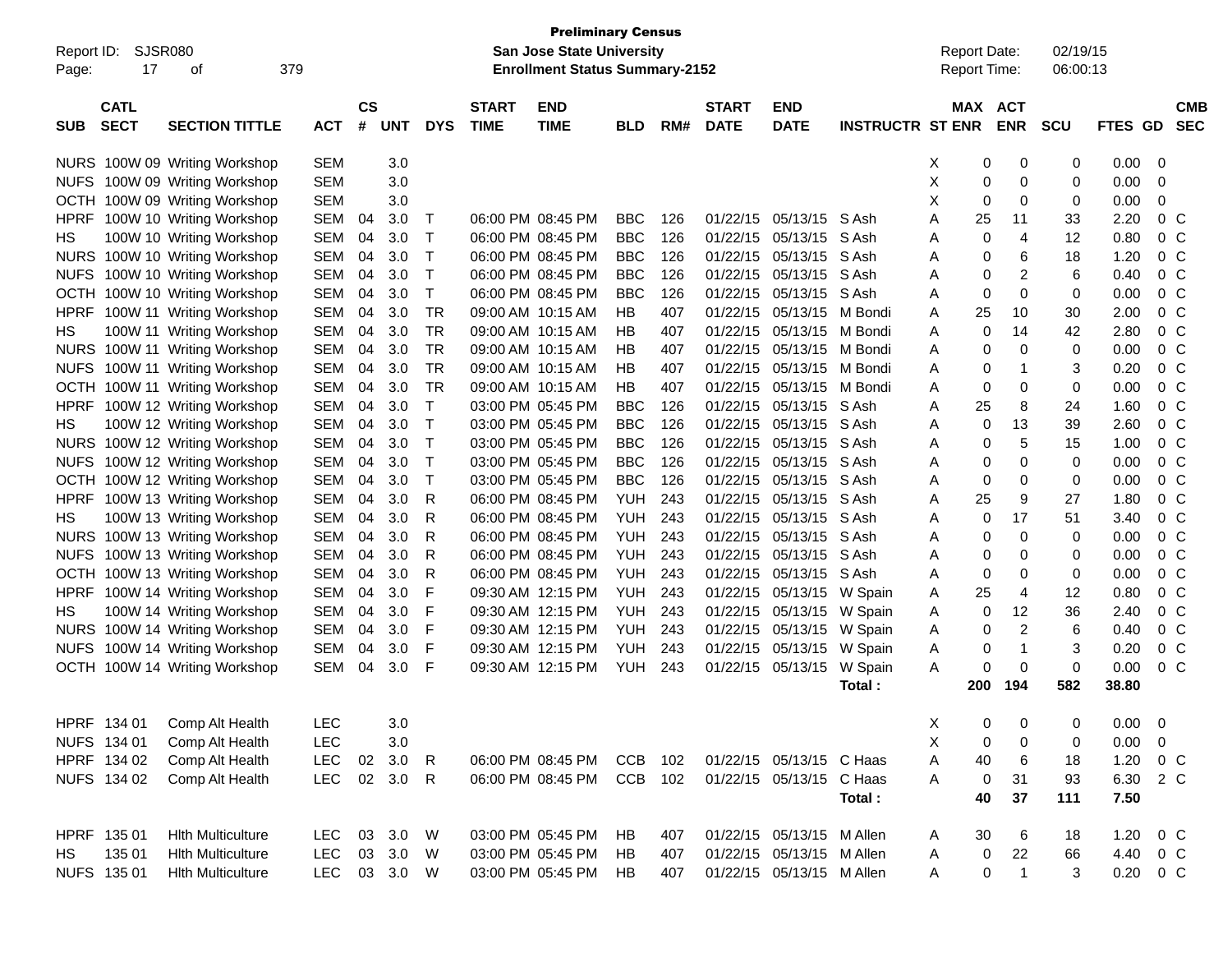| <b>Preliminary Census</b><br><b>SJSR080</b><br>Report ID:<br><b>San Jose State University</b><br>379<br><b>Enrollment Status Summary-2152</b><br>18<br>Page:<br>0t |                          |            |                    |            |            |                             |                           |            |     |                             |                           |                         |               | <b>Report Date:</b><br><b>Report Time:</b> | 02/19/15<br>06:00:13 |                          |                          |
|--------------------------------------------------------------------------------------------------------------------------------------------------------------------|--------------------------|------------|--------------------|------------|------------|-----------------------------|---------------------------|------------|-----|-----------------------------|---------------------------|-------------------------|---------------|--------------------------------------------|----------------------|--------------------------|--------------------------|
| <b>CATL</b><br><b>SECT</b><br><b>SUB</b>                                                                                                                           | <b>SECTION TITTLE</b>    | <b>ACT</b> | $\mathsf{cs}$<br># | <b>UNT</b> | <b>DYS</b> | <b>START</b><br><b>TIME</b> | <b>END</b><br><b>TIME</b> | <b>BLD</b> | RM# | <b>START</b><br><b>DATE</b> | <b>END</b><br><b>DATE</b> | <b>INSTRUCTR ST ENR</b> | <b>MAX</b>    | <b>ACT</b><br><b>ENR</b>                   | <b>SCU</b>           | <b>FTES</b><br><b>GD</b> | <b>CMB</b><br><b>SEC</b> |
| <b>NURS</b><br>135 01                                                                                                                                              | <b>Hith Multiculture</b> | <b>LEC</b> | 03                 | 3.0        | W          |                             | 03:00 PM 05:45 PM         | HB         | 407 | 01/22/15                    | 05/13/15                  | M Allen                 | 0<br>A        |                                            | 3                    | 0.20                     | 0 <sup>o</sup>           |
| <b>OCTH</b><br>135 01                                                                                                                                              | <b>Hith Multiculture</b> | <b>LEC</b> | 03                 | 3.0        | W          | 03:00 PM                    | 05:45 PM                  | HB         | 407 | 01/22/15                    | 05/13/15                  | M Allen                 | 0<br>A        | 0                                          | 0                    | 0.00                     | $0\,C$                   |
| <b>HPRF</b><br>135 02                                                                                                                                              | <b>Hith Multiculture</b> | <b>LEC</b> | 03                 | 3.0        |            |                             | 06:00 PM 08:45 PM         | HB         | 407 | 01/22/15                    | 05/13/15                  | J Jones                 | 30<br>A       | 12                                         | 36                   | 2.45                     | 1 C                      |
| 135 02<br><b>HS</b>                                                                                                                                                | <b>Hith Multiculture</b> | <b>LEC</b> | 03                 | 3.0        |            |                             | 06:00 PM 08:45 PM         | <b>HB</b>  | 407 | 01/22/15                    | 05/13/15                  | J Jones                 | 0<br>A        | 14                                         | 42                   | 2.80                     | $0\,C$                   |
| <b>NUFS</b><br>135 02                                                                                                                                              | <b>Hith Multiculture</b> | <b>LEC</b> | 03                 | 3.0        |            |                             | 06:00 PM 08:45 PM         | <b>HB</b>  | 407 | 01/22/15                    | 05/13/15                  | J Jones                 | 0<br>A        | 5                                          | 15                   | 1.00                     | 0 <sup>o</sup>           |
| <b>NURS</b><br>135 02                                                                                                                                              | <b>Hith Multiculture</b> | <b>LEC</b> | 03                 | 3.0        |            |                             | 06:00 PM 08:45 PM         | <b>HB</b>  | 407 | 01/22/15                    | 05/13/15                  | J Jones                 | 0<br>A        | 0                                          | 0                    | 0.00                     | $0\,$ C                  |
| <b>OCTH</b><br>135 02                                                                                                                                              | <b>Hith Multiculture</b> | <b>LEC</b> | 03                 | 3.0        |            |                             | 06:00 PM 08:45 PM         | HB         | 407 | 01/22/15                    | 05/13/15                  | J Jones                 | 0<br>A        | 0                                          | 0                    | 0.00                     | $0\,C$                   |
| 135 03<br><b>HPRF</b>                                                                                                                                              | <b>Hith Multiculture</b> | <b>LEC</b> | 03                 | 3.0        | TR         |                             | 01:30 PM 02:45 PM         | <b>SH</b>  | 414 | 01/22/15                    | 05/13/15                  | A Shaw                  | 30<br>A       | 4                                          | 12                   | 0.80                     | $0\,C$                   |
| 135 03<br>НS                                                                                                                                                       | <b>Hith Multiculture</b> | <b>LEC</b> | 03                 | 3.0        | <b>TR</b>  |                             | 01:30 PM 02:45 PM         | <b>SH</b>  | 414 | 01/22/15                    | 05/13/15                  | A Shaw                  | $\Omega$<br>A | 21                                         | 63                   | 4.20                     | 0 <sup>o</sup>           |
| <b>NUFS</b><br>135 03                                                                                                                                              | <b>Hith Multiculture</b> | <b>LEC</b> | 03                 | 3.0        | TR         |                             | 01:30 PM 02:45 PM         | <b>SH</b>  | 414 | 01/22/15                    | 05/13/15                  | A Shaw                  | 0<br>A        | 3                                          | 9                    | 0.60                     | 0 <sup>o</sup>           |
| <b>NURS</b><br>135 03                                                                                                                                              | <b>Hith Multiculture</b> | <b>LEC</b> | 03                 | 3.0        | TR         |                             | 01:30 PM 02:45 PM         | <b>SH</b>  | 414 | 01/22/15                    | 05/13/15                  | A Shaw                  | 0<br>A        | 0                                          | 0                    | 0.00                     | $0\,$ C                  |
| <b>OCTH</b><br>135 03                                                                                                                                              | <b>Hith Multiculture</b> | <b>LEC</b> | 03                 | 3.0        | TR         |                             | 01:30 PM 02:45 PM         | <b>SH</b>  | 414 | 01/22/15                    | 05/13/15                  | A Shaw                  | 0<br>A        |                                            | 3                    | 0.20                     | $0\,C$                   |
| <b>HPRF</b><br>135 04                                                                                                                                              | <b>Hith Multiculture</b> | <b>LEC</b> | 03                 | 3.0        | TR         |                             | 12:00 PM 01:15 PM         | <b>SH</b>  | 345 | 01/22/15                    | 05/13/15                  | A Shaw                  | 30<br>A       | 10                                         | 30                   | 2.00                     | $0\,$ C                  |
| 135 04<br><b>HS</b>                                                                                                                                                | <b>Hith Multiculture</b> | <b>LEC</b> | 03                 | 3.0        | TR         |                             | 12:00 PM 01:15 PM         | SH         | 345 | 01/22/15                    | 05/13/15                  | A Shaw                  | $\Omega$<br>A | 19                                         | 57                   | 3.80                     | $0\,$ C                  |
| <b>NUFS</b><br>135 04                                                                                                                                              | <b>Hith Multiculture</b> | <b>LEC</b> | 03                 | 3.0        | TR         |                             | 12:00 PM 01:15 PM         | SH         | 345 | 01/22/15                    | 05/13/15                  | A Shaw                  | A<br>0        | 4                                          | 12                   | 0.80                     | $0\,C$                   |
| <b>NURS</b><br>135 04                                                                                                                                              | <b>Hith Multiculture</b> | <b>LEC</b> | 03                 | 3.0        | TR         |                             | 12:00 PM 01:15 PM         | <b>SH</b>  | 345 | 01/22/15                    | 05/13/15                  | A Shaw                  | $\Omega$<br>A | 0                                          | 0                    | 0.00                     | $0\,C$                   |
| OCTH 135 04                                                                                                                                                        | <b>Hith Multiculture</b> | <b>LEC</b> | 03                 | 3.0        | TR         |                             | 12:00 PM 01:15 PM         | <b>SH</b>  | 345 | 01/22/15                    | 05/13/15                  | A Shaw                  | A<br>O        | 0                                          | 0                    | 0.00                     | $0\,C$                   |
|                                                                                                                                                                    |                          |            |                    |            |            |                             |                           |            |     |                             |                           | Total:                  | 120           | 123                                        | 369                  | 24.65                    |                          |

**Department : Health Professions** 

| Department Total:         | 360 | 354 | 1062     | 70.95 |
|---------------------------|-----|-----|----------|-------|
| <b>Lower Division:</b>    | o   | o   | 0        | 0.00  |
| <b>Upper Division:</b>    | 360 |     | 354 1062 | 70.95 |
| <b>Graduate Division:</b> | o   | o   | 0        | 0.00  |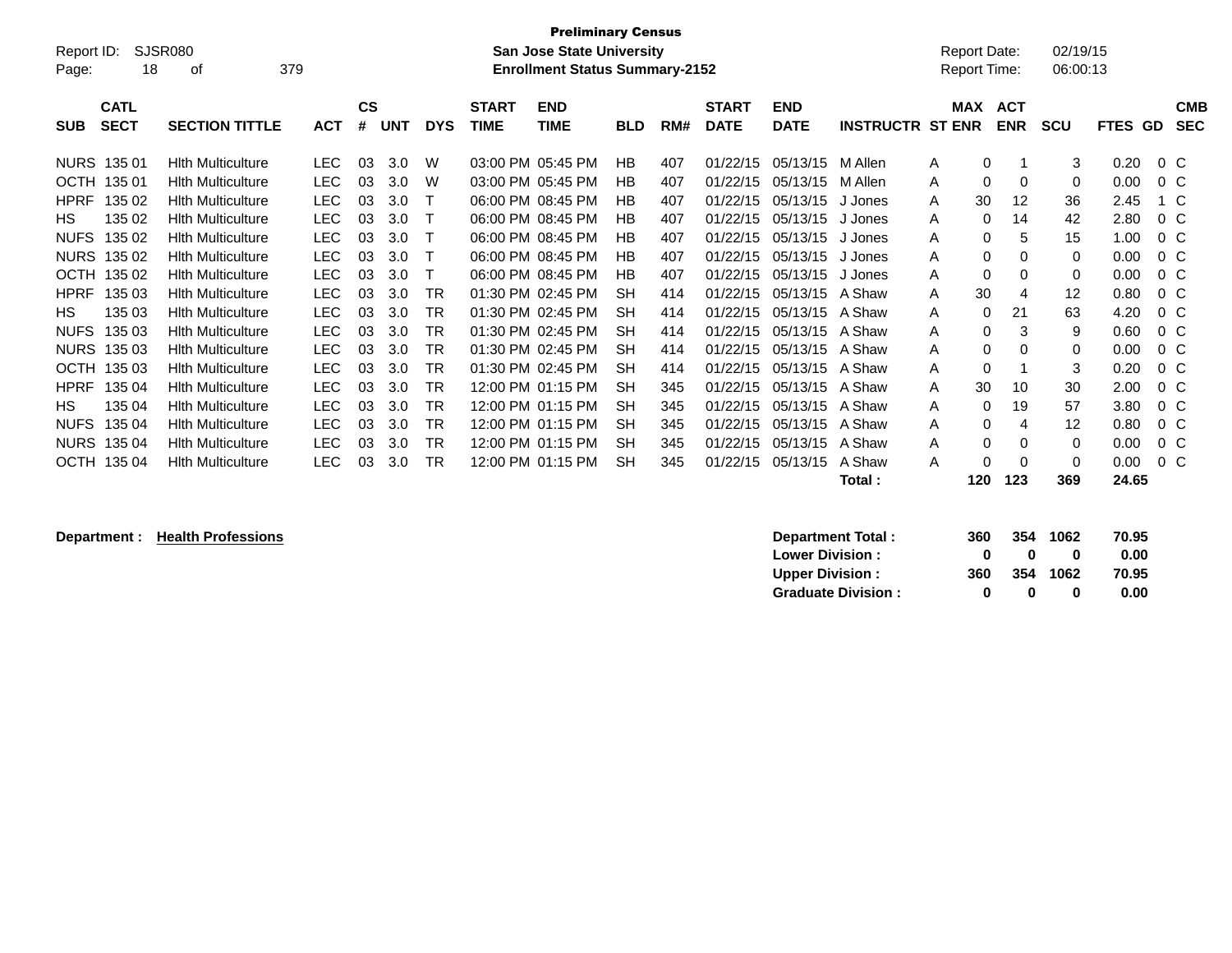| Report ID:<br>Page: | 19                         | <b>SJSR080</b><br>379<br>of                                                                     |                                        |                    |                   |                              |                             | <b>Preliminary Census</b><br><b>San Jose State University</b><br><b>Enrollment Status Summary-2152</b> |                                        |                   |                               |                                        |                                                                                                |        | <b>Report Date:</b><br><b>Report Time:</b>   | 02/19/15<br>06:00:13  |                                                 |     |                          |
|---------------------|----------------------------|-------------------------------------------------------------------------------------------------|----------------------------------------|--------------------|-------------------|------------------------------|-----------------------------|--------------------------------------------------------------------------------------------------------|----------------------------------------|-------------------|-------------------------------|----------------------------------------|------------------------------------------------------------------------------------------------|--------|----------------------------------------------|-----------------------|-------------------------------------------------|-----|--------------------------|
| <b>SUB</b>          | <b>CATL</b><br><b>SECT</b> | <b>SECTION TITTLE</b>                                                                           | ACT                                    | $\mathsf{cs}$<br># | <b>UNT</b>        | <b>DYS</b>                   | <b>START</b><br><b>TIME</b> | <b>END</b><br><b>TIME</b>                                                                              | <b>BLD</b>                             | RM#               | <b>START</b><br><b>DATE</b>   | <b>END</b><br><b>DATE</b>              | <b>INSTRUCTR ST ENR</b>                                                                        |        | MAX ACT<br><b>ENR</b>                        | <b>SCU</b>            | FTES GD                                         |     | <b>CMB</b><br><b>SEC</b> |
| College             | Department :               | <b>Applied Sciences &amp; Arts</b><br><b>Hospitality Management</b>                             |                                        |                    |                   |                              |                             |                                                                                                        |                                        |                   |                               |                                        |                                                                                                |        |                                              |                       |                                                 |     |                          |
| <b>HSPM 101</b>     |                            | Intro Hospitality                                                                               | <b>LEC</b>                             | 02 <sub>o</sub>    | 3.0               | TBA                          |                             |                                                                                                        |                                        |                   |                               | 01/22/15 05/13/15 P Wey                | Total :                                                                                        | Α      | 50<br>51<br>50<br>51                         | 153<br>153            | $10.20 \t 0$<br>10.20                           |     |                          |
|                     | HSPM 11 02                 | <b>Restaurant Mgmt</b>                                                                          | <b>LEC</b>                             | 02                 | 3.0               | МW                           |                             | 01:30 PM 02:45 PM                                                                                      | CL                                     | 324               |                               | 01/22/15 05/13/15                      | R Larson<br>Total :                                                                            | Α      | 55<br>54<br>55<br>54                         | 162<br>162            | 10.80 0<br>10.80                                |     |                          |
| <b>NUFS</b>         | HSPM 1201<br>12 01         | Cost Ctrl Hosp<br>Cost Ctrl Hosp                                                                | <b>SEM</b><br>SEM                      | 04<br>04           | 3.0<br>3.0        | MW<br>MW                     |                             | 10:30 AM 11:45 AM<br>10:30 AM 11:45 AM                                                                 | CL.<br>CL.                             | 324<br>324        |                               | 01/22/15 05/13/15<br>01/22/15 05/13/15 | J Ha<br>J Ha<br>Total :                                                                        | Α<br>A | 52<br>55<br>3<br>0<br>55<br>55               | 156<br>9<br>165       | 10.40<br>0.60<br>11.00                          | 0 C | $0\,C$                   |
|                     | HSPM 65 01                 | Seminar in HSPM                                                                                 | <b>LEC</b>                             | 02                 | 1.0               | -F                           |                             | 09:00 AM 09:50 AM                                                                                      | CL                                     | 222               |                               | 01/22/15 05/13/15                      | Y Huang<br>Total:                                                                              | Α      | 60<br>38<br>60<br>38                         | 38<br>38              | $2.53$ 0<br>2.53                                |     |                          |
|                     | HSPM 97B 01                | Special Events in HR LEC                                                                        |                                        | 01                 | 3.0               | TBA                          |                             |                                                                                                        |                                        |                   |                               | 01/22/15 05/13/15                      | R Larson<br>Total:                                                                             | Α      | 34<br>31<br>34<br>31                         | 93<br>93              | $6.20 \quad 0$<br>6.20                          |     |                          |
|                     |                            | HSPM 100W 01 Writing Workshop<br>HSPM 100W 02 Writing Workshop<br>HSPM 100W 03 Writing Workshop | <b>SEM</b><br><b>SEM</b><br><b>SEM</b> | 04<br>04<br>04     | 3.0<br>3.0<br>3.0 | MW<br><b>TR</b><br><b>MW</b> |                             | 09:00 AM 10:15 AM<br>09:00 AM 10:15 AM<br>10:30 AM 11:45 AM                                            | <b>BBC</b><br><b>BBC</b><br><b>DMH</b> | 225<br>225<br>354 |                               | 01/22/15 05/13/15                      | S NourmaneshA<br>01/22/15 05/13/15 S NourmaneshA<br>01/22/15 05/13/15 S NourmaneshA<br>Total : |        | 25<br>23<br>25<br>25<br>25<br>13<br>75<br>61 | 69<br>75<br>39<br>183 | $4.60$ 0<br>$5.00 \t 0$<br>$2.60 \t 0$<br>12.20 |     |                          |
|                     | HSPM 101 01                | Culture & Intl Iss                                                                              | <b>LEC</b>                             |                    | 02 3.0            | TR                           |                             | 12:00 PM 01:15 PM                                                                                      | <b>CL</b>                              | 324               |                               | 01/22/15 05/13/15                      | S NourmaneshA<br>Total :                                                                       |        | 43<br>50<br>50<br>43                         | 129<br>129            | $8.60 \ 0$<br>8.60                              |     |                          |
|                     | HSPM 102 01                | Hotel & Lodging Op                                                                              | <b>LEC</b>                             |                    | 02 3.0            | R                            |                             | 06:00 PM 08:45 PM                                                                                      | <b>CL</b>                              | 324               |                               | 01/22/15 05/13/15                      | <b>B</b> Ratcliffe<br>Total :                                                                  | Α      | 55<br>47<br>55<br>47                         | 141<br>141            | $9.40 \quad 0$<br>9.40                          |     |                          |
|                     | HSPM 104 01                | <b>Hospitality Mktg</b>                                                                         | <b>LEC</b>                             |                    | 02 3.0            | МW                           |                             | 12:00 PM 01:15 PM                                                                                      | CL.                                    | 324               |                               | 01/22/15 05/13/15 Y Huang              | Total :                                                                                        | Α      | 55<br>52<br>55<br>52                         | 156<br>156            | $10.40 \ 0$<br>10.40                            |     |                          |
|                     | HSPM 105 01                | Finance in HSPM                                                                                 | LEC 02 3.0 W                           |                    |                   |                              |                             | 06:00 PM 08:45 PM CL                                                                                   |                                        |                   | 324 01/22/15 05/13/15 K Cheng |                                        | Total:                                                                                         | A      | 55<br>47<br>55<br>47                         | 141<br>141            | $9.40 \quad 0$<br>9.40                          |     |                          |
|                     | HSPM 107 01                | Legal Hospitality                                                                               | LEC 02 3.0 W                           |                    |                   |                              |                             | 03:00 PM 05:45 PM CL                                                                                   |                                        | 324               |                               | 01/22/15 05/13/15 J Dworak             | Total:                                                                                         | A      | 56<br>55<br>55<br>56                         | 168<br>168            | $11.20 \t 0$<br>11.20                           |     |                          |
|                     | HSPM 108 01                | <b>HSPM Info Sys</b>                                                                            | LEC 02 3.0 TBA                         |                    |                   |                              |                             |                                                                                                        |                                        |                   |                               | 01/22/15 05/13/15 P Wey                |                                                                                                | A      | 55<br>55                                     | 165                   | 11.00 0                                         |     |                          |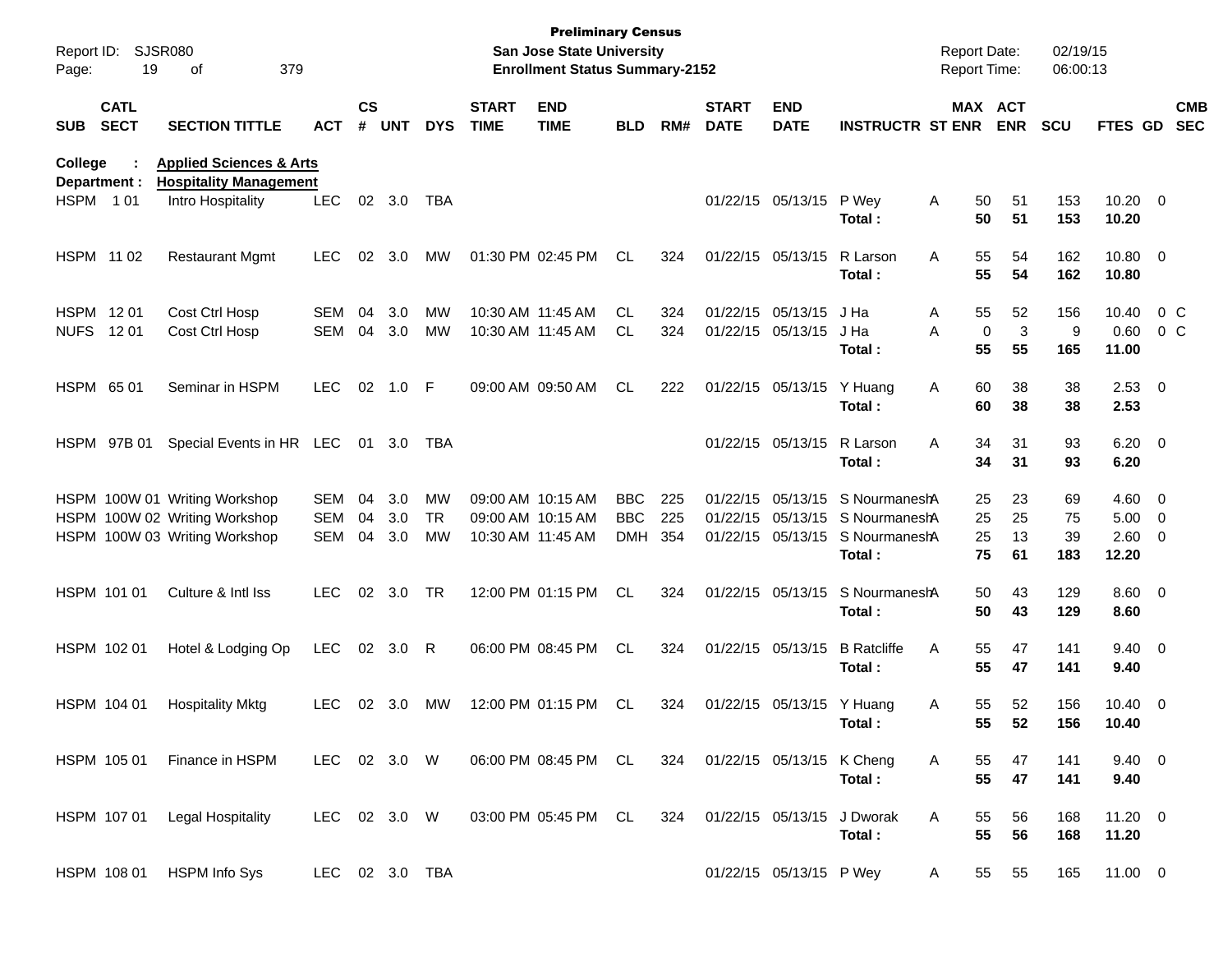| Page: | Report ID: SJSR080<br>20   | 379<br>οf                                                                                    |                          |                    |                 |            |                             | <b>Preliminary Census</b><br>San Jose State University<br><b>Enrollment Status Summary-2152</b> |                          |            |                             |                                                |                           | <b>Report Date:</b><br><b>Report Time:</b> |                |                       | 02/19/15<br>06:00:13 |                                      |                          |
|-------|----------------------------|----------------------------------------------------------------------------------------------|--------------------------|--------------------|-----------------|------------|-----------------------------|-------------------------------------------------------------------------------------------------|--------------------------|------------|-----------------------------|------------------------------------------------|---------------------------|--------------------------------------------|----------------|-----------------------|----------------------|--------------------------------------|--------------------------|
| SUB   | <b>CATL</b><br><b>SECT</b> | <b>SECTION TITTLE</b>                                                                        | <b>ACT</b>               | $\mathsf{cs}$<br># | <b>UNT</b>      | <b>DYS</b> | <b>START</b><br><b>TIME</b> | <b>END</b><br><b>TIME</b>                                                                       | <b>BLD</b>               | RM#        | <b>START</b><br><b>DATE</b> | <b>END</b><br><b>DATE</b>                      | <b>INSTRUCTR ST ENR</b>   |                                            |                | MAX ACT<br><b>ENR</b> | <b>SCU</b>           | <b>FTES GD</b>                       | <b>CMB</b><br><b>SEC</b> |
|       |                            |                                                                                              |                          |                    |                 |            |                             |                                                                                                 |                          |            |                             |                                                | Total:                    |                                            | 55             | 55                    | 165                  | 11.00                                |                          |
|       | HSPM 121 01                | <b>HSPM Leadership</b>                                                                       | LEC.                     |                    | 02 3.0          | МW         |                             | 12:00 PM 01:15 PM                                                                               | МH                       | 324        | 01/22/15 05/13/15           |                                                | E Wyeth<br>Total:         | A                                          | 55<br>55       | 57<br>57              | 171<br>171           | $11.40 \t 0$<br>11.40                |                          |
|       | HSPM 130 01                | <b>Hospitality Event</b>                                                                     | <b>LEC</b>               |                    | 02 3.0          | M          |                             | 06:00 PM 08:45 PM                                                                               | CL                       | 324        | 01/22/15 05/13/15           |                                                | <b>B</b> Santor<br>Total: | Α                                          | 55<br>55       | 54<br>54              | 162<br>162           | 10.80 0<br>10.80                     |                          |
|       | HSPM 134 01                | HR Management                                                                                | <b>LEC</b>               |                    | 02 3.0          | TR         |                             | 09:00 AM 10:15 AM                                                                               | CL                       | 324        |                             | 01/22/15 05/13/15                              | T Thompson A<br>Total:    |                                            | 55<br>55       | 47<br>47              | 141<br>141           | $9.40 \quad 0$<br>9.40               |                          |
|       | HSPM 140 01                | Mtg, Conv & Event                                                                            | LEC.                     |                    | 02 3.0          | TR         |                             | 10:30 AM 11:45 AM                                                                               | CL                       | 324        |                             | 01/22/15 05/13/15                              | K Sullivan<br>Total:      | Α                                          | 45<br>45       | 38<br>38              | 114<br>114           | $7.60$ 0<br>7.60                     |                          |
|       | HSPM 142 01                | <b>Tradeshow Mgnt</b>                                                                        | <b>LEC</b>               |                    | 02 3.0 T        |            |                             | 06:00 PM 08:45 PM                                                                               | CL.                      | 324        | 01/22/15 05/13/15           |                                                | M McMinn<br>Total:        | Α                                          | 45<br>45       | 43<br>43              | 129<br>129           | $8.60$ 0<br>8.60                     |                          |
|       | HSPM 148 01<br>HSPM 148 02 | Wine Appreciation<br>Wine Appreciation                                                       | <b>LEC</b><br><b>LEC</b> | 02                 | 3.0<br>02 3.0 T | M          |                             | 06:00 PM 08:45 PM<br>06:00 PM 08:45 PM                                                          | <b>BBC</b><br><b>ENG</b> | 225<br>401 |                             | 01/22/15 05/13/15 S Orvis<br>01/22/15 05/13/15 | S Orvis<br>Total:         | A<br>A                                     | 40<br>40<br>80 | 37<br>24<br>61        | 111<br>72<br>183     | $7.40 \quad 0$<br>$4.80\ 0$<br>12.20 |                          |
|       | HSPM 149 01                | <b>Beer Appreciation</b>                                                                     | <b>LEC</b>               |                    | 02 3.0          | R          |                             | 06:00 PM 08:45 PM                                                                               | <b>BBC</b>               | 201        | 01/22/15 05/13/15           |                                                | K Sullivan<br>Total:      | Α                                          | 60<br>60       | 54<br>54              | 162<br>162           | 10.80 0<br>10.80                     |                          |
|       | HSPM 152 01                | <b>Hotel Catering</b>                                                                        | <b>LEC</b>               |                    | 02 3.0          | TR         |                             | 01:30 PM 02:45 PM                                                                               | <b>SH</b>                | 434        |                             | 01/22/15 05/13/15                              | T Thompson A<br>Total:    |                                            | 50<br>50       | 42<br>42              | 126<br>126           | 8.40 0<br>8.40                       |                          |
|       | HSPM 154 01                | Revenue Management LEC                                                                       |                          |                    | 02 3.0 MW       |            |                             | 09:00 AM 10:15 AM                                                                               | CL                       | 324        |                             | 01/22/15 05/13/15                              | Y Huang<br>Total:         | A                                          | 45<br>45       | 41<br>41              | 123<br>123           | $8.20 \ 0$<br>8.20                   |                          |
|       | HSPM 175 01                | Entrepreneurship                                                                             | SEM 04 3.0 M             |                    |                 |            |                             | 03:00 PM 05:45 PM CL                                                                            |                          | 324        |                             | 01/22/15 05/13/15 E Wyeth                      | Total :                   | A                                          | 50 -<br>50     | 37<br>37              | 111<br>111           | $7.40 \quad 0$<br>7.40               |                          |
|       |                            | HSPM 177 01 HSPM Service Mgnt LEC 02 3.0 MW 01:30 PM 02:45 PM BBC 201 01/22/15 05/13/15 J Ha |                          |                    |                 |            |                             |                                                                                                 |                          |            |                             |                                                | Total:                    | $\mathsf{A}$                               | 50<br>50       | 48<br>48              | 144<br>144           | 9.60 0<br>9.60                       |                          |
|       |                            | HSPM 180 01 Individual Studies                                                               | SUP 36 3.0 TBA           |                    |                 |            |                             |                                                                                                 |                          |            |                             | 01/22/15 05/13/15 T Yen                        | Total:                    | A                                          | 10<br>10       | 4<br>4                | 12<br>12             | $0.80 \quad 0$<br>0.80               |                          |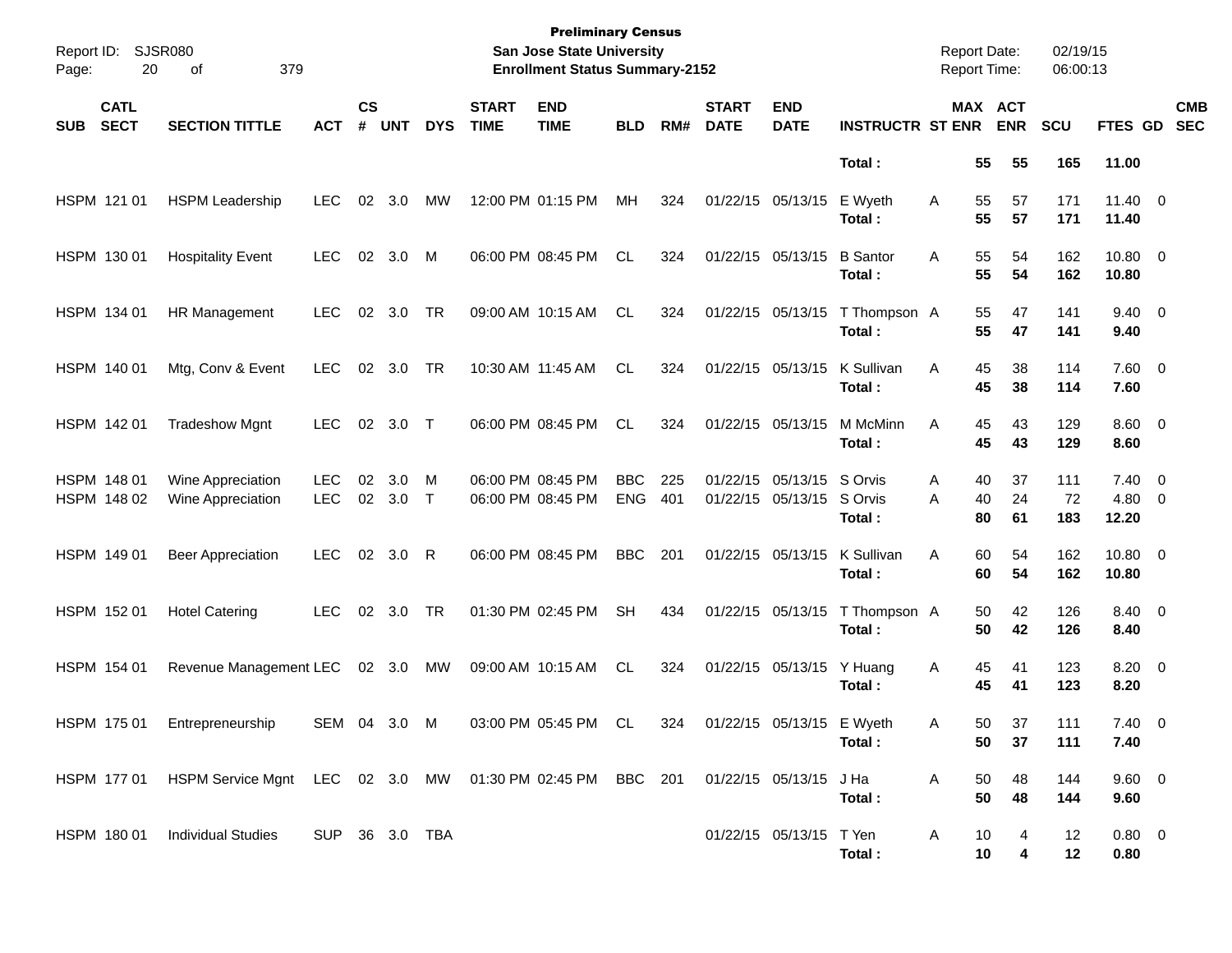| Report ID:<br>Page: | 21                         | SJSR080<br>379<br>оf          |            |                             |            |            |                             | <b>Preliminary Census</b><br><b>San Jose State University</b><br><b>Enrollment Status Summary-2152</b> |            |     |                             |                                                  |                                                       |   | <b>Report Date:</b><br><b>Report Time:</b> |                                | 02/19/15<br>06:00:13     |                                   |                          |                          |
|---------------------|----------------------------|-------------------------------|------------|-----------------------------|------------|------------|-----------------------------|--------------------------------------------------------------------------------------------------------|------------|-----|-----------------------------|--------------------------------------------------|-------------------------------------------------------|---|--------------------------------------------|--------------------------------|--------------------------|-----------------------------------|--------------------------|--------------------------|
| <b>SUB</b>          | <b>CATL</b><br><b>SECT</b> | <b>SECTION TITTLE</b>         | <b>ACT</b> | $\mathbf{c}\mathbf{s}$<br># | <b>UNT</b> | <b>DYS</b> | <b>START</b><br><b>TIME</b> | <b>END</b><br>TIME                                                                                     | <b>BLD</b> | RM# | <b>START</b><br><b>DATE</b> | <b>END</b><br><b>DATE</b>                        | <b>INSTRUCTR ST ENR</b>                               |   | MAX ACT                                    | <b>ENR</b>                     | <b>SCU</b>               | <b>FTES GD</b>                    |                          | <b>CMB</b><br><b>SEC</b> |
|                     | <b>HSPM 191A01</b>         | Intern Level 1                | <b>SUP</b> | 36                          | 2.0        | TBA        |                             |                                                                                                        |            |     | 01/22/15                    | 05/13/15                                         | Y Huang<br>Total:                                     | A | 45<br>45                                   | 43<br>43                       | 86<br>86                 | 5.73<br>5.73                      | $\overline{\phantom{0}}$ |                          |
|                     | HSPM 191B 01               | Intern Level 2                | <b>SUP</b> | 36                          | 3.0        | <b>TBA</b> |                             |                                                                                                        |            |     | 01/22/15                    | 05/13/15                                         | K Sullivan<br>Total :                                 | A | 50<br>50                                   | 47<br>47                       | 141<br>141               | $9.40 \quad 0$<br>9.40            |                          |                          |
|                     | Department :               | <b>Hospitality Management</b> |            |                             |            |            |                             |                                                                                                        |            |     |                             | <b>Lower Division:</b><br><b>Upper Division:</b> | <b>Department Total:</b><br><b>Graduate Division:</b> |   | 1349<br>254<br>1095<br>0                   | 1206<br>229<br>977<br>$\bf{0}$ | 3499<br>611<br>2888<br>0 | 233.27<br>40.73<br>192.53<br>0.00 |                          |                          |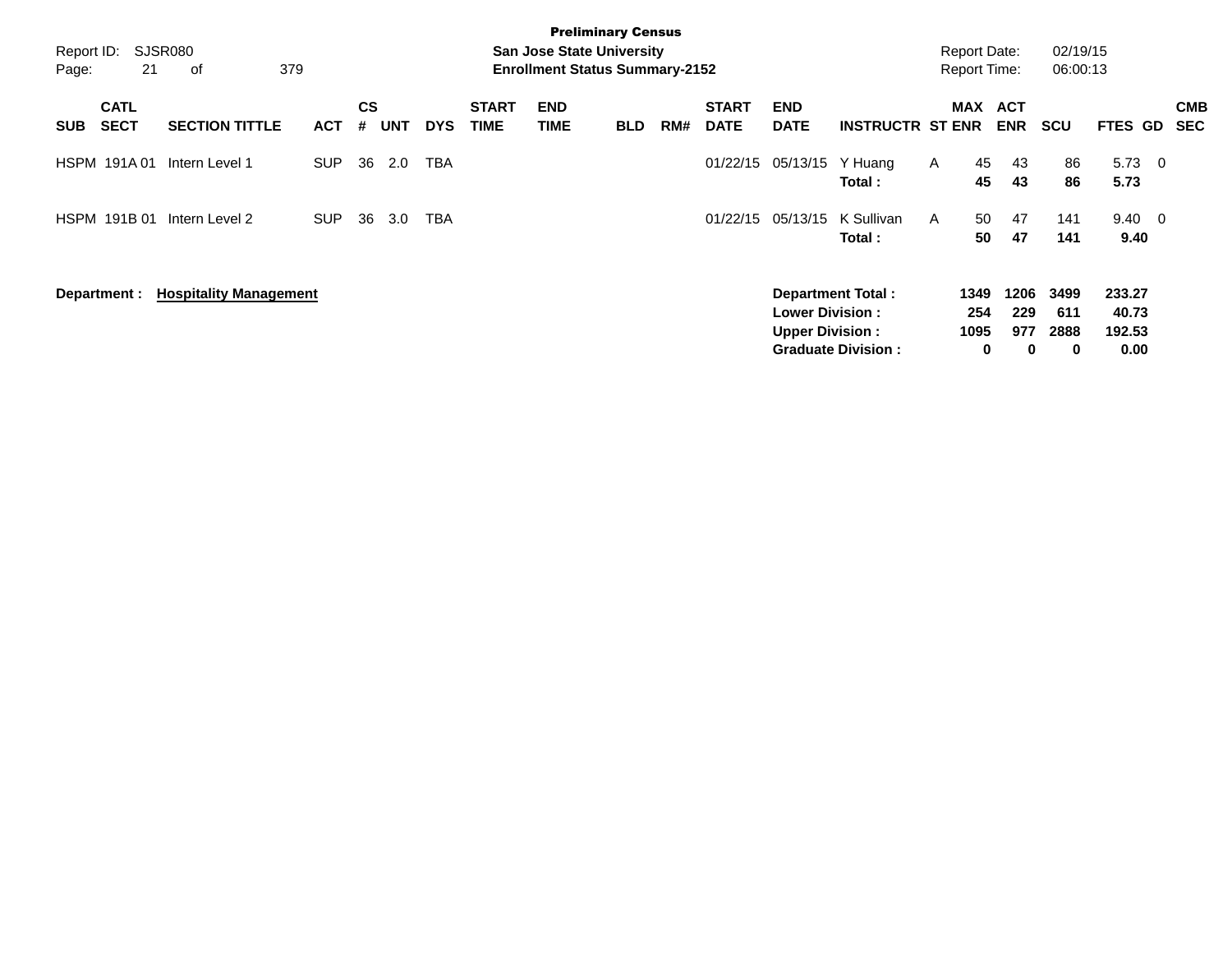| Report ID:<br>Page: | 22                         | SJSR080<br>379<br>οf                                                             |            |               |        |            |                             | <b>Preliminary Census</b><br><b>San Jose State University</b><br><b>Enrollment Status Summary-2152</b> |            |             |                             |                            |                         | <b>Report Date:</b><br><b>Report Time:</b> |          |                       | 02/19/15<br>06:00:13 |                       |                          |                          |
|---------------------|----------------------------|----------------------------------------------------------------------------------|------------|---------------|--------|------------|-----------------------------|--------------------------------------------------------------------------------------------------------|------------|-------------|-----------------------------|----------------------------|-------------------------|--------------------------------------------|----------|-----------------------|----------------------|-----------------------|--------------------------|--------------------------|
| <b>SUB</b>          | <b>CATL</b><br><b>SECT</b> | <b>SECTION TITTLE</b>                                                            | ACT        | $\mathsf{cs}$ | # UNT  | <b>DYS</b> | <b>START</b><br><b>TIME</b> | <b>END</b><br><b>TIME</b>                                                                              | <b>BLD</b> | RM#         | <b>START</b><br><b>DATE</b> | <b>END</b><br><b>DATE</b>  | <b>INSTRUCTR ST ENR</b> |                                            |          | MAX ACT<br><b>ENR</b> | <b>SCU</b>           | <b>FTES GD</b>        |                          | <b>CMB</b><br><b>SEC</b> |
| College             | Department :               | <b>Applied Sciences &amp; Arts</b><br><b>Journalism &amp; Mass Communication</b> |            |               |        |            |                             |                                                                                                        |            |             |                             |                            |                         |                                            |          |                       |                      |                       |                          |                          |
| ADV                 | 91 01                      | Intro Advertising                                                                | <b>LEC</b> | 02            | 3.0    | <b>MW</b>  |                             | 01:30 PM 02:45 PM                                                                                      | YUH        | 124         |                             | 01/22/15 05/13/15          | J Delacruz<br>Total:    | A                                          | 50<br>50 | 50<br>50              | 150<br>150           | $10.00 \t 0$<br>10.00 |                          |                          |
| ADV                 | 116 01                     | Spartan Daily Ad Sta                                                             | ACT        |               | 20 3.0 |            | MTWR01:30 PM 04:15 PM       |                                                                                                        | DBH        | <b>2091</b> | 01/22/15 05/13/15           |                            | T Hendrick<br>Total:    | A                                          | 20<br>20 | 14<br>14              | 42<br>42             | $2.80 \t 0$<br>2.80   |                          |                          |
| ADV                 | 121 01                     | <b>Consumer Advertising LEC</b>                                                  |            |               | 02 3.0 | $\top$     |                             | 06:00 PM 08:45 PM                                                                                      | DBH        | 133         |                             | 01/22/15 05/13/15          | S Eckstone<br>Total:    | A                                          | 45<br>45 | 45<br>45              | 135<br>135           | $9.00 \t 0$<br>9.00   |                          |                          |
| ADV                 | 122 01                     | Bus-to-Bus Advertisi                                                             | <b>SEM</b> | 04            | 3.0    | MW         |                             | 12:00 PM 01:15 PM                                                                                      | DBH        | 225         |                             | 01/22/15 05/13/15          | S Eckstone<br>Total:    | A                                          | 20<br>20 | 20<br>20              | 60<br>60             | $4.00 \ 0$<br>4.00    |                          |                          |
| ADV                 | 123 01                     | Brdcast & New Media SEM 04                                                       |            |               | 3.0    | M          |                             | 06:00 PM 08:45 PM                                                                                      | DBH        | 225         |                             | 01/22/15 05/13/15          | S Eckstone<br>Total:    | A                                          | 20<br>20 | 20<br>20              | 60<br>60             | $4.00 \ 0$<br>4.00    |                          |                          |
| ADV                 | 124 01                     | Copywriting                                                                      | SEM        | 04            | 3.0    | MW         |                             | 12:00 PM 01:15 PM                                                                                      | DBH        | 224         |                             | 01/22/15 05/13/15          | J Delacruz<br>Total:    | Α                                          | 20<br>20 | 19<br>19              | 57<br>57             | $3.80\ 0$<br>3.80     |                          |                          |
| ADV                 | 125 01                     | Ad Layout & Prod                                                                 | SEM        | 04            | 3.0    | TR         |                             | 04:30 PM 05:45 PM                                                                                      | DBH        | 226         | 01/22/15 05/13/15           |                            | J Delacruz<br>Total:    | Α                                          | 20<br>20 | 20<br>20              | 60<br>60             | 4.05<br>4.05          | $\overline{\phantom{1}}$ |                          |
| ADV                 | 126 01                     | Media Planning & Buy SEM 04 3.0                                                  |            |               |        | TR         |                             | 04:30 PM 05:45 PM                                                                                      | DBH        | 225         |                             | 01/22/15 05/13/15          | T Hendrick<br>Total:    | Α                                          | 20<br>20 | 11<br>11              | 33<br>33             | $2.20 \t 0$<br>2.20   |                          |                          |
| ADV                 | 128 01                     | Integrtd Mktg Comm                                                               | SEM 04     |               | 3.0    | MW         |                             | 04:30 PM 05:45 PM                                                                                      | DBH        | 133         |                             | 01/22/15 05/13/15          | T Hendrick<br>Total:    | Α                                          | 40<br>40 | 15<br>15              | 45<br>45             | 3.05<br>3.05          | $\overline{\phantom{1}}$ |                          |
| ADV                 | 129 01                     | <b>Campaigns Mgmt</b>                                                            | SEM        | 04            | 3.0    | TR         | 10:30 AM 11:45 AM           |                                                                                                        | <b>DBH</b> | 225         |                             | 01/22/15 05/13/15          | J Delacruz<br>Total:    | Α                                          | 20<br>20 | 23<br>23              | 69<br>69             | 4.65<br>4.65          | - 1                      |                          |
|                     | JOUR 61 01                 | Prnt/Mag and Online                                                              | LEC        |               | 02 3.0 | МW         |                             | 12:00 PM 01:15 PM                                                                                      | DBH 222    |             |                             | 01/22/15 05/13/15 H Kazem  |                         | A                                          | 20       | 20                    | 60                   | $4.00 \t 0$           |                          |                          |
|                     | JOUR 61 02                 | Prnt/Mag and Online                                                              | <b>LEC</b> |               | 02 3.0 | TR         |                             | 03:00 PM 04:15 PM                                                                                      | DBH        | 222         |                             | 01/22/15 05/13/15 T Ulrich |                         | Α                                          | 20       | 19                    | 57                   | 3.80 0                |                          |                          |
|                     | JOUR 61 03                 | Prnt/Mag and Online                                                              | LEC 02 3.0 |               |        | TR         | 10:30 AM 11:45 AM           |                                                                                                        | DBH 222    |             |                             | 01/22/15 05/13/15 T Ulrich | Total:                  | A                                          | 20<br>60 | 20<br>59              | 60<br>177            | 4.00 0<br>11.80       |                          |                          |
|                     | JOUR 95 01                 | <b>Digital News Photo</b>                                                        | LEC        |               | 03 3.0 | MW         | 10:30 AM 11:45 AM           |                                                                                                        |            |             |                             | DBH 209B 01/22/15 05/13/15 | D Cheers<br>Total:      | A                                          | 20<br>20 | 21<br>21              | 63<br>63             | $4.20 \ 0$<br>4.20    |                          |                          |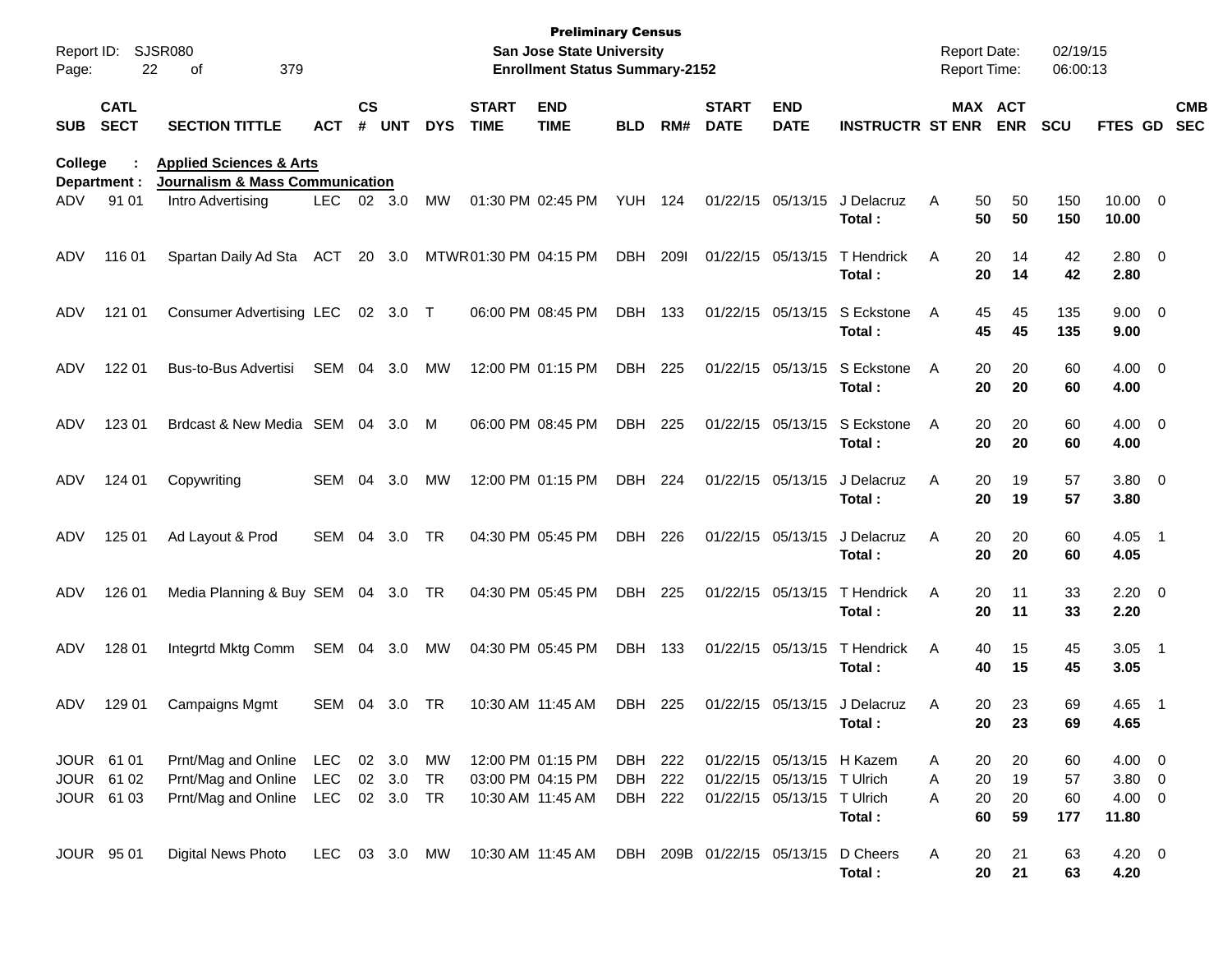| Report ID:<br>Page:                                                          | <b>SJSR080</b><br>23<br>379<br>οf                                                                    |                                        |                         |                          |            |                                                                          | <b>Preliminary Census</b><br>San Jose State University<br><b>Enrollment Status Summary-2152</b> |                                        |                   |                             |                                           |                                                                    | <b>Report Date:</b><br><b>Report Time:</b> |                                                         | 02/19/15<br>06:00:13     |                                       |                                                           |                          |
|------------------------------------------------------------------------------|------------------------------------------------------------------------------------------------------|----------------------------------------|-------------------------|--------------------------|------------|--------------------------------------------------------------------------|-------------------------------------------------------------------------------------------------|----------------------------------------|-------------------|-----------------------------|-------------------------------------------|--------------------------------------------------------------------|--------------------------------------------|---------------------------------------------------------|--------------------------|---------------------------------------|-----------------------------------------------------------|--------------------------|
| <b>CATL</b><br><b>SECT</b><br><b>SUB</b>                                     | <b>SECTION TITTLE</b>                                                                                | <b>ACT</b>                             | <b>CS</b><br>#          | <b>UNT</b>               | <b>DYS</b> | <b>START</b><br><b>TIME</b>                                              | <b>END</b><br><b>TIME</b>                                                                       | <b>BLD</b>                             | RM#               | <b>START</b><br><b>DATE</b> | <b>END</b><br><b>DATE</b>                 | <b>INSTRUCTR ST ENR</b>                                            |                                            | <b>MAX ACT</b><br><b>ENR</b>                            | <b>SCU</b>               | FTES GD                               |                                                           | <b>CMB</b><br><b>SEC</b> |
| JOUR 132 01<br>JOUR 132 02                                                   | Internet Info Gath<br>Internet Info Gath                                                             | SEM<br><b>SEM</b>                      | 04                      | 3.0<br>3.0               | TR         | 10:30 AM 11:45 AM                                                        |                                                                                                 | <b>DBH</b>                             | 213               |                             | 01/22/15 05/13/15                         | R Craig<br>Total:                                                  | A<br>X                                     | 20<br>20<br>0<br>0<br>20<br>20                          | 60<br>0<br>60            | 4.00<br>0.00<br>4.00                  | - 0<br>- 0                                                |                          |
| JOUR 133 01                                                                  | <b>Editing/News Mgmt</b>                                                                             | SEM                                    | 04                      | 3.0                      | TR         | 06:00 PM 07:15 PM                                                        |                                                                                                 | <b>DBH</b>                             | 224               |                             | 01/22/15 05/13/15                         | W Tillinghas<br>Total:                                             | A                                          | 20<br>21<br>20<br>21                                    | 63<br>63                 | 4.20<br>4.20                          | $\overline{\phantom{0}}$                                  |                          |
| JOUR 135 01<br>JOUR 135 02<br>JOUR 135 03                                    | Rep/Editing & Mgmt<br>Rep/Editing & Mgmt<br>Rep/Editing & Mgmt                                       | <b>ACT</b><br><b>ACT</b><br><b>ACT</b> | 20<br>20<br>20          | 1.0<br>2.0<br>3.0        |            | MTWR 01:30 PM 02:45 PM<br>MTWR03:00 PM 04:15 PM<br>MTWR03:00 PM 04:15 PM |                                                                                                 | <b>DBH</b><br><b>DBH</b><br><b>DBH</b> | 209<br>209<br>209 | 01/22/15<br>01/22/15        | 05/13/15<br>05/13/15<br>01/22/15 05/13/15 | R Craig<br>R Craig<br>R Craig<br>Total:                            | A<br>A<br>A                                | 10<br>11<br>9<br>10<br>12<br>14<br>32<br>34             | 11<br>9<br>14<br>34      | 0.73<br>1.20<br>2.80<br>4.73          | $\overline{\phantom{0}}$<br>0<br>$\overline{\mathbf{0}}$  |                          |
| JOUR 136 01                                                                  | Newspaper and Mag D&EC                                                                               |                                        | 02                      | 3.0                      | TR         | 04:30 PM 05:45 PM                                                        |                                                                                                 | <b>DBH</b>                             | 222               |                             | 01/22/15 05/13/15                         | T Mitchell<br>Total:                                               | Α                                          | 20<br>20<br>20<br>20                                    | 60<br>60                 | 4.05<br>4.05                          | - 1                                                       |                          |
| JOUR 142 01<br>JOUR 142 02                                                   | <b>Beg Visual Jour</b><br>Beg Visual Jour                                                            | <b>LEC</b><br>LAB                      |                         | 3.0<br>0.0               |            |                                                                          |                                                                                                 |                                        |                   |                             |                                           | Total:                                                             | х<br>X                                     | 0<br>0<br>0<br>0<br>0<br>$\bf{0}$                       | 0<br>0<br>0              | 0.00<br>0.00<br>0.00                  | $\overline{\phantom{0}}$<br>$\overline{\mathbf{0}}$       |                          |
| JOUR 165 01<br><b>JOUR</b><br>165 02<br>JOUR 165 03                          | <b>TV News Staff</b><br><b>TV News Staff</b><br><b>TV News Staff</b>                                 | <b>ACT</b><br><b>ACT</b><br><b>ACT</b> | 20<br>20<br>20          | 1.0<br>2.0<br>3.0        | F<br>F     | MTWR 01:30 PM 02:45 PM<br>09:00 AM 11:45 AM<br>09:00 AM 11:45 AM         |                                                                                                 | <b>DBH</b><br><b>DBH</b><br><b>DBH</b> | 221<br>221<br>221 | 01/22/15<br>01/22/15        | 05/13/15<br>05/13/15<br>01/22/15 05/13/15 | D Martinet<br>D Martinet<br>D Martinet<br>Total:                   | Α<br>Α<br>A                                | 3<br>10<br>10<br>$\overline{4}$<br>12<br>12<br>32<br>19 | 3<br>8<br>36<br>47       | 0.20<br>0.53<br>2.40<br>3.13          | $\overline{\mathbf{0}}$<br>$\overline{\mathbf{0}}$<br>- 0 |                          |
| JOUR 166 01<br><b>JOUR</b><br>166 02<br><b>JOUR</b><br>166 03<br>JOUR 166 04 | Converged Newsroom LEC<br>Converged Newsroom ACT<br>Converged Newsroom LEC<br>Converged Newsroom ACT |                                        | 04<br>$12 \overline{ }$ | 3.0<br>0.0<br>3.0<br>0.0 |            | MTWR 01:30 PM 02:45 PM<br>MTWR03:00 PM 04:15 PM                          |                                                                                                 | <b>DBH</b><br><b>DBH</b>               | 209<br>209        | 01/22/15                    | 01/22/15 05/13/15<br>05/13/15             | S Fosdick<br>S Fosdick<br>Total:                                   | х<br>X<br>Α<br>Α                           | 0<br>0<br>0<br>0<br>20<br>15<br>20<br>15<br>40<br>30    | 0<br>0<br>30<br>15<br>45 | 0.00<br>0.00<br>3.05<br>0.00<br>3.05  | $\overline{\phantom{0}}$<br>0<br>-1<br>-1                 |                          |
| MCOM 63 01<br>MCOM 63 02                                                     | New Media<br>New Media                                                                               | <b>LEC</b><br>LEC                      |                         | 02 3.0<br>02 3.0         | МW<br>MW   | 09:00 AM 10:15 AM                                                        | 03:00 PM 04:15 PM                                                                               | DBH<br>DBH 226                         | 226               |                             |                                           | 01/22/15 05/13/15 D Cheers<br>01/22/15 05/13/15 D Cheers<br>Total: | Α<br>Α                                     | 20<br>20<br>20<br>20<br>40<br>40                        | 60<br>60<br>120          | $4.00 \t 0$<br>$4.00 \ 0$<br>8.00     |                                                           |                          |
| MCOM 70 01<br>MCOM 70 02                                                     | Vis Comm Mod Media LEC<br>Vis Comm Mod Media LEC                                                     |                                        |                         | 03 3.0<br>03 3.0         | TR<br>MW   | 03:00 PM 04:15 PM                                                        | 04:30 PM 05:45 PM                                                                               | DBH 133<br>DBH 133                     |                   |                             | 01/22/15 05/13/15                         | 01/22/15 05/13/15 K Komenich A<br>D Nichols<br>Total:              | A                                          | 32<br>30<br>31<br>30<br>60<br>63                        | 96<br>93<br>189          | $6.40 \quad 0$<br>$6.20 \ 0$<br>12.60 |                                                           |                          |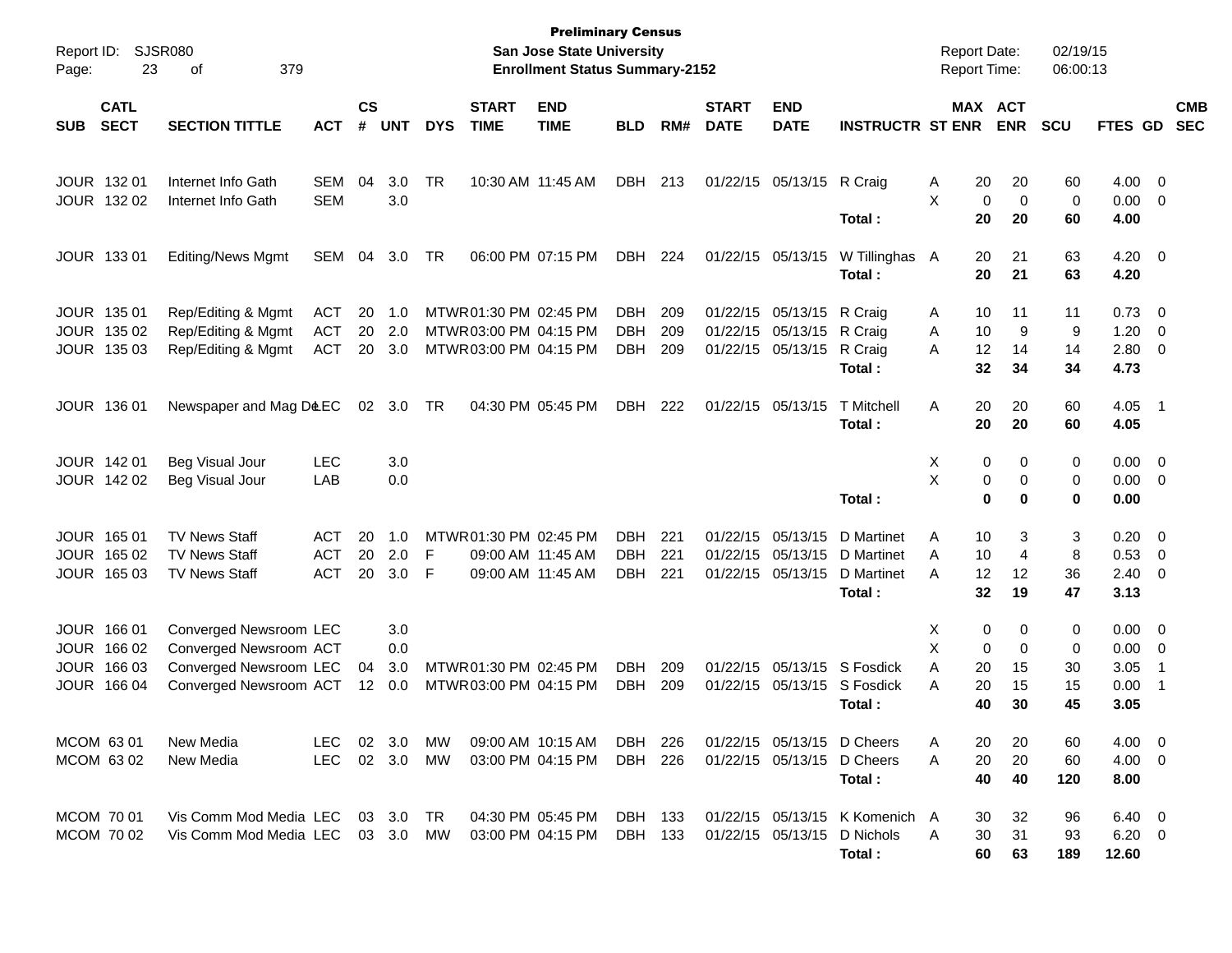| Report ID:<br>24<br>Page:                | <b>SJSR080</b><br>379<br>οf    |              |                             |                |            |                             | <b>Preliminary Census</b><br>San Jose State University<br><b>Enrollment Status Summary-2152</b> |                |       |                             |                           |                                |   | <b>Report Date:</b><br><b>Report Time:</b> |             | 02/19/15<br>06:00:13 |                |                         |                          |
|------------------------------------------|--------------------------------|--------------|-----------------------------|----------------|------------|-----------------------------|-------------------------------------------------------------------------------------------------|----------------|-------|-----------------------------|---------------------------|--------------------------------|---|--------------------------------------------|-------------|----------------------|----------------|-------------------------|--------------------------|
| <b>CATL</b><br><b>SECT</b><br><b>SUB</b> | <b>SECTION TITTLE</b>          | <b>ACT</b>   | $\mathbf{c}\mathbf{s}$<br># | <b>UNT</b>     | <b>DYS</b> | <b>START</b><br><b>TIME</b> | <b>END</b><br><b>TIME</b>                                                                       | <b>BLD</b>     | RM#   | <b>START</b><br><b>DATE</b> | <b>END</b><br><b>DATE</b> | <b>INSTRUCTR ST ENR</b>        |   | MAX ACT                                    | <b>ENR</b>  | <b>SCU</b>           | FTES GD        |                         | <b>CMB</b><br><b>SEC</b> |
| MCOM 72 01                               | Mcom & Society                 | LEC          | 02                          | 3.0            | TR         | 10:30 AM 11:45 AM           |                                                                                                 | <b>YUH</b>     | 124   |                             | 01/22/15 05/13/15         | D Nichols                      | A | 50                                         | 48          | 144                  | 9.60           | $\overline{\mathbf{0}}$ |                          |
| MCOM 72 02                               | Mcom & Society                 | <b>LEC</b>   | 02                          | 3.0            | MW         | 10:30 AM 11:45 AM           |                                                                                                 | <b>DBH</b>     | 133   |                             | 01/22/15 05/13/15         | M Cabot                        | Α | 40                                         | 43          | 129                  | 8.60           | $\overline{0}$          |                          |
| MCOM 72 03                               | Mcom & Society                 | <b>LEC</b>   | 02                          | 3.0            | <b>MW</b>  |                             | 09:00 AM 10:15 AM                                                                               | <b>DBH</b>     | 133   |                             | 01/22/15 05/13/15         | R Craig                        | A | 45                                         | 44          | 132                  | 8.80           | $\overline{0}$          |                          |
|                                          |                                |              |                             |                |            |                             |                                                                                                 |                |       |                             |                           | Total:                         |   | 135                                        | 135         | 405                  | 27.00          |                         |                          |
|                                          | MCOM 100W 01 Wrtg Wkhp in Comm | SEM          | 04                          | 3.0            | MW         |                             | 01:30 PM 02:45 PM                                                                               | <b>DBH</b>     | 224   |                             | 01/22/15 05/13/15         | D Nichols                      | A | 20                                         | 20          | 60                   | 4.00           | - 0                     |                          |
|                                          | MCOM 100W 02 Wrtg Wkhp in Comm | SEM          | 04                          | 3.0            | <b>MW</b>  |                             | 03:00 PM 04:15 PM                                                                               | DBH            | 222   |                             |                           | 01/22/15 05/13/15 C Fernald    | A | 20                                         | 20          | 60                   | 4.00           | - 0                     |                          |
|                                          | MCOM 100W 03 Wrtg Wkhp in Comm | <b>SEM</b>   |                             | 3.0            |            |                             |                                                                                                 |                |       |                             |                           |                                | X | 0                                          | 0           | 0                    | 0.00           | 0                       |                          |
|                                          | MCOM 100W 04 Wrtg Wkhp in Comm | SEM          | 04                          | 3.0            | MW         |                             | 04:30 PM 05:45 PM                                                                               | <b>DBH</b>     | 224   |                             | 01/22/15 05/13/15         | D Nichols                      | Α | 20                                         | 20          | 60                   | 4.00           | 0                       |                          |
|                                          | MCOM 100W 05 Wrtg Wkhp in Comm | <b>SEM</b>   |                             | 3.0            |            |                             |                                                                                                 |                |       |                             |                           |                                | Х | 0                                          | $\mathbf 0$ | 0                    | 0.00           | 0                       |                          |
|                                          | MCOM 100W 06 Wrtg Wkhp in Comm | SEM          | 04                          | 3.0            | TR         |                             | 12:00 PM 01:15 PM                                                                               | DBH            | 222   |                             | 01/22/15 05/13/15         | T Ulrich                       | A | 20                                         | 17          | 51                   | 3.40           | 0                       |                          |
|                                          |                                |              |                             |                |            |                             |                                                                                                 |                |       |                             |                           | Total:                         |   | 80                                         | 77          | 231                  | 15.40          |                         |                          |
| MCOM 101 01                              | Media Law & Ethics             | LEC          | 03                          | 3.0            | MW         |                             | 09:00 AM 10:15 AM                                                                               | <b>DBH</b>     | 225   |                             | 01/22/15 05/13/15         | L Sokoloff                     | A | 25                                         | 25          | 75                   | 5.00           | $\overline{\mathbf{0}}$ |                          |
| MCOM 101 02                              | Media Law & Ethics             | <b>LEC</b>   |                             | 3.0            |            |                             |                                                                                                 |                |       |                             |                           |                                | Χ | 0                                          | $\mathbf 0$ | 0                    | 0.00           | $\overline{0}$          |                          |
| MCOM 101 03                              | Media Law & Ethics             | <b>LEC</b>   | 03                          | 3.0            | MW         |                             | 01:30 PM 02:45 PM                                                                               | DBH            | 107   |                             | 01/22/15 05/13/15         | D Tillinghas                   | A | 25                                         | 26          | 78                   | 5.20           | 0                       |                          |
| MCOM 101 04                              | Media Law & Ethics             | <b>LEC</b>   |                             | 3.0            |            |                             |                                                                                                 |                |       |                             |                           |                                | X | 0                                          | $\mathbf 0$ | 0                    | 0.00           | 0                       |                          |
| MCOM 101 05                              | Media Law & Ethics             | <b>LEC</b>   | 03                          | 3.0            | TR         |                             | 03:00 PM 04:15 PM                                                                               | DBH            | - 133 |                             | 01/22/15 05/13/15         | D Tillinghas                   | Α | 40                                         | 39          | 117                  | 7.80           | 0                       |                          |
|                                          |                                |              |                             |                |            |                             |                                                                                                 |                |       |                             |                           | Total:                         |   | 90                                         | 90          | 270                  | 18.00          |                         |                          |
| MCOM 104 01                              | Mass Comm Research SEM         |              |                             | 3.0            |            |                             |                                                                                                 |                |       |                             |                           |                                | Χ | 0                                          | 0           | 0                    | 0.00           | $\overline{\mathbf{0}}$ |                          |
| MCOM 104 02                              | Mass Comm Research SEM         |              | 04                          | 3.0            | TR         |                             | 01:30 PM 02:45 PM                                                                               | DBH            | 225   |                             | 01/22/15 05/13/15         | W Tillinghas                   | A | 20                                         | 19          | 57                   | 3.80           | $\overline{\mathbf{0}}$ |                          |
|                                          |                                |              |                             |                |            |                             |                                                                                                 |                |       |                             |                           | Total:                         |   | 20                                         | 19          | 57                   | 3.80           |                         |                          |
| MCOM 105 01                              | Diversty & Media               | <b>LEC</b>   | 02                          | 3.0            | TR         |                             | 01:30 PM 02:45 PM                                                                               | <b>YUH 124</b> |       |                             | 01/22/15 05/13/15         | D Nichols                      | Α | 50                                         | 45          | 135                  | 9.05           | - 1                     |                          |
|                                          |                                |              |                             |                |            |                             |                                                                                                 |                |       |                             |                           | Total:                         |   | 50                                         | 45          | 135                  | 9.05           |                         |                          |
| MCOM 106 01                              | Global Mass Comm               | LEC          |                             | $02 \quad 3.0$ | MW         | 10:30 AM 11:45 AM           |                                                                                                 | DBH            | 225   |                             | 01/22/15 05/13/15         | D Tillinghas                   | A | 25                                         | 25          | 75                   | $5.00 \t 0$    |                         |                          |
|                                          |                                |              |                             |                |            |                             |                                                                                                 |                |       |                             |                           | Total:                         |   | 25                                         | 25          | 75                   | 5.00           |                         |                          |
| MCOM 111 01                              | Internship                     | SEM 06 3.0   |                             |                | TBA        |                             |                                                                                                 |                |       |                             | 01/22/15 05/13/15 M Cabot |                                | A | 30-                                        | 40.         | 120                  | $8.00 \quad 0$ |                         |                          |
|                                          |                                |              |                             |                |            |                             |                                                                                                 |                |       |                             |                           | Total:                         |   | 30                                         | 40          | 120                  | 8.00           |                         |                          |
| MCOM 139 01                              | Specialized Wrtg               | SEM 04 3.0 W |                             |                |            |                             | 06:00 PM 08:45 PM DBH 133 01/22/15 05/13/15 M Brito                                             |                |       |                             |                           |                                | A | 35                                         | 38          | 114                  | $7.60$ 0       |                         |                          |
|                                          |                                |              |                             |                |            |                             |                                                                                                 |                |       |                             |                           | Total:                         |   | 35                                         | 38          | 114                  | 7.60           |                         |                          |
|                                          |                                |              |                             |                |            |                             |                                                                                                 |                |       |                             |                           |                                |   |                                            |             |                      |                |                         |                          |
| MCOM 163 01                              | Adv Media tech                 |              |                             |                |            |                             | LEC 03 3.0 MW 04:30 PM 05:45 PM DBH 226                                                         |                |       |                             |                           | 01/22/15 05/13/15 K Komenich A |   | 20                                         | 19          | 57                   | $3.80 \ 0$     |                         |                          |
|                                          |                                |              |                             |                |            |                             |                                                                                                 |                |       |                             |                           | Total:                         |   | 20                                         | 19          | 57                   | 3.80           |                         |                          |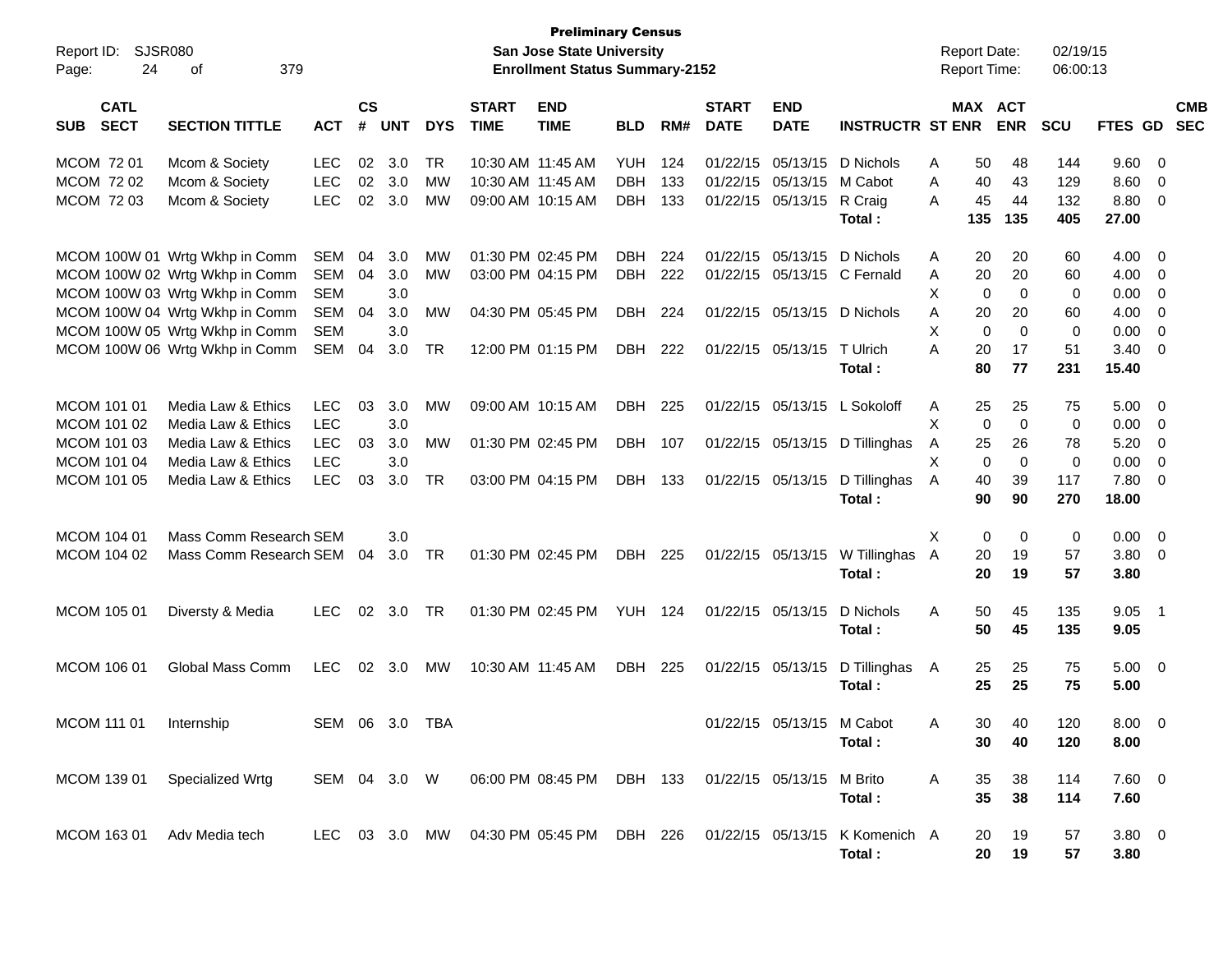| Report ID:<br>Page:                       | 25                         | SJSR080<br>379<br>οf                                               |                                        |                             |                   |                                        |                             | <b>Preliminary Census</b><br><b>San Jose State University</b><br><b>Enrollment Status Summary-2152</b> |                    |                |                             |                                                                                        |                                                                      | <b>Report Date:</b><br><b>Report Time:</b> |                                          | 02/19/15<br>06:00:13 |                                     |                                                      |            |
|-------------------------------------------|----------------------------|--------------------------------------------------------------------|----------------------------------------|-----------------------------|-------------------|----------------------------------------|-----------------------------|--------------------------------------------------------------------------------------------------------|--------------------|----------------|-----------------------------|----------------------------------------------------------------------------------------|----------------------------------------------------------------------|--------------------------------------------|------------------------------------------|----------------------|-------------------------------------|------------------------------------------------------|------------|
| <b>SUB</b>                                | <b>CATL</b><br><b>SECT</b> | <b>SECTION TITTLE</b>                                              | <b>ACT</b>                             | $\mathsf{cs}$<br>$\pmb{\#}$ | <b>UNT</b>        | <b>DYS</b>                             | <b>START</b><br><b>TIME</b> | <b>END</b><br><b>TIME</b>                                                                              | <b>BLD</b>         | RM#            | <b>START</b><br><b>DATE</b> | <b>END</b><br><b>DATE</b>                                                              | <b>INSTRUCTR ST ENR</b>                                              |                                            | MAX ACT<br><b>ENR</b>                    | <b>SCU</b>           | FTES GD SEC                         |                                                      | <b>CMB</b> |
| MCOM 180 01<br>MCOM 180 02<br>MCOM 180 03 |                            | Global Leadership<br>Global Leadership<br><b>Global Leadership</b> | <b>SUP</b><br><b>SUP</b><br><b>SUP</b> | 36<br>36<br>36              | 1.0<br>2.0<br>3.0 | <b>TBA</b><br><b>TBA</b><br><b>TBA</b> |                             |                                                                                                        |                    |                |                             | 01/22/15 05/13/15 R Rucker<br>01/22/15 05/13/15 R Rucker<br>01/22/15 05/13/15 R Rucker | Total :                                                              | A<br>25<br>15<br>Α<br>30<br>Α<br>70        | 26<br>8<br>10<br>44                      | 26<br>16<br>30<br>72 | 1.73<br>1.07<br>2.05<br>4.85        | $\overline{\mathbf{0}}$<br>- 0<br>- 1                |            |
|                                           |                            | MCOM 199B 01 Ad & PR Agency II                                     | LAB                                    | 15                          | 3.0               |                                        | MTWR03:00 PM 04:15 PM       |                                                                                                        | DBH                | 225            |                             | 01/22/15 05/13/15                                                                      | T Hendrick<br>Total:                                                 | 30<br>A<br>30                              | 28<br>28                                 | 84<br>84             | 5.65 1<br>5.65                      |                                                      |            |
| MCOM 270 01                               |                            | Comm Law & Policy                                                  | SEM 05 3.0 T                           |                             |                   |                                        |                             | 06:00 PM 08:45 PM                                                                                      | DBH                | 225            |                             | 01/22/15 05/13/15                                                                      | D Tillinghas<br>Total:                                               | 10<br>- A<br>10                            | 19<br>19                                 | 57<br>57             | 4.75 19<br>4.75                     |                                                      |            |
| <b>MCOM 284 01</b>                        |                            | <b>Project Man</b>                                                 | SEM                                    | 05                          | 3.0               | M                                      |                             | 06:00 PM 08:45 PM                                                                                      | DBH                | 226            |                             | 01/22/15 05/13/15                                                                      | K Komenich A<br>Total:                                               | 10<br>10                                   | 20<br>20                                 | 60<br>60             | 5.00 20<br>5.00                     |                                                      |            |
| MCOM 295 01                               |                            | Mass Comm Research SEM                                             |                                        | 05                          | 3.0               | - W                                    |                             | 06:00 PM 08:45 PM                                                                                      | DBH                | 225            |                             |                                                                                        | 01/22/15 05/13/15 W Tillinghas A<br>Total:                           | 15<br>15                                   | 15<br>15                                 | 45<br>45             | 3.75 15<br>3.75                     |                                                      |            |
| MCOM 298 01<br>MCOM 298 02                |                            | SP Studies M C<br>SP Studies M C                                   | <b>SUP</b><br><b>SUP</b>               | 25                          | 3.0<br>25 6.0     | TBA<br><b>TBA</b>                      |                             |                                                                                                        |                    |                |                             |                                                                                        | 01/22/15 05/13/15 S Fosdick<br>01/22/15 05/13/15 S Fosdick<br>Total: | A<br>20<br>Α<br>25                         | 7<br>5<br>0<br>$\overline{7}$            | 21<br>0<br>21        | $1.75$ 7<br>$0.00 \t 0$<br>1.75     |                                                      |            |
| MCOM 299 01<br>MCOM 299 02                |                            | <b>Mass Comm Thesis</b><br><b>Mass Comm Thesis</b>                 | <b>SUP</b><br><b>SUP</b>               | 25                          | 3.0<br>25 6.0     | TBA<br><b>TBA</b>                      |                             |                                                                                                        |                    |                |                             |                                                                                        | 01/22/15 05/13/15 S Fosdick<br>01/22/15 05/13/15 S Fosdick<br>Total: | Α<br>Α<br>10                               | 5<br>0<br>5<br>0<br>0                    | 0<br>0<br>0          | $0.00 \t 0$<br>$0.00 \t 0$<br>0.00  |                                                      |            |
| <b>PR</b>                                 | 99 01                      | Contempory PR                                                      | SEM                                    | 04                          | 3.0               | TR                                     |                             | 03:00 PM 04:15 PM                                                                                      | <b>YUH 124</b>     |                |                             | 01/22/15 05/13/15                                                                      | M Cabot<br>Total:                                                    | 60<br>Α<br>60                              | 61<br>61                                 | 183<br>183           | $12.20 \t 0$<br>12.20               |                                                      |            |
| PR.<br><b>PR</b><br><b>PR</b>             | 190 01<br>190 02<br>190 03 | <b>Media Writing</b><br><b>Media Writing</b><br>Media Writing      | SEM<br><b>SEM</b><br>SEM 04 3.0 TR     | 04                          | 3.0<br>3.0        | TR                                     |                             | 01:30 PM 02:45 PM<br>10:30 AM 11:45 AM                                                                 | DBH                | 226<br>DBH 226 |                             | 01/22/15 05/13/15 C Disalvo                                                            | 01/22/15 05/13/15 K Martinelli<br>Total:                             | 20<br>A<br>X<br>A<br>40                    | 20<br>$\mathbf 0$<br>0<br>20<br>20<br>40 | 60<br>0<br>60<br>120 | 4.00<br>0.00<br>$4.00 \t 0$<br>8.00 | $\overline{\phantom{0}}$<br>$\overline{\phantom{0}}$ |            |
| PR.<br><b>PR</b>                          | 191 01<br>191 02           | <b>Strategic Writing</b><br><b>Strategic Writing</b>               | SEM 04 3.0 TR<br>SEM 04 3.0 TR         |                             |                   |                                        |                             | 01:30 PM 02:45 PM<br>01:30 PM 02:45 PM                                                                 | DBH 222<br>DBH 224 |                |                             | 01/22/15 05/13/15 M Cabot                                                              | 01/22/15 05/13/15 K Martinelli<br>Total:                             | A<br>20<br>20<br>Α<br>40                   | 20<br>20<br>40                           | 60<br>60<br>120      | $4.00 \t 0$<br>$4.00 \ 0$<br>8.00   |                                                      |            |
| PR.<br><b>PR</b>                          | 192 01<br>192 02           | <b>Case Studies</b><br><b>Case Studies</b>                         | SEM 04 3.0<br>SEM 04 3.0               |                             |                   | MW<br>MW                               |                             | 10:30 AM 11:45 AM<br>01:30 PM 02:45 PM                                                                 | DBH 226<br>DBH 222 |                |                             |                                                                                        | 01/22/15 05/13/15 K Martinelli<br>01/22/15 05/13/15 K Martinelli     | A<br>25<br>20<br>Α                         | 32<br>25                                 | 96<br>75             | $6.40 \quad 0$<br>$5.05$ 1          |                                                      |            |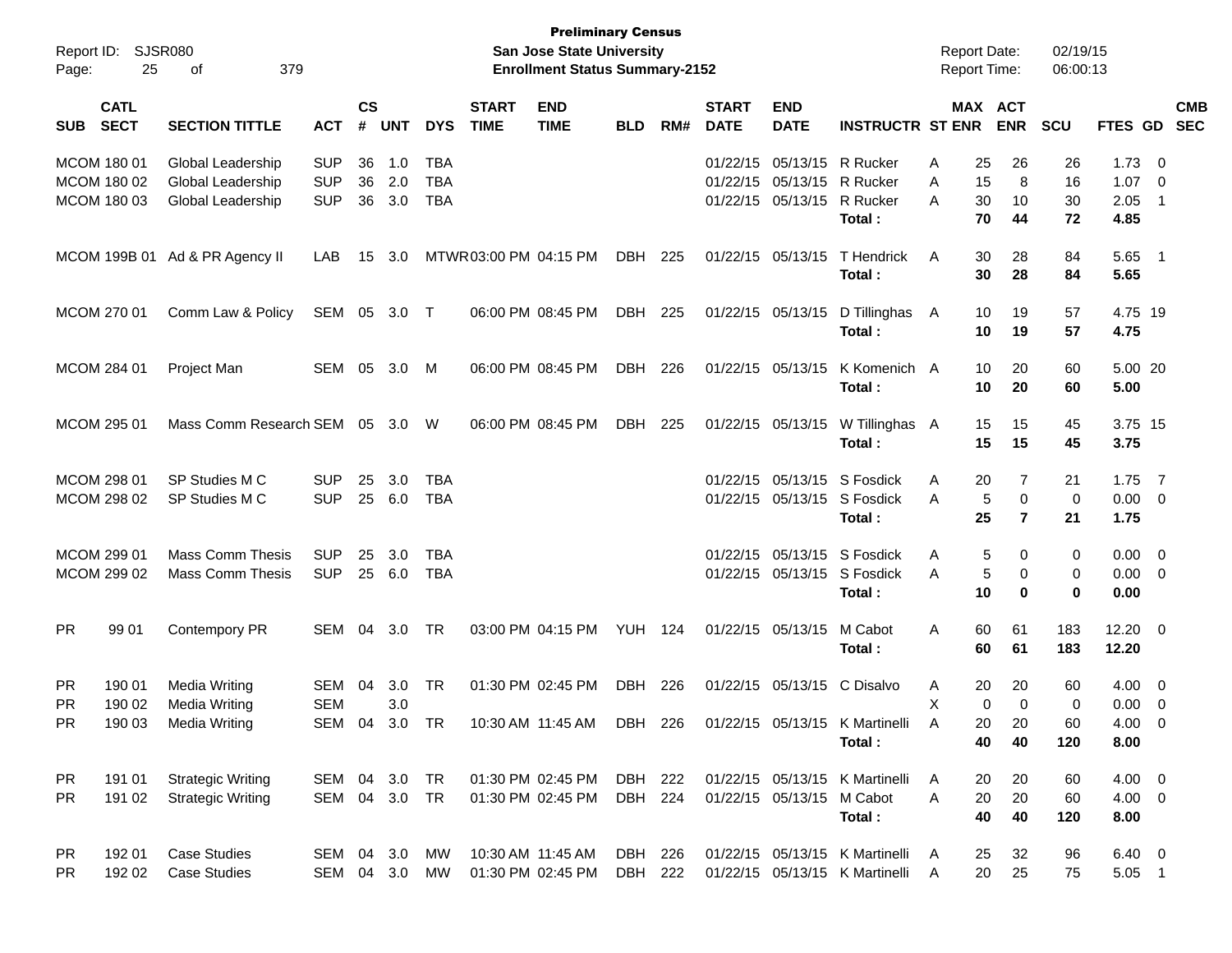| Report ID:<br>Page: | 26                         | SJSR080<br>379<br>оf            |            |                |            |            |                             | <b>Preliminary Census</b><br><b>San Jose State University</b><br><b>Enrollment Status Summary-2152</b> |            |     |                             |                                                  |                                                       | <b>Report Date:</b><br><b>Report Time:</b> |                          | 02/19/15<br>06:00:13        |                                    |                          |
|---------------------|----------------------------|---------------------------------|------------|----------------|------------|------------|-----------------------------|--------------------------------------------------------------------------------------------------------|------------|-----|-----------------------------|--------------------------------------------------|-------------------------------------------------------|--------------------------------------------|--------------------------|-----------------------------|------------------------------------|--------------------------|
| <b>SUB</b>          | <b>CATL</b><br><b>SECT</b> | <b>SECTION TITTLE</b>           | <b>ACT</b> | <b>CS</b><br># | <b>UNT</b> | <b>DYS</b> | <b>START</b><br><b>TIME</b> | <b>END</b><br><b>TIME</b>                                                                              | <b>BLD</b> | RM# | <b>START</b><br><b>DATE</b> | <b>END</b><br><b>DATE</b>                        | <b>INSTRUCTR ST ENR</b>                               |                                            | MAX ACT<br><b>ENR</b>    | <b>SCU</b>                  | FTES GD                            | <b>CMB</b><br><b>SEC</b> |
|                     |                            |                                 |            |                |            |            |                             |                                                                                                        |            |     |                             |                                                  | Total:                                                | 45                                         | 57                       | 171                         | 11.45                              |                          |
| <b>PR</b>           | 19301                      | Special Event Manage SEM        |            |                | 04 3.0     | MW         | 01:30 PM 02:45 PM           |                                                                                                        | DBH        | 225 | 01/22/15                    | 05/13/15                                         | C Disalvo<br>Total:                                   | 25<br>A<br>25                              | 24<br>24                 | 72<br>72                    | 4.85<br>- 1<br>4.85                |                          |
| PR.                 | 199 01                     | Campaign Mgmt                   | <b>SEM</b> | 05             | 3.0        | MW         |                             | 04:30 PM 05:45 PM                                                                                      | DBH        | 222 | 01/22/15                    | 05/13/15                                         | C Disalvo<br>Total:                                   | 35<br>A<br>35                              | 30<br>30                 | 90<br>90                    | $6.15 \quad 3$<br>6.15             |                          |
|                     | Department :               | Journalism & Mass Communication |            |                |            |            |                             |                                                                                                        |            |     |                             | <b>Lower Division:</b><br><b>Upper Division:</b> | <b>Department Total:</b><br><b>Graduate Division:</b> | 1519<br>425<br>1024<br>70                  | 1437<br>429<br>947<br>61 | 4128<br>1287<br>2658<br>183 | 281.37<br>85.80<br>180.32<br>15.25 |                          |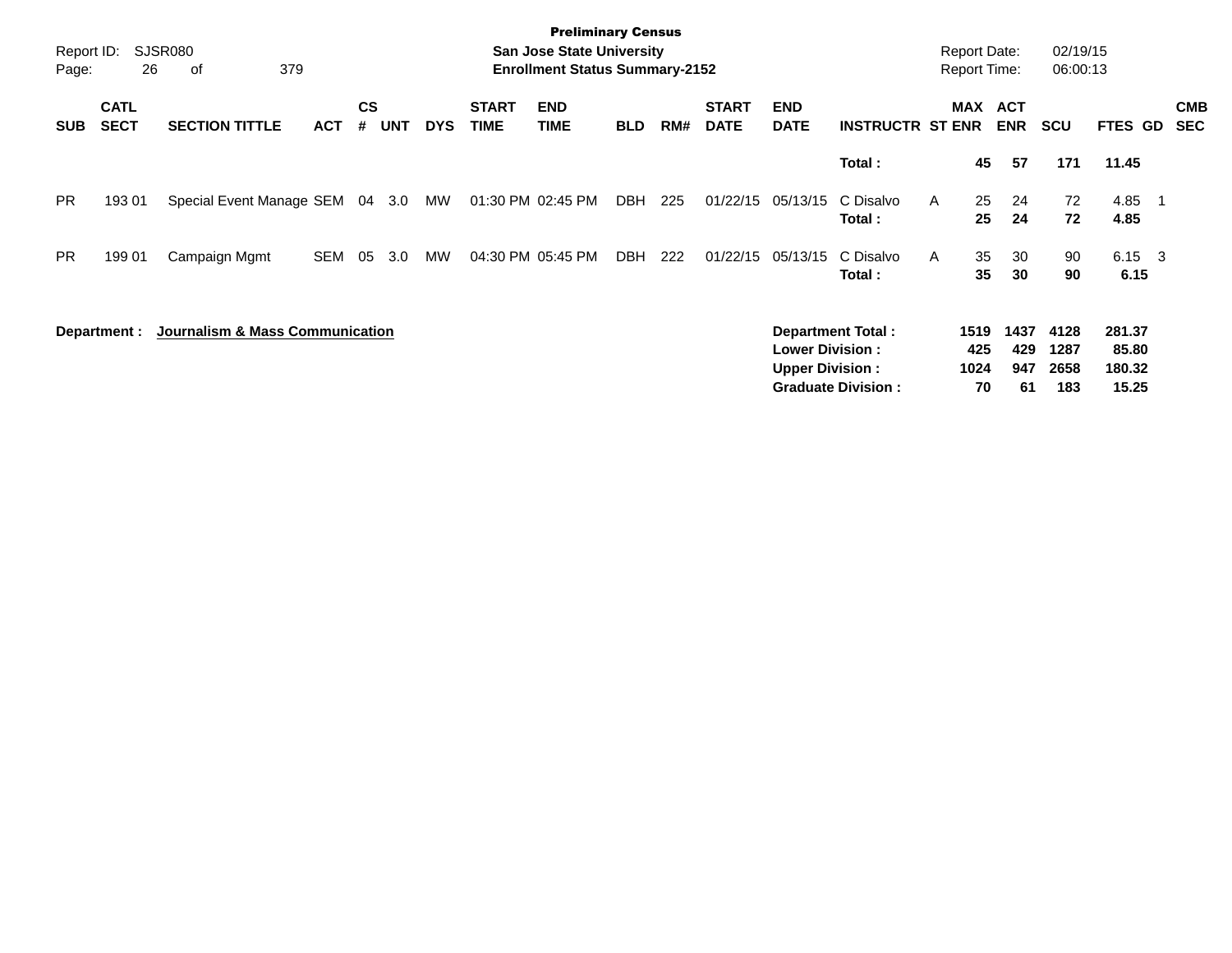| Page:                       | Report ID: SJSR080<br>27   | 379<br>of                                                                                                    |                                               |                      |                          |                                      |                             | <b>Preliminary Census</b><br><b>San Jose State University</b><br><b>Enrollment Status Summary-2152</b> |                 |            |                             |                                        |                                                                                                                           | <b>Report Date:</b><br><b>Report Time:</b> |                                        | 02/19/15<br>06:00:13 |                                        |                                                                                  |                          |
|-----------------------------|----------------------------|--------------------------------------------------------------------------------------------------------------|-----------------------------------------------|----------------------|--------------------------|--------------------------------------|-----------------------------|--------------------------------------------------------------------------------------------------------|-----------------|------------|-----------------------------|----------------------------------------|---------------------------------------------------------------------------------------------------------------------------|--------------------------------------------|----------------------------------------|----------------------|----------------------------------------|----------------------------------------------------------------------------------|--------------------------|
| <b>SUB</b>                  | <b>CATL</b><br><b>SECT</b> | <b>SECTION TITTLE</b>                                                                                        | ACT                                           | $\mathsf{cs}$<br>#   | <b>UNT</b>               | <b>DYS</b>                           | <b>START</b><br><b>TIME</b> | <b>END</b><br><b>TIME</b>                                                                              | <b>BLD</b>      | RM#        | <b>START</b><br><b>DATE</b> | <b>END</b><br><b>DATE</b>              | <b>INSTRUCTR ST ENR</b>                                                                                                   |                                            | MAX ACT<br><b>ENR</b>                  | <b>SCU</b>           | FTES GD                                |                                                                                  | <b>CMB</b><br><b>SEC</b> |
| College                     | Department :               | <b>Applied Sciences &amp; Arts</b><br><b>Justice Studies</b>                                                 |                                               |                      |                          |                                      |                             |                                                                                                        |                 |            |                             |                                        |                                                                                                                           |                                            |                                        |                      |                                        |                                                                                  |                          |
| FS                          | 11 01                      | Survey For Sci                                                                                               | <b>LEC</b>                                    |                      | 02 3.0                   | TBA                                  |                             |                                                                                                        |                 |            |                             | 01/22/15 05/13/15 M Juno               | Total :                                                                                                                   | Α                                          | 60<br>57<br>60<br>57                   | 171<br>171           | $11.40 \t 0$<br>11.40                  |                                                                                  |                          |
| FS<br>FS                    | 162 01<br>162 02           | <b>FS Applications</b><br><b>FS Applications</b>                                                             | <b>SEM</b><br><b>ACT</b>                      | 04<br>07             | 3.0<br>0.0               | R<br>F                               |                             | 03:00 PM 05:00 PM<br>09:00 AM 11:00 AM                                                                 | мн<br>MН        | 523<br>523 |                             | 01/22/15 05/13/15<br>01/22/15 05/13/15 | M Juno<br>M Juno<br>Total :                                                                                               | Α<br>A<br>102                              | 50<br>40<br>52<br>40<br>80             | 80<br>40<br>120      | 8.10 2<br>0.00 2<br>8.10               |                                                                                  |                          |
| FS<br>FS                    | 16701<br>167 02            | <b>Forensic Mol Biol</b><br><b>Forensic Mol Biol</b>                                                         | <b>LEC</b><br>LAB                             | 02                   | 0.0<br>16 5.0            | M<br>$\top$                          |                             | 05:30 PM 08:15 PM<br>05:30 PM 08:15 PM                                                                 | <b>SH</b><br>MН | 313<br>332 |                             | 01/22/15 05/13/15<br>01/22/15 05/13/15 | J Garrido<br>J Garrido<br>Total :                                                                                         | Α<br>A                                     | 23<br>28<br>29<br>28<br>52<br>56       | 112<br>28<br>140     | $0.00 \t 0$<br>9.3300<br>9.33          |                                                                                  |                          |
| FS                          | 169 01                     | <b>FS Senior Seminar</b>                                                                                     | SEM                                           |                      | 05 3.0                   | F                                    |                             | 02:30 PM 05:15 PM                                                                                      | МH              | 523        |                             | 01/22/15 05/13/15                      | M Juno<br>Total:                                                                                                          | 27<br>Α                                    | 19<br>27<br>19                         | 57<br>57             | 3.80 0<br>3.80                         |                                                                                  |                          |
| JS                          | 10 02                      | Intro Just Stud                                                                                              | <b>LEC</b>                                    | 01                   | 3.0                      | MW                                   |                             | 09:00 AM 10:15 AM                                                                                      | <b>SH</b>       | 100        |                             | 01/22/15 05/13/15                      | D Dexheimer A<br>Total:                                                                                                   |                                            | 60<br>59<br>60<br>59                   | 177<br>177           | 11.80 0<br>11.80                       |                                                                                  |                          |
| JS                          | 12 01                      | Intro to Leg Studie                                                                                          | <b>LEC</b>                                    |                      | 02 3.0                   | TR                                   |                             | 12:00 PM 01:15 PM                                                                                      | МH              | 523        |                             | 01/22/15 05/13/15                      | E Kinney<br>Total:                                                                                                        | A                                          | 34<br>35<br>34<br>35                   | 105<br>105           | $7.00 \t 0$<br>7.00                    |                                                                                  |                          |
| JS<br><b>JS</b>             | 25 02<br>25 03             | Intro HR & Justice<br>Intro HR & Justice                                                                     | <b>LEC</b><br><b>LEC</b>                      | 02                   | 3.0<br>3.0               | TR                                   |                             | 01:30 PM 02:45 PM                                                                                      | МH              | 520        |                             | 01/22/15 05/13/15 N Perry              | Total :                                                                                                                   | X<br>A                                     | 0<br>0<br>35<br>36<br>35<br>36         | 0<br>108<br>108      | $0.00 \t 0$<br>$7.20 \ 0$<br>7.20      |                                                                                  |                          |
| JS<br>JS<br>JS<br><b>JS</b> |                            | 100W 01 Writing Workshop<br>100W 02 Writing Workshop<br>100W 03 Writing Workshop<br>100W 04 Writing Workshop | SEM<br><b>SEM</b><br><b>SEM</b><br><b>SEM</b> | 04<br>04<br>04<br>04 | 3.0<br>3.0<br>3.0<br>3.0 | MW<br>MW<br><b>TBA</b><br><b>TBA</b> |                             | 07:30 AM 08:45 AM<br>01:30 PM 02:45 PM                                                                 | MН<br>MН        | 520<br>520 |                             |                                        | 01/22/15 05/13/15 H Peterson<br>01/22/15 05/13/15 H Peterson<br>01/22/15 05/13/15 J McClure<br>01/22/15 05/13/15 D Kameda | A<br>A<br>27<br>A<br>Α                     | 27<br>27<br>27<br>27<br>25<br>27<br>27 | 81<br>81<br>75<br>81 | $5.40 \quad 0$<br>5.40<br>5.00<br>5.40 | $\overline{\phantom{0}}$<br>$\overline{\phantom{0}}$<br>$\overline{\phantom{0}}$ |                          |
| <b>JS</b>                   |                            | 100W 05 Writing Workshop                                                                                     | SEM                                           |                      | 04 3.0                   | <b>TR</b>                            |                             | 09:00 AM 10:15 AM                                                                                      | MН              | 526        |                             |                                        | 01/22/15 05/13/15 D Dexheimer A<br>Total:                                                                                 |                                            | 20<br>15<br>128 121                    | 45<br>363            | $3.00 \ 0$<br>24.20                    |                                                                                  |                          |
| JS<br>JS                    | 101 01<br>101 02           | <b>Critical Issues</b><br><b>Critical Issues</b>                                                             | LEC 01 3.0 TR<br>LEC                          |                      |                          | 01 3.0 TBA                           |                             | 07:30 AM 08:45 AM MH                                                                                   |                 | 520        |                             | 01/22/15 05/13/15 S Kil                | 01/22/15 05/13/15 D Kameda<br>Total:                                                                                      | A<br>56<br>Α<br>120                        | 64<br>67<br>20<br>87                   | 201<br>60<br>261     | 13.40 0<br>$4.00 \ 0$<br>17.40         |                                                                                  |                          |
| JS<br>JS                    | 102 01<br>102 02           | Police and Society<br>Police and Society                                                                     | <b>LEC</b><br>LEC 02 3.0 R                    |                      | 3.0                      |                                      |                             | 05:30 PM 08:15 PM MH                                                                                   |                 |            |                             | 520 01/22/15 05/13/15 E Sills          |                                                                                                                           | X.<br>A                                    | 0<br>$\mathbf 0$<br>65<br>64           | 0<br>192             | $0.00 \t 0$<br>12.80 0                 |                                                                                  |                          |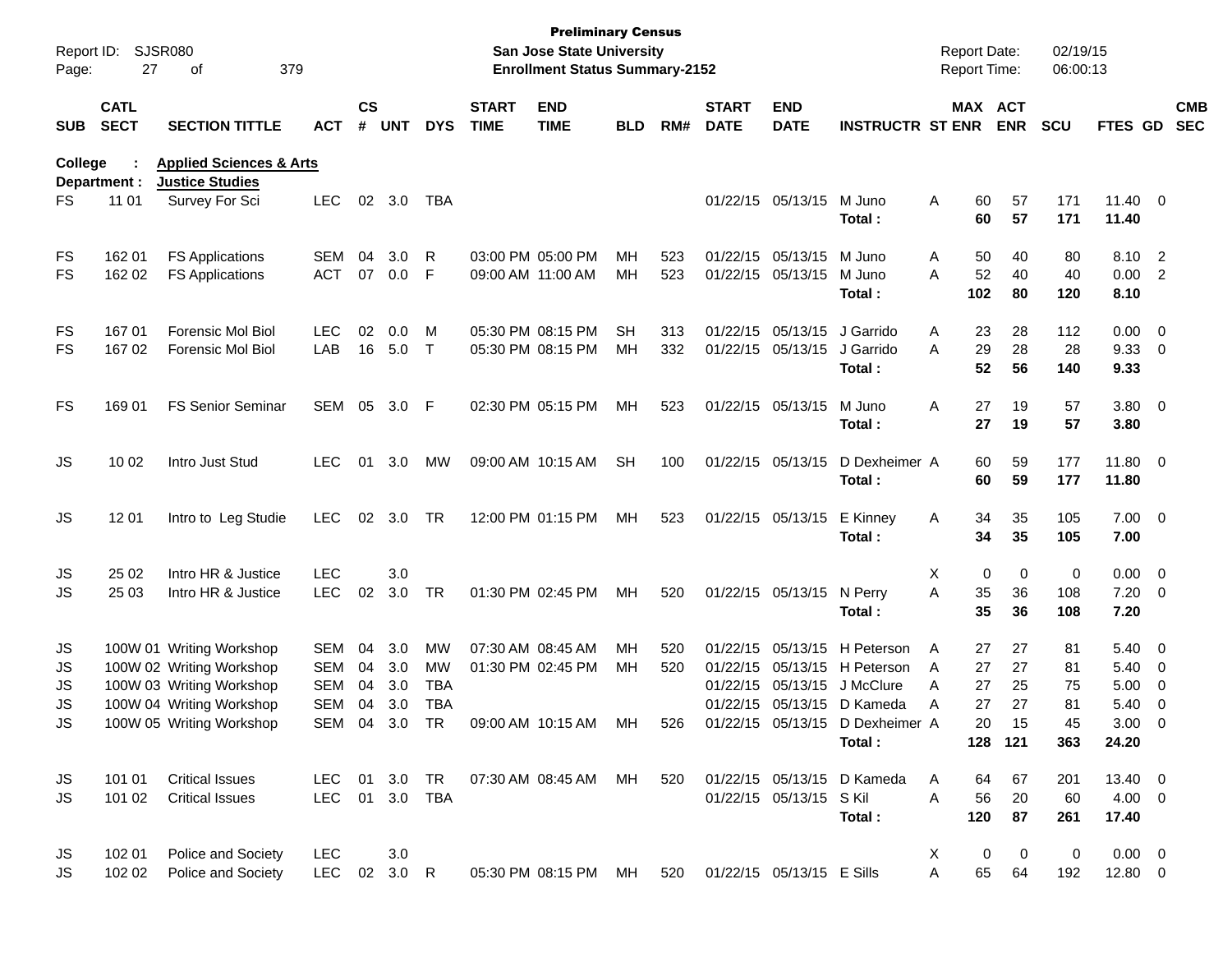| Page:          | Report ID: SJSR080<br>28   | 379<br>οf                                                                     |                                        |                    |                   |                         |                             | <b>Preliminary Census</b><br><b>San Jose State University</b><br><b>Enrollment Status Summary-2152</b> |            |     |                             |                                                 |                                       | <b>Report Date:</b><br><b>Report Time:</b> |                                | 02/19/15<br>06:00:13  |                                              |                          |
|----------------|----------------------------|-------------------------------------------------------------------------------|----------------------------------------|--------------------|-------------------|-------------------------|-----------------------------|--------------------------------------------------------------------------------------------------------|------------|-----|-----------------------------|-------------------------------------------------|---------------------------------------|--------------------------------------------|--------------------------------|-----------------------|----------------------------------------------|--------------------------|
| <b>SUB</b>     | <b>CATL</b><br><b>SECT</b> | <b>SECTION TITTLE</b>                                                         | <b>ACT</b>                             | $\mathsf{cs}$<br># | <b>UNT</b>        | <b>DYS</b>              | <b>START</b><br><b>TIME</b> | <b>END</b><br><b>TIME</b>                                                                              | <b>BLD</b> | RM# | <b>START</b><br><b>DATE</b> | <b>END</b><br><b>DATE</b>                       | <b>INSTRUCTR ST ENR</b>               |                                            | MAX ACT<br><b>ENR</b>          | SCU                   | <b>FTES GD</b>                               | <b>CMB</b><br><b>SEC</b> |
|                |                            |                                                                               |                                        |                    |                   |                         |                             |                                                                                                        |            |     |                             |                                                 | Total:                                | 65                                         | 64                             | 192                   | 12.80                                        |                          |
| JS             | 103 01                     | <b>Courts and Society</b>                                                     | <b>LEC</b>                             |                    | 02 3.0            | TR                      |                             | 10:30 AM 11:45 AM                                                                                      | MH         | 523 |                             | 01/22/15 05/13/15                               | M Stevenson A<br>Total:               | 60<br>60                                   | 56<br>56                       | 168<br>168            | $11.25$ 1<br>11.25                           |                          |
| JS             | 104 01                     | Penal Pol & Inst                                                              | <b>LEC</b>                             |                    | 02 3.0            | TR                      | 09:00 AM 10:15 AM           |                                                                                                        | MH         | 523 |                             | 01/22/15 05/13/15                               | D Kameda<br>Total:                    | A<br>44<br>44                              | 43<br>43                       | 129<br>129            | $8.60 \quad 0$<br>8.60                       |                          |
| JS             | 107 01                     | Justice Mgmt                                                                  | <b>LEC</b>                             |                    | 02 3.0            | TR                      |                             | 01:30 PM 02:45 PM                                                                                      | CL.        | 324 |                             | 01/22/15 05/13/15                               | D Kameda<br>Total :                   | 37<br>A<br>37                              | 37<br>37                       | 111<br>111            | $7.40 \quad 0$<br>7.40                       |                          |
| JS<br>JS<br>JS | 114 01<br>114 02<br>114 03 | <b>Research Methods</b><br><b>Research Methods</b><br><b>Research Methods</b> | <b>LEC</b><br><b>LEC</b><br><b>LEC</b> | 02<br>02           | 3.0<br>3.0<br>3.0 | <b>TR</b><br><b>TBA</b> |                             | 03:00 PM 04:15 PM                                                                                      | MH         | 520 |                             | 01/22/15 05/13/15 C Hebert<br>01/22/15 05/13/15 | S Kil<br>Total :                      | 34<br>A<br>X<br>0<br>A<br>20<br>54         | 35<br>$\mathbf 0$<br>14<br>49  | 105<br>0<br>42<br>147 | $7.00 \t 0$<br>$0.00 \t 0$<br>2.80 0<br>9.80 |                          |
| <b>JS</b>      | 122 01                     | Drugs & Society                                                               | LEC.                                   | 01                 | 3.0               | MW                      | 07:30 AM 08:45 AM           |                                                                                                        | MH         | 523 |                             | 01/22/15 05/13/15                               | S Rivera<br>Total:                    | A<br>35<br>35                              | 33<br>33                       | 99<br>99              | 6.60 0<br>6.60                               |                          |
| <b>JS</b>      | 123 01                     | Terrorism & Security                                                          | LEC                                    |                    | 02 3.0            | <b>TBA</b>              |                             |                                                                                                        |            |     |                             | 01/22/15 05/13/15                               | J Bale<br>Total:                      | 57<br>Α<br>57                              | 49<br>49                       | 147<br>147            | 9.85 1<br>9.85                               |                          |
| <b>JS</b>      | 128 01                     | Punishment, Cult an LEC                                                       |                                        |                    | 3.0               |                         |                             |                                                                                                        |            |     |                             |                                                 | Total:                                | X                                          | 0<br>0<br>$\bf{0}$<br>$\bf{0}$ | 0<br>0                | $0.00 \t 0$<br>0.00                          |                          |
| <b>JS</b>      | 129 01                     | Intl Crime & Dev                                                              | <b>LEC</b>                             |                    | 3.0               |                         |                             |                                                                                                        |            |     |                             |                                                 | Total:                                | X                                          | 0<br>0<br>$\bf{0}$<br>$\bf{0}$ | 0<br>0                | $0.00 \t 0$<br>0.00                          |                          |
| JS             | 130 01                     | Sex & Justice                                                                 | <b>LEC</b>                             | 02                 | 3.0               | TR                      | 01:30 PM 02:45 PM           |                                                                                                        | MH         | 523 |                             | 01/22/15 05/13/15                               | E Kinney<br>Total:                    | 37<br>Α<br>37                              | 38<br>38                       | 114<br>114            | 7.60 0<br>7.60                               |                          |
| JS             | 131 01                     | Intervntn/Mediatn                                                             |                                        |                    |                   |                         |                             | LEC 02 3.0 MW 09:00 AM 10:15 AM MH                                                                     |            | 523 |                             |                                                 | 01/22/15 05/13/15 J McClure<br>Total: | 27<br>A<br>27                              | 28<br>28                       | 84<br>84              | 5.60 0<br>5.60                               |                          |
| JS<br>JS       | 132 01<br>132 02           | Race Gender Inequali LEC<br>Race Gender Inequali LEC 02 3.0 TBA               |                                        |                    | 3.0               |                         |                             |                                                                                                        |            |     |                             |                                                 | 01/22/15 05/13/15 V Herrera<br>Total: | X<br>Α<br>42<br>42                         | 0<br>0<br>41<br>41             | 0<br>123<br>123       | $0.00 \t 0$<br>$8.20 \ 0$<br>8.20            |                          |
| JS             | 136 01                     | Famly & Comm ViolencLEC 02 3.0 TBA                                            |                                        |                    |                   |                         |                             |                                                                                                        |            |     |                             | 01/22/15 05/13/15 M Lowell                      |                                       | A                                          | 42<br>44                       | 132                   | 8.80 0                                       |                          |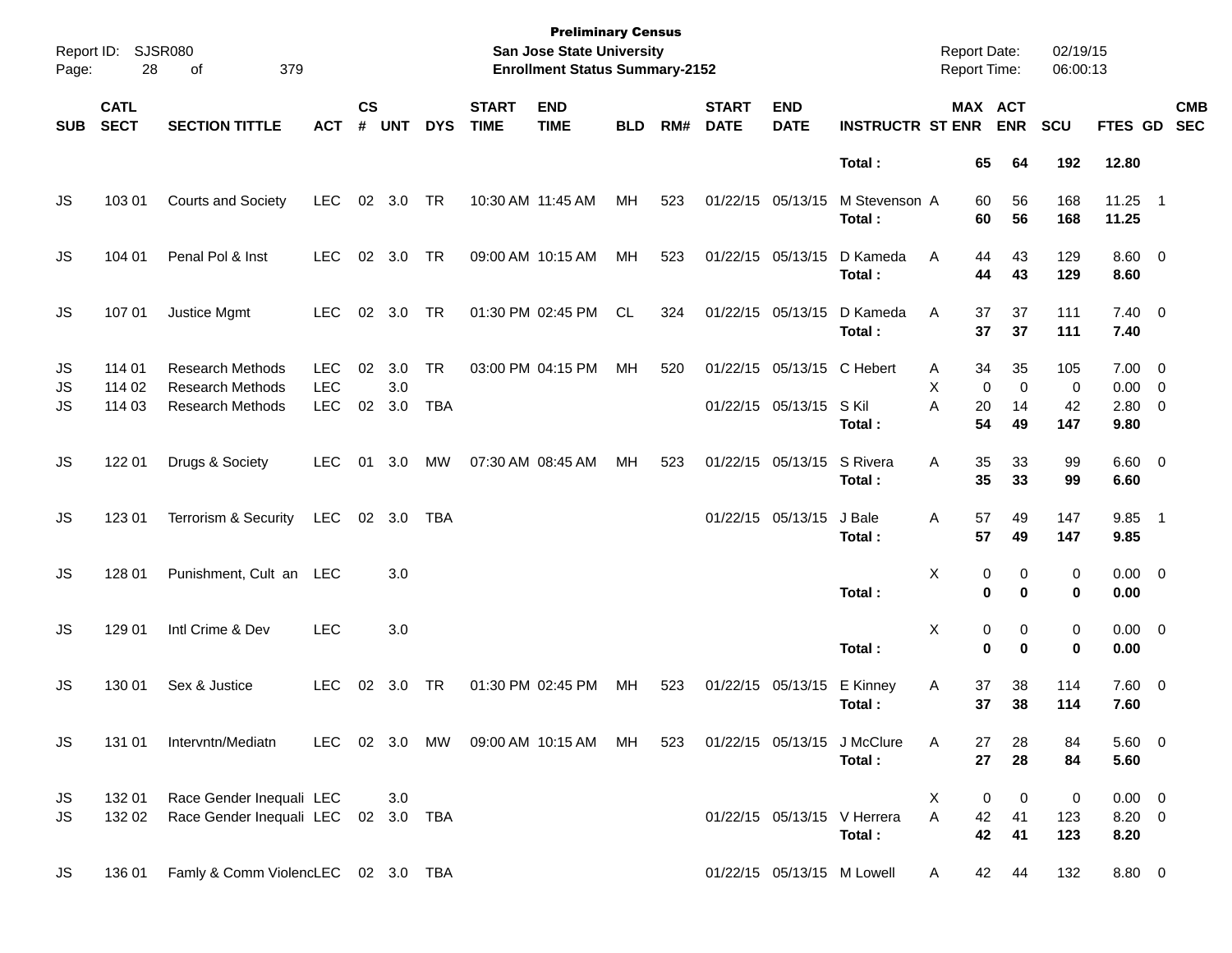| Page:      | Report ID: SJSR080<br>29   | 379<br>οf                        |                          |                |                |            |                             | <b>Preliminary Census</b><br>San Jose State University<br><b>Enrollment Status Summary-2152</b> |                 |            |                             |                                               |                                                                                  | <b>Report Date:</b><br><b>Report Time:</b> |                       | 02/19/15<br>06:00:13 |                                         |                          |
|------------|----------------------------|----------------------------------|--------------------------|----------------|----------------|------------|-----------------------------|-------------------------------------------------------------------------------------------------|-----------------|------------|-----------------------------|-----------------------------------------------|----------------------------------------------------------------------------------|--------------------------------------------|-----------------------|----------------------|-----------------------------------------|--------------------------|
| <b>SUB</b> | <b>CATL</b><br><b>SECT</b> | <b>SECTION TITTLE</b>            | ACT                      | <b>CS</b><br># | <b>UNT</b>     | <b>DYS</b> | <b>START</b><br><b>TIME</b> | <b>END</b><br><b>TIME</b>                                                                       | <b>BLD</b>      | RM#        | <b>START</b><br><b>DATE</b> | <b>END</b><br><b>DATE</b>                     | <b>INSTRUCTR ST ENR</b>                                                          |                                            | MAX ACT<br><b>ENR</b> | <b>SCU</b>           | <b>FTES GD</b>                          | <b>CMB</b><br><b>SEC</b> |
|            |                            |                                  |                          |                |                |            |                             |                                                                                                 |                 |            |                             |                                               | Total:                                                                           |                                            | 42<br>44              | 132                  | 8.80                                    |                          |
| JS         | 137 01                     | Collaborative Respon LEC 02 3.0  |                          |                |                | TBA        |                             |                                                                                                 |                 |            | 01/22/15 05/13/15           |                                               | M Lowell<br>Total:                                                               | A                                          | 19<br>20<br>20<br>19  | 57<br>57             | 3.80 0<br>3.80                          |                          |
| JS         | 140 01                     | <b>RCP</b>                       | <b>LEC</b>               |                | $02 \quad 3.0$ | <b>TR</b>  |                             | 03:00 PM 04:15 PM                                                                               | <b>BBC</b>      | 225        | 01/22/15 05/13/15           |                                               | M Stevenson A<br>Total:                                                          |                                            | 20<br>13<br>20<br>13  | 39<br>39             | $2.65$ 1<br>2.65                        |                          |
| JS         | 141 01                     | RCP Representation LEC 02 3.0 TR |                          |                |                |            |                             | 04:30 PM 05:45 PM                                                                               | <b>CCB</b>      | 210        | 01/22/15 05/13/15           |                                               | M Stevenson A<br>Total:                                                          | 15                                         | 10<br>15<br>10        | 30<br>30             | $2.00 \t 0$<br>2.00                     |                          |
| JS         | 143 01                     | Evidence & Proced                | <b>LEC</b>               |                | 02 3.0         | MW         |                             | 10:30 AM 11:45 AM                                                                               | <b>MH</b>       | 520        |                             | 01/22/15 05/13/15                             | H Peterson<br>Total:                                                             | A                                          | 55<br>56<br>55<br>56  | 168<br>168           | $11.25$ 1<br>11.25                      |                          |
| JS         | 144 01                     | <b>Criminal Law</b>              | <b>LEC</b>               |                | $02 \quad 3.0$ | MW         |                             | 12:00 PM 01:15 PM                                                                               | <b>MH</b>       | 520        |                             | 01/22/15 05/13/15                             | H Peterson<br>Total:                                                             | 57<br>A<br>57                              | 59<br>59              | 177<br>177           | 11.80 0<br>11.80                        |                          |
| JS<br>JS   | 151 01<br>151 02           | Crim Theory<br>Crim Theory       | <b>LEC</b><br><b>LEC</b> | 02             | 3.0<br>02 3.0  | МW<br>TR   |                             | 03:00 PM 04:15 PM<br>09:00 AM 10:15 AM                                                          | MН<br><b>MH</b> | 523<br>520 |                             | 01/22/15 05/13/15 Y Baba<br>01/22/15 05/13/15 | C Hebert<br>Total:                                                               | 25<br>A<br>48<br>A                         | 30<br>56<br>73<br>86  | 90<br>168<br>258     | $6.00 \quad 0$<br>$11.20 \t 0$<br>17.20 |                          |
| JS         | 152 01                     | Juv Delinquency                  | <b>LEC</b>               |                | $02 \quad 3.0$ | MW         |                             | 09:00 AM 10:15 AM                                                                               | <b>MH</b>       | 520        |                             | 01/22/15 05/13/15                             | S Rivera<br>Total:                                                               | A                                          | 55<br>53<br>55<br>53  | 159<br>159           | $10.60 \t 0$<br>10.60                   |                          |
| JS         | 153 01                     | Crime/Life course                | <b>LEC</b>               |                | $02 \quad 3.0$ | MW         |                             | 12:00 PM 01:15 PM                                                                               | <b>MH</b>       | 523        |                             | 01/22/15 05/13/15                             | D Harris<br>Total:                                                               | A<br>35                                    | 35<br>31<br>31        | 93<br>93             | $6.20 \quad 0$<br>6.20                  |                          |
| JS         | 155 01                     | Victimology                      | <b>LEC</b>               | 02             | 3.0            | MW         |                             | 01:30 PM 02:45 PM                                                                               | MН              | 523        |                             | 01/22/15 05/13/15                             | Y Baba<br>Total:                                                                 | Α                                          | 42<br>44<br>42<br>44  | 132<br>132           | 8.80 0<br>8.80                          |                          |
| JS         |                            | 157 01 Deviance & Justice        |                          |                |                |            |                             | LEC 02 3.0 TR 10:30 AM 11:45 AM MH 520 01/22/15 05/13/15 C Hebert                               |                 |            |                             |                                               | Total:                                                                           | Α                                          | 40<br>41<br>40<br>41  | 123<br>123           | 8.20 0<br>8.20                          |                          |
| JS         | 158 01                     | <b>Prison Community</b>          |                          |                |                |            |                             |                                                                                                 |                 |            |                             |                                               | LEC 02 3.0 MW 10:30 AM 11:45 AM MH 523 01/22/15 05/13/15 D Dexheimer A<br>Total: |                                            | 51<br>50<br>50<br>51  | 153<br>153           | $10.25$ 1<br>10.25                      |                          |
| JS         |                            | 171 01 HR and Justice            |                          |                |                |            |                             | LEC 02 3.0 TR 12:00 PM 01:15 PM MH 520 01/22/15 05/13/15 N Perry                                |                 |            |                             |                                               | Total:                                                                           | A                                          | 42<br>39<br>42<br>39  | 117<br>117           | $7.80\ 0$<br>7.80                       |                          |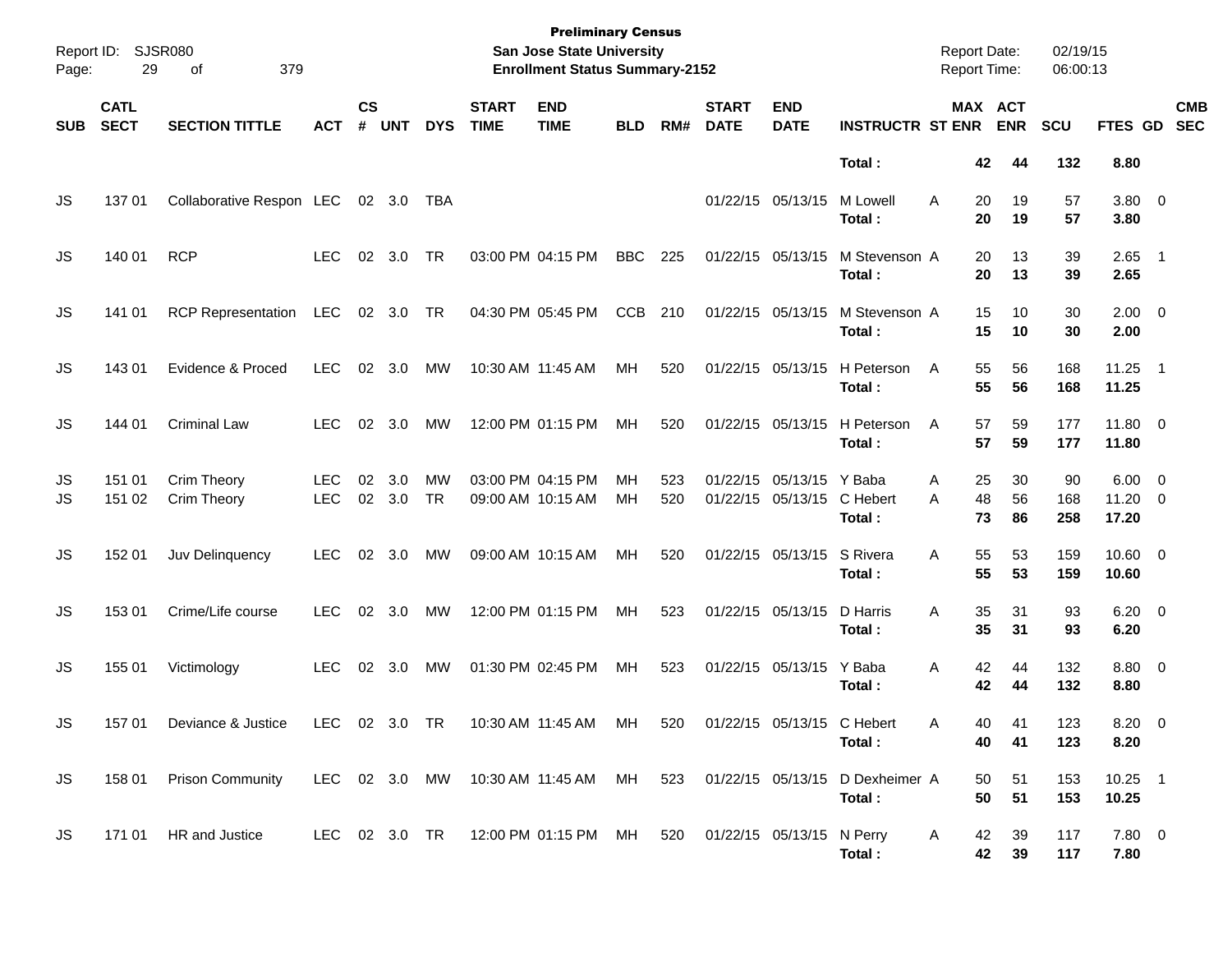| Report ID:<br>Page: | 30                         | <b>SJSR080</b><br>379<br>of |              |                |            |            |                             | <b>Preliminary Census</b><br>San Jose State University<br><b>Enrollment Status Summary-2152</b> |            |     |                             |                            |                               |   | <b>Report Date:</b><br><b>Report Time:</b> |                   | 02/19/15<br>06:00:13 |               |                          |            |
|---------------------|----------------------------|-----------------------------|--------------|----------------|------------|------------|-----------------------------|-------------------------------------------------------------------------------------------------|------------|-----|-----------------------------|----------------------------|-------------------------------|---|--------------------------------------------|-------------------|----------------------|---------------|--------------------------|------------|
| <b>SUB</b>          | <b>CATL</b><br><b>SECT</b> | <b>SECTION TITTLE</b>       | <b>ACT</b>   | <b>CS</b><br># | <b>UNT</b> | <b>DYS</b> | <b>START</b><br><b>TIME</b> | <b>END</b><br><b>TIME</b>                                                                       | <b>BLD</b> | RM# | <b>START</b><br><b>DATE</b> | <b>END</b><br><b>DATE</b>  | <b>INSTRUCTR ST ENR</b>       |   | <b>MAX ACT</b>                             | <b>ENR</b>        | <b>SCU</b>           | FTES GD SEC   |                          | <b>CMB</b> |
| JS                  | 179 01                     | <b>HR Pract and Sem</b>     | <b>LEC</b>   | 02             | 3.0        | MW         | 10:30 AM 11:45 AM           |                                                                                                 | <b>BBC</b> | 225 |                             | 01/22/15 05/13/15          | W Armaline<br>Total:          | A | 20<br>20                                   | 16<br>16          | 48<br>48             | 3.20<br>3.20  | $\overline{\phantom{0}}$ |            |
| JS                  | 180 01                     | <b>Indiv Studies</b>        | <b>SUP</b>   | 36             | 1.0        | <b>TBA</b> |                             |                                                                                                 |            |     | 01/22/15                    | 05/13/15                   | J Lee                         | A | 10                                         | 0                 | 0                    | 0.00          | - 0                      |            |
| JS                  | 180 02                     | <b>Indiv Studies</b>        | <b>SUP</b>   | 36             | 2.0        | <b>TBA</b> |                             |                                                                                                 |            |     | 01/22/15                    | 05/13/15                   | J Lee                         | A | 10                                         | 0                 | 0                    | 0.00          | 0                        |            |
| JS                  | 180 03                     | <b>Indiv Studies</b>        | <b>SUP</b>   | 36             | 3.0        | <b>TBA</b> |                             |                                                                                                 |            |     |                             | 01/22/15 05/13/15          | J Lee                         | A | 10                                         | $\overline{4}$    | 12                   | 0.80          | $\overline{0}$           |            |
| JS                  | 180 04                     | <b>Indiv Studies</b>        | <b>SUP</b>   | 36             | 3.0        | <b>TBA</b> |                             |                                                                                                 |            |     |                             | 01/22/15 05/13/15          | M Juno                        | A | 10                                         | 13                | 39                   | 2.80          | -4                       |            |
|                     |                            |                             |              |                |            |            |                             |                                                                                                 |            |     |                             |                            | Total:                        |   | 40                                         | 17                | 51                   | 3.60          |                          |            |
| JS                  | 181 01                     | Internship in JS            | <b>SUP</b>   | 36             | 3.0        | <b>TBA</b> |                             |                                                                                                 |            |     | 01/22/15                    |                            | 05/13/15 W Armaline           | A | 10                                         | 11                | 33                   | 2.20          | - 0                      |            |
| JS                  | 181 02                     | Internship in JS            | <b>SUP</b>   | 36             | 6.0        | <b>TBA</b> |                             |                                                                                                 |            |     | 01/22/15                    |                            | 05/13/15 W Armaline           | A | 2                                          | $\mathbf 0$       | 0                    | 0.00          | - 0                      |            |
| JS                  | 181 03                     | Internship in JS            | <b>SUP</b>   | 36             | 3.0        | <b>TBA</b> |                             |                                                                                                 |            |     | 01/22/15                    | 05/13/15 Y Baba            |                               | A | 10                                         | 12                | 36                   | 2.40          | 0                        |            |
| JS                  | 181 04                     | Internship in JS            | <b>SUP</b>   | 36             | 6.0        | <b>TBA</b> |                             |                                                                                                 |            |     |                             | 01/22/15 05/13/15 Y Baba   |                               | Α | $\overline{c}$                             | $\Omega$          | 0                    | 0.00          | $\overline{0}$           |            |
| JS                  | 181 05                     | Internship in JS            | <b>SUP</b>   |                | 3.0        |            |                             |                                                                                                 |            |     |                             |                            |                               | X | 0                                          | 0                 | 0                    | 0.00          | - 0                      |            |
| JS                  | 181 06                     | Internship in JS            | <b>SUP</b>   | 36             | 6.0        | <b>TBA</b> |                             |                                                                                                 |            |     |                             |                            | 01/22/15 05/13/15 A De Giorgi | Α | $\overline{c}$                             | 0                 | 0                    | 0.00          | 0                        |            |
| JS                  | 181 07                     | Internship in JS            | <b>SUP</b>   | 36             | 3.0        | <b>TBA</b> |                             |                                                                                                 |            |     | 01/22/15                    | 05/13/15 D Harris          |                               | A | 10                                         | 13                | 39                   | 2.60          | $\overline{0}$           |            |
| JS                  | 181 08                     | Internship in JS            | <b>SUP</b>   | 36             | 6.0        | <b>TBA</b> |                             |                                                                                                 |            |     | 01/22/15                    | 05/13/15 D Harris          |                               | A | $\overline{c}$                             | $\mathbf 0$       | 0                    | 0.00          | $\overline{0}$           |            |
| JS                  | 181 09                     | Internship in JS            | <b>SUP</b>   | 36             | 3.0        | <b>TBA</b> |                             |                                                                                                 |            |     | 01/22/15                    | 05/13/15 C Hebert          |                               | A | 10                                         | 10                | 30                   | 2.00          | - 0                      |            |
| JS                  | 181 10                     | Internship in JS            | <b>SUP</b>   | 36             | 6.0        | <b>TBA</b> |                             |                                                                                                 |            |     | 01/22/15                    | 05/13/15 C Hebert          |                               | A | $\overline{c}$                             | 0                 | 0                    | 0.00          | 0                        |            |
| JS                  | 181 11                     | Internship in JS            | <b>SUP</b>   | 36             | 3.0        | <b>TBA</b> |                             |                                                                                                 |            |     | 01/22/15                    | 05/13/15 S Kil             |                               | A | 10                                         | 8                 | 24                   | 1.60          | - 0                      |            |
| JS                  | 181 12                     | Internship in JS            | <b>SUP</b>   | 36             | 6.0        | <b>TBA</b> |                             |                                                                                                 |            |     | 01/22/15                    | 05/13/15 S Kil             |                               | A | $\overline{c}$                             | $\Omega$          | 0                    | 0.00          | $\overline{0}$           |            |
| JS                  | 181 13                     | Internship in JS            | <b>SUP</b>   | 36             | 3.0        | <b>TBA</b> |                             |                                                                                                 |            |     | 01/22/15                    | 05/13/15 E Kinney          |                               | Α | 10                                         | 9                 | 27                   | 1.80          | - 0                      |            |
| JS                  | 181 14                     | Internship in JS            | <b>SUP</b>   | 36             | 6.0        | <b>TBA</b> |                             |                                                                                                 |            |     |                             | 01/22/15 05/13/15          | E Kinney<br>Total:            | A | $\overline{c}$<br>74                       | $\mathbf 0$<br>63 | $\mathbf 0$<br>189   | 0.00<br>12.60 | $\overline{0}$           |            |
|                     |                            |                             |              |                |            |            |                             |                                                                                                 |            |     |                             |                            |                               |   |                                            |                   |                      |               |                          |            |
| JS                  | 184 01                     | Directed Reading            | <b>SUP</b>   | 36             | 1.0        | TBA        |                             |                                                                                                 |            |     |                             | 01/22/15 05/13/15          | J Lee                         | A | 5                                          | 0                 | 0                    | 0.00          | $\overline{\phantom{0}}$ |            |
| JS                  | 184 02                     | Directed Reading            | <b>SUP</b>   | 36             | 2.0        | <b>TBA</b> |                             |                                                                                                 |            |     |                             | 01/22/15 05/13/15          | J Lee                         | Α | 5                                          | 0                 | 0                    | 0.00          | 0                        |            |
| JS                  | 184 03                     | Directed Reading            | <b>SUP</b>   | 36             | 3.0        | <b>TBA</b> |                             |                                                                                                 |            |     |                             | 01/22/15 05/13/15          | J Lee                         | A | 5                                          | 0                 | 0                    | 0.00          | - 0                      |            |
|                     |                            |                             |              |                |            |            |                             |                                                                                                 |            |     |                             |                            | Total:                        |   | 15                                         | 0                 | 0                    | 0.00          |                          |            |
| JS                  | 18901                      | Sen Sem Cont Prob           | SEM          |                | 05 3.0     | МW         |                             | 03:00 PM 04:15 PM                                                                               | МH         | 520 |                             |                            | 01/22/15 05/13/15 A De Giorgi | A | 27                                         | 28                | 84                   | $5.60 \t 0$   |                          |            |
| JS                  | 18903                      | Sen Sem Cont Prob           | SEM          | 05             | 3.0        | W          |                             | 04:30 PM 07:15 PM                                                                               | MН         | 523 |                             | 01/22/15 05/13/15 D Harris |                               | Α | 27                                         | 22                | 66                   | 4.40 0        |                          |            |
| JS                  | 18904                      | Sen Sem Cont Prob           | SEM          |                | 05 3.0 TR  |            |                             | 03:00 PM 04:15 PM                                                                               | ENG 327    |     |                             |                            | 01/22/15 05/13/15 V Herrera   | A | 27                                         | 27                | 81                   | 5.40 0        |                          |            |
|                     |                            |                             |              |                |            |            |                             |                                                                                                 |            |     |                             |                            | Total:                        |   | 81                                         | 77                | 231                  | 15.40         |                          |            |
| JS                  | 203 01                     | Sem Stats Just              | SEM          |                | 3.0        |            |                             |                                                                                                 |            |     |                             |                            |                               | X | 0                                          | 0                 | 0                    | $0.00 \t 0$   |                          |            |
| JS                  | 203 02                     | Sem Stats Just              | SEM 05 3.0 T |                |            |            |                             | 05:30 PM 08:15 PM SH                                                                            |            | 242 |                             |                            | 01/22/15 05/13/15 M Vallerga  | Α | 18                                         | 18                | 54                   | 4.50 18       |                          |            |
|                     |                            |                             |              |                |            |            |                             |                                                                                                 |            |     |                             |                            | Total:                        |   | 18                                         | 18                | 54                   | 4.50          |                          |            |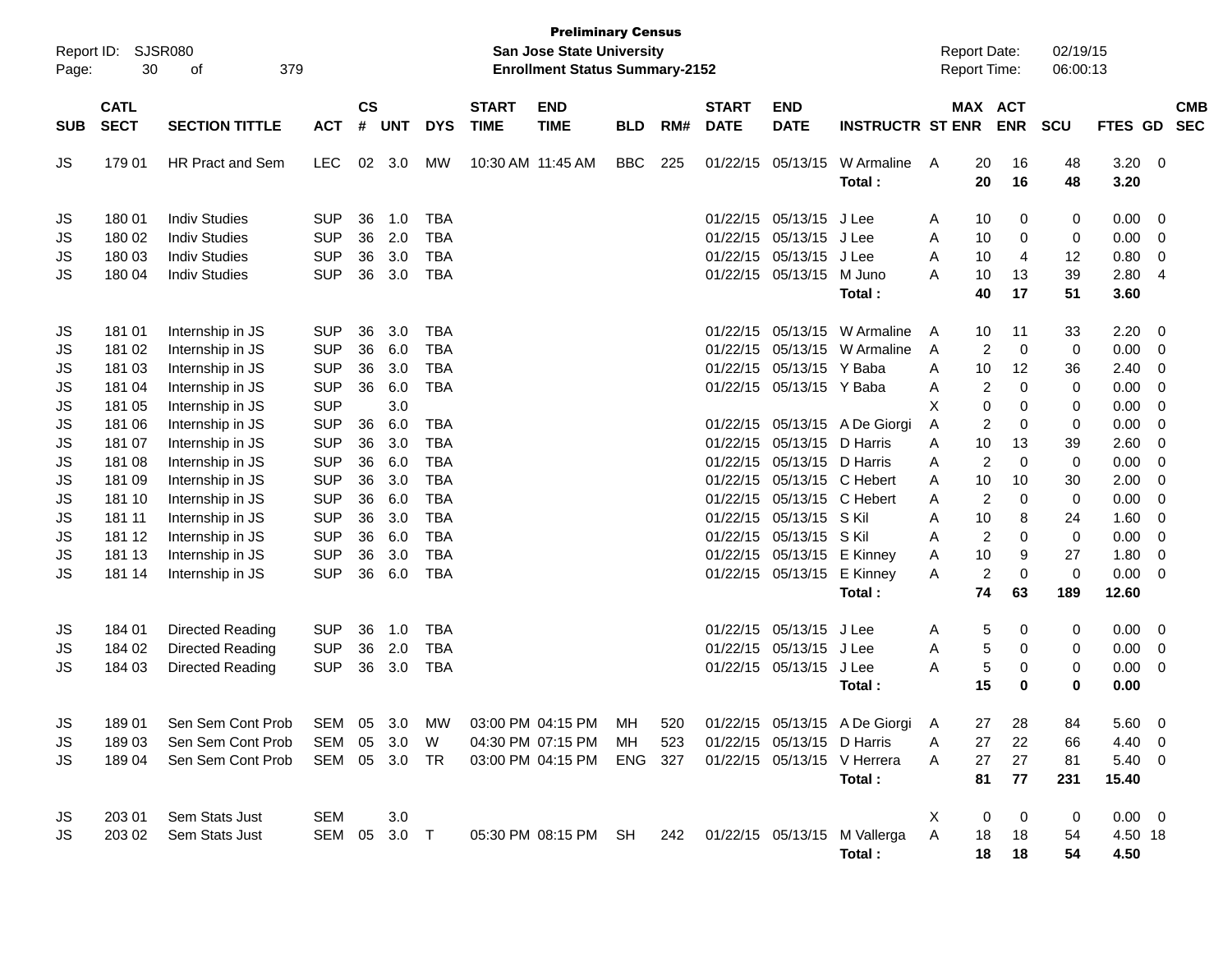| Page:           | Report ID: SJSR080<br>31   | 379<br>of                                                            |                                        |                             |                      |                                        |                             | <b>Preliminary Census</b><br><b>San Jose State University</b><br><b>Enrollment Status Summary-2152</b> |            |     |                             |                                                  |                                                                                                           |             | <b>Report Date:</b><br>Report Time:                     |                                         | 02/19/15<br>06:00:13          |                                    |                                                        |            |
|-----------------|----------------------------|----------------------------------------------------------------------|----------------------------------------|-----------------------------|----------------------|----------------------------------------|-----------------------------|--------------------------------------------------------------------------------------------------------|------------|-----|-----------------------------|--------------------------------------------------|-----------------------------------------------------------------------------------------------------------|-------------|---------------------------------------------------------|-----------------------------------------|-------------------------------|------------------------------------|--------------------------------------------------------|------------|
| <b>SUB</b>      | <b>CATL</b><br><b>SECT</b> | <b>SECTION TITTLE</b>                                                | <b>ACT</b>                             | $\mathsf{cs}$<br>$\pmb{\#}$ | <b>UNT</b>           | <b>DYS</b>                             | <b>START</b><br><b>TIME</b> | <b>END</b><br><b>TIME</b>                                                                              | <b>BLD</b> | RM# | <b>START</b><br><b>DATE</b> | <b>END</b><br><b>DATE</b>                        | <b>INSTRUCTR ST ENR</b>                                                                                   |             |                                                         | <b>MAX ACT</b><br><b>ENR</b>            | SCU                           | FTES GD SEC                        |                                                        | <b>CMB</b> |
| JS              | 206 01                     | Sem Juv Justice                                                      | <b>SEM</b>                             | 06                          | 3.0                  | R                                      |                             | 05:00 PM 07:45 PM                                                                                      | MН         | 526 |                             | 01/22/15 05/13/15                                | V Herrera<br>Total:                                                                                       | A           | 15<br>15                                                | 14<br>14                                | 42<br>42                      | 3.50 14<br>3.50                    |                                                        |            |
| JS<br>JS        | 211 01<br>211 02           | Hist-Issues-Jus<br>Hist-Issues-Jus                                   | <b>SEM</b><br><b>SEM</b>               | 05                          | 3.0<br>3.0           | $\mathsf{R}$                           |                             | 04:30 PM 07:15 PM                                                                                      | <b>MH</b>  | 324 |                             | 01/22/15 05/13/15                                | S Kil<br>Total:                                                                                           | X<br>A      | 0<br>15<br>15                                           | 0<br>$\overline{4}$<br>4                | 0<br>12<br>12                 | 0.00<br>1.00<br>1.00               | 0<br>$\overline{4}$                                    |            |
| <b>JS</b>       | 212 01                     | Lcl & Glb Hum Rght                                                   | SEM 05 3.0 W                           |                             |                      |                                        |                             | 04:30 PM 07:15 PM                                                                                      | MH         | 526 |                             | 01/22/15 05/13/15                                | W Armaline<br>Total:                                                                                      | A           | 20<br>20                                                | 17<br>17                                | 51<br>51                      | 4.25 17<br>4.25                    |                                                        |            |
| <b>JS</b>       | 221 01                     | Deviance-Soc-Contr                                                   | <b>SEM</b>                             | 05                          | 3.0                  | M                                      |                             | 04:30 PM 07:15 PM                                                                                      | MН         | 526 |                             | 01/22/15 05/13/15                                | A De Giorgi<br>Total:                                                                                     | A           | 15<br>15                                                | 13<br>13                                | 39<br>39                      | 3.25 13<br>3.25                    |                                                        |            |
| JS<br><b>JS</b> | 222 01<br>222 02           | Penal-Policies-Jus<br>Penal-Policies-Jus                             | <b>SEM</b><br><b>SEM</b>               | 05                          | 3.0<br>3.0 F         |                                        |                             | 12:00 PM 02:45 PM                                                                                      | MН         | 520 |                             | 01/22/15 05/13/15                                | S Benson<br>Total:                                                                                        | X<br>A      | $\mathbf 0$<br>15<br>15                                 | 0<br>9<br>9                             | $\mathbf 0$<br>27<br>27       | 0.00<br>$2.25$ 9<br>2.25           | $\overline{0}$                                         |            |
| JS              | 297 01                     | Prgm Eval Proj                                                       | <b>SUP</b>                             |                             | 3.0                  |                                        |                             |                                                                                                        |            |     |                             |                                                  | Total:                                                                                                    | X           | $\pmb{0}$<br>$\pmb{0}$                                  | 0<br>$\bf{0}$                           | $\mathbf 0$<br>$\mathbf 0$    | 0.00<br>0.00                       | $\overline{\mathbf{0}}$                                |            |
| JS<br>JS<br>JS  | 298 01<br>298 02<br>298 03 | <b>Special Study</b><br><b>Special Study</b><br><b>Special Study</b> | <b>SUP</b><br><b>SUP</b><br><b>SUP</b> | 25<br>25                    | 1.0<br>2.0<br>25 3.0 | <b>TBA</b><br><b>TBA</b><br><b>TBA</b> |                             |                                                                                                        |            |     |                             |                                                  | 01/22/15 05/13/15 A De Giorgi<br>01/22/15 05/13/15 A De Giorgi<br>01/22/15 05/13/15 A De Giorgi<br>Total: | A<br>A<br>Α | $\overline{2}$<br>$\overline{2}$<br>$\overline{c}$<br>6 | $\mathbf{1}$<br>$\mathbf 0$<br>11<br>12 | $\mathbf{1}$<br>0<br>33<br>34 | 0.08<br>0.00<br>2.75 11<br>2.83    | $\overline{\phantom{0}}$ 1<br>$\overline{\phantom{0}}$ |            |
| <b>JS</b>       | 299 01                     | <b>Masters Thesis</b>                                                | <b>SUP</b>                             |                             | 25 3.0               | TBA                                    |                             |                                                                                                        |            |     |                             | 01/22/15 05/13/15                                | A De Giorgi<br>Total:                                                                                     | A           | $\overline{\mathbf{c}}$<br>$\overline{2}$               | 4<br>4                                  | 12<br>12                      | 1.004<br>1.00                      |                                                        |            |
|                 | Department :               | <b>Justice Studies</b>                                               |                                        |                             |                      |                                        |                             |                                                                                                        |            |     |                             | <b>Lower Division:</b><br><b>Upper Division:</b> | <b>Department Total:</b><br><b>Graduate Division:</b>                                                     |             | 1958<br>189<br>1663<br>106                              | 1798<br>187<br>1520<br>91               | 5244<br>561<br>4412<br>271    | 354.67<br>37.40<br>294.68<br>22.58 |                                                        |            |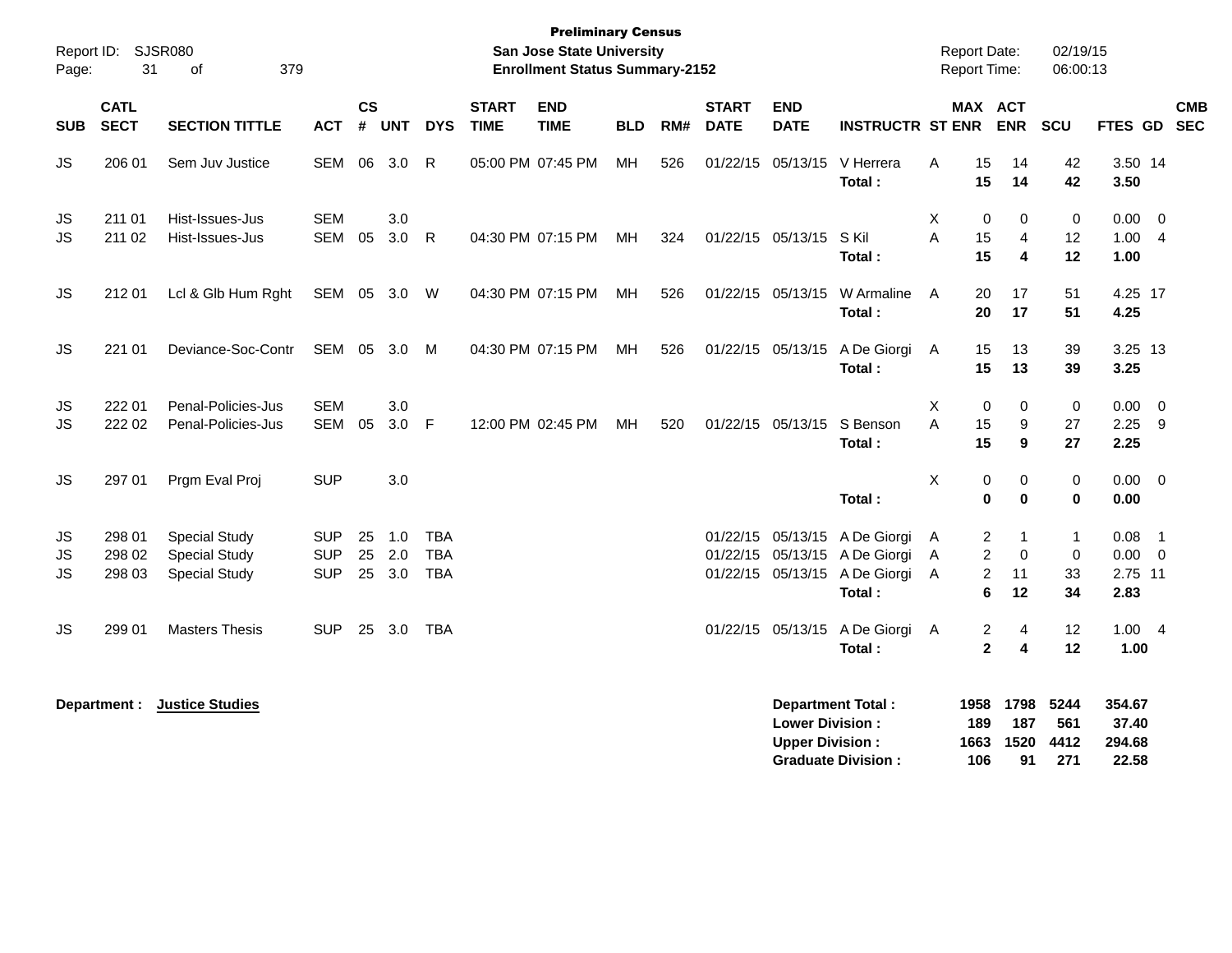| Page:   | Report ID: SJSR080<br>32   | 379<br>of                                                                      |                              |                    |            |            |                             | San Jose State University<br><b>Enrollment Status Summary-2152</b> | <b>Preliminary Census</b> |     |                             |                             |                                                                        |        | <b>Report Date:</b><br>Report Time: | 02/19/15<br>06:00:13              |                             |            |
|---------|----------------------------|--------------------------------------------------------------------------------|------------------------------|--------------------|------------|------------|-----------------------------|--------------------------------------------------------------------|---------------------------|-----|-----------------------------|-----------------------------|------------------------------------------------------------------------|--------|-------------------------------------|-----------------------------------|-----------------------------|------------|
|         | <b>CATL</b><br>SUB SECT    | <b>SECTION TITTLE</b>                                                          | <b>ACT</b>                   | $\mathsf{cs}$<br># | <b>UNT</b> | <b>DYS</b> | <b>START</b><br><b>TIME</b> | <b>END</b><br><b>TIME</b>                                          | <b>BLD</b>                | RM# | <b>START</b><br><b>DATE</b> | <b>END</b><br><b>DATE</b>   | <b>INSTRUCTR ST ENR ENR</b>                                            |        | MAX ACT                             | <b>SCU</b>                        | FTES GD SEC                 | <b>CMB</b> |
| College | Department :               | <b>Applied Sciences &amp; Arts</b><br><b>Library &amp; Information Science</b> |                              |                    |            |            |                             |                                                                    |                           |     |                             |                             |                                                                        |        |                                     |                                   |                             |            |
|         | LIBR 200 01                | Inf. Comm                                                                      | SEM 05 3.0 TBA               |                    |            |            |                             |                                                                    |                           |     |                             | 01/22/15 05/13/15 Z Liu     | Total :                                                                | Α      | 10<br>10                            | 15<br>45<br>45<br>15              | 3.75 15<br>3.75             |            |
| LIBR    | 202 01                     | Inf. Ret. Sys. Des                                                             | SEM 05 3.0 TBA               |                    |            |            |                             |                                                                    |                           |     |                             | 01/22/15 05/13/15 J Kemp    | Total:                                                                 | Α      | 28<br>28                            | 30<br>90<br>30<br>90              | 7.50 30<br>7.50             |            |
| LIBR    | 204 01                     | Inf. Prof                                                                      | SEM 05 3.0 TBA               |                    |            |            |                             |                                                                    |                           |     |                             | 01/22/15 05/13/15           | C Dee<br>Total:                                                        | Α      | 35<br>35                            | 33<br>99<br>33<br>99              | 8.25 33<br>8.25             |            |
| LIBR    | 210 01                     | Reference Info Servi                                                           | SEM 05 3.0 TBA               |                    |            |            |                             |                                                                    |                           |     |                             | 01/22/15 05/13/15 R Macek   | Total:                                                                 | A      | 35<br>35                            | 105<br>35<br>105<br>35            | 8.75 35<br>8.75             |            |
| LIBR    | 230 01                     | Iss Acad Libs                                                                  | <b>SUP</b>                   |                    | 36 3.0 TBA |            |                             |                                                                    |                           |     |                             | 01/22/15 05/13/15 T Gilman  | Total:                                                                 | A      | 15<br>15                            | 15<br>45<br>45<br>15              | 3.75 15<br>3.75             |            |
| LIBR    | 233 01                     | School Media Cent                                                              | SEM 05 3.0 TBA               |                    |            |            |                             |                                                                    |                           |     |                             |                             | 01/22/15 05/13/15 S Buchanan A<br>Total:                               |        | $12 \,$<br>12                       | 10<br>30<br>30<br>10              | $2.45$ 9<br>2.45            |            |
| LIBR    | 240 01                     | Info Tech Tools & Ap                                                           | SEM 05 3.0 TBA               |                    |            |            |                             |                                                                    |                           |     |                             | 01/22/15 05/13/15 R Dean    | Total:                                                                 | A      | 31<br>31                            | 29<br>87<br>29<br>87              | 7.25 29<br>7.25             |            |
| LIBR    | 242 01                     | Database Mgmt                                                                  | SEM 05 3.0 TBA               |                    |            |            |                             |                                                                    |                           |     |                             | 01/22/15 05/13/15           | G Liu<br>Total:                                                        | Α      | 16<br>16                            | 45<br>15<br>45<br>15              | 3.75 15<br>3.75             |            |
| LIBR    | 244 01                     | <b>Online Searching</b>                                                        | SEM 05 3.0 TBA               |                    |            |            |                             |                                                                    |                           |     |                             | 01/22/15 05/13/15 T Garrick | Total:                                                                 | A      | 25<br>25                            | 26<br>78<br>26<br>78              | 6.50 26<br>6.50             |            |
| LIBR    | 247 01                     | Voc Design                                                                     | SEM 05 3.0 TBA               |                    |            |            |                             |                                                                    |                           |     |                             | 01/22/15 05/13/15 L Zhang   | Total :                                                                | Α      | 22<br>22                            | 20<br>60<br>20<br>60              | 5.00 20<br>5.00             |            |
|         | LIBR 248 01<br>LIBR 248 02 | Beg Cat & Class<br>Beg Cat & Class                                             | SEM 05 3.0<br>SEM 05 3.0 TBA |                    |            | TBA        |                             |                                                                    |                           |     |                             |                             | 01/22/15 05/13/15 D Goetting<br>01/22/15 05/13/15 D Goetting<br>Total: | A<br>A | 31<br>29<br>60                      | 30<br>90<br>31<br>93<br>61<br>183 | 7.50 30<br>7.75 31<br>15.25 |            |
|         | LIBR 251 01                | Web Usability                                                                  | SEM 05 3.0 TBA               |                    |            |            |                             |                                                                    |                           |     |                             | 01/22/15 05/13/15 J Kemp    | Total:                                                                 | A      | 23<br>23                            | 21<br>63<br>21<br>63              | 5.25 21<br>5.25             |            |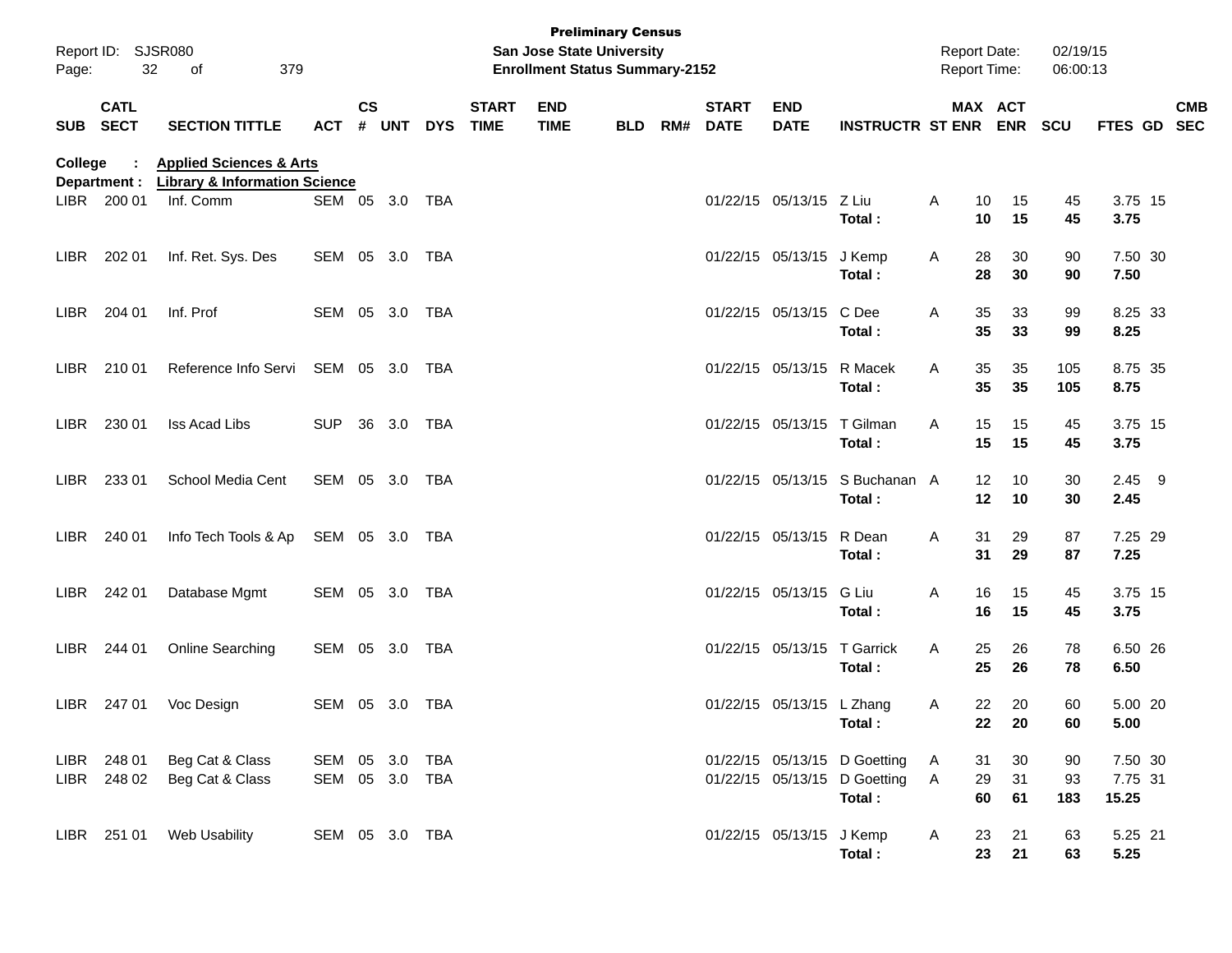| Page:                     | Report ID: SJSR080<br>33             | 379<br>of                                                            |                                            |            |            |                             |                           | <b>Preliminary Census</b><br>San Jose State University<br><b>Enrollment Status Summary-2152</b> |     |                             |                           |                                                      |                                                                  | <b>Report Date:</b><br><b>Report Time:</b> |                      | 02/19/15<br>06:00:13 |                                           |  |
|---------------------------|--------------------------------------|----------------------------------------------------------------------|--------------------------------------------|------------|------------|-----------------------------|---------------------------|-------------------------------------------------------------------------------------------------|-----|-----------------------------|---------------------------|------------------------------------------------------|------------------------------------------------------------------|--------------------------------------------|----------------------|----------------------|-------------------------------------------|--|
| SUB SECT                  | <b>CATL</b>                          | <b>ACT</b>                                                           | $\mathsf{cs}$<br>#                         | <b>UNT</b> | <b>DYS</b> | <b>START</b><br><b>TIME</b> | <b>END</b><br><b>TIME</b> | <b>BLD</b>                                                                                      | RM# | <b>START</b><br><b>DATE</b> | <b>END</b><br><b>DATE</b> | <b>INSTRUCTR ST ENR</b>                              |                                                                  | MAX ACT<br><b>ENR</b>                      | SCU                  |                      | <b>CMB</b><br>FTES GD SEC                 |  |
| LIBR                      | 254 01                               | Inf. Lit. Learn                                                      | SEM 05 3.0                                 |            |            | TBA                         |                           |                                                                                                 |     |                             |                           | 01/22/15 05/13/15 E Raber                            | Total:                                                           | Α<br>30<br>30                              | 29<br>29             | 87<br>87             | 7.25 29<br>7.25                           |  |
| LIBR                      | 256 01                               | Archv & Mnscpt                                                       | SEM 05 3.0                                 |            |            | TBA                         |                           |                                                                                                 |     |                             |                           |                                                      | 01/22/15 05/13/15 D DeLorenzo A<br>Total:                        | 28<br>28                                   | 25<br>25             | 75<br>75             | 6.25 25<br>6.25                           |  |
| LIBR                      | 259 01                               | Presrv Mgmt                                                          | SEM 05 3.0 TBA                             |            |            |                             |                           |                                                                                                 |     |                             |                           | 01/22/15 05/13/15                                    | E Holmes<br>Total:                                               | A<br>16<br>16                              | 18<br>18             | 54<br>54             | 4.50 18<br>4.50                           |  |
| LIBR .                    |                                      | 261A 01 Prgrm and Srvcs for LEC 02 3.0 TBA                           |                                            |            |            |                             |                           |                                                                                                 |     |                             |                           |                                                      | 01/22/15 05/13/15 J Velasquez A<br>Total:                        | 31<br>31                                   | 28<br>28             | 84<br>84             | 7.00 28<br>7.00                           |  |
| LIBR.                     | 263 01                               | Matrls For Chidrn 5-                                                 | LEC                                        |            | 02 3.0     | TBA                         |                           |                                                                                                 |     |                             |                           | 01/22/15 05/13/15 J Bodart                           | Total:                                                           | 13<br>A<br>13                              | 11<br>11             | 33<br>33             | 2.75 11<br>2.75                           |  |
| LIBR                      | 266 01                               | <b>Collection Mgmt</b>                                               | SEM 05 3.0 TBA                             |            |            |                             |                           |                                                                                                 |     |                             |                           | 01/22/15 05/13/15 J Bodart                           | Total:                                                           | 21<br>A<br>21                              | 25<br>25             | 75<br>75             | 6.25 25<br>6.25                           |  |
| LIBR                      | 275 01                               | Libr Sev Div Comm                                                    | SEM 05 3.0 TBA                             |            |            |                             |                           |                                                                                                 |     |                             |                           | 01/22/15 05/13/15 A Friday                           | Total:                                                           | 15<br>A<br>15                              | 16<br>16             | 48<br>48             | 4.00 16<br>4.00                           |  |
| LIBR.                     | 280 01                               | Hist of Bks & Lib                                                    | SEM 05 3.0                                 |            |            | TBA                         |                           |                                                                                                 |     |                             |                           | 01/22/15 05/13/15 L Main                             | Total:                                                           | 15<br>A<br>15                              | 13<br>13             | 39<br>39             | 3.25 13<br>3.25                           |  |
| LIBR <sub></sub><br>LIBR. | 281 01<br>281 02                     | Colloq Contemp Iss<br>Colloq Contemp Iss                             | SEM<br>SEM 05 1.0                          | 05 3.0     |            | <b>TBA</b><br><b>TBA</b>    |                           |                                                                                                 |     |                             | 01/22/15                  |                                                      | 05/13/15 D DeLorenzo A<br>01/22/15 05/13/15 M Driscoll<br>Total: | 21<br>20<br>A<br>41                        | 20<br>21<br>41       | 60<br>63<br>123      | 5.00 20<br>1.75 21<br>6.75                |  |
| LIBR <sub></sub><br>LIBR. | 282 01<br>282 02                     | Sem in Libr Mgmt<br>Sem in Libr Mgmt<br>LIBR 282 03 Sem in Libr Mgmt | SEM 05 1.0<br>SEM 05 1.0<br>SEM 05 1.0 TBA |            |            | <b>TBA</b><br>TBA           |                           |                                                                                                 |     |                             | 01/22/15                  | 01/22/15 05/13/15 C Koontz                           | 05/13/15 R Barefoot<br>01/22/15 05/13/15 C Sawyer<br>Total:      | 15<br>A<br>15<br>Α<br>16<br>A<br>46        | 14<br>14<br>19<br>47 | 14<br>14<br>19<br>47 | $1.17$ 14<br>$1.17$ 14<br>1.58 19<br>3.92 |  |
|                           | LIBR 284 01                          | Sem Archiv Rec Mgmt SEM 05 3.0 TBA                                   |                                            |            |            |                             |                           |                                                                                                 |     |                             |                           |                                                      | 01/22/15 05/13/15 L Lindberg<br>Total:                           | 13<br>A<br>13                              | 12<br>12             | 12<br>12             | 3.00 12<br>3.00                           |  |
| LIBR                      | LIBR 285 01<br>285 02<br>LIBR 285 03 | Res Meth in Libr<br>Res Meth in Libr<br>Res Meth in Libr             | SEM 05 3.0<br>SEM 05 3.0<br>SEM 05 3.0 TBA |            |            | TBA<br>TBA                  |                           |                                                                                                 |     |                             |                           | 01/22/15 05/13/15 L Luo<br>01/22/15 05/13/15 C Hagar | 01/22/15 05/13/15 R Jefferson                                    | 23<br>A<br>26<br>A<br>20<br>A              | 24<br>31<br>19       | 24<br>31<br>19       | 6.00 24<br>7.75 31<br>4.75 19             |  |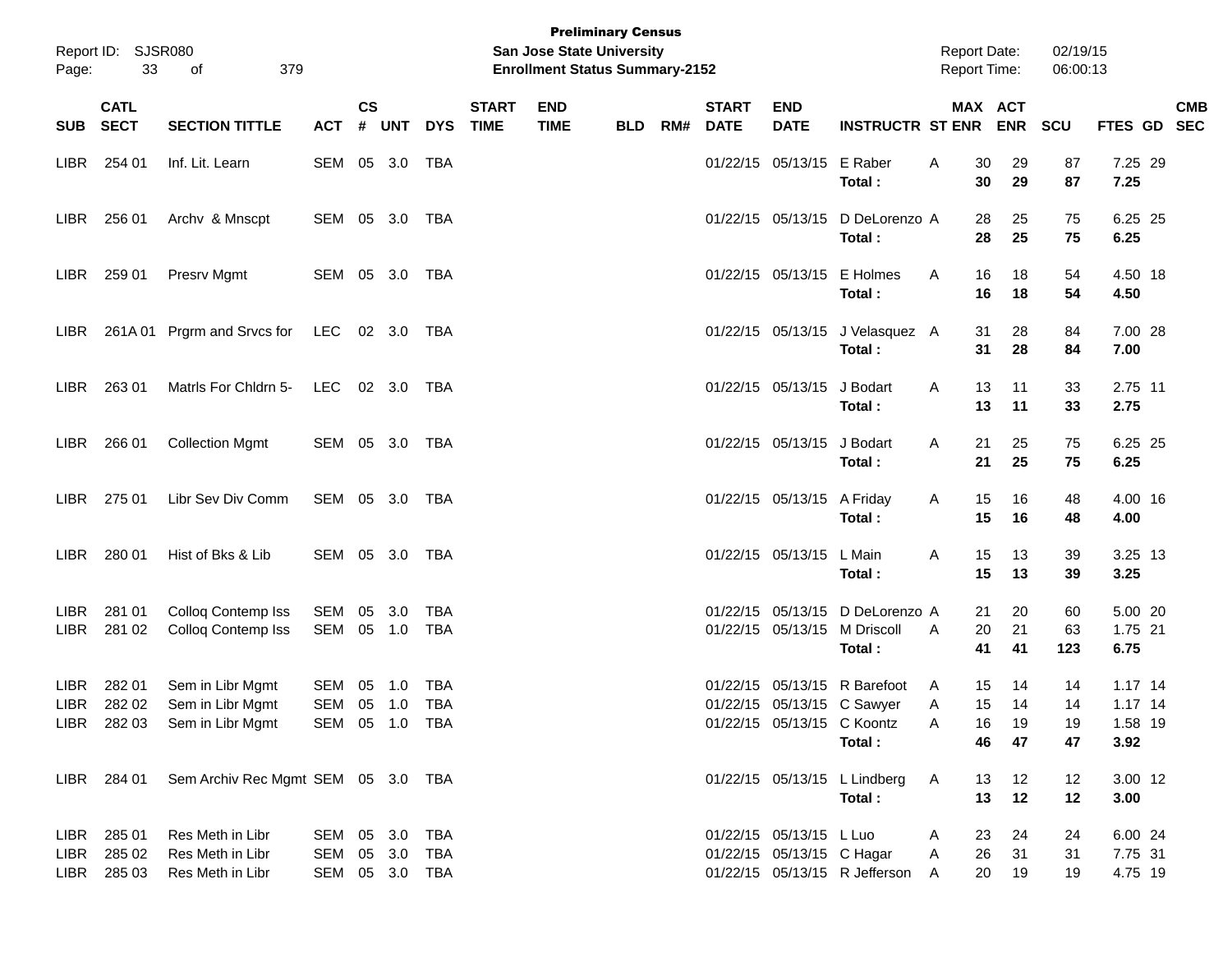| Page:       | Report ID: SJSR080<br>34   | 379<br>οf                                  |                |                    |            |            |                             | San Jose State University<br><b>Enrollment Status Summary-2152</b> | <b>Preliminary Census</b> |     |                             |                            |                              | <b>Report Date:</b><br><b>Report Time:</b> |                       | 02/19/15<br>06:00:13 |                |                          |                          |
|-------------|----------------------------|--------------------------------------------|----------------|--------------------|------------|------------|-----------------------------|--------------------------------------------------------------------|---------------------------|-----|-----------------------------|----------------------------|------------------------------|--------------------------------------------|-----------------------|----------------------|----------------|--------------------------|--------------------------|
| <b>SUB</b>  | <b>CATL</b><br><b>SECT</b> | <b>SECTION TITTLE</b>                      | <b>ACT</b>     | $\mathsf{cs}$<br># | <b>UNT</b> | <b>DYS</b> | <b>START</b><br><b>TIME</b> | <b>END</b><br><b>TIME</b>                                          | <b>BLD</b>                | RM# | <b>START</b><br><b>DATE</b> | <b>END</b><br><b>DATE</b>  | <b>INSTRUCTR ST ENR</b>      |                                            | MAX ACT<br><b>ENR</b> | <b>SCU</b>           | FTES GD        |                          | <b>CMB</b><br><b>SEC</b> |
|             |                            |                                            |                |                    |            |            |                             |                                                                    |                           |     |                             |                            | Total:                       |                                            | 74<br>69              | 74                   | 18.50          |                          |                          |
| <b>LIBR</b> | 287 01                     | Sem Inf Sci                                | SEM            |                    | 05 1.0     | TBA        |                             |                                                                    |                           |     | 01/22/15 05/13/15           |                            | D Kovacs                     | A                                          | 16<br>19              | 19                   | 1.58 19        |                          |                          |
|             |                            |                                            |                |                    |            |            |                             |                                                                    |                           |     |                             |                            | Total:                       |                                            | 16<br>19              | 19                   | 1.58           |                          |                          |
| LIBR        | 289 01                     | Adv Topics Libr & In                       | <b>SUP</b>     |                    | 25 3.0     | TBA        |                             |                                                                    |                           |     |                             | 01/22/15 05/13/15          | L Main                       | 42<br>A                                    | 42                    | 126                  | 10.50 42       |                          |                          |
|             |                            |                                            |                |                    |            |            |                             |                                                                    |                           |     |                             |                            | Total :                      | 42                                         | 42                    | 126                  | 10.50          |                          |                          |
| <b>LIBR</b> | 293 01                     | Intro Data Netw                            | <b>SUP</b>     | 36                 | 3.0        | TBA        |                             |                                                                    |                           |     |                             | 01/22/15 05/13/15          | T San Nicola A               | 10                                         | 8                     | 24                   | $2.00\quad 8$  |                          |                          |
|             |                            |                                            |                |                    |            |            |                             |                                                                    |                           |     |                             |                            | Total:                       | 10                                         | 8                     | 24                   | 2.00           |                          |                          |
| LIBR        | 294 02                     | Prof Exp Intern                            | <b>SUP</b>     | 25                 | 2.0        | <b>TBA</b> |                             |                                                                    |                           |     | 01/22/15                    | 05/13/15 W Fisher          |                              | A                                          | 2<br>$\mathbf 1$      | 2                    | $0.17$ 1       |                          |                          |
| <b>LIBR</b> | 294 03                     | Prof Exp Intern                            | <b>SUP</b>     | 25                 | 3.0        | <b>TBA</b> |                             |                                                                    |                           |     | 01/22/15                    | 05/13/15 W Fisher          |                              | A                                          | 6<br>10               | 30                   | 2.50 10        |                          |                          |
| <b>LIBR</b> | 294 04                     | Prof Exp Intern                            | <b>SUP</b>     | 25                 | 4.0        | <b>TBA</b> |                             |                                                                    |                           |     |                             | 01/22/15 05/13/15 W Fisher |                              | A                                          | 2<br>0                | 0                    | 0.00           | $\overline{\phantom{0}}$ |                          |
| <b>LIBR</b> | 294 05                     | Prof Exp Intern                            | <b>SUP</b>     | 25                 | 2.0        | <b>TBA</b> |                             |                                                                    |                           |     |                             |                            | 01/22/15 05/13/15 L Lindberg | A                                          | 2<br>0                | 0                    | 0.00           | - 0                      |                          |
| <b>LIBR</b> | 294 06                     | Prof Exp Intern                            | <b>SUP</b>     | 25                 | 3.0        | <b>TBA</b> |                             |                                                                    |                           |     |                             |                            | 01/22/15 05/13/15 L Lindberg | A                                          | 4<br>-1               | 3                    | 0.25           | $\overline{\phantom{1}}$ |                          |
| <b>LIBR</b> | 294 07                     | Prof Exp Intern                            | <b>SUP</b>     | 25                 | 4.0        | <b>TBA</b> |                             |                                                                    |                           |     |                             |                            | 01/22/15 05/13/15 L Lindberg | A                                          | 2<br>0                | 0                    | 0.00           | 0                        |                          |
| <b>LIBR</b> | 294 08                     | Prof Exp Intern                            | <b>SUP</b>     | 25                 | 2.0        | <b>TBA</b> |                             |                                                                    |                           |     |                             | 01/22/15 05/13/15 P Franks |                              | A                                          | 2<br>0                | 0                    | 0.00           | 0                        |                          |
| <b>LIBR</b> | 294 09                     | Prof Exp Intern                            | <b>SUP</b>     | 25                 | 3.0        | <b>TBA</b> |                             |                                                                    |                           |     | 01/22/15                    | 05/13/15 P Franks          |                              | A                                          | 3<br>4                | 12                   | 1.00           | $\overline{4}$           |                          |
| <b>LIBR</b> | 294 20                     | Prof Exp Intern                            | <b>SUP</b>     |                    | 25 4.0     | <b>TBA</b> |                             |                                                                    |                           |     |                             | 01/22/15 05/13/15 P Franks |                              | A                                          | 2<br>0                | $\pmb{0}$            | 0.00           | 0                        |                          |
|             |                            |                                            |                |                    |            |            |                             |                                                                    |                           |     |                             |                            | Total:                       | 25                                         | 16                    | 47                   | 3.92           |                          |                          |
| <b>LIBR</b> | 295 01                     | Sch Libr Fieldwork                         | <b>SUP</b>     |                    | 25 3.0     | TBA        |                             |                                                                    |                           |     |                             | 01/22/15 05/13/15          | L Main                       | Α                                          | 7<br>6                | 18                   | 1.45           | - 5                      |                          |
|             |                            |                                            |                |                    |            |            |                             |                                                                    |                           |     |                             |                            | Total :                      |                                            | $\overline{7}$<br>6   | 18                   | 1.45           |                          |                          |
| LIBR        | 298 01                     | <b>Special Study</b>                       | <b>SUP</b>     | 25                 | 1.0        | TBA        |                             |                                                                    |                           |     |                             | 01/22/15 05/13/15 W Fisher |                              | A                                          | 2<br>4                | 2                    | $0.17$ 2       |                          |                          |
| <b>LIBR</b> | 298 02                     | <b>Special Study</b>                       | <b>SUP</b>     |                    | 25 2.0     | <b>TBA</b> |                             |                                                                    |                           |     |                             | 01/22/15 05/13/15 W Fisher |                              | A                                          | 2<br>-1               | $\overline{2}$       | 0.17           | $\blacksquare$ 1         |                          |
| LIBR        | 298 03                     | <b>Special Study</b>                       | <b>SUP</b>     | 25                 | 3.0        | <b>TBA</b> |                             |                                                                    |                           |     |                             | 01/22/15 05/13/15 W Fisher |                              | A                                          | 6<br>9                | 27                   | 2.25           | -9                       |                          |
| LIBR        | 298 04                     | <b>Special Study</b>                       | <b>SUP</b>     | 25                 | 3.0        | TBA        |                             |                                                                    |                           |     |                             | 01/22/15 05/13/15 D Faires |                              | A                                          | 3<br>-1               | 3                    | 0.25           | $\overline{\mathbf{1}}$  |                          |
| <b>LIBR</b> | 298 05                     | <b>Special Study</b>                       | <b>SUP</b>     | 25                 | 3.0        | <b>TBA</b> |                             |                                                                    |                           |     |                             | 01/22/15 05/13/15 D Faires |                              | A                                          | 5<br>3                | 9                    | 0.75           | -3                       |                          |
| LIBR        | 298 06                     | <b>Special Study</b>                       | <b>SUP</b>     |                    | 25 3.0     | <b>TBA</b> |                             |                                                                    |                           |     |                             | 01/22/15 05/13/15 D Faires |                              | A                                          | 5                     | 6                    | 0.50           | $\overline{2}$           |                          |
|             |                            |                                            |                |                    |            |            |                             |                                                                    |                           |     |                             |                            | Total:                       | 25                                         | 18                    | 49                   | 4.08           |                          |                          |
| LIBR        | 299 01                     | MA Thesis/Project                          | SEM 25 3.0 TBA |                    |            |            |                             |                                                                    |                           |     |                             | 01/22/15 05/13/15 L Main   |                              | A                                          | 1<br>$\mathbf 1$      | 3                    | $0.25$ 1       |                          |                          |
|             |                            |                                            |                |                    |            |            |                             |                                                                    |                           |     |                             |                            | Total:                       |                                            | $\mathbf{1}$<br>1     | 3                    | 0.25           |                          |                          |
|             |                            | Department : Library & Information Science |                |                    |            |            |                             |                                                                    |                           |     |                             | <b>Lower Division:</b>     | <b>Department Total:</b>     | 776                                        | 759<br>0              | 1967<br>0<br>0       | 174.65<br>0.00 |                          |                          |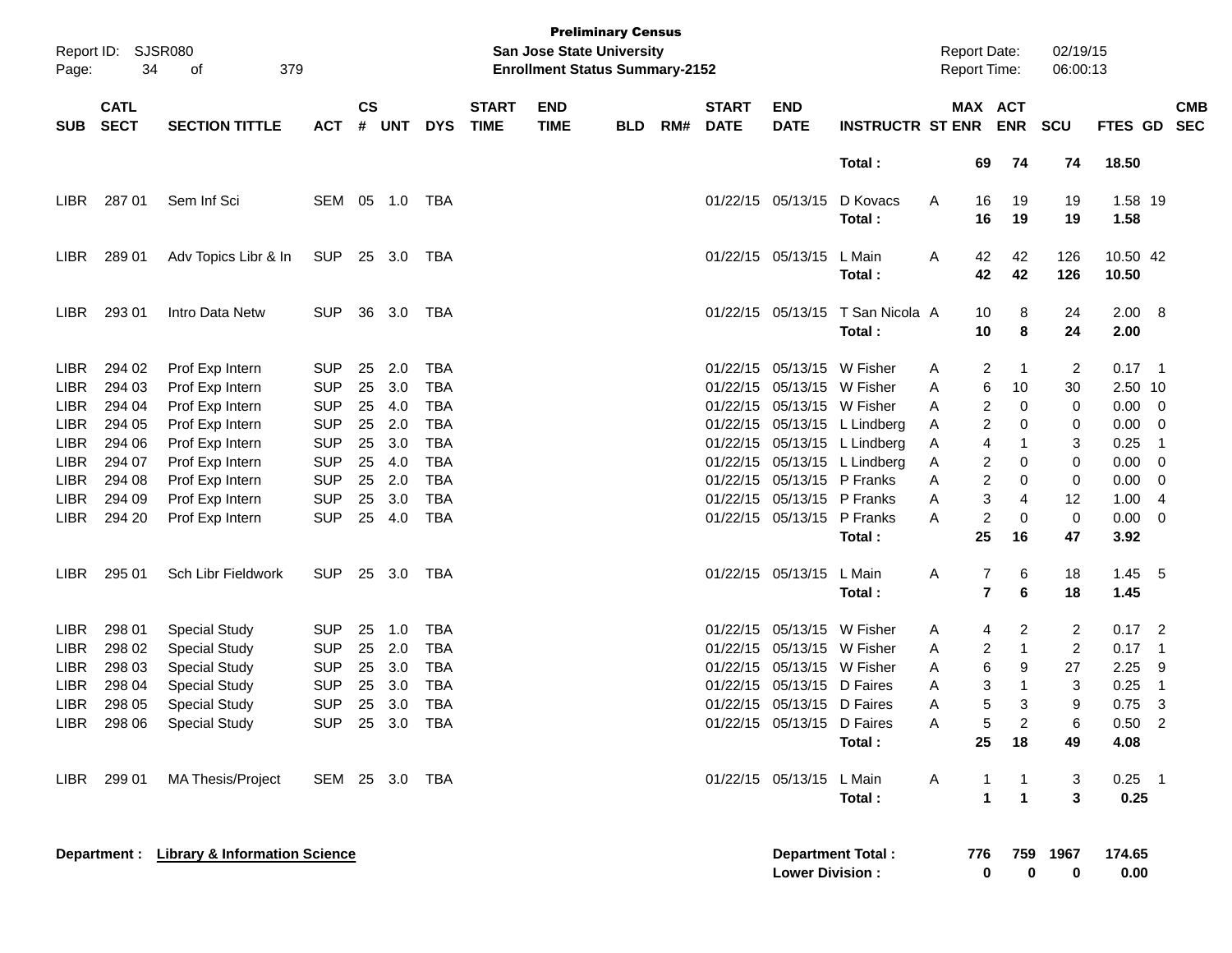| Page:      | Report ID: SJSR080<br>35   | 379<br>of             |         |           |            |                             | <b>San Jose State University</b><br><b>Enrollment Status Summary-2152</b> | <b>Preliminary Census</b> |     |                             |                           |                           | <b>Report Date:</b><br><b>Report Time:</b> |                   | 02/19/15<br>06:00:13 |                |            |
|------------|----------------------------|-----------------------|---------|-----------|------------|-----------------------------|---------------------------------------------------------------------------|---------------------------|-----|-----------------------------|---------------------------|---------------------------|--------------------------------------------|-------------------|----------------------|----------------|------------|
| <b>SUB</b> | <b>CATL</b><br><b>SECT</b> | <b>SECTION TITTLE</b> | $ACT$ # | СS<br>UNT | <b>DYS</b> | <b>START</b><br><b>TIME</b> | <b>END</b><br><b>TIME</b>                                                 | <b>BLD</b>                | RM# | <b>START</b><br><b>DATE</b> | <b>END</b><br><b>DATE</b> | <b>INSTRUCTR ST ENR</b>   | MAX                                        | ACT<br><b>ENR</b> | scu                  | FTES GD SEC    | <b>CMB</b> |
|            |                            |                       |         |           |            |                             |                                                                           |                           |     |                             | <b>Upper Division:</b>    | <b>Graduate Division:</b> | 766                                        | 10<br>15<br>744   | 45<br>1922           | 3.75<br>170.90 |            |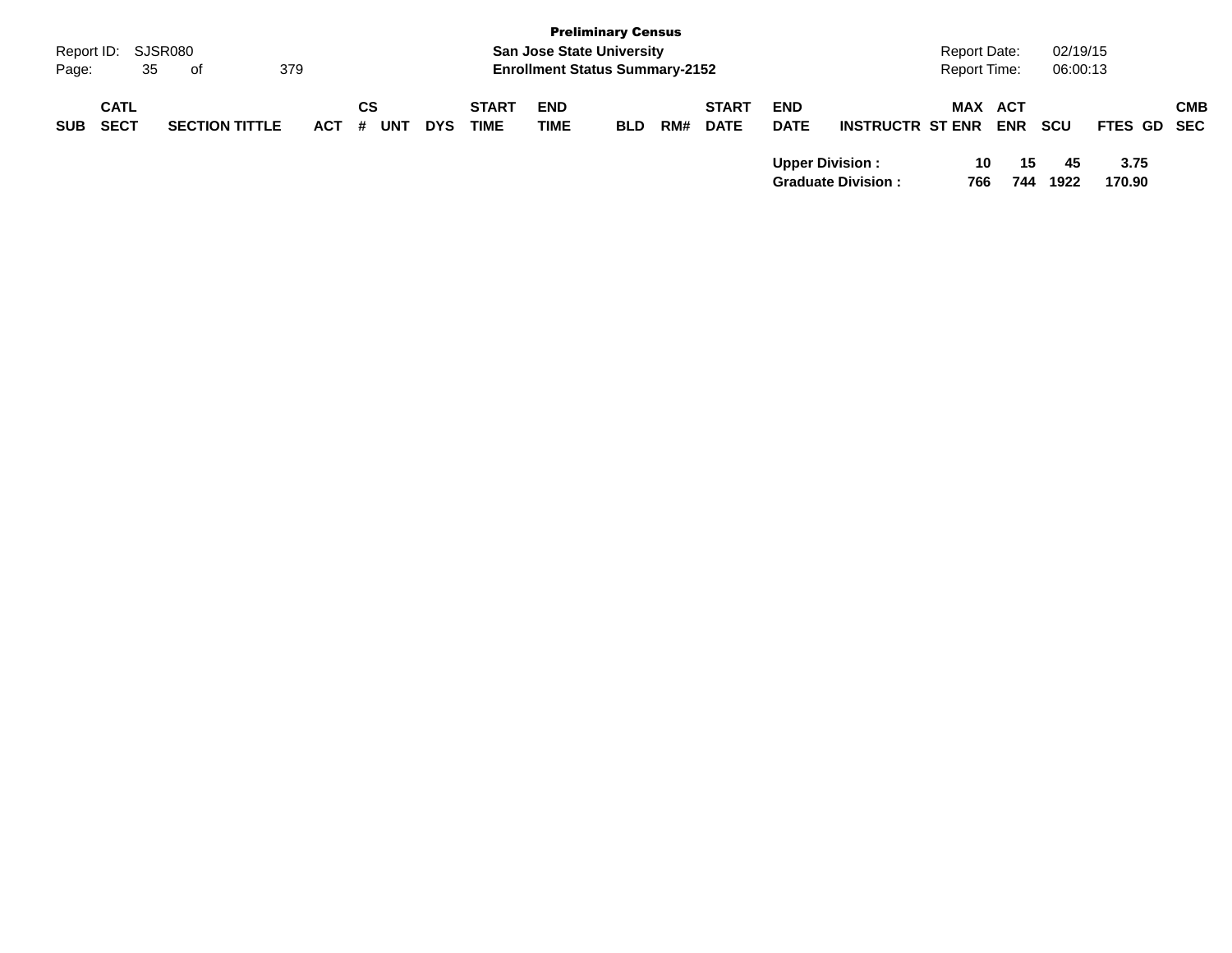| Report ID:<br>Page:        | 36                         | <b>SJSR080</b><br>379<br>of                                   |                          |                    |            |                |                             | <b>Preliminary Census</b><br><b>San Jose State University</b><br><b>Enrollment Status Summary-2152</b> |            |     |                             |                                                                              |                              | <b>Report Date:</b> | <b>Report Time:</b>                                                           | 02/19/15<br>06:00:13        |                              |                                           |                          |
|----------------------------|----------------------------|---------------------------------------------------------------|--------------------------|--------------------|------------|----------------|-----------------------------|--------------------------------------------------------------------------------------------------------|------------|-----|-----------------------------|------------------------------------------------------------------------------|------------------------------|---------------------|-------------------------------------------------------------------------------|-----------------------------|------------------------------|-------------------------------------------|--------------------------|
| <b>SUB</b>                 | <b>CATL</b><br><b>SECT</b> | <b>SECTION TITTLE</b>                                         | <b>ACT</b>               | $\mathsf{cs}$<br># | <b>UNT</b> | <b>DYS</b>     | <b>START</b><br><b>TIME</b> | <b>END</b><br><b>TIME</b>                                                                              | <b>BLD</b> | RM# | <b>START</b><br><b>DATE</b> | <b>END</b><br><b>DATE</b>                                                    | <b>INSTRUCTR ST ENR</b>      |                     | <b>MAX ACT</b><br><b>ENR</b>                                                  | <b>SCU</b>                  | <b>FTES GD</b>               |                                           | <b>CMB</b><br><b>SEC</b> |
| <b>College</b>             | Department :               | <b>Applied Sciences &amp; Arts</b><br><b>Military Science</b> |                          |                    |            |                |                             |                                                                                                        |            |     |                             |                                                                              |                              |                     |                                                                               |                             |                              |                                           |                          |
| <b>MILS</b><br><b>MILS</b> | 1B 01<br>1B 02             | Intro Tac Leadership<br>Intro Tac Leadership                  | <b>SUP</b><br>LAB        | 77<br>78           | 2.0<br>0.0 | МW<br>W        | 08:00 AM 09:05 AM           | 02:15 PM 05:00 PM                                                                                      |            |     | 01/22/15<br>01/22/15        | 05/13/15<br>05/13/15                                                         | A Frias<br>A Frias<br>Total: | Α<br>A              | 30<br>8<br>8<br>30<br>16<br>60                                                | 16<br>8<br>24               | 1.07<br>0.00<br>1.07         | $\overline{0}$<br>$\overline{\mathbf{0}}$ |                          |
| <b>MILS</b><br><b>MILS</b> | 2B 01<br>2B 02             | Fnd Tac Ldrshp<br>Fnd Tac Ldrshp                              | <b>SUP</b><br><b>LAB</b> | 77<br>78           | 2.0<br>0.0 | <b>MW</b><br>W | 08:00 AM 09:05 AM           | 02:15 PM 05:00 PM                                                                                      |            |     | 01/22/15<br>01/22/15        | 05/13/15<br>05/13/15                                                         | A Frias<br>A Frias<br>Total: | Α<br>A              | 30<br>8<br>8<br>30<br>16<br>60                                                | 16<br>8<br>24               | 1.10<br>0.00<br>1.10         | $\overline{1}$<br>$\overline{1}$          |                          |
| <b>MILS</b><br><b>MILS</b> |                            | 130B 01 Appl Tm Ldrshp<br>130B 02 Appl Tm Ldrshp              | <b>SUP</b><br><b>LAB</b> | 77<br>78           | 4.0<br>0.0 | <b>TR</b><br>W | 08:30 AM 10:10 AM           | 02:15 PM 05:00 PM                                                                                      |            |     | 01/22/15<br>01/22/15        | 05/13/15<br>05/13/15                                                         | A Frias<br>A Frias<br>Total: | Α<br>A              | 30<br>9<br>9<br>30<br>18<br>60                                                | 36<br>9<br>45               | 2.40<br>0.00<br>2.40         | $\overline{\mathbf{0}}$<br>$\Omega$       |                          |
| <b>MILS</b><br><b>MILS</b> |                            | 140B 01 Ldrshp Cplx Wld<br>140B 02 Ldrshp Cplx Wld            | <b>SUP</b><br><b>LAB</b> | 77<br>78           | 4.0<br>0.0 | <b>TR</b><br>W |                             | 10:20 AM 12:00 PM<br>02:15 PM 05:00 PM                                                                 |            |     | 01/22/15                    | 05/13/15<br>01/22/15 05/13/15                                                | A Frias<br>A Frias<br>Total: | A<br>A              | 30<br>$\overline{2}$<br>$\overline{2}$<br>30<br>$\overline{\mathbf{4}}$<br>60 | 8<br>$\boldsymbol{2}$<br>10 | 0.53<br>0.00<br>0.53         | $\overline{\mathbf{0}}$<br>- 0            |                          |
| <b>MILS</b>                | 180 01                     | <b>Individual Studies</b>                                     | <b>SUP</b>               | 77                 | 3.0        | TBA            |                             |                                                                                                        |            |     | 01/22/15                    | 05/13/15                                                                     | A Frias<br>Total:            | A                   | 30<br>0<br>30<br>$\mathbf 0$                                                  | 0<br>$\bf{0}$               | $0.00 \t 0$<br>0.00          |                                           |                          |
|                            | Department :               | <b>Military Science</b>                                       |                          |                    |            |                |                             |                                                                                                        |            |     |                             | <b>Department Total:</b><br><b>Lower Division:</b><br><b>Upper Division:</b> | <b>Graduate Division:</b>    | 270<br>120<br>150   | 54<br>32<br>22<br>$\bf{0}$<br>0                                               | 103<br>48<br>55<br>0        | 5.10<br>2.17<br>2.93<br>0.00 |                                           |                          |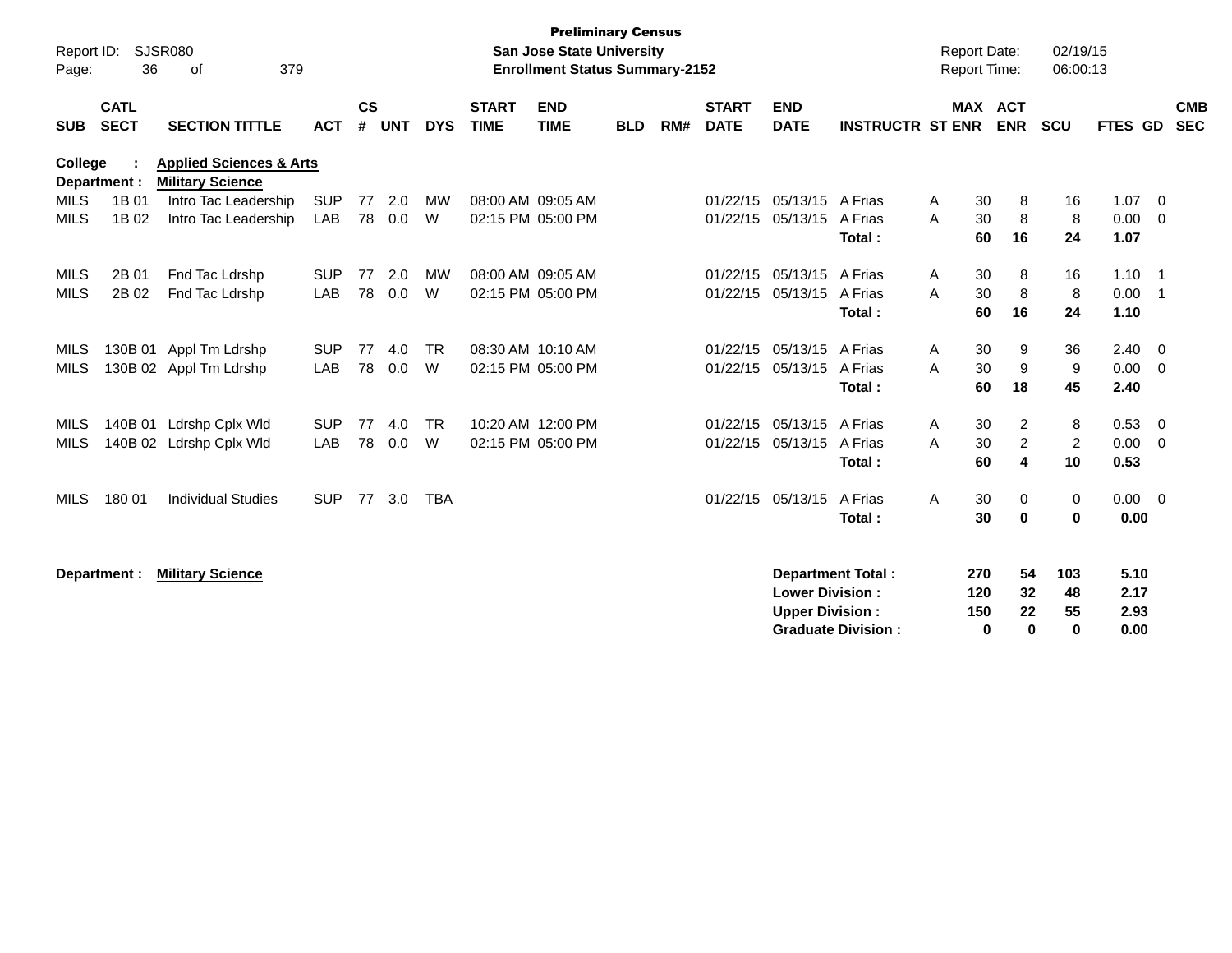| Page:             | Report ID: SJSR080<br>37   | 379<br>οf                           |              |                    |               |              |                             | <b>Preliminary Census</b><br>San Jose State University<br><b>Enrollment Status Summary-2152</b> |            |     |                             |                                 |                                     | <b>Report Date:</b><br><b>Report Time:</b> |                | 02/19/15<br>06:00:13 |                  |            |
|-------------------|----------------------------|-------------------------------------|--------------|--------------------|---------------|--------------|-----------------------------|-------------------------------------------------------------------------------------------------|------------|-----|-----------------------------|---------------------------------|-------------------------------------|--------------------------------------------|----------------|----------------------|------------------|------------|
| <b>SUB</b>        | <b>CATL</b><br><b>SECT</b> | <b>SECTION TITTLE</b>               | <b>ACT</b>   | $\mathsf{cs}$<br># | UNT           | <b>DYS</b>   | <b>START</b><br><b>TIME</b> | <b>END</b><br><b>TIME</b>                                                                       | <b>BLD</b> | RM# | <b>START</b><br><b>DATE</b> | <b>END</b><br><b>DATE</b>       | <b>INSTRUCTR ST ENR</b>             | MAX ACT                                    | <b>ENR</b>     | <b>SCU</b>           | FTES GD SEC      | <b>CMB</b> |
| College           |                            | <b>Applied Sciences &amp; Arts</b>  |              |                    |               |              |                             |                                                                                                 |            |     |                             |                                 |                                     |                                            |                |                      |                  |            |
| <b>NURS 2301</b>  | Department :               | <b>Nursing</b><br>Pathophysiology-l | <b>LEC</b>   | 01                 | $3.0 \quad R$ |              |                             | 03:00 PM 05:50 PM                                                                               | CL         | 222 |                             | 01/22/15 05/13/15 A Spilker     |                                     | A<br>61                                    | 62             | 186                  | $12.40 \t 0$     |            |
|                   |                            |                                     |              |                    |               |              |                             |                                                                                                 |            |     |                             |                                 | Total:                              | 61                                         | 62             | 186                  | 12.40            |            |
| <b>NURS</b> 24 01 |                            | Adult Care Mgmt I                   | LEC.         | 01                 | 4.0           | TF           |                             | 10:30 AM 12:20 PM                                                                               | CL         | 222 |                             |                                 | 01/22/15 05/13/15 C O'Leary-Ke A    | 60                                         | 56             | 224                  | 14.93 0          |            |
|                   |                            |                                     |              |                    |               |              |                             |                                                                                                 |            |     |                             |                                 | Total:                              | 60                                         | 56             | 224                  | 14.93            |            |
| <b>NURS 3301</b>  |                            | Prof Role Dev I                     | <b>LEC</b>   | 02                 | 2.0           | W            |                             | 02:00 PM 03:50 PM                                                                               | HВ         | 408 |                             | 01/22/15 05/13/15 D Gaylle      |                                     | 31<br>A                                    | 32             | 64                   | 4.27 0           |            |
|                   | NURS 33 02                 | Prof Role Dev I                     | <b>LEC</b>   |                    | 02 2.0        | W            |                             | 05:00 PM 06:50 PM                                                                               | HВ         | 408 |                             | 01/22/15 05/13/15 D Gaylle      | Total:                              | 31<br>A<br>62                              | 29<br>61       | 58<br>122            | $3.87$ 0<br>8.13 |            |
|                   | NURS 34A 01                | Prof Role Dev II                    | <b>LEC</b>   | 02                 | 1.0           | -F           |                             | 08:00 AM 10:15 AM                                                                               | HВ         | 408 |                             | 01/22/15 05/13/15 A Spilker     |                                     | 30<br>A                                    | 30             | 30                   | $2.00 \t 0$      |            |
|                   | NURS 34A 02                | Prof Role Dev II                    | <b>LEC</b>   |                    | 02 1.0 F      |              |                             | 01:15 PM 03:30 PM                                                                               | HВ         | 408 |                             | 01/22/15 05/13/15 L Rauch       |                                     | 30<br>A                                    | 26             | 26                   | $1.73 \t 0$      |            |
|                   |                            |                                     |              |                    |               |              |                             |                                                                                                 |            |     |                             |                                 | Total:                              | 60                                         | 56             | 56                   | 3.73             |            |
| NURS 43 01        |                            | Pharmacology                        | <b>LEC</b>   | 01                 | 3.0           |              |                             |                                                                                                 |            |     |                             | 01/22/15 05/13/15               |                                     | Χ<br>0                                     | 0              | 0                    | $0.00 \t 0$      |            |
| NURS 4302         |                            | Pharmacology                        | <b>LEC</b>   | 01                 | 3.0           | $\top$       |                             | 01:00 PM 03:50 PM                                                                               | <b>IRC</b> | 306 |                             | 01/22/15 05/13/15 S Malloy      |                                     | 61<br>A                                    | 61             | 183                  | 12.20 0          |            |
|                   |                            |                                     |              |                    |               |              |                             |                                                                                                 |            |     |                             |                                 | Total:                              | 61                                         | 61             | 183                  | 12.20            |            |
| NURS 44 02        |                            | Adult Care Clin Prac                | LAB          | 17                 | 3.0           | м            |                             | 02:00 PM 10:00 PM                                                                               | <b>OFF</b> |     |                             | CAMP 01/22/15 05/13/15 D Law    |                                     | A<br>10                                    | 10             | 30                   | $2.00 \t 0$      |            |
| <b>NURS 44 03</b> |                            | Adult Care Clin Prac                | LAB          | 17                 | 3.0           | W            |                             | 02:00 PM 10:00 PM                                                                               | <b>OFF</b> |     |                             | CAMP 01/22/15 05/13/15 K Kinner |                                     | 10<br>A                                    | 8              | 24                   | $1.60 \t 0$      |            |
|                   | NURS 44 04                 | Adult Care Clin Prac                | LAB          | 17                 | 3.0           | м            |                             | 03:00 PM 10:00 PM                                                                               | <b>OFF</b> |     |                             | CAMP 01/22/15 05/13/15 C Keane  |                                     | 10<br>A                                    | 11             | 33                   | $2.20 \t 0$      |            |
|                   | <b>NURS 44 05</b>          | Adult Care Clin Prac                | LAB          | 17                 | 3.0           | $\top$       |                             | 02:00 PM 10:00 PM                                                                               | <b>OFF</b> |     |                             |                                 | CAMP 01/22/15 05/13/15 J Friedenbac | 10<br>A                                    | 10             | 30                   | $2.00 \t 0$      |            |
|                   | <b>NURS 44 06</b>          | Adult Care Clin Prac                | LAB          | 17                 | 3.0           | S            |                             | 07:00 AM 03:00 PM                                                                               | <b>OFF</b> |     |                             | CAMP 01/22/15 05/13/15 M Mistal |                                     | 10<br>A                                    | $\overline{7}$ | 21                   | $1.40 \ 0$       |            |
|                   | <b>NURS 44 07</b>          | <b>Adult Care Clin Prac</b>         | LAB          |                    | 17 3.0        | $\top$       |                             | 02:00 PM 10:00 PM                                                                               | <b>OFF</b> |     |                             | CAMP 01/22/15 05/13/15 P Mayer  |                                     | 10<br>A                                    | 10             | 30                   | $2.00 \t 0$      |            |
|                   |                            |                                     |              |                    |               |              |                             |                                                                                                 |            |     |                             |                                 | Total:                              | 60                                         | 56             | 168                  | 11.20            |            |
| <b>NURS 5301</b>  |                            | Skills in Nursing I                 | <b>LEC</b>   | 02                 | 0.0           | TBA          |                             |                                                                                                 |            |     |                             |                                 | 01/22/15 05/13/15 C O'Leary-Ke A    | 61                                         | 61             | 61                   | $0.00 \t 0$      |            |
|                   | NURS 53 02                 | Skills in Nursing I                 | LAB          |                    | 16 3.0        | WF           |                             | 08:00 AM 10:50 AM                                                                               | НB         | 311 |                             |                                 | 01/22/15 05/13/15 K Bawel-Brin A    | 21                                         | 19             | 38                   | $3.80\ 0$        |            |
|                   | NURS 53 03                 | Skills in Nursing I                 | LAB          |                    | 3.0           |              |                             |                                                                                                 |            |     |                             |                                 |                                     | X<br>$\Omega$                              | $\Omega$       | $\Omega$             | $0.00 \t 0$      |            |
|                   | <b>NURS 5304</b>           | Skills in Nursing I                 | LAB          |                    | 16 3.0        | WF           |                             | 02:00 PM 04:50 PM                                                                               | HB         | 311 |                             |                                 | 01/22/15 05/13/15 C O'Leary-Ke A    | 21                                         | 21             | 42                   | $4.20 \ 0$       |            |
|                   | <b>NURS 5305</b>           | Skills in Nursing I                 | LAB          |                    | 16 3.0 WF     |              |                             | 11:00 AM 01:50 PM                                                                               | HB         | 311 |                             | 01/22/15 05/13/15 D Nelson      |                                     | 20<br>A                                    | 21             | 42                   | $4.20 \ 0$       |            |
|                   |                            |                                     |              |                    |               |              |                             |                                                                                                 |            |     |                             |                                 | Total:                              | 123                                        | 122            | 183                  | 12.20            |            |
| <b>NURS 54 01</b> |                            | <b>Nursing Skills II</b>            | LEC 02 0.0   |                    |               | <b>TBA</b>   |                             |                                                                                                 |            |     |                             |                                 | 01/22/15 05/13/15 K Bawel-Brin A    | 60                                         | 56             | 56                   | $0.00 \t 0$      |            |
|                   | NURS 54 02                 | <b>Nursing Skills II</b>            | LAB          |                    | 16 2.0        | $\mathsf{R}$ |                             | 08:00 AM 10:50 AM                                                                               | HB.        | 311 |                             |                                 | 01/22/15 05/13/15 K Bawel-Brin A    | 20                                         | 20             | 20                   | $2.67$ 0         |            |
|                   | <b>NURS 54 03</b>          | <b>Nursing Skills II</b>            | LAB          |                    | 16 2.0        | -R           |                             | 11:00 AM 01:50 PM                                                                               | HB.        | 311 |                             | 01/22/15 05/13/15 C Keane       |                                     | 20<br>A                                    | 20             | 20                   | $2.67$ 0         |            |
|                   | <b>NURS 54 04</b>          | Nursing Skills II                   | LAB 16 2.0 R |                    |               |              |                             | 02:00 PM 04:50 PM                                                                               | HB         | 311 |                             | 01/22/15 05/13/15 J Barnby      |                                     | 20<br>A                                    | 16             | 16                   | $2.13 \ 0$       |            |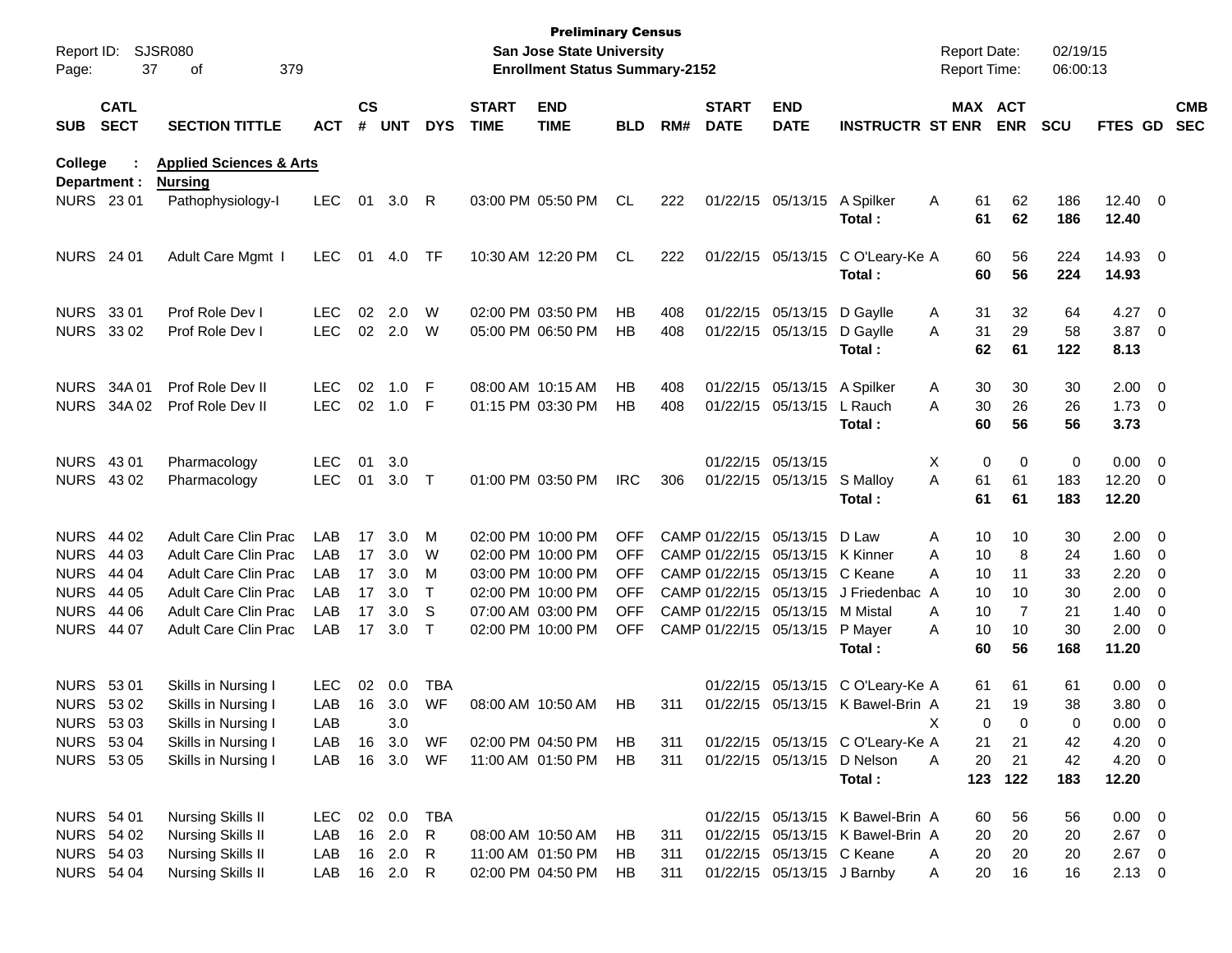| Page:      | Report ID: SJSR080<br>38                  | 379<br>of                                          |                                  |                    |                   |              |                             | <b>Preliminary Census</b><br>San Jose State University<br><b>Enrollment Status Summary-2152</b> |                |                   |                             |                                                                    |                                                                     | <b>Report Date:</b><br><b>Report Time:</b> |                       | 02/19/15<br>06:00:13 |                                          |                          |
|------------|-------------------------------------------|----------------------------------------------------|----------------------------------|--------------------|-------------------|--------------|-----------------------------|-------------------------------------------------------------------------------------------------|----------------|-------------------|-----------------------------|--------------------------------------------------------------------|---------------------------------------------------------------------|--------------------------------------------|-----------------------|----------------------|------------------------------------------|--------------------------|
| <b>SUB</b> | <b>CATL</b><br><b>SECT</b>                | <b>SECTION TITTLE</b>                              | <b>ACT</b>                       | $\mathsf{cs}$<br># | <b>UNT</b>        | <b>DYS</b>   | <b>START</b><br><b>TIME</b> | <b>END</b><br><b>TIME</b>                                                                       | <b>BLD</b>     | RM#               | <b>START</b><br><b>DATE</b> | <b>END</b><br><b>DATE</b>                                          | <b>INSTRUCTR ST ENR</b>                                             |                                            | MAX ACT<br><b>ENR</b> | <b>SCU</b>           | FTES GD                                  | <b>CMB</b><br><b>SEC</b> |
|            |                                           |                                                    |                                  |                    |                   |              |                             |                                                                                                 |                |                   |                             |                                                                    | Total:                                                              |                                            | 120 112               | 112                  | 7.47                                     |                          |
|            | NURS 124 01                               | <b>Theory Overview</b>                             | <b>LEC</b>                       | 01                 | 3.0               | W            |                             | 09:00 AM 11:45 AM                                                                               | HB             | 408               |                             | 01/22/15 05/13/15                                                  | S McNiesh<br>Total:                                                 | A<br>30<br>30                              | 28<br>28              | 84<br>84             | $5.60 \quad 0$<br>5.60                   |                          |
|            | NURS 125 01                               | Adult Care Mgmt II                                 | <b>LEC</b>                       | 01                 | 4.0               | W            |                             | 10:30 AM 12:20 PM                                                                               | CL             | 222               |                             | 01/22/15 05/13/15                                                  | Total:                                                              | 63<br>Α<br>63                              | 60<br>60              | 240<br>240           | 16.00 0<br>16.00                         |                          |
|            |                                           | NURS 126A 01 Pediatric Theory                      | <b>LEC</b>                       | 01                 | $2.0$ R           |              |                             | 10:00 AM 11:50 AM                                                                               | <b>CL</b>      | 222               |                             | 01/22/15 05/13/15                                                  | C Hill<br>Total:                                                    | 60<br>A<br>60                              | 60<br>60              | 240<br>240           | $8.00 \t 0$<br>8.00                      |                          |
|            |                                           | NURS 126B 01 Mat/Newborn Theory LEC                |                                  |                    | 01 2.0 R          |              |                             | 01:00 PM 02:50 PM                                                                               | CL             | 222               |                             | 01/22/15 05/13/15                                                  | S McNiesh<br>Total:                                                 | 60<br>A<br>60                              | 60<br>60              | 120<br>120           | $8.00 \t 0$<br>8.00                      |                          |
|            |                                           | NURS 127A 01 Psych / MH Theory                     | <b>LEC</b>                       | 01                 | $2.0$ F           |              |                             | 08:00 AM 09:50 AM                                                                               | <b>IRC</b>     | 306               |                             | 01/22/15 05/13/15                                                  | C Mao<br>Total:                                                     | 65<br>A<br>65                              | 67<br>67              | 134<br>134           | 8.93 0<br>8.93                           |                          |
|            |                                           | NURS 127B 01 Community Theory                      | <b>LEC</b>                       | 01                 | $2.0$ F           |              |                             | 10:00 AM 11:50 AM                                                                               | <b>IRC</b>     | 306               |                             | 01/22/15 05/13/15                                                  | T Adelman<br>Total:                                                 | 87<br>A<br>87                              | 91<br>91              | 182<br>182           | $12.13 \t 0$<br>12.13                    |                          |
|            | NURS 128 01<br>NURS 128 02<br>NURS 128 03 | EBP in Nursing<br>EBP in Nursing<br>EBP in Nursing | LEC.<br><b>LEC</b><br><b>LEC</b> | 02<br>02<br>02     | 2.0<br>2.0<br>2.0 | R<br>R<br>W  |                             | 12:00 PM 01:50 PM<br>02:00 PM 03:50 PM<br>01:00 PM 02:50 PM                                     | НB<br>НB<br>CL | 408<br>408<br>238 |                             | 01/22/15 05/13/15<br>01/22/15 05/13/15 C Hill<br>01/22/15 05/13/15 | L Barnes-Wil A<br>R Rosenblum A                                     | 30<br>30<br>Α<br>30                        | 27<br>29<br>28        | 54<br>58<br>56       | $3.60 \ 0$<br>$3.87$ 0<br>$3.73 \quad 0$ |                          |
|            |                                           |                                                    |                                  |                    |                   |              |                             |                                                                                                 |                |                   |                             |                                                                    | Total:                                                              | 90                                         | 84                    | 168                  | 11.20                                    |                          |
|            | NURS 133 01<br>NURS 133 02                | Prof Role Dev IV<br>Prof Role Dev IV               | LEC.<br><b>LEC</b>               | 02<br>02           | 2.0<br>$2.0$ T    | $\mathsf{T}$ |                             | 10:30 AM 12:20 PM<br>01:00 PM 02:50 PM                                                          | НB<br>HB       | 408<br>408        |                             | 01/22/15 05/13/15<br>01/22/15 05/13/15 V Wong                      | J Sugiyama<br>Total:                                                | 32<br>A<br>31<br>A<br>63                   | 31<br>30<br>61        | 62<br>60<br>122      | $4.13 \quad 0$<br>$4.00 \ 0$<br>8.13     |                          |
|            | NURS 136 01<br>NURS 136 02                | Prof Role Dev III<br>Prof Role Dev III             | LEC.<br>LEC 02 2.0               |                    | 02 2.0 R          |              |                             | 08:00 AM 09:50 AM                                                                               | HB             | 408               |                             | 01/22/15 05/13/15 D Nelson<br>01/22/15 05/13/15                    |                                                                     | 30<br>Α                                    | 30<br>0<br>0          | 60<br>0              | $4.00 \ 0$<br>$0.00 \t 0$                |                          |
|            | NURS 136 03                               | Prof Role Dev III                                  | LEC 02 2.0 R                     |                    |                   |              |                             | 03:30 PM 05:20 PM CL                                                                            |                | 238               |                             |                                                                    | 01/22/15 05/13/15 S McNiesh<br>Total:                               | 31<br>Α<br>61                              | 30<br>60              | 60<br>120            | $4.00 \ 0$<br>8.00                       |                          |
|            | NURS 137 01<br>NURS 137 02                | Prof Role Dev V<br>Prof Role Dev V                 | LEC 02 2.0 F<br>LEC 02 2.0 F     |                    |                   |              |                             | 12:30 PM 02:20 PM<br>12:30 PM 02:20 PM                                                          | IRC.<br>IRC.   | 306<br>306        |                             |                                                                    | 01/22/15 05/13/15 T Adelman<br>01/22/15 05/13/15 D Canham<br>Total: | 44<br>A<br>44<br>A<br>88                   | 45<br>46<br>91        | 90<br>92<br>182      | $6.00 \t 0$<br>$6.13 \quad 0$<br>12.13   |                          |
|            | NURS 138 01                               | Prof Role Dev VI                                   | LEC 02 2.0 F                     |                    |                   |              |                             | 10:00 AM 11:50 AM CL                                                                            |                | 302               |                             | 01/22/15 05/13/15 T Lind                                           |                                                                     | A                                          | 45<br>44              | 88                   | 5.87 0                                   |                          |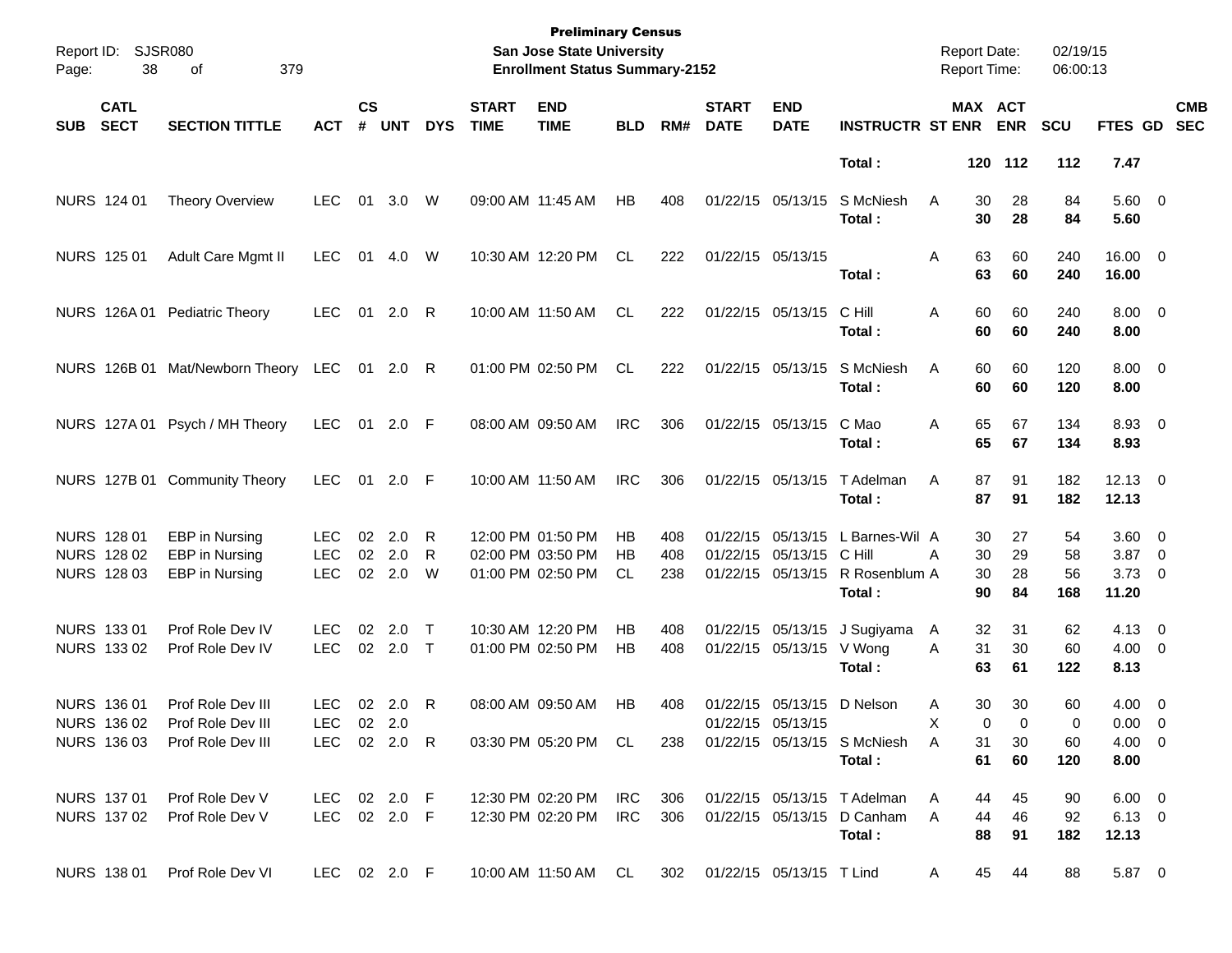| Report ID:<br>39<br>Page:                | SJSR080<br>379<br>οf                      |              |          |            |                 |                             | <b>Preliminary Census</b><br><b>San Jose State University</b><br><b>Enrollment Status Summary-2152</b> |            |     |                             |                                  |                                           | <b>Report Date:</b><br><b>Report Time:</b> |          |                       | 02/19/15<br>06:00:13 |                        |                |                          |
|------------------------------------------|-------------------------------------------|--------------|----------|------------|-----------------|-----------------------------|--------------------------------------------------------------------------------------------------------|------------|-----|-----------------------------|----------------------------------|-------------------------------------------|--------------------------------------------|----------|-----------------------|----------------------|------------------------|----------------|--------------------------|
| <b>CATL</b><br><b>SECT</b><br><b>SUB</b> | <b>SECTION TITTLE</b><br>Prof Role Dev VI |              |          |            | <b>DYS</b>      | <b>START</b><br><b>TIME</b> | <b>END</b><br><b>TIME</b>                                                                              | <b>BLD</b> | RM# | <b>START</b><br><b>DATE</b> | <b>END</b><br><b>DATE</b>        | <b>INSTRUCTR ST ENR</b>                   |                                            |          | MAX ACT<br><b>ENR</b> | <b>SCU</b>           | <b>FTES GD</b>         |                | <b>CMB</b><br><b>SEC</b> |
| NURS 138 02                              |                                           | <b>LEC</b>   |          | 02 2.0     | F               |                             | 10:00 AM 11:50 AM                                                                                      | <b>CCB</b> | 102 |                             | 01/22/15 05/13/15                | K Abriam-Yag A<br>Total :                 |                                            | 45<br>90 | 42<br>86              | 84<br>172            | 5.60 0<br>11.47        |                |                          |
| NURS 144 01                              | Clin Nurs Appl                            | <b>LEC</b>   | 02       | 2.0        | W               |                             | 03:00 PM 04:50 PM                                                                                      | <b>BBC</b> | 225 |                             | 01/22/15 05/13/15                | T Mckinnon<br>Total:                      | A                                          | 30<br>30 | 28<br>28              | 56<br>56             | $3.73 \quad 0$<br>3.73 |                |                          |
| NURS 145 01                              | Adult Care Clin II                        | LAB          | 17       | 4.0        | RF              |                             | 07:00 AM 03:00 PM                                                                                      | <b>OFF</b> |     |                             | CAMP 01/22/15 05/13/15 D Gaylle  |                                           | A                                          | 10       | 10                    | 40                   | 2.67                   | $\mathbf 0$    |                          |
| NURS 145 02                              | Adult Care Clin II                        | LAB          | 17       | 4.0        | <b>RF</b>       |                             | 07:00 AM 03:00 PM                                                                                      | <b>OFF</b> |     |                             | CAMP 01/22/15 05/13/15 V Wong    |                                           | A                                          | 10       | 7                     | 28                   | 1.87                   | $\mathbf 0$    |                          |
| <b>NURS 145 03</b>                       | Adult Care Clin II                        | LAB          | 17       | 4.0        | R               |                             | 07:00 AM 07:00 PM<br>02:00 PM 10:00 PM                                                                 | OFF        |     |                             | CAMP 01/22/15 05/13/15 C Pham    |                                           | A                                          | 10       | 7                     | 28                   | 1.87                   | 0              |                          |
| <b>NURS 145 04</b><br>NURS 145 07        | Adult Care Clin II<br>Adult Care Clin II  | LAB<br>LAB   | 17<br>17 | 4.0<br>4.0 | WR<br><b>RF</b> |                             | 07:00 AM 03:00 PM                                                                                      | OFF<br>OFF |     |                             | CAMP 01/22/15 05/13/15 M Olarte  | CAMP 01/22/15 05/13/15 P Edwards          | A<br>A                                     | 10<br>10 | 10<br>6               | 40<br>24             | 2.67<br>1.60           | 0<br>0         |                          |
| <b>NURS 14511</b>                        | Adult Care Clin II                        | LAB          | 17       | 4.0        | WR              |                             | 02:00 PM 10:00 PM                                                                                      | OFF        |     |                             | CAMP 01/22/15 05/13/15 J Garcia  |                                           | A                                          | 10       | 10                    | 40                   | 2.67                   | 0              |                          |
| <b>NURS 14512</b>                        | Adult Care Clin II                        | LAB          | 17       | 4.0        | WR              |                             | 02:00 PM 10:00 PM                                                                                      | OFF        |     |                             | CAMP 01/22/15 05/13/15 P Mayer   |                                           | A                                          | 10       | 10                    | 40                   | 2.67                   | 0              |                          |
|                                          |                                           |              |          |            |                 |                             |                                                                                                        |            |     |                             |                                  | Total :                                   |                                            | 70       | 60                    | 240                  | 16.00                  |                |                          |
| NURS 146A 01                             | Peds Clinical                             | LAB          | 17       | 2.0        | W               |                             | 07:00 AM 04:00 PM                                                                                      | OFF        |     |                             | CAMP 01/22/15 05/13/15 L Shields |                                           | A                                          | 8        | 8                     | 16                   | 1.07                   | - 0            |                          |
| NURS 146A 02 Peds Clinical               |                                           | LAB          | 17       | 2.0        | F               |                             | 07:00 AM 03:00 PM                                                                                      | OFF        |     |                             | CAMP 01/22/15 05/13/15 V Brewer  |                                           | A                                          | 10       | 8                     | 16                   | 1.07                   | $\mathbf 0$    |                          |
| NURS 146A 03 Peds Clinical               |                                           | LAB          | 17       | 2.0        | $\top$          |                             | 07:00 AM 03:00 PM                                                                                      | OFF        |     |                             |                                  | CAMP 01/22/15 05/13/15 S McKenna          | A                                          | 10       | 8                     | 16                   | 1.07                   | $\mathbf 0$    |                          |
| NURS 146A 06 Peds Clinical               |                                           | LAB          | 17       | 2.0        | $\top$          |                             | 02:00 PM 10:00 PM                                                                                      | OFF        |     |                             | CAMP 01/22/15 05/13/15 K Ketner  |                                           | A                                          | 10       | 10                    | 20                   | 1.33                   | 0              |                          |
| NURS 146A 07 Peds Clinical               |                                           | LAB          | 17       | 2.0        | W               |                             | 07:00 AM 03:00 PM                                                                                      | OFF        |     |                             | CAMP 01/22/15 05/13/15 C Hill    |                                           | A                                          | 10       | 10                    | 20                   | 1.33                   | $\mathbf 0$    |                          |
| NURS 146A 08 Peds Clinical               |                                           | LAB          | 17       | 2.0        | F               |                             | 07:00 AM 04:00 PM                                                                                      | OFF        |     |                             |                                  | CAMP 01/22/15 05/13/15 S McKenna          | A                                          | 10       | 8                     | 16                   | 1.07                   | 0              |                          |
| <b>NURS 146A11</b>                       | <b>Peds Clinical</b>                      | LAB          | 17       | 2.0        | W               |                             | 02:00 PM 10:00 PM                                                                                      | OFF        |     |                             | CAMP 01/22/15 05/13/15           | J Ruiz                                    | A                                          | 10       | 8                     | 16                   | 1.07                   | - 0            |                          |
|                                          |                                           |              |          |            |                 |                             |                                                                                                        |            |     |                             |                                  | Total :                                   |                                            | 68       | 60                    | 120                  | 8.00                   |                |                          |
|                                          | NURS 146B 01 Mat Hith Clinical            | LAB          | 17       | 2.0        | T               |                             | 02:00 PM 10:00 PM                                                                                      | <b>OFF</b> |     |                             | CAMP 01/22/15 05/13/15 J Barnby  |                                           | A                                          | 10       | 8                     | 16                   | 1.07                   | - 0            |                          |
|                                          | NURS 146B 02 Mat Hith Clinical            | LAB          | 17       | 2.0        | W               |                             | 07:00 AM 03:00 PM                                                                                      | <b>OFF</b> |     |                             | CAMP 01/22/15 05/13/15 J Peters  |                                           | A                                          | 10       | 8                     | 16                   | 1.07                   | $\overline{0}$ |                          |
|                                          | NURS 146B 04 Mat Hith Clinical            | LAB          |          | 17 2.0     | $\top$          |                             | 07:00 AM 03:00 PM                                                                                      | OFF        |     |                             | CAMP 01/22/15 05/13/15 T Lind    |                                           | A                                          | 10       | 8                     | 16                   | 1.07                   | $\mathbf 0$    |                          |
|                                          | NURS 146B 06 Mat Hlth Clinical            | LAB          | 17       | 2.0        | W               |                             | 02:00 PM 10:00 PM                                                                                      | OFF        |     |                             |                                  | CAMP 01/22/15 05/13/15 B Ashaolu          | A                                          | 10       | 10                    | 20                   | 1.33                   | 0              |                          |
|                                          | NURS 146B 07 Mat Hith Clinical            | LAB          | 17       | 2.0        | $\top$          |                             | 07:00 AM 04:00 PM                                                                                      | OFF        |     |                             | CAMP 01/22/15 05/13/15 D Nelson  |                                           | A                                          | 10       | 8                     | 16                   | 1.07                   | $\mathbf 0$    |                          |
|                                          | NURS 146B 15 Mat Hith Clinical            | LAB          |          | 17 2.0     | F               |                             | 07:00 AM 04:00 PM                                                                                      | <b>OFF</b> |     |                             | CAMP 01/22/15 05/13/15 S Guido   |                                           | Α                                          | 10       | 10                    | 20                   | 1.33                   | 0              |                          |
|                                          | NURS 146B 16 Mat Hith Clinical            | LAB.         |          | 17 2.0     | W               |                             | 07:00 AM 04:00 PM                                                                                      | OFF.       |     |                             | CAMP 01/22/15 05/13/15 T Lind    |                                           | A                                          | 10       | 8                     | 16                   | 1.07                   | $\Omega$       |                          |
|                                          |                                           |              |          |            |                 |                             |                                                                                                        |            |     |                             |                                  | Total:                                    |                                            | 70       | 60                    | 120                  | 8.00                   |                |                          |
|                                          | NURS 147A 01 Mental Health Clin           | LAB          |          | 2.0        |                 |                             |                                                                                                        |            |     |                             |                                  |                                           | X.                                         | 0        | 0                     | 0                    | $0.00 \quad 0$         |                |                          |
|                                          | NURS 147A 02 Mental Health Clin           | LAB          |          | 17 2.0     | W               |                             | 08:00 AM 01:50 PM                                                                                      |            |     |                             | OFF CAMP 01/22/15 05/13/15 C Mao |                                           | A                                          | 9        | 13                    | 26                   | $1.73 \t 0$            |                |                          |
|                                          | NURS 147A 03 Mental Health Clin           | LAB          |          | 17 2.0     | $\top$          |                             | 08:00 AM 01:50 PM                                                                                      | <b>OFF</b> |     |                             | CAMP 01/22/15 05/13/15 C Mao     |                                           | A                                          | 10       | 11                    | 22                   | $1.47 \quad 0$         |                |                          |
|                                          | NURS 147A 04 Mental Health Clin           | LAB          |          | 17 2.0     | W               |                             | 08:00 AM 01:50 PM                                                                                      | OFF        |     |                             |                                  | CAMP 01/22/15 05/13/15 L Barnes-Wil A     |                                            | 9        | 10                    | 20                   | $1.33 \ 0$             |                |                          |
|                                          | NURS 147A 05 Mental Health Clin           | LAB          |          | 17 2.0     | $\top$          |                             | 02:00 PM 10:00 PM                                                                                      | OFF        |     |                             | CAMP 01/22/15 05/13/15 D Gaylle  |                                           | A                                          | 10       | 12                    | 24                   | $1.60 \t 0$            |                |                          |
|                                          | NURS 147A 06 Mental Health Clin           | LAB 17 2.0 M |          |            |                 |                             | 01:00 PM 10:00 PM                                                                                      |            |     |                             |                                  | OFF CAMP 01/22/15 05/13/15 L Barnes-Wil A |                                            | 8        | 10                    | 20                   | $1.33 \ 0$             |                |                          |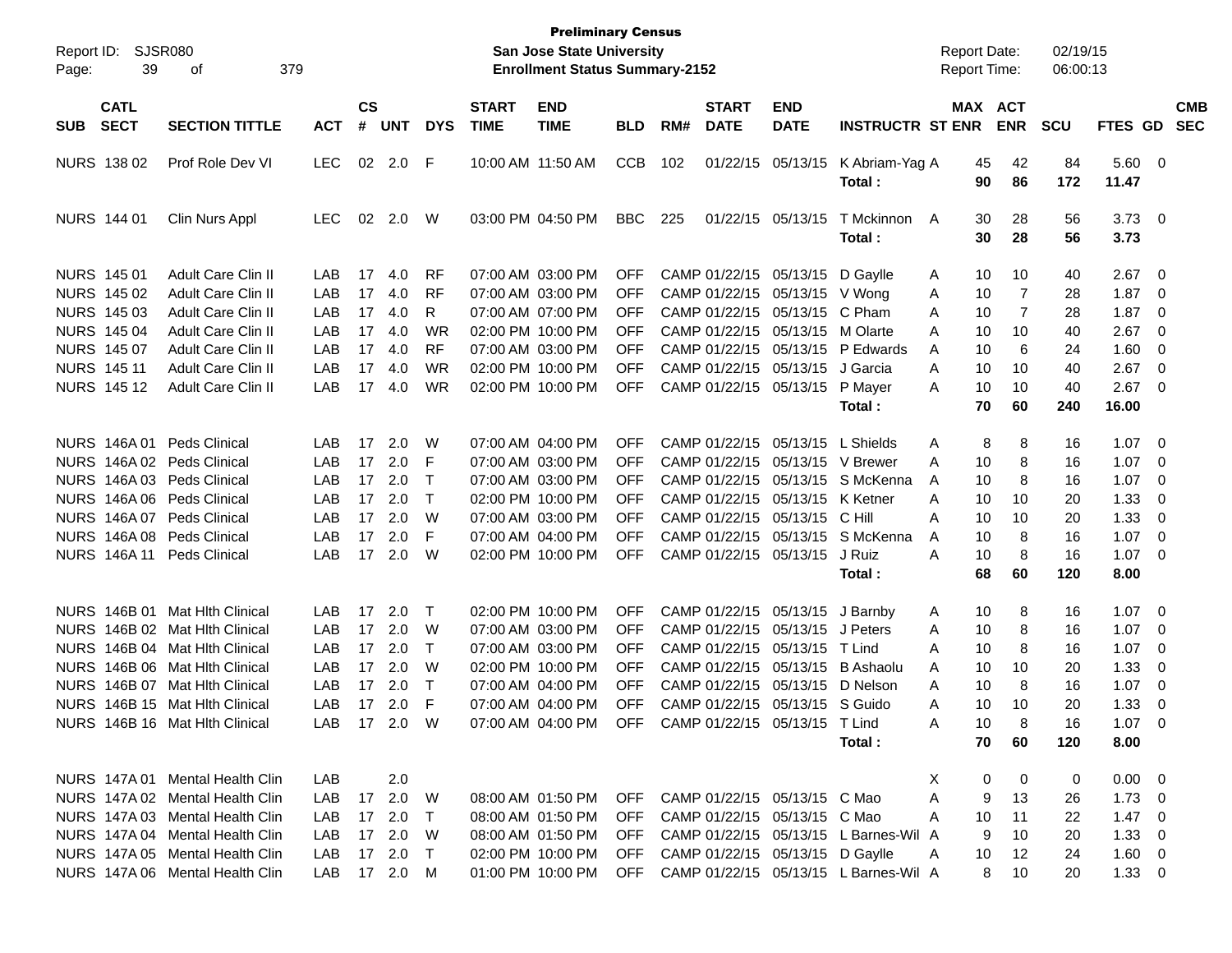| Report ID:<br>40<br>Page:                                | SJSR080<br>379<br>οf            |                |                    |            |                      |                             | <b>Preliminary Census</b><br><b>San Jose State University</b><br><b>Enrollment Status Summary-2152</b> |            |         |                             |                                 |                                       | <b>Report Date:</b><br><b>Report Time:</b> |          |                              | 02/19/15<br>06:00:13 |                |                                |                          |
|----------------------------------------------------------|---------------------------------|----------------|--------------------|------------|----------------------|-----------------------------|--------------------------------------------------------------------------------------------------------|------------|---------|-----------------------------|---------------------------------|---------------------------------------|--------------------------------------------|----------|------------------------------|----------------------|----------------|--------------------------------|--------------------------|
| <b>CATL</b><br><b>SECT</b><br><b>SUB</b>                 | <b>SECTION TITTLE</b>           | <b>ACT</b>     | $\mathsf{cs}$<br># | <b>UNT</b> | <b>DYS</b>           | <b>START</b><br><b>TIME</b> | <b>END</b><br><b>TIME</b>                                                                              | BLD        | RM#     | <b>START</b><br><b>DATE</b> | <b>END</b><br><b>DATE</b>       | <b>INSTRUCTR ST ENR</b>               |                                            |          | <b>MAX ACT</b><br><b>ENR</b> | <b>SCU</b>           | <b>FTES GD</b> |                                | <b>CMB</b><br><b>SEC</b> |
|                                                          | NURS 147A 08 Mental Health Clin | LAB            | 17                 | 2.0        | M                    |                             | 08:00 AM 02:00 PM                                                                                      | <b>OFF</b> |         |                             | CAMP 01/22/15 05/13/15          | M Dver                                | A                                          | 10       | 10                           | 20                   | 1.33           | $\overline{\mathbf{0}}$        |                          |
|                                                          | NURS 147A 10 Mental Health Clin | LAB            |                    | 2.0        |                      |                             |                                                                                                        |            |         |                             |                                 | Total:                                | X                                          | 0<br>56  | $\mathbf 0$<br>66            | 0<br>132             | 0.00<br>8.80   | - 0                            |                          |
| NURS 147B 01 Com Hith Clin                               |                                 | LAB            | 17                 | 3.0        | $\top$               |                             | 08:00 AM 04:50 PM                                                                                      | <b>OFF</b> |         |                             | CAMP 01/22/15 05/13/15 L Rauch  |                                       | A                                          | 9        | 8                            | 24                   | 1.60           | $\overline{\phantom{0}}$       |                          |
| NURS 147B 02 Com Hith Clin                               |                                 | LAB            | 17                 | 3.0        | W                    |                             | 08:00 AM 04:50 PM                                                                                      | <b>OFF</b> |         |                             |                                 | CAMP 01/22/15 05/13/15 D Canham       | A                                          | 10       | 11                           | 33                   | 2.20           | - 0                            |                          |
| NURS 147B 05 Com Hith Clin<br>NURS 147B 06 Com Hith Clin |                                 | LAB<br>LAB     | 17<br>17           | 3.0<br>3.0 | <b>TBA</b><br>$\top$ |                             | 08:00 AM 04:50 PM                                                                                      | <b>OFF</b> |         |                             | 01/22/15 05/13/15               | CAMP 01/22/15 05/13/15 T Adelman      | A<br>A                                     | 10<br>10 | 10<br>12                     | 30<br>36             | 2.00<br>2.40   | - 0<br>$\overline{\mathbf{0}}$ |                          |
| NURS 147B 07 Com Hith Clin                               |                                 | LAB            | 17                 | 3.0        | $\top$               |                             | 08:00 AM 04:50 PM                                                                                      | <b>OFF</b> |         |                             |                                 | CAMP 01/22/15 05/13/15 C Finkbeiner A |                                            | 9        | 8                            | 24                   | 1.60           | - 0                            |                          |
| NURS 147B 08 Com Hith Clin                               |                                 | LAB            | 17                 | 3.0        | $\top$               |                             | 08:00 AM 05:00 PM                                                                                      | <b>OFF</b> |         |                             |                                 | CAMP 01/22/15 05/13/15 D Gennette     | A                                          | 10       | 8                            | 24                   | 1.60           | - 0                            |                          |
| NURS 147B 10 Com Hith Clin                               |                                 | LAB            | 17                 | 3.0        | R                    |                             | 08:00 AM 04:50 PM                                                                                      | <b>OFF</b> |         |                             | CAMP 01/22/15 05/13/15 L Rauch  |                                       | A                                          | 10       | 12                           | 36                   | 2.40           | - 0                            |                          |
| NURS 147B 12 Com Hith Clin                               |                                 | LAB            | 17                 | 3.0        | W                    |                             | 08:00 AM 04:50 PM                                                                                      | <b>OFF</b> |         |                             |                                 | CAMP 01/22/15 05/13/15 J Monahan      | A                                          | 12       | 10                           | 30                   | 2.00           | $\overline{\mathbf{0}}$        |                          |
| NURS 147B 13 Com Hith Clin                               |                                 | LAB            | 17                 | 3.0        | R                    |                             | 09:00 AM 04:00 PM                                                                                      | <b>OFF</b> |         |                             |                                 | CAMP 01/22/15 05/13/15 T Mckinnon     | A                                          | 12       | 12                           | 36                   | 2.40           | $\overline{\mathbf{0}}$        |                          |
|                                                          |                                 |                |                    |            |                      |                             |                                                                                                        |            |         |                             |                                 | Total:                                |                                            | 92       | 91                           | 273                  | 18.20          |                                |                          |
| NURS 148A 01 Sen Precept                                 |                                 | <b>PRA 17</b>  |                    | 4.0        | F                    |                             | 12:30 PM 02:50 PM                                                                                      | HB         | 401     |                             |                                 | 01/22/15 05/13/15 M Sternlieb         | A                                          | 12       | 12                           | 48                   | 3.20           | $\overline{\mathbf{0}}$        |                          |
| NURS 148A 02 Sen Precept                                 |                                 | <b>PRA</b>     | 17                 | 4.0        | F                    |                             | 12:30 PM 02:50 PM                                                                                      | HB         | 418     |                             |                                 | 01/22/15 05/13/15 C Hooper            | A                                          | 12       | 10                           | 40                   | 2.67           | - 0                            |                          |
| NURS 148A 03 Sen Precept                                 |                                 | <b>PRA</b>     | 17                 | 4.0        | F                    |                             | 12:30 PM 02:50 PM                                                                                      | HB         |         |                             | 301A 01/22/15 05/13/15 S Malloy |                                       | A                                          | 12       | 13                           | 52                   | 3.47           | - 0                            |                          |
| NURS 148A 04 Sen Precept                                 |                                 | <b>PRA</b>     | 17                 | 4.0        | F                    |                             | 12:30 PM 02:50 PM                                                                                      | IS.        | 118     |                             | 01/22/15 05/13/15 C Mao         |                                       | A                                          | 12       | 12                           | 48                   | 3.20           | - 0                            |                          |
| NURS 148A 05 Sen Precept                                 |                                 | <b>PRA</b>     | 17                 | 4.0        | F                    |                             | 12:30 PM 02:50 PM                                                                                      | HB         | 301E    |                             |                                 | 01/22/15 05/13/15 T Adelman           | A                                          | 12       | 8                            | 32                   | 2.13           | $\overline{\mathbf{0}}$        |                          |
| NURS 148A 06 Sen Precept                                 |                                 | <b>PRA</b>     | 17                 | 4.0        | F                    |                             | 12:30 PM 02:50 PM                                                                                      | HB         | 303     |                             | 01/22/15 05/13/15 S Guido       |                                       | A                                          | 12       | 16                           | 64                   | 4.27           | - 0                            |                          |
| NURS 148A 07 Sen Precept                                 |                                 | <b>PRA</b>     |                    | 17 4.0     | <b>TBA</b>           |                             |                                                                                                        |            |         |                             |                                 | 01/22/15 05/13/15 C Finkbeiner A      |                                            | 16<br>88 | 16<br>87                     | 64                   | 4.27           | - 0                            |                          |
|                                                          |                                 |                |                    |            |                      |                             |                                                                                                        |            |         |                             |                                 | Total:                                |                                            |          |                              | 348                  | 23.20          |                                |                          |
| NURS 180 01                                              | <b>Indivi Stdies</b>            | <b>SUP</b>     | 36                 | 1.0        | <b>TBA</b>           |                             |                                                                                                        |            |         |                             |                                 | 01/22/15 05/13/15 K Abriam-Yag A      |                                            | 40       | 13                           | 13                   | 0.87           | $\overline{\mathbf{0}}$        |                          |
| NURS 180 02                                              | <b>Indivi Stdies</b>            | <b>SUP</b>     | 36                 | 2.0        | <b>TBA</b>           |                             |                                                                                                        |            |         |                             |                                 | 01/22/15 05/13/15 K Abriam-Yag A      |                                            | 36       | 7                            | 14                   | 0.93           | - 0                            |                          |
| NURS 180 03                                              | <b>Indivi Stdies</b>            | <b>SUP</b>     | 36                 | 3.0        | <b>TBA</b>           |                             |                                                                                                        |            |         |                             |                                 | 01/22/15 05/13/15 K Abriam-Yag A      |                                            | 40       | -1                           | 3                    | 0.20           | $\overline{\mathbf{0}}$        |                          |
| <b>NURS 180 04</b>                                       | <b>Indivi Stdies</b>            | <b>SUP</b>     | 36                 | 4.0        | <b>TBA</b>           |                             |                                                                                                        |            |         |                             |                                 | 01/22/15 05/13/15 K Abriam-Yag A      |                                            | 36       | $\overline{c}$               | 8                    | 0.53           | $\overline{\mathbf{0}}$        |                          |
|                                                          |                                 |                |                    |            |                      |                             |                                                                                                        |            |         |                             |                                 | Total:                                |                                            | 152      | 23                           | 38                   | 2.53           |                                |                          |
| NURS 200 01                                              | Health Care Systms              | SEM 05 3.0 W   |                    |            |                      |                             | 05:00 PM 07:50 PM                                                                                      |            | BBC 225 |                             |                                 | 01/22/15 05/13/15 S McNiesh           | A                                          | 20       | - 10                         | 30                   | $2.40\quad 8$  |                                |                          |
|                                                          |                                 |                |                    |            |                      |                             |                                                                                                        |            |         |                             |                                 | Total:                                |                                            | 20       | 10                           | 30                   | 2.40           |                                |                          |
| NURS 202 01                                              | <b>Theoretical Found</b>        |                |                    |            |                      |                             | SEM 05 2.0 M 04:30 PM 06:20 PM HB                                                                      |            | 408     |                             | 01/22/15 05/13/15 C Mao         |                                       | $\mathsf{A}$                               | 20       | 17                           | 34                   | 2.83 17        |                                |                          |
|                                                          |                                 |                |                    |            |                      |                             |                                                                                                        |            |         |                             |                                 | Total:                                |                                            | 20       | 17                           | 34                   | 2.83           |                                |                          |
| NURS 297 02                                              | Master's Project                | SUP 25 2.0 TBA |                    |            |                      |                             |                                                                                                        |            |         |                             |                                 | 01/22/15 05/13/15 D Canham            | A                                          | 10       | 14                           | 28                   | 2.33 14        |                                |                          |
|                                                          |                                 |                |                    |            |                      |                             |                                                                                                        |            |         |                             |                                 | Total:                                |                                            | 10       | 14                           | 28                   | 2.33           |                                |                          |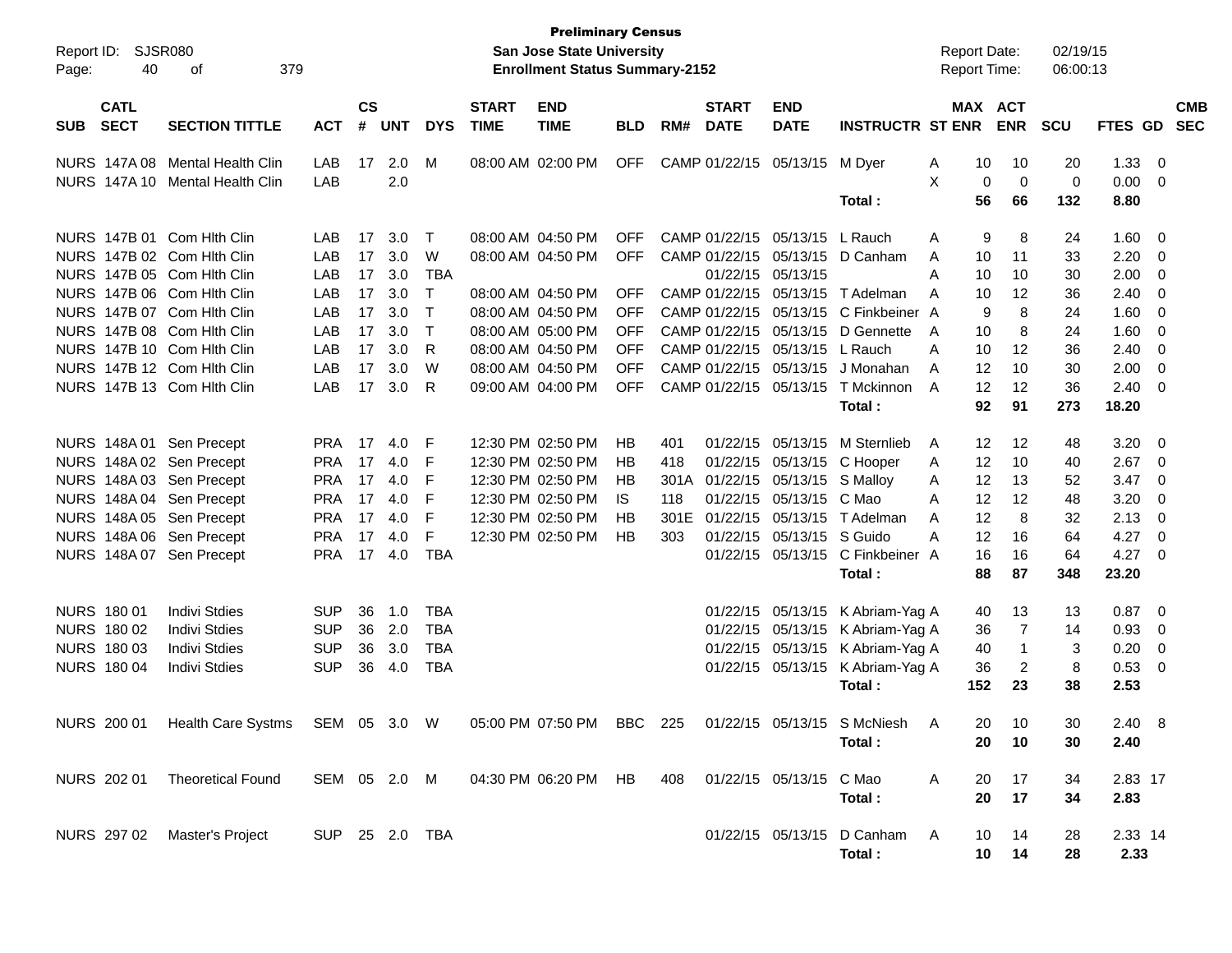|                                          |                       |            |                |            |                             |                                       | <b>Preliminary Census</b> |     |                             |                           |                           |                     |                   |              |                 |                   |
|------------------------------------------|-----------------------|------------|----------------|------------|-----------------------------|---------------------------------------|---------------------------|-----|-----------------------------|---------------------------|---------------------------|---------------------|-------------------|--------------|-----------------|-------------------|
| Report ID: SJSR080                       |                       |            |                |            |                             | <b>San Jose State University</b>      |                           |     |                             |                           |                           | Report Date:        |                   | 02/19/15     |                 |                   |
| 41<br>Page:                              | 0f                    | 379        |                |            |                             | <b>Enrollment Status Summary-2152</b> |                           |     |                             |                           |                           | <b>Report Time:</b> |                   | 06:00:13     |                 |                   |
| <b>CATL</b><br><b>SECT</b><br><b>SUB</b> | <b>SECTION TITTLE</b> | <b>ACT</b> | CS<br>UNT<br># | <b>DYS</b> | <b>START</b><br><b>TIME</b> | <b>END</b><br>TIME                    | <b>BLD</b>                | RM# | <b>START</b><br><b>DATE</b> | <b>END</b><br><b>DATE</b> | <b>INSTRUCTR ST ENR</b>   | MAX                 | ACT<br><b>ENR</b> | <b>SCU</b>   | <b>FTES GD</b>  | <b>CMB</b><br>SEC |
| Department :                             | Nursing               |            |                |            |                             |                                       |                           |     |                             | <b>Lower Division:</b>    | <b>Department Total:</b>  | 2040<br>607         | 1850<br>586       | 4417<br>1234 | 287.90<br>82.27 |                   |
|                                          |                       |            |                |            |                             |                                       |                           |     |                             | <b>Upper Division:</b>    |                           | 1403                | 1233              | 3121         | 200.47          |                   |
|                                          |                       |            |                |            |                             |                                       |                           |     |                             |                           | <b>Graduate Division:</b> | 30                  | 31                | 62           | 5.17            |                   |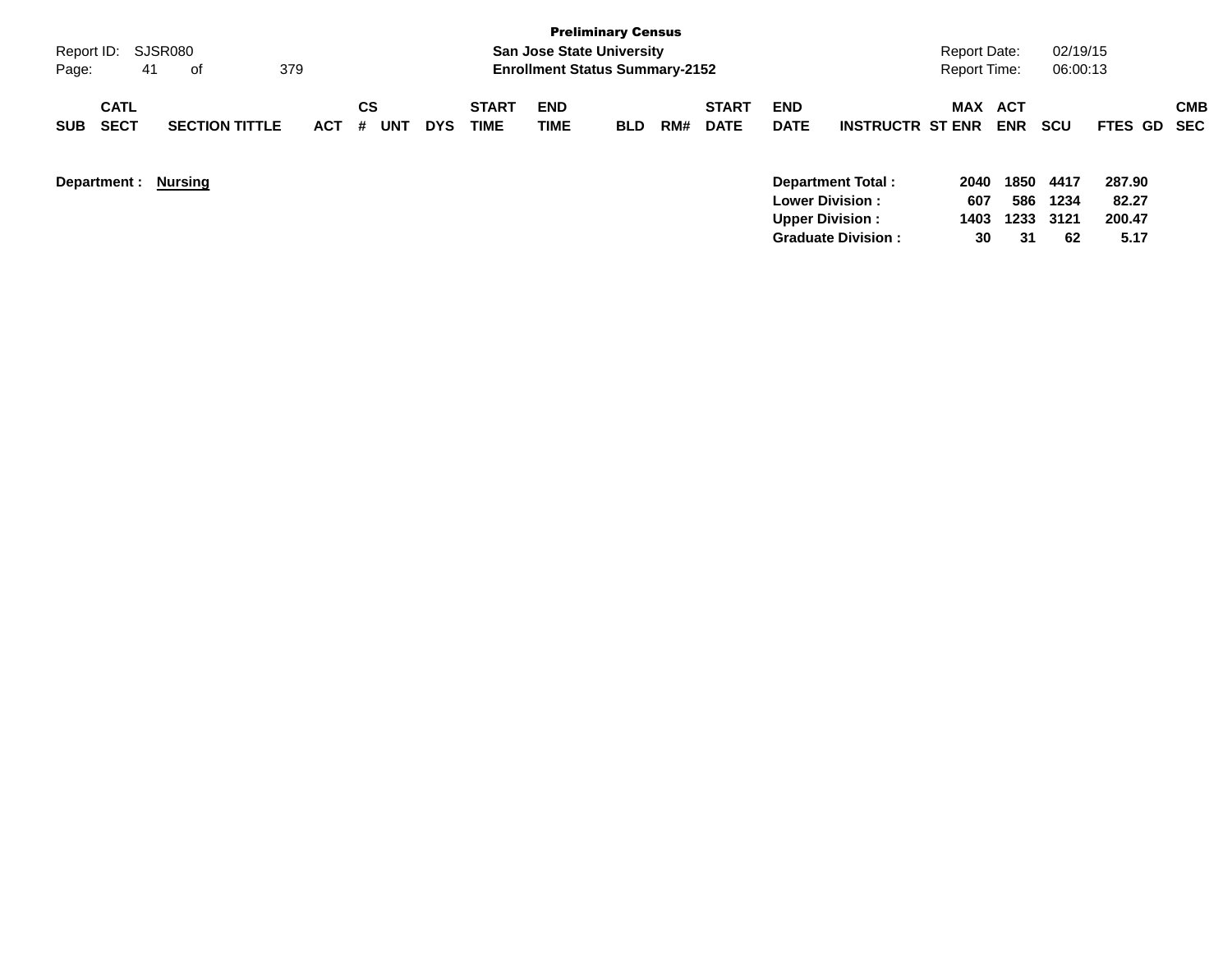| Report ID:<br>Page: | 42                         | <b>SJSR080</b><br>379<br>of        |            |               |        |            |                             | <b>Preliminary Census</b><br><b>San Jose State University</b><br><b>Enrollment Status Summary-2152</b> |            |     |                             |                           |                                  | <b>Report Date:</b><br><b>Report Time:</b> |                       | 02/19/15<br>06:00:13 |             |            |
|---------------------|----------------------------|------------------------------------|------------|---------------|--------|------------|-----------------------------|--------------------------------------------------------------------------------------------------------|------------|-----|-----------------------------|---------------------------|----------------------------------|--------------------------------------------|-----------------------|----------------------|-------------|------------|
| <b>SUB</b>          | <b>CATL</b><br><b>SECT</b> | <b>SECTION TITTLE</b>              | <b>ACT</b> | $\mathsf{cs}$ | # UNT  | <b>DYS</b> | <b>START</b><br><b>TIME</b> | <b>END</b><br><b>TIME</b>                                                                              | <b>BLD</b> | RM# | <b>START</b><br><b>DATE</b> | <b>END</b><br><b>DATE</b> | <b>INSTRUCTR ST ENR</b>          |                                            | MAX ACT<br><b>ENR</b> | <b>SCU</b>           | FTES GD SEC | <b>CMB</b> |
| College             |                            | <b>Applied Sciences &amp; Arts</b> |            |               |        |            |                             |                                                                                                        |            |     |                             |                           |                                  |                                            |                       |                      |             |            |
|                     | Department :               | <b>Occupational Therapy</b>        |            |               |        |            |                             |                                                                                                        |            |     |                             |                           |                                  |                                            |                       |                      |             |            |
|                     | OCTH 180 01                | <b>Indiv Studies</b>               | <b>SUP</b> | 36            | 1.0    | TBA        |                             |                                                                                                        |            |     | 01/22/15 05/13/15           |                           |                                  | 36<br>Α                                    | 0                     | 0                    | $0.00 \t 0$ |            |
|                     | OCTH 180 02                | <b>Indiv Studies</b>               | <b>SUP</b> | 36            | 2.0    | <b>TBA</b> |                             |                                                                                                        |            |     | 01/22/15 05/13/15           |                           |                                  | 36<br>A                                    | 0                     | 0                    | $0.00 \t 0$ |            |
|                     | OCTH 180 03                | <b>Indiv Studies</b>               | <b>SUP</b> | 36            | 3.0    | <b>TBA</b> |                             |                                                                                                        |            |     |                             |                           | 01/22/15 05/13/15 A Macrae       | 36<br>A                                    |                       | 3                    | $0.20 \ 0$  |            |
|                     | OCTH 180 04                | <b>Indiv Studies</b>               | <b>SUP</b> | 36            | 4.0    | <b>TBA</b> |                             |                                                                                                        |            |     |                             | 01/22/15 05/13/15         |                                  | Α<br>36                                    | 0                     | 0                    | $0.00 \t 0$ |            |
|                     |                            |                                    |            |               |        |            |                             |                                                                                                        |            |     |                             |                           | Total:                           | 144                                        | 1                     | 3                    | 0.20        |            |
|                     | OCTH 201A01                | <b>Field Work Exper</b>            | <b>SUP</b> | 25            | 6.0    | TBA        |                             |                                                                                                        |            |     |                             | 01/22/15 05/13/15         | C Hunter                         | Α<br>10                                    | 5                     | 30                   | 2.50 5      |            |
|                     |                            |                                    |            |               |        |            |                             |                                                                                                        |            |     |                             |                           | Total:                           | 10                                         | 5                     | 30                   | 2.50        |            |
|                     |                            | OCTH 201B 01 Adv Field Wrk Exp     | <b>SUP</b> | 25            | 6.0    | TBA        |                             |                                                                                                        |            |     |                             | 01/22/15 05/13/15         | C Hunter                         | Α<br>10                                    |                       | 6                    | $0.50$ 1    |            |
|                     |                            |                                    |            |               |        |            |                             |                                                                                                        |            |     |                             |                           | Total:                           | 10                                         | $\mathbf 1$           | 6                    | 0.50        |            |
|                     | OCTH 204 01                | Intro to History of                | <b>LEC</b> | 02            | 3.0    | W          |                             | 09:00 AM 11:45 AM                                                                                      | <b>CCB</b> | 115 |                             | 01/22/15 05/13/15         | C Glogoski                       | 38<br>A                                    | 37                    | 111                  | 9.25 37     |            |
|                     |                            |                                    |            |               |        |            |                             |                                                                                                        |            |     |                             |                           | Total:                           | 38                                         | 37                    | 111                  | 9.25        |            |
|                     | OCTH 208 01                | E-B Pract in Clt Cen               | <b>LEC</b> | 02            | 3.0    | R          |                             | 05:00 PM 07:45 PM                                                                                      | <b>CCB</b> | 115 |                             | 01/22/15 05/13/15         | G Teaford                        | Α<br>38                                    | 38                    | 114                  | 9.50 38     |            |
|                     |                            |                                    |            |               |        |            |                             |                                                                                                        |            |     |                             |                           | Total:                           | 38                                         | 38                    | 114                  | 9.50        |            |
|                     | OCTH 210 01                | Sem in Occup Therapy LEC           |            |               | 2.0    |            |                             |                                                                                                        |            |     |                             |                           |                                  | X                                          | 0<br>0                | 0                    | $0.00 \t 0$ |            |
|                     | OCTH 210 02                | Sem in Occup Therapy LEC           |            | 02            | 2.0    | $\top$     |                             | 05:00 PM 07:45 PM                                                                                      | <b>CCB</b> | 115 |                             |                           | 01/22/15 05/13/15 R McLaughlin A | 35                                         | 15                    | 30                   | 2.50 15     |            |
|                     | OCTH 210 03                | Sem in Occup Therapy LEC           |            |               | 2.0    |            |                             |                                                                                                        |            |     |                             |                           |                                  | X                                          | $\mathbf 0$<br>0      | 0                    | $0.00 \t 0$ |            |
|                     | OCTH 210 04                | Sem in Occup Therapy LEC           |            |               | 02 2.0 | W          |                             | 05:00 PM 07:45 PM                                                                                      | CCB 115    |     |                             |                           | 01/22/15 05/13/15 R McLaughlin A | 25                                         | 18                    | 36                   | 3.00 18     |            |
|                     |                            |                                    |            |               |        |            |                             |                                                                                                        |            |     |                             |                           | Total:                           | 60                                         | 33                    | 66                   | 5.50        |            |
|                     | OCTH 216 01                | Evaluation in OT                   | SEM        | 05            | 3.0    | M          |                             | 09:00 AM 11:45 AM                                                                                      | <b>CCB</b> | 209 |                             | 01/22/15 05/13/15 M Chang |                                  | 20<br>Α                                    | 21                    | 63                   | 5.25 21     |            |
|                     | OCTH 216 02                | Evaluation in OT                   | <b>SEM</b> | 05            | 3.0    | м          |                             | 01:30 PM 04:15 PM                                                                                      | <b>CCB</b> | 209 |                             |                           | 01/22/15 05/13/15 H Pendleton A  | 20                                         | 20                    | 60                   | 5.00 20     |            |
|                     | OCTH 216 03                | Evaluation in OT                   | <b>SEM</b> | 05            | 3.0    | R          |                             | 09:00 AM 11:45 AM                                                                                      | <b>CCB</b> | 209 |                             |                           | 01/22/15 05/13/15 H Pendleton A  | 20                                         | 20                    | 60                   | 5.00 20     |            |
|                     | OCTH 216 04                | Evaluation in OT                   | <b>SEM</b> | 05            | 3.0    | R          |                             | 01:30 PM 04:15 PM                                                                                      | <b>CCB</b> | 209 |                             | 01/22/15 05/13/15         | M Chang                          | 20<br>Α                                    | 20                    | 60                   | 5.00 20     |            |
|                     |                            |                                    |            |               |        |            |                             |                                                                                                        |            |     |                             |                           | Total:                           | 80                                         | 81                    | 243                  | 20.25       |            |
|                     | OCTH 222 01                | <b>Funct Kinesiology</b>           | SEM 06 3.0 |               |        | TR         |                             | 09:00 AM 10:15 AM                                                                                      | CCB 101    |     |                             |                           | 01/22/15 05/13/15 A George       | 20<br>A                                    | 20                    | 60                   | 5.00 20     |            |
|                     | OCTH 222 02                | <b>Funct Kinesiology</b>           | SEM 06 3.0 |               |        | TR         |                             | 10:30 AM 11:45 AM                                                                                      | CCB 101    |     |                             |                           | 01/22/15 05/13/15 A George       | 20<br>Α                                    | 20                    | 60                   | 5.00 20     |            |
|                     |                            |                                    |            |               |        |            |                             |                                                                                                        |            |     |                             |                           | Total:                           | 40                                         | 40                    | 120                  | 10.00       |            |
|                     | OCTH 224 01                | OT in Community I                  | LEC.       |               | 02 3.0 | $\top$     |                             | 01:30 PM 04:15 PM                                                                                      | CCB 101    |     |                             |                           | 01/22/15 05/13/15 C Glogoski     | A<br>40                                    | 41                    | 123                  | 10.25 41    |            |
|                     | OCTH 224 02                | OT in Community I                  | LEC        |               | 02 3.0 | R          |                             | 01:30 PM 04:15 PM                                                                                      | CCB 101    |     |                             |                           | 01/22/15 05/13/15 LAndonian A    | 40                                         | 40                    | 120                  | 10.00 40    |            |
|                     |                            |                                    |            |               |        |            |                             |                                                                                                        |            |     |                             |                           | Total:                           | 80                                         | 81                    | 243                  | 20.25       |            |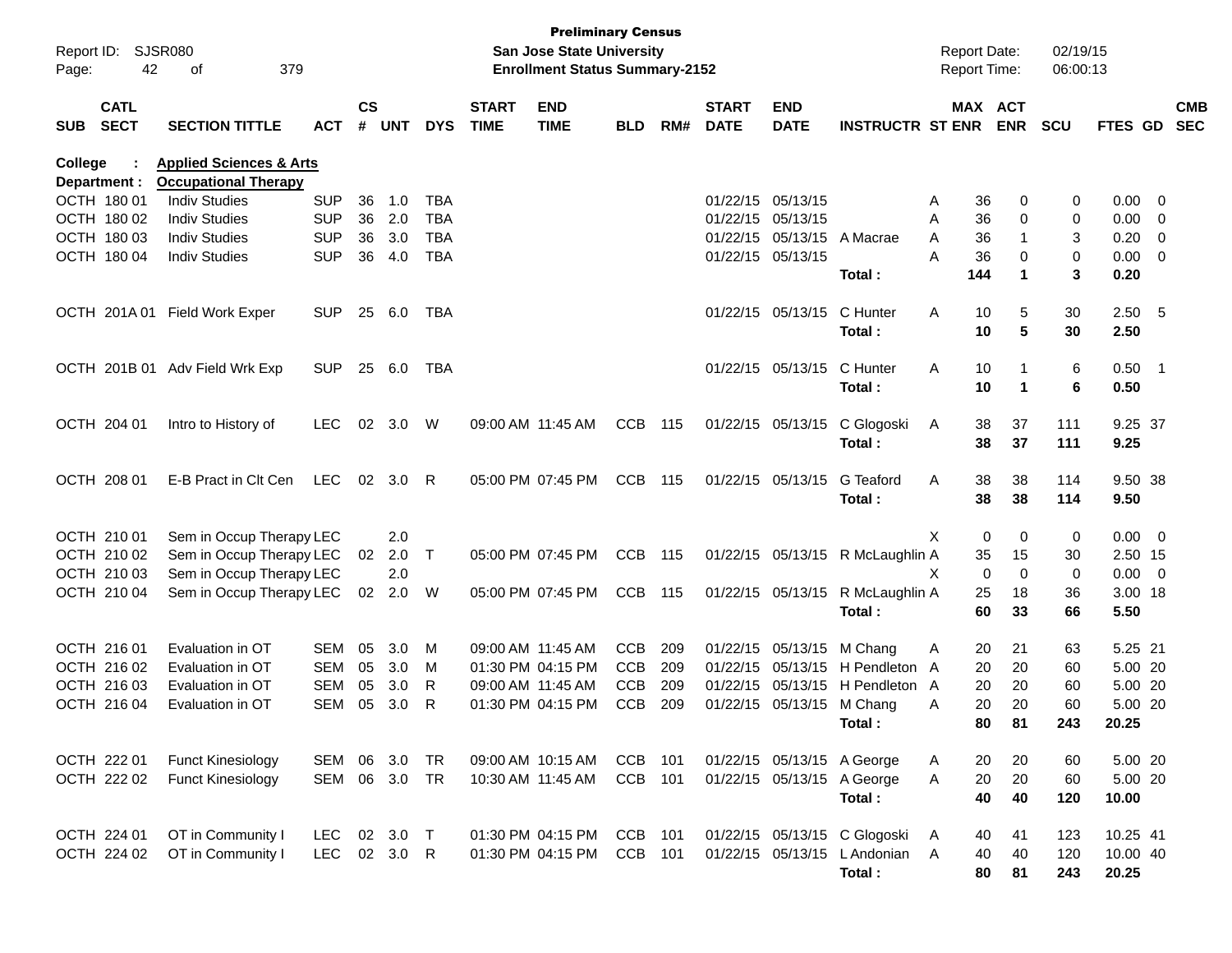| Report ID:                | <b>SJSR080</b>          |               |               |            |             |              | <b>Preliminary Census</b><br><b>San Jose State University</b> |            |     |              |                             |                                 | <b>Report Date:</b> |            | 02/19/15   |                  |                          |            |
|---------------------------|-------------------------|---------------|---------------|------------|-------------|--------------|---------------------------------------------------------------|------------|-----|--------------|-----------------------------|---------------------------------|---------------------|------------|------------|------------------|--------------------------|------------|
| Page:                     | 43<br>379<br>οf         |               |               |            |             |              | <b>Enrollment Status Summary-2152</b>                         |            |     |              |                             |                                 | <b>Report Time:</b> |            | 06:00:13   |                  |                          |            |
| <b>CATL</b>               |                         |               | $\mathsf{cs}$ |            |             | <b>START</b> | <b>END</b>                                                    |            |     | <b>START</b> | <b>END</b>                  |                                 |                     | MAX ACT    |            |                  |                          | <b>CMB</b> |
| <b>SECT</b><br><b>SUB</b> | <b>SECTION TITTLE</b>   | <b>ACT</b>    | #             | <b>UNT</b> | <b>DYS</b>  | <b>TIME</b>  | <b>TIME</b>                                                   | <b>BLD</b> | RM# | <b>DATE</b>  | <b>DATE</b>                 | <b>INSTRUCTR ST ENR</b>         |                     | <b>ENR</b> | <b>SCU</b> | <b>FTES GD</b>   |                          | <b>SEC</b> |
| OCTH 226 01               | OT with Children        | <b>SEM</b>    | 05            | 3.0        | $\mathsf T$ |              | 09:00 AM 11:45 AM                                             | <b>CCB</b> | 210 |              | 01/22/15 05/13/15           | M Kaye                          | 20<br>Α             | 21         | 63         | 5.25 21          |                          |            |
| OCTH 226 02               | OT with Children        | <b>SEM</b>    | 05            | 3.0        | $\top$      |              | 01:30 PM 04:15 PM                                             | <b>CCB</b> | 210 | 01/22/15     | 05/13/15                    | W Schultz-Kr A<br>Total:        | 20<br>40            | 20<br>41   | 60<br>123  | 5.00 20<br>10.25 |                          |            |
| OCTH 230 01               | Mgmt and Occup TheraLEC |               |               | 3.0        |             |              |                                                               |            |     |              |                             |                                 | X                   | 0<br>0     | 0          | 0.00             | $\overline{\phantom{0}}$ |            |
| OCTH 230 02               | Mgmt and Occup TheraLEC |               | 02            | 3.0        | M           |              | 01:30 PM 04:15 PM                                             | <b>CCB</b> | 115 |              | 01/22/15 05/13/15           | L Andonian                      | A<br>38             | 38         | 114        | 9.50 38          |                          |            |
|                           |                         |               |               |            |             |              |                                                               |            |     |              |                             | Total:                          | 38                  | 38         | 114        | 9.50             |                          |            |
| OCTH 234 01               | OT in Community II      | SEM           | 05            | 3.0        | M           |              | 01:30 PM 04:15 PM                                             | MH         | 526 |              | 01/22/15 05/13/15           | C Glogoski                      | A<br>18             | 18         | 54         | 4.50 18          |                          |            |
| OCTH 234 02               | OT in Community II      | SEM           | 05            | 3.0        | W           |              | 01:30 PM 04:15 PM                                             | MH         | 526 |              | 01/22/15 05/13/15           | B Rodrigues A                   | 18                  | 15         | 45         | 3.75 15          |                          |            |
|                           |                         |               |               |            |             |              |                                                               |            |     |              |                             | Total:                          | 36                  | 33         | 99         | 8.25             |                          |            |
| OCTH 236 01               | OT with Youth           | <b>SEM</b>    | 05            | 3.0        | Т           |              | 09:00 AM 11:45 AM                                             | <b>CCB</b> | 209 |              | 01/22/15 05/13/15           | W Schultz-Kr A                  | 18                  | 15         | 45         | 3.75 15          |                          |            |
| OCTH 236 02               | OT with Youth           | <b>SEM</b>    | 05            | 3.0        | $\top$      |              | 01:30 PM 04:15 PM                                             | <b>CCB</b> | 209 |              | 01/22/15 05/13/15           | A George                        | 20<br>A             | 20         | 60         | 5.00 20          |                          |            |
| OCTH 236 03               | OT with Youth           | <b>SEM</b>    | 05            | 3.0        | W           |              | 09:00 AM 11:45 AM                                             | <b>CCB</b> | 209 |              | 01/22/15 05/13/15           | C Hunter                        | 20<br>A             | 20         | 60         | 5.00 20          |                          |            |
| OCTH 236 04               | OT with Youth           | <b>SEM</b>    | 05            | 3.0        | W           |              | 01:30 PM 04:15 PM                                             | <b>CCB</b> | 209 |              | 01/22/15 05/13/15           | S Jiao                          | 18<br>Α             | 18         | 54         | 4.50 18          |                          |            |
|                           |                         |               |               |            |             |              |                                                               |            |     |              |                             | Total:                          | 76                  | 73         | 219        | 18.25            |                          |            |
| OCTH 246 01               | OT w Young Adults       | <b>SEM</b>    | 05            | 3.0        | W           |              | 09:00 AM 11:45 AM                                             | <b>CCB</b> | 210 |              | 01/22/15 05/13/15           | J Koketsu                       | 18<br>A             | 16         | 48         | 4.00 16          |                          |            |
| OCTH 246 02               | OT w Young Adults       | SEM           | 05            | 3.0        | W           |              | 01:30 PM 04:15 PM                                             | <b>CCB</b> | 210 |              | 01/22/15 05/13/15           | A George                        | 18<br>A             | 17         | 51         | 4.25 17          |                          |            |
|                           |                         |               |               |            |             |              |                                                               |            |     |              |                             | Total:                          | 36                  | 33         | 99         | 8.25             |                          |            |
| OCTH 256 01               | OT Mid Age Adults       | SEM           | 05            | 3.0        | M           |              | 09:00 AM 11:45 AM                                             | <b>CCB</b> | 210 |              | 01/22/15 05/13/15           | S Jiao                          | 20<br>A             | 16         | 48         | 4.00 16          |                          |            |
| OCTH 256 02               | OT Mid Age Adults       | <b>SEM</b>    | 05            | 3.0        | M           |              | 01:30 PM 04:15 PM                                             | <b>CCB</b> | 210 |              | 01/22/15 05/13/15           | S Jiao                          | 20<br>Α             | 17         | 51         | 4.25 17          |                          |            |
| OCTH 256 03               | OT Mid Age Adults       | <b>SEM</b>    | 05            | 3.0        | R           |              | 09:00 AM 11:45 AM                                             | <b>CCB</b> | 210 |              | 01/22/15 05/13/15           | J Smith                         | A<br>20             | 15         | 45         | 3.75 15          |                          |            |
| OCTH 256 04               | OT Mid Age Adults       | <b>SEM</b>    | 05            | 3.0        | R           |              | 01:30 PM 04:15 PM                                             | <b>CCB</b> | 210 |              | 01/22/15 05/13/15           | J Smith                         | 20<br>А             | 18         | 54         | 4.50 18          |                          |            |
|                           |                         |               |               |            |             |              |                                                               |            |     |              |                             | Total:                          | 80                  | 66         | 198        | 16.50            |                          |            |
| OCTH 276 01               | Pract & Seminar 1A      | SEM           | 15            | 0.0        | W           |              | 12:00 PM 01:50 PM                                             | <b>CCB</b> | 115 |              | 01/22/15 05/13/15           | J Smith                         | 20<br>Α             | 20         | 20         | 0.0020           |                          |            |
| OCTH 276 02               | Pract & Seminar 1A      | ACT 05 3.0 W  |               |            |             |              | 02:00 PM 04:50 PM                                             | CCB 115    |     |              | 01/22/15 05/13/15 J Smith   |                                 | Α                   | 20<br>20   | 40         | 5.00 20          |                          |            |
| OCTH 276 03               | Pract & Seminar 1A      | SEM 05 0.0 W  |               |            |             |              | 05:00 PM 06:50 PM                                             | CCB 210    |     |              |                             | 01/22/15 05/13/15 G Teaford     | A                   | 21<br>20   | 42         | 0.0021           |                          |            |
| OCTH 276 04               | Pract & Seminar 1A      | ACT 15 3.0 W  |               |            |             |              | 07:00 PM 09:50 PM CCB 210                                     |            |     |              |                             | 01/22/15 05/13/15 G Teaford     | 20<br>A             | 21         | 21         | 5.25 21          |                          |            |
|                           |                         |               |               |            |             |              |                                                               |            |     |              |                             | Total:                          | 80                  | 82         | 123        | 10.25            |                          |            |
| OCTH 286 01               | Seminar & Pract IB      | SEM 05 4.0 TR |               |            |             |              | 09:00 AM 10:15 AM                                             | CCB 115    |     |              |                             | 01/22/15 05/13/15 B Rodrigues A | 14                  | 13         | 39         | 4.33 13          |                          |            |
| OCTH 286 02               | Seminar & Pract IB      | <b>SUP</b>    |               | 23 0.0     | TR          |              | 10:30 AM 11:45 AM                                             | CCB        | 222 |              |                             | 01/22/15 05/13/15 B Rodrigues A | 14                  | 13         | 52         | $0.00$ 13        |                          |            |
| OCTH 286 03               | Seminar & Pract IB      | SEM           |               | 05 4.0     | TR          |              | 09:00 AM 10:15 AM                                             | CCB        | 222 |              |                             | 01/22/15 05/13/15 P Steffen     | 14<br>A             | 14         | 42         | 4.67 14          |                          |            |
| OCTH 286 04               | Seminar & Pract IB      | SUP 23 0.0 TR |               |            |             |              | 10:30 AM 11:45 AM                                             | CCB 115    |     |              | 01/22/15 05/13/15 P Steffen |                                 | 14<br>A             | 14         | 56         | $0.00$ 14        |                          |            |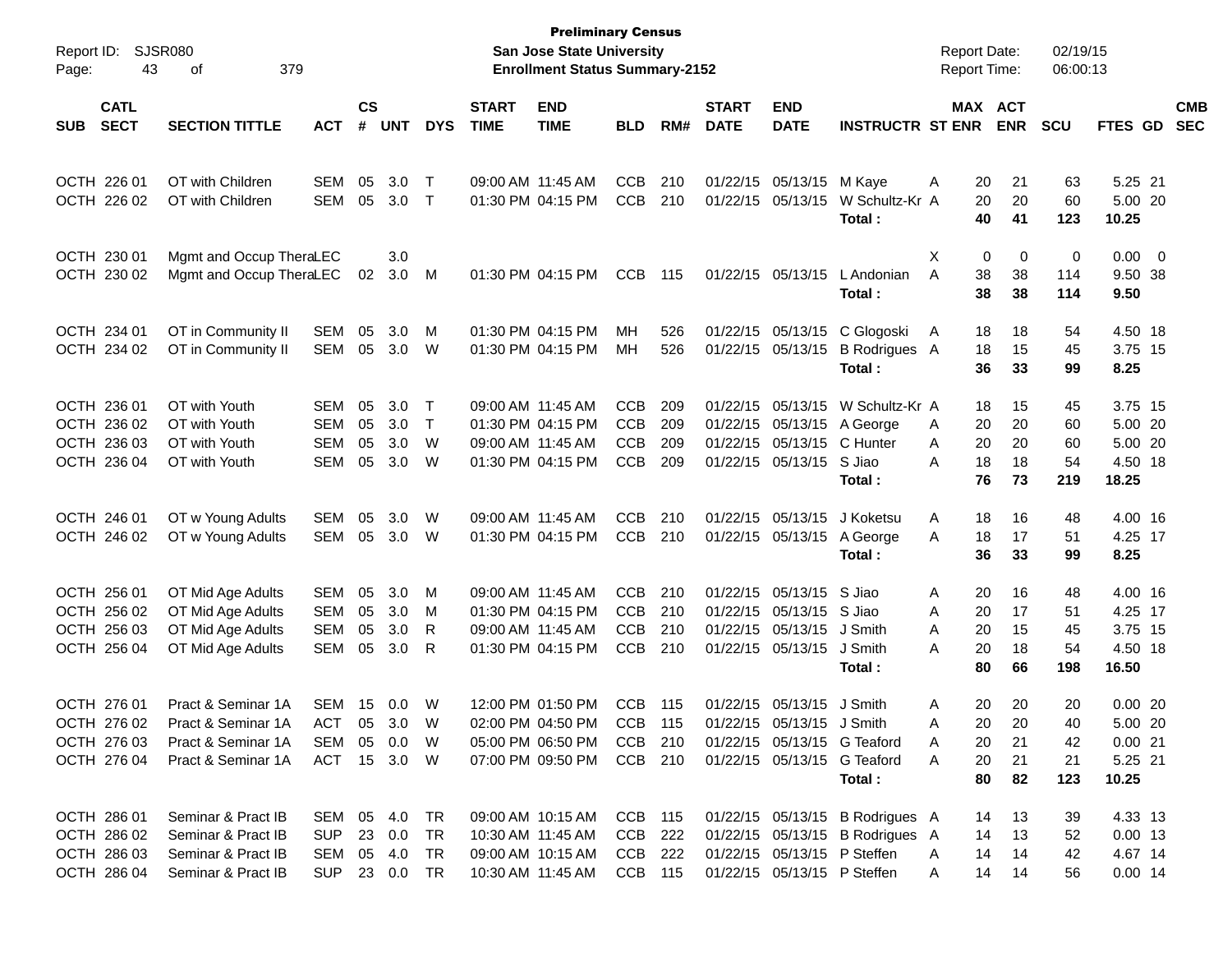| Report ID:<br>Page: | 44                         | <b>SJSR080</b><br>379<br>of           |            |                    |            | <b>Report Date:</b><br><b>Report Time:</b> |                             | 02/19/15<br>06:00:13      |            |     |                             |                           |                           |   |         |             |             |                  |                          |                          |
|---------------------|----------------------------|---------------------------------------|------------|--------------------|------------|--------------------------------------------|-----------------------------|---------------------------|------------|-----|-----------------------------|---------------------------|---------------------------|---|---------|-------------|-------------|------------------|--------------------------|--------------------------|
| <b>SUB</b>          | <b>CATL</b><br><b>SECT</b> | <b>SECTION TITTLE</b>                 | <b>ACT</b> | $\mathsf{cs}$<br># | <b>UNT</b> | <b>DYS</b>                                 | <b>START</b><br><b>TIME</b> | <b>END</b><br><b>TIME</b> | <b>BLD</b> | RM# | <b>START</b><br><b>DATE</b> | <b>END</b><br><b>DATE</b> | <b>INSTRUCTR ST ENR</b>   |   | MAX ACT | <b>ENR</b>  | <b>SCU</b>  | FTES GD          |                          | <b>CMB</b><br><b>SEC</b> |
|                     | OCTH 286 05                | Seminar & Pract IB                    | <b>SEM</b> | 05                 | 4.0        | <b>TR</b>                                  |                             | 01:30 PM 02:45 PM         | <b>CCB</b> | 115 | 01/22/15                    | 05/13/15                  | M Tipton-Bur A            |   | 14      | 12          | 36          | 4.00 12          |                          |                          |
|                     | OCTH 286 06                | Seminar & Pract IB                    | <b>SUP</b> | 23                 | 0.0        | <b>TR</b>                                  |                             | 03:00 PM 04:15 PM         | <b>CCB</b> | 222 | 01/22/15                    | 05/13/15                  | M Tipton-Bur A            |   | 14      | 12          | 48          | $0.00$ 12        |                          |                          |
|                     | OCTH 286 07                | Seminar & Pract IB                    | <b>SEM</b> | 05                 | 4.0        | <b>TR</b>                                  |                             | 01:30 PM 02:45 PM         | <b>CCB</b> | 222 | 01/22/15                    | 05/13/15                  | P Steffen                 | A | 14      | 14          | 42          | 4.67 14          |                          |                          |
|                     | OCTH 286 08                | Seminar & Pract IB                    | <b>SUP</b> | 23                 | 0.0        | <b>TR</b>                                  |                             | 03:00 PM 04:15 PM         | <b>CCB</b> | 115 | 01/22/15                    | 05/13/15                  | P Steffen                 | A | 14      | 14          | 56          | $0.00$ 14        |                          |                          |
|                     |                            |                                       |            |                    |            |                                            |                             |                           |            |     |                             |                           | Total:                    |   | 112     | 106         | 371         | 17.67            |                          |                          |
|                     | OCTH 295A 01               | Intro to Research in                  | <b>SEM</b> | 02                 | 3.0        | м                                          |                             | 09:00 AM 11:45 AM         | <b>CCB</b> | 115 | 01/22/15                    | 05/13/15                  | W Schultz-Kr A            |   | 27      | 28          | 84          | 7.00 28          |                          |                          |
|                     | OCTH 295A 02               | Intro to Research in                  | <b>SEM</b> | 02                 | 3.0        | м                                          |                             | 01:30 PM 04:15 PM         | <b>CCB</b> | 101 | 01/22/15                    | 05/13/15                  | M Chang                   | A | 27      | 26          | 78          | 6.50 26          |                          |                          |
|                     | OCTH 295A03                | Intro to Research in                  | <b>SEM</b> | 02                 | 3.0        | W                                          |                             | 01:30 PM 04:15 PM         | <b>CCB</b> | 101 | 01/22/15                    | 05/13/15                  | E Cara                    | A | 27      | 27          | 81          | 6.75 27          |                          |                          |
|                     |                            |                                       |            |                    |            |                                            |                             |                           |            |     |                             |                           | Total:                    |   | 81      | 81          | 243         | 20.25            |                          |                          |
|                     |                            |                                       |            |                    |            |                                            |                             |                           |            |     |                             |                           |                           |   |         |             |             |                  |                          |                          |
|                     | OCTH 295B 01               | Adv Res Method in OT LEC              |            | 02                 | 3.0        | M                                          |                             | 09:00 AM 11:45 AM         | <b>CCB</b> | 101 | 01/22/15                    | 05/13/15                  | C Glogoski                | A | 27      | 21          | 63          | 5.25 21          |                          |                          |
|                     |                            | OCTH 295B 02 Adv Res Method in OT LEC |            |                    | 3.0        |                                            |                             |                           |            |     |                             |                           |                           | X | 0       | $\mathbf 0$ | 0           | 0.00             | $\overline{\phantom{0}}$ |                          |
|                     |                            | OCTH 295B 03 Adv Res Method in OT LEC |            | 02                 | 3.0        | W                                          |                             | 09:00 AM 11:45 AM         | <b>CCB</b> | 101 | 01/22/15                    | 05/13/15                  | M Chang                   | Α | 27      | 24          | 72          | 6.00 24          |                          |                          |
|                     |                            | OCTH 295B 04 Adv Res Method in OT LEC |            | 02                 | 3.0        | F                                          |                             | 09:00 AM 11:45 AM         | <b>CCB</b> | 101 | 01/22/15                    | 05/13/15                  | W Schultz-Kr A            |   | 27      | 30          | 90          | 7.50 30          |                          |                          |
|                     |                            | OCTH 295B 05 Adv Res Method in OT LEC |            | 02                 | 3.0        | м                                          |                             | 05:00 PM 07:45 PM         | <b>CCB</b> | 115 | 01/22/15                    | 05/13/15                  | D Bolding                 | A | 27      | 29<br>104   | 87<br>312   | 7.25 29<br>26.00 |                          |                          |
|                     |                            |                                       |            |                    |            |                                            |                             |                           |            |     |                             |                           | Total:                    |   | 108     |             |             |                  |                          |                          |
|                     | OCTH 298 01                | Sup Study OT                          | <b>SUP</b> | 25                 | 1.0        | <b>TBA</b>                                 |                             |                           |            |     | 01/22/15                    | 05/13/15                  | B Rodrigues A             |   | 8       | 12          | 12          | $1.00$ 12        |                          |                          |
|                     | OCTH 298 02                | Sup Study OT                          | <b>SUP</b> | 25                 | 1.0        | <b>TBA</b>                                 |                             |                           |            |     | 01/22/15 05/13/15           |                           |                           | A | 1       | $\Omega$    | $\mathbf 0$ | 0.00             | - 0                      |                          |
|                     | OCTH 298 03                | Sup Study OT                          | <b>SUP</b> |                    | 1.0        |                                            |                             |                           |            |     |                             |                           |                           | X | 0       | 0           | 0           | 0.00             | - 0                      |                          |
|                     | OCTH 298 04                | Sup Study OT                          | <b>SUP</b> |                    | 1.0        |                                            |                             |                           |            |     |                             |                           |                           | X | 0       | 0           | $\mathbf 0$ | $0.00 \ 0$       |                          |                          |
|                     |                            |                                       |            |                    |            |                                            |                             |                           |            |     |                             |                           | Total:                    |   | 9       | 12          | 12          | 1.00             |                          |                          |
|                     |                            |                                       |            |                    |            |                                            |                             |                           |            |     |                             |                           |                           |   |         |             |             |                  |                          |                          |
|                     | Department :               | <b>Occupational Therapy</b>           |            |                    |            |                                            |                             |                           |            |     |                             |                           | <b>Department Total:</b>  |   | 1196    | 986         | 2849        | 224.12           |                          |                          |
|                     |                            |                                       |            |                    |            |                                            |                             |                           |            |     |                             | <b>Lower Division:</b>    |                           |   | 0       | 0           | 0           | 0.00             |                          |                          |
|                     |                            |                                       |            |                    |            |                                            |                             |                           |            |     |                             | <b>Upper Division:</b>    |                           |   | 144     | $\mathbf 1$ | 3           | 0.20             |                          |                          |
|                     |                            |                                       |            |                    |            |                                            |                             |                           |            |     |                             |                           | <b>Graduate Division:</b> |   | 1052    | 985         | 2846        | 223.92           |                          |                          |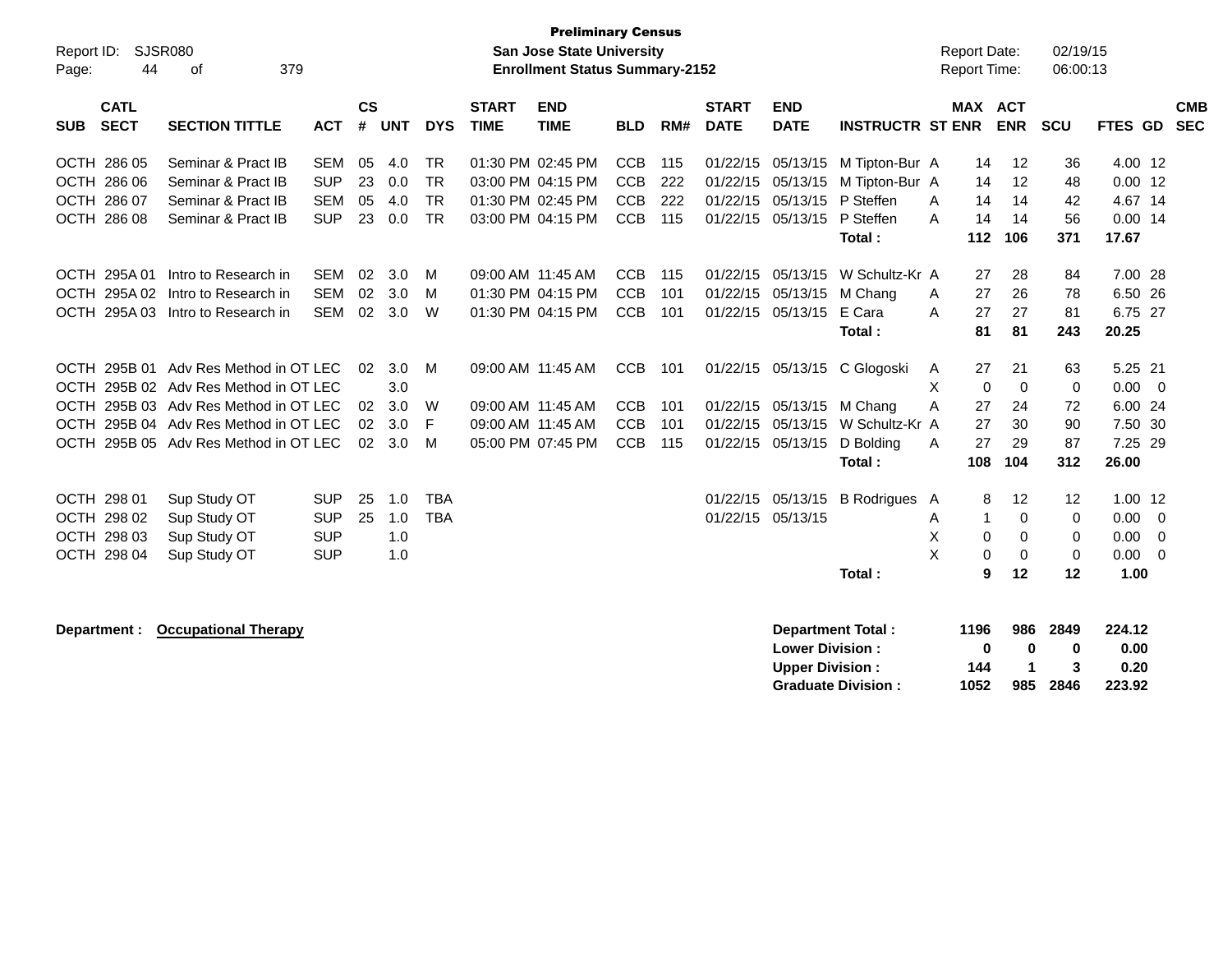| Report ID:<br>Page: | 45                         | SJSR080<br>379<br>οf                                     |               |                    |            |            |                             | <b>Preliminary Census</b><br>San Jose State University<br><b>Enrollment Status Summary-2152</b> |            |            |                             |                            |                         |   | <b>Report Date:</b><br>Report Time: |                              | 02/19/15<br>06:00:13 |                |                          |                          |
|---------------------|----------------------------|----------------------------------------------------------|---------------|--------------------|------------|------------|-----------------------------|-------------------------------------------------------------------------------------------------|------------|------------|-----------------------------|----------------------------|-------------------------|---|-------------------------------------|------------------------------|----------------------|----------------|--------------------------|--------------------------|
| <b>SUB</b>          | <b>CATL</b><br><b>SECT</b> | <b>SECTION TITTLE</b>                                    | <b>ACT</b>    | $\mathsf{cs}$<br># | <b>UNT</b> | <b>DYS</b> | <b>START</b><br><b>TIME</b> | <b>END</b><br><b>TIME</b>                                                                       | BLD        | RM#        | <b>START</b><br><b>DATE</b> | <b>END</b><br><b>DATE</b>  | <b>INSTRUCTR ST ENR</b> |   | MAX ACT                             | <b>ENR</b>                   | <b>SCU</b>           | FTES GD        |                          | <b>CMB</b><br><b>SEC</b> |
| <b>College</b>      | Department :               | <b>Applied Sciences &amp; Arts</b><br><b>Kinesiology</b> |               |                    |            |            |                             |                                                                                                 |            |            |                             |                            |                         |   |                                     |                              |                      |                |                          |                          |
| KIN.                | 1 0 1                      | <b>Adapted Phys Activit</b>                              | ACT           | 11                 | 1.0        | МW         |                             | 10:30 AM 11:20 AM                                                                               | YUH        | 126        |                             | 01/22/15 05/13/15          | J Clair<br>Total:       | Α | 10<br>10                            | 7<br>$\overline{\mathbf{r}}$ | 7<br>$\overline{7}$  | 0.48<br>0.48   | $\overline{\phantom{1}}$ |                          |
| KIN                 | 2A 01                      | Begin Swimming                                           | ACT           | 11                 | 1.0        | MW         |                             | 10:30 AM 11:20 AM                                                                               | AQX        | <b>CTR</b> |                             | 01/22/15 05/13/15          | C May                   | A | 25                                  | 23                           | 23                   | 1.53           | 0                        |                          |
| KIN                 | 2A 02                      | Begin Swimming                                           | <b>ACT</b>    | 11                 | 1.0        | <b>TR</b>  |                             | 09:30 AM 10:20 AM                                                                               | AQX        | <b>CTR</b> |                             | 01/22/15 05/13/15          | K Bruga                 | Α | 25                                  | 26                           | 26                   | 1.73           | 0                        |                          |
| KIN                 | 2A 03                      | Begin Swimming                                           | <b>ACT</b>    | 11                 | 1.0        | <b>TR</b>  |                             | 10:30 AM 11:20 AM                                                                               | AQX        | <b>CTR</b> |                             | 01/22/15 05/13/15          | K Bruga                 | Α | 25                                  | 28                           | 28                   | 1.87           | 0                        |                          |
| KIN                 | 2A 04                      | Begin Swimming                                           | <b>ACT</b>    | 11                 | 1.0        | МW         |                             | 11:30 AM 12:20 PM                                                                               | AQX        | <b>CTR</b> |                             | 01/22/15 05/13/15          | M Pedersen              | A | 25                                  | 22                           | 22                   | 1.47           | 0                        |                          |
| KIN                 | 2A 05                      | Begin Swimming                                           | <b>ACT</b>    | 11                 | 1.0        | <b>TR</b>  |                             | 11:30 AM 12:20 PM                                                                               | AQX        | <b>CTR</b> |                             | 01/22/15 05/13/15          | J McKown                | Α | 25                                  | 24                           | 24                   | 1.62           | $\overline{1}$           |                          |
| KIN                 | 2A 06                      | Begin Swimming                                           | <b>ACT</b>    | 11                 | 1.0        | МW         |                             | 08:30 AM 09:20 AM                                                                               | AQX        | <b>CTR</b> |                             | 01/22/15 05/13/15          | C May                   | Α | 25                                  | 20                           | 20                   | 1.35           | $\overline{1}$           |                          |
|                     |                            |                                                          |               |                    |            |            |                             |                                                                                                 |            |            |                             |                            | Total:                  |   | 150                                 | 143                          | 143                  | 9.57           |                          |                          |
| KIN                 | 2B 01                      | Inter Swimming                                           | ACT           | 11                 | 1.0        | МW         |                             | 09:30 AM 10:20 AM                                                                               | AQX        | <b>CTR</b> |                             | 01/22/15 05/13/15          | C May                   | Α | 15                                  | 9                            | 9                    | 0.60           | $\overline{0}$           |                          |
| KIN                 | 2B 02                      | Inter Swimming                                           | <b>ACT</b>    | 11                 | 1.0        | МW         |                             | 12:20 PM 01:20 PM                                                                               | AQX        | <b>CTR</b> |                             | 01/22/15 05/13/15          | M Pedersen              | A | 25                                  | 24                           | 24                   | 1.60           | 0                        |                          |
|                     |                            |                                                          |               |                    |            |            |                             |                                                                                                 |            |            |                             |                            | Total:                  |   | 40                                  | 33                           | 33                   | 2.20           |                          |                          |
| <b>KIN</b>          | 2C 01                      | Adv Swim                                                 | ACT           | 11                 | 1.0        | МW         |                             | 09:30 AM 10:20 AM                                                                               | AQX        | <b>CTR</b> |                             | 01/22/15 05/13/15          | C May                   | Α | 10                                  | 9                            | 9                    | 0.60           | $\overline{\mathbf{0}}$  |                          |
| KIN                 | 2C 02                      | Adv Swim                                                 | <b>ACT</b>    | 11                 | 1.0        | <b>TR</b>  |                             | 12:30 PM 01:20 PM                                                                               | AQX        | <b>CTR</b> |                             | 01/22/15 05/13/15          | J McKown                | Α | 25                                  | 19                           | 19                   | 1.28           | -1                       |                          |
|                     |                            |                                                          |               |                    |            |            |                             |                                                                                                 |            |            |                             |                            | Total:                  |   | 35                                  | 28                           | 28                   | 1.88           |                          |                          |
| KIN                 | 801                        | Scuba Diving                                             | <b>LEC</b>    | 02                 | 2.0        | W          |                             | 06:00 PM 08:30 PM                                                                               | <b>BBC</b> | 126        |                             | 01/22/15 05/13/15 F Barry  |                         | A | 25                                  | 22                           | 22                   | 2.93           | 0                        |                          |
| KIN                 | 802                        | Scuba Diving                                             | LAB           | 16                 | 0.0        | TBA        |                             |                                                                                                 | AQX        | <b>CTR</b> |                             | 01/22/15 05/13/15          | F Barry                 | A | 25                                  | 22                           | 22                   | 0.00           | $\mathbf 0$              |                          |
| KIN                 | 803                        | Scuba Diving                                             | LEC           | 02                 | 2.0        | R          |                             | 06:00 PM 08:30 PM                                                                               | <b>BBC</b> | 126        |                             | 01/22/15 05/13/15          | F Barry                 | Α | 25                                  | 22                           | 22                   | 2.97           | $\overline{1}$           |                          |
| KIN                 | 804                        | Scuba Diving                                             | LAB           | 16                 | 0.0        | <b>TBA</b> |                             |                                                                                                 | AQX        | <b>CTR</b> |                             | 01/22/15 05/13/15          | F Barry                 | Α | 25                                  | 22                           | 22                   | 0.00           | -1                       |                          |
|                     |                            |                                                          |               |                    |            |            |                             |                                                                                                 |            |            |                             |                            | Total:                  |   | 100                                 | 88                           | 88                   | 5.90           |                          |                          |
| KIN                 | 9A 01                      | <b>Begin Sailing</b>                                     | <b>ACT</b>    | 11                 | 1.0        | R          |                             | 01:30 PM 04:20 PM                                                                               | AQX        | CTR        |                             | 01/22/15 05/13/15          | S Reekie                | A | 22                                  | 16                           | 16                   | 1.07           | $\overline{\mathbf{0}}$  |                          |
|                     |                            |                                                          |               |                    |            |            |                             |                                                                                                 |            |            |                             |                            | Total:                  |   | 22                                  | 16                           | 16                   | 1.07           |                          |                          |
| KIN                 | 10A 01                     | <b>Beg Kayaking</b>                                      | ACT 11 1.0 F  |                    |            |            |                             | 01:00 PM 04:00 PM                                                                               | AQX        | <b>CTR</b> |                             | 01/22/15 05/13/15 S Reekie |                         | Α | 18.                                 | 14                           | 14                   | 0.93           | $\Omega$                 |                          |
|                     |                            |                                                          |               |                    |            |            |                             |                                                                                                 |            |            |                             |                            | Total:                  |   | 18                                  | 14                           | 14                   | 0.93           |                          |                          |
| <b>KIN</b>          | 11A 01                     | <b>Begin Rowing</b>                                      | ACT 11 1.0 TR |                    |            |            |                             | 09:00 AM 10:30 AM AQX CTR 01/22/15 05/13/15 S Reekie                                            |            |            |                             |                            |                         | Α | 25                                  | 14                           | 14                   | $0.93 \ 0$     |                          |                          |
|                     |                            |                                                          |               |                    |            |            |                             |                                                                                                 |            |            |                             |                            | Total:                  |   | 25                                  | 14                           | 14                   | 0.93           |                          |                          |
| <b>KIN</b>          | 14A 01                     | Begin Volleyball                                         | <b>ACT</b>    |                    | 1.0        |            |                             |                                                                                                 |            |            |                             |                            |                         | X | 0                                   | 0                            | 0                    | $0.00 \quad 0$ |                          |                          |
| KIN                 | 14A 02                     | Begin Volleyball                                         | <b>ACT</b>    |                    | 1.0        |            |                             |                                                                                                 |            |            |                             |                            |                         | X | 0                                   | 0                            | 0                    | $0.00 \t 0$    |                          |                          |
| KIN                 | 14A 03                     | Begin Volleyball                                         | ACT 11        |                    | 1.0 W      |            |                             | 09:00 AM 10:50 AM YUH 106 01/22/15 05/13/15 S Wallace                                           |            |            |                             |                            |                         | Α | 30                                  | 30                           | 30                   | $2.02$ 1       |                          |                          |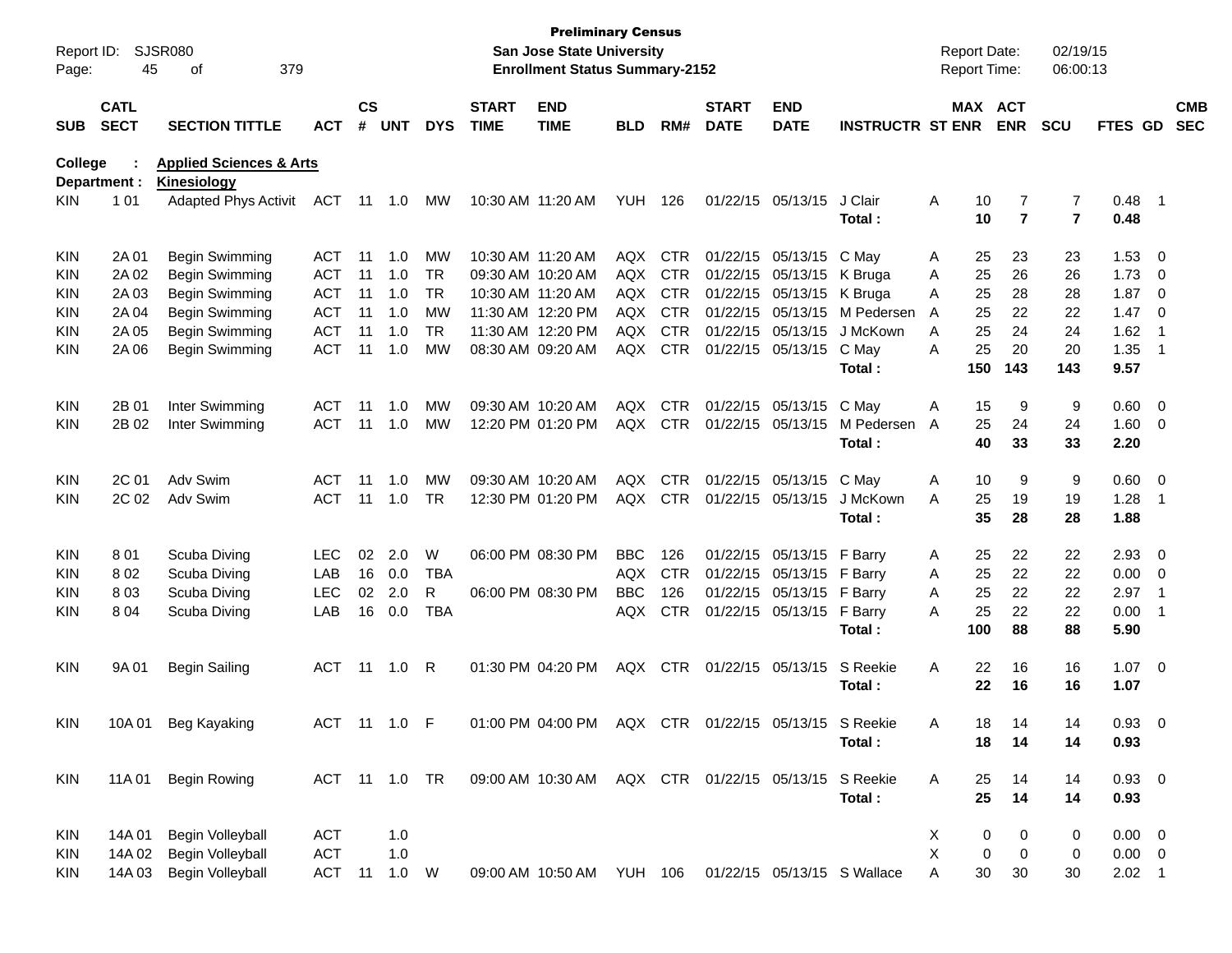| Report ID:                             |                            | <b>SJSR080</b>                                                          |                                        |                    |                              |                              |                             | <b>Preliminary Census</b><br><b>San Jose State University</b> |                                        |                   |                                  |                                                        |                                           | <b>Report Date:</b> |                                              | 02/19/15             |                              |                                                         |                          |
|----------------------------------------|----------------------------|-------------------------------------------------------------------------|----------------------------------------|--------------------|------------------------------|------------------------------|-----------------------------|---------------------------------------------------------------|----------------------------------------|-------------------|----------------------------------|--------------------------------------------------------|-------------------------------------------|---------------------|----------------------------------------------|----------------------|------------------------------|---------------------------------------------------------|--------------------------|
| Page:                                  | 46                         | 379<br>οf                                                               |                                        |                    |                              |                              |                             | <b>Enrollment Status Summary-2152</b>                         |                                        |                   |                                  |                                                        |                                           | Report Time:        |                                              | 06:00:13             |                              |                                                         |                          |
| SUB                                    | <b>CATL</b><br><b>SECT</b> | <b>SECTION TITTLE</b>                                                   | <b>ACT</b>                             | $\mathsf{cs}$<br># | <b>UNT</b>                   | <b>DYS</b>                   | <b>START</b><br><b>TIME</b> | <b>END</b><br><b>TIME</b>                                     | <b>BLD</b>                             | RM#               | <b>START</b><br><b>DATE</b>      | <b>END</b><br><b>DATE</b>                              | <b>INSTRUCTR ST ENR</b>                   |                     | MAX ACT<br><b>ENR</b>                        | SCU                  | FTES GD                      |                                                         | <b>CMB</b><br><b>SEC</b> |
| <b>KIN</b>                             | 14A 04                     | Begin Volleyball                                                        | <b>ACT</b>                             | 11                 | 1.0                          | W                            |                             | 11:00 AM 12:50 PM                                             | <b>YUH</b>                             | 106               | 01/22/15                         | 05/13/15                                               | S Wallace<br>Total:                       | A                   | 30<br>29<br>60<br>59                         | 29<br>59             | 1.93<br>3.95                 | $\overline{\phantom{0}}$                                |                          |
| <b>KIN</b><br><b>KIN</b><br><b>KIN</b> | 15A 01<br>15A 02<br>15A 03 | <b>Beg Basketball</b><br><b>Beg Basketball</b><br><b>Beg Basketball</b> | <b>ACT</b><br><b>ACT</b><br><b>ACT</b> | 11<br>11<br>11     | 1.0<br>1.0<br>1.0            | МW<br><b>MW</b><br><b>TR</b> |                             | 11:30 AM 12:20 PM<br>10:30 AM 11:20 AM<br>11:30 AM 12:20 PM   | <b>YUH</b><br><b>YUH</b><br><b>YUH</b> | 106<br>106<br>106 | 01/22/15<br>01/22/15<br>01/22/15 | 05/13/15<br>05/13/15<br>05/13/15                       | C May<br>T Wilburn<br>T Wilburn<br>Total: | A<br>Α<br>Α         | 24<br>24<br>24<br>30<br>24<br>28<br>72<br>82 | 24<br>30<br>28<br>82 | 1.60<br>2.00<br>1.87<br>5.47 | $\overline{\mathbf{0}}$<br>0<br>$\overline{\mathbf{0}}$ |                          |
| <b>KIN</b>                             | 18A01                      | <b>Beg Handball</b>                                                     | <b>ACT</b>                             | 11                 | 1.0                          | W                            |                             | 06:00 PM 07:50 PM                                             | EC                                     | <b>RQB</b>        |                                  | 01/22/15 05/13/15                                      | R Chavez<br>Total:                        | A                   | 20<br>15<br>20<br>15                         | 15<br>15             | 1.00<br>1.00                 | $\overline{0}$                                          |                          |
| <b>KIN</b><br>KIN                      | 19A 01<br>19A 02           | <b>Begin Soccer</b><br><b>Begin Soccer</b>                              | <b>ACT</b><br><b>ACT</b>               | 11<br>11           | 1.0<br>1.0                   | W<br>$\top$                  |                             | 09:30 AM 11:20 AM<br>09:30 AM 11:20 AM                        | <b>YUH</b><br><b>YUH</b>               | 106<br>106        | 01/22/15                         | 05/13/15<br>01/22/15 05/13/15                          | C Behler<br>C Behler<br>Total:            | Α<br>A              | 30<br>33<br>30<br>33<br>60<br>66             | 33<br>33<br>66       | 2.20<br>2.20<br>4.40         | $\overline{0}$<br>$\overline{0}$                        |                          |
| <b>KIN</b>                             | 20A 01                     | Begin Badminton                                                         | <b>ACT</b>                             | 11                 | 1.0                          | R                            |                             | 08:30 AM 10:20 AM                                             | <b>YUH</b>                             | 106               |                                  | 01/22/15 05/13/15                                      | L Cai<br>Total:                           | A                   | 24<br>25<br>24<br>25                         | 25<br>25             | 1.67<br>1.67                 | $\overline{\phantom{0}}$                                |                          |
| <b>KIN</b>                             | 20B 01                     | Inter Badminton                                                         | <b>ACT</b>                             | 11                 | 1.0                          | R                            |                             | 10:30 AM 11:20 AM                                             | YUH                                    | 106               |                                  | 01/22/15 05/13/15                                      | L Cai<br>Total:                           | A                   | 24<br>24<br>24<br>24                         | 24<br>24             | $1.60 \t 0$<br>1.60          |                                                         |                          |
| <b>KIN</b><br><b>KIN</b>               | 21A01<br>21A 02            | <b>Begin Tennis</b><br><b>Begin Tennis</b>                              | <b>ACT</b><br><b>ACT</b>               | 11<br>11           | 1.0<br>1.0                   | M<br>F                       |                             | 09:30 AM 11:20 AM<br>08:30 AM 10:20 AM                        | <b>YUH</b><br><b>YUH</b>               | 106<br>106        | 01/22/15                         | 05/13/15<br>01/22/15 05/13/15                          | S Butler<br>S Butler<br>Total:            | Α<br>A              | 21<br>25<br>25<br>26<br>50<br>47             | 21<br>26<br>47       | 1.40<br>1.73<br>3.13         | $\overline{0}$<br>$\overline{\mathbf{0}}$               |                          |
| <b>KIN</b>                             | 21B 01                     | Inter Tennis                                                            | <b>ACT</b>                             | 11                 | 1.0                          | W                            |                             | 09:30 AM 11:20 AM                                             | <b>YUH</b>                             | 106               |                                  | 01/22/15 05/13/15                                      | S Butler<br>Total:                        | A                   | 15<br>13<br>15<br>13                         | 13<br>13             | 0.87<br>0.87                 | $\overline{\phantom{0}}$                                |                          |
| <b>KIN</b>                             | 21C 01                     | <b>Advance Tennis</b>                                                   | <b>ACT</b>                             | 11                 | 1.0                          | W                            |                             | 09:30 AM 11:20 AM                                             | <b>YUH</b>                             | 106               |                                  | 01/22/15 05/13/15                                      | S Butler<br>Total:                        | Α                   | 10<br>7<br>$\overline{7}$<br>10              | 7<br>$\overline{7}$  | 0.47<br>0.47                 | $\overline{\mathbf{0}}$                                 |                          |
| <b>KIN</b>                             | 22A 01                     | <b>Begin Racquetball</b>                                                |                                        |                    | ACT 11 1.0 T                 |                              |                             | 06:00 PM 07:50 PM                                             | EC.                                    |                   | RQB 01/22/15 05/13/15 R Kwok     |                                                        | Total:                                    | A                   | 15<br>17<br>15<br>17                         | 17<br>17             | $1.13 \ 0$<br>1.13           |                                                         |                          |
| <b>KIN</b>                             |                            | 22B 01 Inter Racqueball                                                 |                                        |                    | ACT 11 1.0 T                 |                              |                             | 06:00 PM 07:50 PM                                             | EC                                     |                   | RQB 01/22/15 05/13/15            |                                                        | R Kwok<br>Total:                          | Α                   | 5<br>3<br>5<br>3                             | 3<br>3               | $0.20 \t 0$<br>0.20          |                                                         |                          |
| <b>KIN</b><br><b>KIN</b>               | 23A 01<br>23A 02           | <b>Begin Archery</b><br><b>Begin Archery</b>                            |                                        |                    | ACT 11 1.0 T<br>ACT 11 1.0 R |                              |                             | 12:30 PM 02:20 PM<br>12:30 PM 02:20 PM                        | <b>YUH 106</b><br><b>YUH 106</b>       |                   |                                  | 01/22/15 05/13/15 K Bruga<br>01/22/15 05/13/15 K Bruga |                                           | A<br>Α              | 25<br>20<br>25<br>32                         | 25<br>32             | $1.68$ 1<br>$2.13 \t 0$      |                                                         |                          |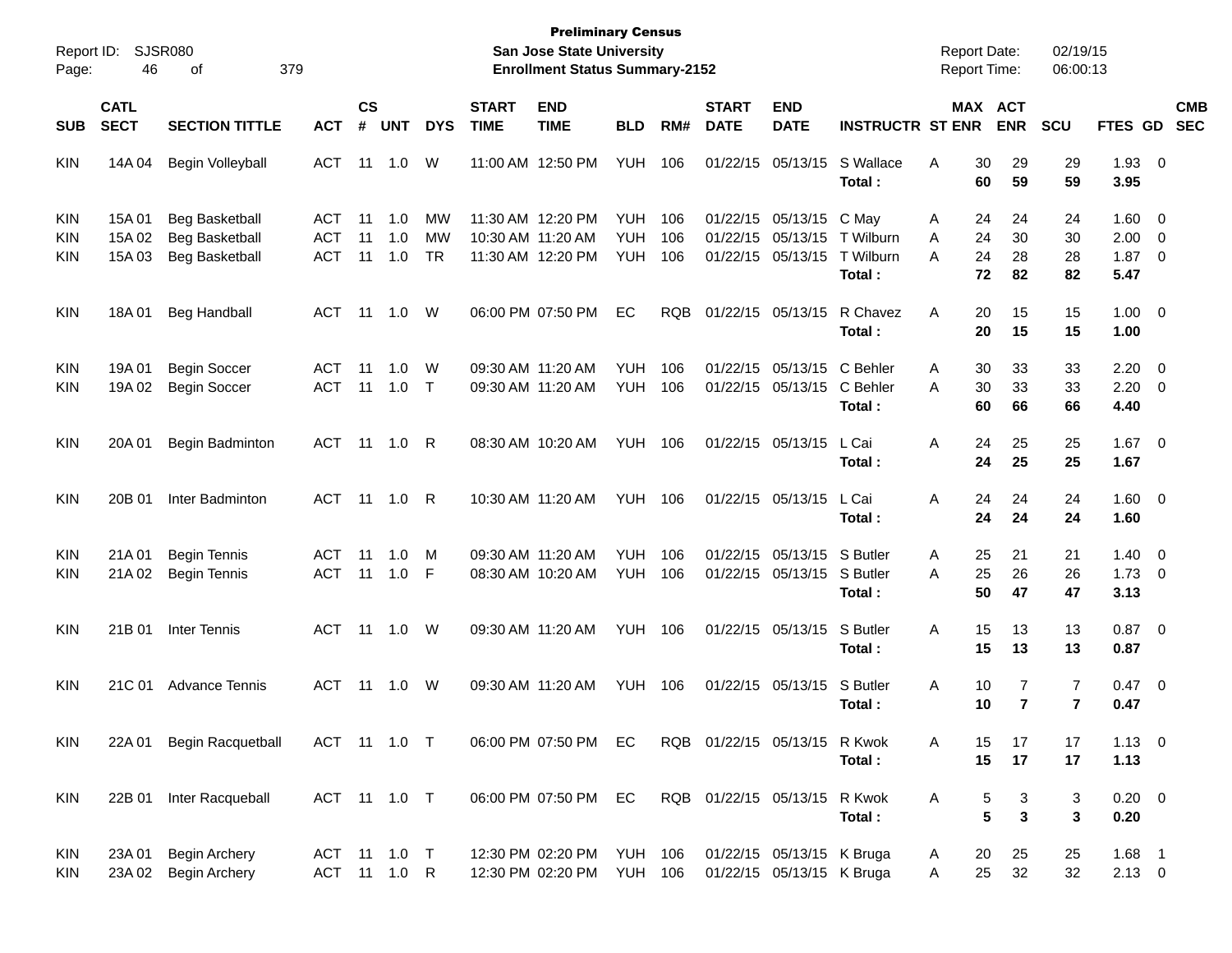| Page:                    | Report ID: SJSR080<br>47   | 379<br>οf                                                                              |                          |                    |            |                |                             | <b>Preliminary Census</b><br>San Jose State University<br><b>Enrollment Status Summary-2152</b> |                          |            |                             |                                               |                                                                              | <b>Report Date:</b><br><b>Report Time:</b> |                | 02/19/15<br>06:00:13 |                               |                                                     |                          |
|--------------------------|----------------------------|----------------------------------------------------------------------------------------|--------------------------|--------------------|------------|----------------|-----------------------------|-------------------------------------------------------------------------------------------------|--------------------------|------------|-----------------------------|-----------------------------------------------|------------------------------------------------------------------------------|--------------------------------------------|----------------|----------------------|-------------------------------|-----------------------------------------------------|--------------------------|
| <b>SUB</b>               | <b>CATL</b><br><b>SECT</b> | <b>SECTION TITTLE</b>                                                                  | <b>ACT</b>               | $\mathsf{cs}$<br># | <b>UNT</b> | <b>DYS</b>     | <b>START</b><br><b>TIME</b> | <b>END</b><br><b>TIME</b>                                                                       | <b>BLD</b>               | RM#        | <b>START</b><br><b>DATE</b> | <b>END</b><br><b>DATE</b>                     | <b>INSTRUCTR ST ENR</b>                                                      | MAX ACT                                    | <b>ENR</b>     | <b>SCU</b>           | FTES GD                       |                                                     | <b>CMB</b><br><b>SEC</b> |
|                          |                            |                                                                                        |                          |                    |            |                |                             |                                                                                                 |                          |            |                             |                                               | Total:                                                                       | 45                                         | 57             | 57                   | 3.82                          |                                                     |                          |
| <b>KIN</b>               | 23B 01                     | Inter Archery                                                                          | ACT                      | 11                 | 1.0        | $\top$         |                             | 12:30 PM 02:20 PM                                                                               | <b>YUH</b>               | 106        |                             | 01/22/15 05/13/15                             | K Bruga<br>Total:                                                            | A<br>5<br>5                                | 4<br>4         | 4<br>4               | $0.27$ 0<br>0.27              |                                                     |                          |
| <b>KIN</b><br><b>KIN</b> | 24A 01<br>24A 02           | Begin Bowling<br><b>Begin Bowling</b>                                                  | ACT<br><b>ACT</b>        | 11<br>11           | 1.0<br>1.0 | M<br>M         |                             | 01:00 PM 02:50 PM<br>03:00 PM 04:50 PM                                                          | <b>YUH</b><br><b>YUH</b> | 106<br>106 |                             | 01/22/15 05/13/15 O Epps<br>01/22/15 05/13/15 | O Epps                                                                       | 30<br>A<br>30<br>A                         | 33<br>30       | 33<br>30             | $2.20 \t 0$<br>2.00           | $\overline{\phantom{0}}$                            |                          |
| <b>KIN</b><br>KIN        | 24A 03<br>24A 04           | Begin Bowling<br>Begin Bowling                                                         | <b>ACT</b><br><b>ACT</b> | 11<br>11           | 1.0<br>1.0 | $\top$<br>R    |                             | 01:30 PM 03:20 PM<br>02:30 PM 04:20 PM                                                          | <b>YUH</b><br><b>YUH</b> | 106<br>106 |                             | 01/22/15 05/13/15 O Epps<br>01/22/15 05/13/15 | O Epps                                                                       | 30<br>A<br>30<br>A                         | 34<br>33       | 34<br>33             | 2.27<br>2.20                  | $\overline{\mathbf{0}}$<br>$\overline{\phantom{0}}$ |                          |
|                          |                            |                                                                                        |                          |                    |            |                |                             |                                                                                                 |                          |            |                             |                                               | Total:                                                                       | 120                                        | 130            | 130                  | 8.67                          |                                                     |                          |
| <b>KIN</b><br>KIN        | 24B 01<br>24B 03           | Inter Bowling<br>Inter Bowling                                                         | ACT<br><b>ACT</b>        | 11<br>11           | 1.0<br>1.0 | W<br>F         |                             | 02:30 PM 04:20 PM<br>12:00 PM 01:50 PM                                                          | <b>YUH</b><br><b>YUH</b> | 106<br>106 |                             | 01/22/15 05/13/15 O Epps<br>01/22/15 05/13/15 | O Epps<br>Total:                                                             | 20<br>A<br>30<br>A<br>50                   | 18<br>27<br>45 | 18<br>27<br>45       | $1.20 \t 0$<br>1.80 0<br>3.00 |                                                     |                          |
| <b>KIN</b>               | 24C 01                     | <b>Advanced Bowling</b>                                                                | ACT                      |                    |            | W              |                             | 02:30 PM 04:20 PM                                                                               | <b>YUH</b>               | 106        |                             | 01/22/15 05/13/15                             | O Epps<br>Total:                                                             | 10<br>A<br>10                              | 6<br>6         | 6<br>6               | $0.40 \quad 0$<br>0.40        |                                                     |                          |
| <b>KIN</b>               | 25A 03                     | <b>Begin Golf</b>                                                                      | ACT                      |                    | 11 1.0     | W              |                             | 09:30 AM 11:20 AM                                                                               | <b>YUH</b>               | 106        | 01/22/15 05/13/15           |                                               | M ZimmermanA<br>Total:                                                       | 25<br>25                                   | 25<br>25       | 25<br>25             | $1.68$ 1<br>1.68              |                                                     |                          |
| <b>KIN</b><br><b>KIN</b> | 27A 01<br>27A 02           | <b>Begin Table Tennis</b><br><b>Begin Table Tennis</b>                                 | ACT<br><b>ACT</b>        | 11<br>11           | 1.0<br>1.0 | TR<br>MW       |                             | 08:30 AM 09:20 AM<br>10:30 AM 11:20 AM                                                          | EC<br>EС                 |            | BLDG 01/22/15 05/13/15      | BLDG 01/22/15 05/13/15                        | G Chen<br>L Cai                                                              | A<br>40<br>40<br>A                         | 36<br>44       | 36<br>44             | $2.40 \quad 0$<br>2.93        | $\overline{\phantom{0}}$                            |                          |
| <b>KIN</b><br><b>KIN</b> | 27A 03<br>27A 04           | <b>Begin Table Tennis</b><br>Begin Table Tennis                                        | <b>ACT</b><br><b>ACT</b> | 11<br>11           | 1.0<br>1.0 | F<br><b>MW</b> |                             | 08:30 AM 10:20 AM<br>08:30 AM 09:20 AM                                                          | EС<br>EС                 |            | BLDG 01/22/15 05/13/15      | BLDG 01/22/15 05/13/15                        | G Chen<br>L Cai                                                              | A<br>40<br>A<br>40                         | 41<br>40       | 41<br>40             | 2.73<br>2.67                  | $\overline{\mathbf{0}}$<br>$\overline{\mathbf{0}}$  |                          |
| <b>KIN</b><br><b>KIN</b> | 27A 05<br>27A 06           | Begin Table Tennis<br>Begin Table Tennis                                               | <b>ACT</b><br><b>ACT</b> | 11<br>11           | 1.0<br>1.0 | MW<br>TR       |                             | 09:30 AM 10:20 AM<br>09:30 AM 10:20 AM                                                          | EС<br>EС                 |            | BLDG 01/22/15 05/13/15      | BLDG 01/22/15 05/13/15                        | L Cai<br>G Chen                                                              | 40<br>A<br>40<br>A                         | 38<br>40       | 38<br>40             | 2.53<br>2.67                  | 0<br>$\overline{\mathbf{0}}$                        |                          |
| KIN                      | 27A 07                     | Begin Table Tennis                                                                     | <b>ACT</b>               | 11                 | 1.0        | F              |                             | 10:30 AM 12:20 PM                                                                               | EС                       |            |                             | BLDG 01/22/15 05/13/15                        | G Chen<br>Total :                                                            | 40<br>A<br>280                             | 40<br>279      | 40<br>279            | 2.67<br>18.60                 | $\overline{\phantom{0}}$                            |                          |
| <b>KIN</b>               | 28A01                      | <b>Beg Gymnastics</b>                                                                  | ACT 11 1.0 W             |                    |            |                |                             | 12:15 PM 02:05 PM                                                                               | YUH                      | 106        |                             | 01/22/15 05/13/15 C Brown                     |                                                                              | 30<br>A                                    | 30             | 30                   | $2.00 \t 0$                   |                                                     |                          |
| KIN.                     |                            | 28A 02 Beg Gymnastics ACT 11 1.0 M 12:15 PM 02:05 PM YUH 106 01/22/15 05/13/15 C Brown |                          |                    |            |                |                             |                                                                                                 |                          |            |                             |                                               | Total:                                                                       | 30<br>A<br>60                              | 26<br>56       | 26<br>56             | $1.73 \t 0$<br>3.73           |                                                     |                          |
| KIN                      | 29 01                      | Cardio Kickboxing                                                                      |                          |                    |            |                |                             | ACT 11 1.0 MW 02:30 PM 03:20 PM EC AER 01/22/15 05/13/15 D Farias                               |                          |            |                             |                                               | Total:                                                                       | A<br>30<br>30                              | 31<br>31       | 31<br>31             | $2.07$ 0<br>2.07              |                                                     |                          |
| KIN<br>KIN               | 30 01<br>30 02             | Pilates<br>Pilates                                                                     |                          |                    |            |                |                             | ACT 11 1.0 MW 11:30 AM 12:20 PM EC<br>ACT 11 1.0 MW 12:30 PM 01:20 PM EC                        |                          |            |                             |                                               | AER 01/22/15 05/13/15 J Linafelter A<br>AER 01/22/15 05/13/15 J Linafelter A | 30<br>30                                   | 30<br>29       | 30<br>29             | $2.00 \t 0$<br>$1.93 \t 0$    |                                                     |                          |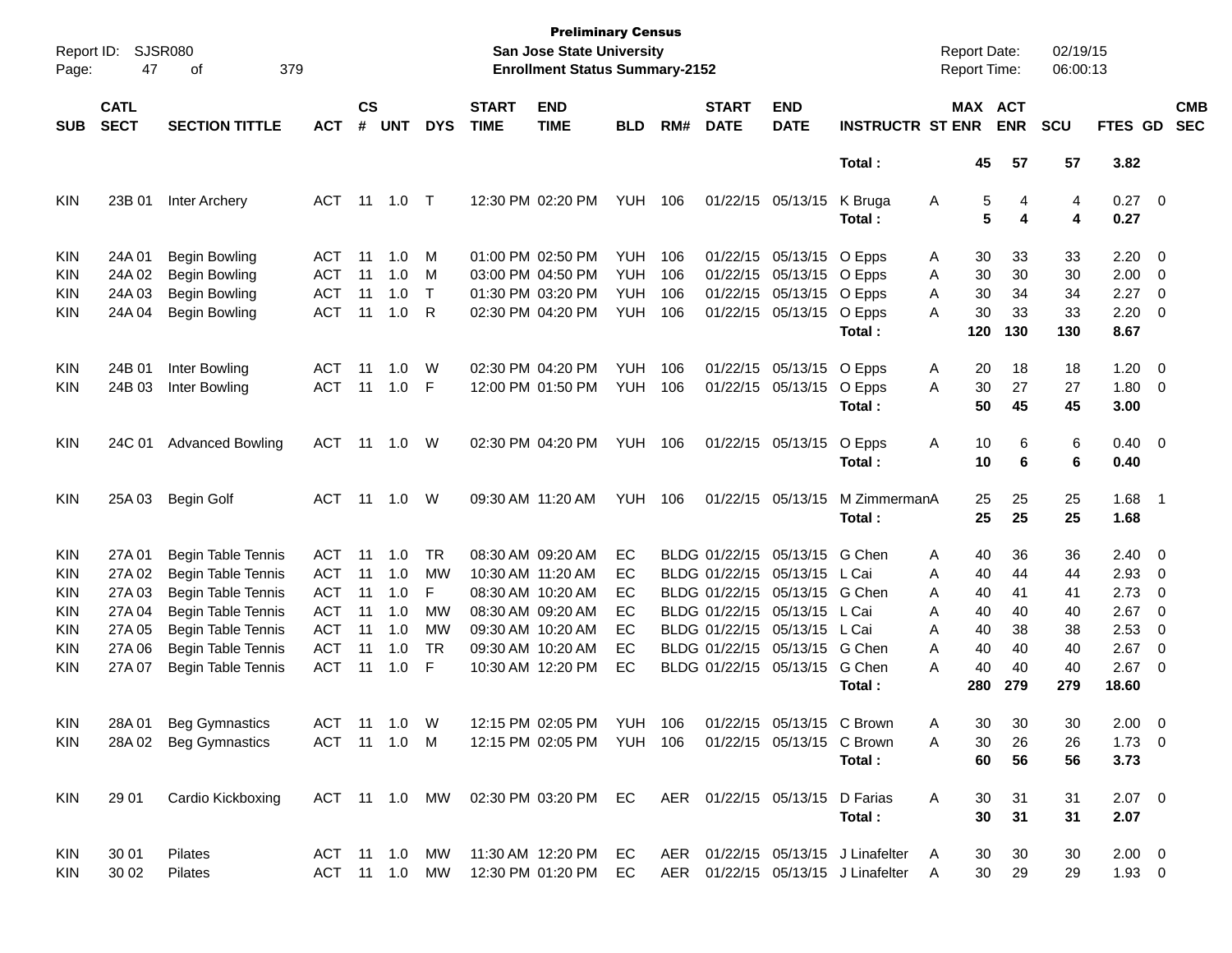| Report ID: | 48          | SJSR080<br>379           |               |               |            |            |              | <b>Preliminary Census</b><br><b>San Jose State University</b><br><b>Enrollment Status Summary-2152</b> |                |            |                   |                         |                                 | <b>Report Date:</b><br>Report Time: |            | 02/19/15<br>06:00:13 |                |                         |            |
|------------|-------------|--------------------------|---------------|---------------|------------|------------|--------------|--------------------------------------------------------------------------------------------------------|----------------|------------|-------------------|-------------------------|---------------------------------|-------------------------------------|------------|----------------------|----------------|-------------------------|------------|
| Page:      |             | οf                       |               |               |            |            |              |                                                                                                        |                |            |                   |                         |                                 |                                     |            |                      |                |                         |            |
|            | <b>CATL</b> |                          |               | $\mathsf{cs}$ |            |            | <b>START</b> | <b>END</b>                                                                                             |                |            | <b>START</b>      | <b>END</b>              |                                 |                                     | MAX ACT    |                      |                |                         | <b>CMB</b> |
| <b>SUB</b> | <b>SECT</b> | <b>SECTION TITTLE</b>    | <b>ACT</b>    | #             | <b>UNT</b> | <b>DYS</b> | <b>TIME</b>  | <b>TIME</b>                                                                                            | <b>BLD</b>     | RM#        | <b>DATE</b>       | <b>DATE</b>             | <b>INSTRUCTR ST ENR</b>         |                                     | <b>ENR</b> | <b>SCU</b>           | FTES GD        |                         | <b>SEC</b> |
| KIN        | 30 03       | Pilates                  | ACT           | 11            | 1.0        | МW         |              | 01:30 PM 02:20 PM                                                                                      | EC             | <b>AER</b> |                   | 01/22/15 05/13/15       | J Linafelter                    | A                                   | 30<br>31   | 31                   | $2.07 \t 0$    |                         |            |
|            |             |                          |               |               |            |            |              |                                                                                                        |                |            |                   |                         | Total:                          |                                     | 90<br>90   | 90                   | 6.00           |                         |            |
| KIN        | 31 01       | <b>Body Sculpting</b>    | ACT           | 11            | 1.0        | TR         |              | 07:30 AM 08:20 AM                                                                                      | EC             | AER.       |                   | 01/22/15 05/13/15       | L Pate                          | Α                                   | 50<br>53   | 53                   | 3.53           | 0                       |            |
| <b>KIN</b> | 31 02       | <b>Body Sculpting</b>    | <b>ACT</b>    | 11            | 1.0        | TR         |              | 09:30 AM 10:20 AM                                                                                      | EС             | AER        |                   | 01/22/15 05/13/15       | L Pate                          | Α                                   | 50<br>51   | 51                   | 3.40           | 0                       |            |
| KIN        | 31 03       | <b>Body Sculpting</b>    | <b>ACT</b>    | 11            | 1.0        | TR         |              | 12:30 PM 01:20 PM                                                                                      | EС             | AER        |                   | 01/22/15 05/13/15       | L Pate                          | Α                                   | 50<br>55   | 55                   | 3.68           | -1                      |            |
| <b>KIN</b> | 31 04       | <b>Body Sculpting</b>    | <b>ACT</b>    | 11            | 1.0        | МW         |              | 10:30 AM 11:20 AM                                                                                      | EС             | <b>AER</b> |                   | 01/22/15 05/13/15       | Z Deges                         | Α                                   | 50<br>59   | 59                   | 3.93           | 0                       |            |
| <b>KIN</b> | 31 05       | <b>Body Sculpting</b>    | <b>ACT</b>    | 11            | 1.0        | TR         |              | 02:30 PM 03:20 PM                                                                                      | EC             | <b>AER</b> |                   | 01/22/15 05/13/15       | D Farias                        | Α                                   | 50<br>50   | 50                   | 3.33           | 0                       |            |
|            |             |                          |               |               |            |            |              |                                                                                                        |                |            |                   |                         | Total:                          | 250                                 | 268        | 268                  | 17.88          |                         |            |
| KIN        | 32 01       | Aerobics                 | <b>ACT</b>    | 11            | 1.0        | МW         |              | 07:30 AM 08:20 AM                                                                                      | EC             | AER.       |                   | 01/22/15 05/13/15       | F Ghiasvand                     | A                                   | 50<br>47   | 47                   | 3.15           | -1                      |            |
| <b>KIN</b> | 32 02       | Aerobics                 | <b>ACT</b>    | 11            | 1.0        | <b>TR</b>  |              | 08:30 AM 09:20 AM                                                                                      | EC             | AER        |                   | 01/22/15 05/13/15       | L Pate                          | Α                                   | 50<br>53   | 53                   | 3.53           | 0                       |            |
| KIN        | 32 03       | Aerobics                 | <b>ACT</b>    |               | 1.0        |            |              |                                                                                                        |                |            |                   |                         |                                 | х                                   | 0          | 0<br>0               | 0.00           | 0                       |            |
| <b>KIN</b> | 32 04       | Aerobics                 | <b>ACT</b>    | 11            | 1.0        | TR         |              | 11:30 AM 12:20 PM                                                                                      | EC             | AER        |                   | 01/22/15 05/13/15       | L Pate                          | Α                                   | 50<br>52   | 52                   | 3.48           | -1                      |            |
| <b>KIN</b> | 32 05       | Aerobics                 | <b>ACT</b>    | 11            | 1.0        | TR         |              | 01:30 PM 02:20 PM                                                                                      | EC             | AER        |                   | 01/22/15 05/13/15       | D Farias                        | Α                                   | 50<br>51   | 51                   | 3.40           | 0                       |            |
|            |             |                          |               |               |            |            |              |                                                                                                        |                |            |                   |                         | Total:                          | 200                                 | 203        | 203                  | 13.57          |                         |            |
| KIN        | 33 01       | Adv Aerobic Act          | ACT           | 11            | 1.0        | MW         |              | 08:30 AM 09:20 AM                                                                                      | EC             | AER.       |                   | 01/22/15 05/13/15       | F Ghiasvand A                   |                                     | 30<br>20   | 20                   | 1.33           | $\overline{\mathbf{0}}$ |            |
|            |             |                          |               |               |            |            |              |                                                                                                        |                |            |                   |                         | Total:                          |                                     | 30<br>20   | 20                   | 1.33           |                         |            |
| <b>KIN</b> | 34 01       | <b>Step Training</b>     | ACT           | 11            | 1.0        | MW         |              | 09:30 AM 10:20 AM                                                                                      | EC             | AER        | 01/22/15 05/13/15 |                         | F Ghiasvand A                   |                                     | 50<br>50   | 50                   | 3.33           | $\overline{\mathbf{0}}$ |            |
|            |             |                          |               |               |            |            |              |                                                                                                        |                |            |                   |                         | Total:                          |                                     | 50<br>50   | 50                   | 3.33           |                         |            |
| KIN        | 35A01       | Begin Wt Training        | <b>ACT</b>    | 11            | 1.0        | МW         |              | 07:30 AM 08:20 AM                                                                                      | <b>YUH</b>     | 126        |                   | 01/22/15 05/13/15       | R MontgomeryA                   |                                     | 32<br>31   | 31                   | 2.07           | - 0                     |            |
| <b>KIN</b> | 35A 02      | Begin Wt Training        | <b>ACT</b>    | 11            | 1.0        | мw         |              | 08:30 AM 09:20 AM                                                                                      | <b>YUH</b>     | 126        |                   | 01/22/15 05/13/15       | R MontgomeryA                   |                                     | 32<br>31   | 31                   | 2.07           | 0                       |            |
| <b>KIN</b> | 35A03       | Begin Wt Training        | <b>ACT</b>    | 11            | 1.0        | МW         |              | 01:30 PM 02:20 PM                                                                                      | <b>YUH</b>     | 126        | 01/22/15          | 05/13/15                | R Schmidlein A                  |                                     | 32<br>34   | 34                   | 2.27           | 0                       |            |
| <b>KIN</b> | 35A 04      | Begin Wt Training        | <b>ACT</b>    | 11            | 1.0        | TR         |              | 07:30 AM 08:20 AM                                                                                      | <b>YUH</b>     | 126        |                   | 01/22/15 05/13/15       | S Butler                        | Α                                   | 32<br>33   | 33                   | 2.20           | 0                       |            |
| <b>KIN</b> | 35A 05      | Begin Wt Training        | <b>ACT</b>    | 11            | 1.0        | TR         |              | 08:30 AM 09:20 AM                                                                                      | <b>YUH</b>     | 126        |                   | 01/22/15 05/13/15       | S Butler                        | Α                                   | 32<br>31   | 31                   | 2.07           | 0                       |            |
| <b>KIN</b> | 35A 06      | Begin Wt Training        | <b>ACT</b>    | 11            | 1.0        | TR         |              | 02:30 PM 03:20 PM                                                                                      | YUH            | 126        |                   | 01/22/15 05/13/15       | M Haack                         | A                                   | 32<br>36   | 36                   | 2.40           | 0                       |            |
| <b>KIN</b> | 35A 07      | Begin Wt Training        | <b>ACT</b>    | 11            | 1.0        | МW         |              | 12:30 PM 01:20 PM                                                                                      | YUH            | 126        |                   | 01/22/15 05/13/15       | R MontgomeryA                   |                                     | 32<br>33   | 33                   | 2.20           | 0                       |            |
| KIN        | 35A 08      | Begin Wt Training        | ACT           | 11            | 1.0        | <b>TR</b>  |              | 09:30 AM 10:20 AM                                                                                      | <b>YUH</b>     | 126        |                   | 01/22/15 05/13/15 C May |                                 | A                                   | 32<br>34   | 34                   | 2.27           | $\Omega$                |            |
| <b>KIN</b> | 35A 09      | <b>Begin Wt Training</b> | ACT 11 1.0 TR |               |            |            |              | 10:30 AM 11:20 AM                                                                                      | YUH 126        |            |                   | 01/22/15 05/13/15 C May |                                 | Α                                   | 33<br>32   | 33                   | $2.20 \t 0$    |                         |            |
| KIN        | 35A 10      | Begin Wt Training        | <b>ACT</b>    | 11            | 1.0        | TR         |              | 12:30 PM 01:20 PM                                                                                      | <b>YUH 126</b> |            |                   | 01/22/15 05/13/15 C May |                                 | A                                   | 32<br>32   | 32                   | $2.13 \ 0$     |                         |            |
| KIN        | 35A 11      | Begin Wt Training        | ACT 11 1.0    |               |            | МW         |              | 02:30 PM 03:20 PM YUH 126                                                                              |                |            |                   | 01/22/15 05/13/15       | M Haack                         | Α                                   | 32<br>33   | 33                   | $2.20 \t 0$    |                         |            |
|            |             |                          |               |               |            |            |              |                                                                                                        |                |            |                   |                         | Total:                          |                                     | 352<br>361 | 361                  | 24.07          |                         |            |
| KIN        | 35B 01      | Inter Wt Training        | ACT 11 1.0    |               |            | MW         |              | 09:30 AM 10:20 AM YUH 126                                                                              |                |            |                   |                         | 01/22/15 05/13/15 R MontgomeryA |                                     | 22<br>22   | 22                   | $1.47 \ 0$     |                         |            |
| KIN        | 35B 02      | Inter Wt Training        | ACT 11 1.0 TR |               |            |            |              | 01:30 PM 02:20 PM YUH 126                                                                              |                |            | 01/22/15 05/13/15 |                         | M Haack                         | A                                   | 32<br>33   | 33                   | $2.22 \quad 1$ |                         |            |
|            |             |                          |               |               |            |            |              |                                                                                                        |                |            |                   |                         | Total:                          |                                     | 54<br>55   | 55                   | 3.68           |                         |            |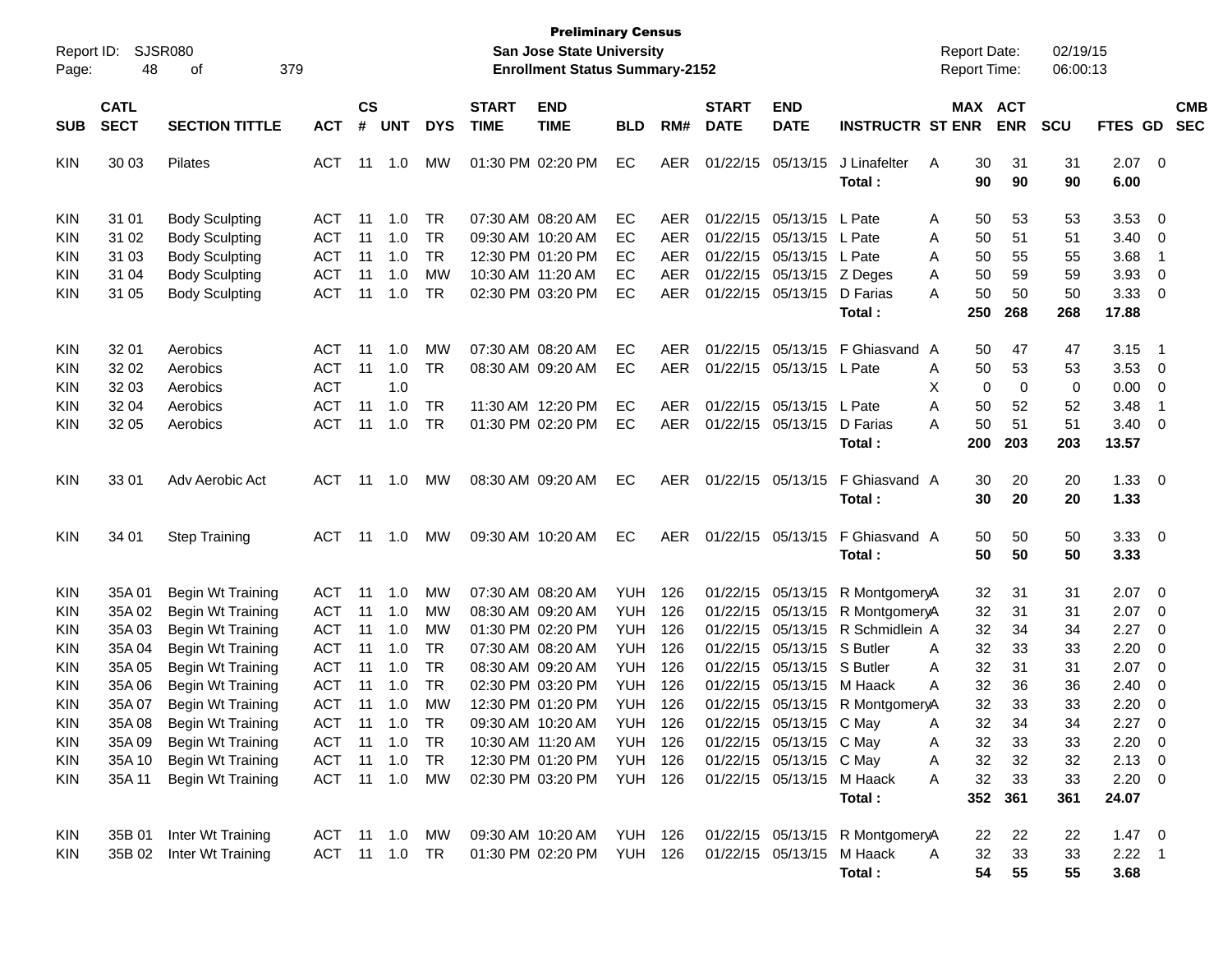| Report ID:<br>Page:                                    | 49                                  | <b>SJSR080</b><br>379<br>οf                                                                              |                                                      |                      |                                       |                                    |              | <b>Preliminary Census</b><br>San Jose State University<br><b>Enrollment Status Summary-2152</b> |                                                      |                          |              |                                                                                     |                                                | <b>Report Date:</b><br><b>Report Time:</b> |                                     | 02/19/15<br>06:00:13           |                              |                                                                                     |
|--------------------------------------------------------|-------------------------------------|----------------------------------------------------------------------------------------------------------|------------------------------------------------------|----------------------|---------------------------------------|------------------------------------|--------------|-------------------------------------------------------------------------------------------------|------------------------------------------------------|--------------------------|--------------|-------------------------------------------------------------------------------------|------------------------------------------------|--------------------------------------------|-------------------------------------|--------------------------------|------------------------------|-------------------------------------------------------------------------------------|
|                                                        | <b>CATL</b>                         |                                                                                                          |                                                      | <b>CS</b>            |                                       |                                    | <b>START</b> | <b>END</b>                                                                                      |                                                      |                          | <b>START</b> | <b>END</b>                                                                          |                                                |                                            | MAX ACT                             |                                |                              | <b>CMB</b>                                                                          |
| <b>SUB</b>                                             | <b>SECT</b>                         | <b>SECTION TITTLE</b>                                                                                    | <b>ACT</b>                                           | #                    | <b>UNT</b>                            | <b>DYS</b>                         | <b>TIME</b>  | <b>TIME</b>                                                                                     | <b>BLD</b>                                           | RM#                      | <b>DATE</b>  | <b>DATE</b>                                                                         | <b>INSTRUCTR ST ENR</b>                        |                                            | <b>ENR</b>                          | <b>SCU</b>                     | <b>FTES GD</b>               | <b>SEC</b>                                                                          |
| <b>KIN</b>                                             | 35C 01                              | Adv Wgt Training                                                                                         | <b>ACT</b>                                           | 11                   | 1.0                                   | МW                                 |              | 09:30 AM 10:20 AM                                                                               | <b>YUH</b>                                           | 126                      |              | 01/22/15 05/13/15                                                                   | R MontgomeryA<br>Total:                        | 10<br>10                                   | 9<br>9                              | 9<br>9                         | 0.60 0<br>0.60               |                                                                                     |
| <b>KIN</b>                                             | 37 01                               | <b>Fitness Walking</b>                                                                                   | <b>ACT</b>                                           | 11                   | 1.0                                   | МW                                 |              | 08:30 AM 09:20 AM                                                                               | YUH                                                  | 106                      |              | 01/22/15 05/13/15                                                                   | Z Deges<br>Total:                              | 30<br>A<br>30                              | 30<br>30                            | 30<br>30                       | $2.02 \quad 1$<br>2.02       |                                                                                     |
| <b>KIN</b><br><b>KIN</b><br><b>KIN</b><br><b>KIN</b>   | 38 01<br>38 02<br>38 03<br>38 04    | Begin Jogging<br>Begin Jogging<br>Begin Jogging<br>Begin Jogging                                         | ACT<br><b>ACT</b><br><b>ACT</b><br><b>ACT</b>        | 11<br>11<br>11<br>11 | 1.0<br>1.0<br>1.0<br>1.0              | MW<br><b>TR</b><br><b>TR</b><br>MW |              | 09:30 AM 10:20 AM<br>08:30 AM 09:20 AM<br>09:30 AM 10:20 AM<br>01:30 PM 02:20 PM                | <b>YUH</b><br><b>YUH</b><br><b>YUH</b><br><b>YUH</b> | 106<br>106<br>106<br>106 | 01/22/15     | 01/22/15 05/13/15<br>05/13/15<br>01/22/15 05/13/15<br>01/22/15 05/13/15             | Z Deges<br>J Fonda<br>J Fonda<br>N Megginson A | 30<br>Α<br>30<br>Α<br>30<br>Α<br>30        | 45<br>27<br>28<br>30                | 45<br>27<br>28<br>30           | 3.00<br>1.80<br>1.87<br>2.00 | $\overline{\phantom{0}}$<br>0<br>$\overline{\mathbf{0}}$<br>$\overline{\mathbf{0}}$ |
|                                                        |                                     |                                                                                                          |                                                      |                      |                                       |                                    |              |                                                                                                 |                                                      |                          |              |                                                                                     | Total:                                         | 120                                        | 130                                 | 130                            | 8.67                         |                                                                                     |
| <b>KIN</b><br><b>DANC</b>                              | 45A01<br>45A 01                     | Beg Lindy & Swing<br>Beg Lindy & Swing                                                                   | <b>ACT</b><br><b>ACT</b>                             | 11<br>11             | 1.0<br>1.0                            | M<br>M                             |              | 08:30 AM 10:10 AM<br>08:30 AM 10:10 AM                                                          | <b>YUH</b><br><b>YUH</b>                             | 106<br>106               |              | 01/22/15 05/13/15<br>01/22/15 05/13/15                                              | A Ayers<br>A Ayers<br>Total:                   | 50<br>Α<br>A<br>50                         | 14<br>0<br>4<br>18                  | 14<br>4<br>18                  | 0.93<br>0.27<br>1.20         | $0\,C$<br>0 C                                                                       |
| <b>KIN</b><br><b>DANC</b><br><b>KIN</b>                | 46A 01<br>46A01<br>46A 02           | <b>Beg Social Dance</b><br><b>Beg Social Dance</b><br><b>Beg Social Dance</b>                            | <b>ACT</b><br><b>ACT</b><br><b>ACT</b>               | 11<br>11<br>11       | 1.0<br>1.0<br>1.0                     | M<br>M<br>W                        |              | 10:30 AM 12:10 PM<br>10:30 AM 12:10 PM<br>12:30 PM 02:10 PM                                     | <b>YUH</b><br><b>YUH</b><br><b>YUH</b>               | 106<br>106<br>106        |              | 01/22/15 05/13/15 A Ayers<br>01/22/15 05/13/15<br>01/22/15 05/13/15                 | A Ayers<br>A Ayers                             | 50<br>A<br>Α<br>50<br>Α                    | 26<br>2<br>0<br>16                  | 26<br>2<br>16                  | 1.73<br>0.13<br>1.07         | $0\,$ C<br>0 C<br>0 <sup>o</sup>                                                    |
| <b>DANC</b><br><b>KIN</b><br><b>DANC</b><br><b>KIN</b> | 46A 02<br>46A03<br>46A 03<br>46A 04 | <b>Beg Social Dance</b><br><b>Beg Social Dance</b><br><b>Beg Social Dance</b><br><b>Beg Social Dance</b> | <b>ACT</b><br><b>ACT</b><br><b>ACT</b><br><b>ACT</b> | 11<br>11<br>11<br>11 | 1.0<br>1.0<br>1.0<br>1.0              | W<br>W<br>W<br>M                   |              | 12:30 PM 02:10 PM<br>10:30 AM 12:10 PM<br>10:30 AM 12:10 PM<br>12:30 PM 02:10 PM                | <b>YUH</b><br><b>YUH</b><br><b>YUH</b><br><b>YUH</b> | 106<br>106<br>106<br>106 | 01/22/15     | 01/22/15 05/13/15<br>01/22/15 05/13/15<br>01/22/15 05/13/15<br>05/13/15             | A Ayers<br>A Ayers<br>A Ayers<br>A Ayers       | 0<br>Α<br>50<br>Α<br>Α<br>50<br>Α          | $\overline{7}$<br>7<br>0<br>3<br>13 | $\overline{7}$<br>7<br>3<br>13 | 0.47<br>0.47<br>0.20<br>0.87 | $0\,C$<br>$0\,C$<br>$0\,$ C<br>0 <sup>o</sup>                                       |
| <b>DANC</b>                                            | 46A04                               | <b>Beg Social Dance</b>                                                                                  | <b>ACT</b>                                           | 11                   | 1.0                                   | M                                  |              | 12:30 PM 02:10 PM                                                                               | <b>YUH</b>                                           | 106                      |              | 01/22/15 05/13/15 A Ayers                                                           | Total:                                         | A<br>200                                   | 0<br>$\mathbf 1$<br>75              | $\mathbf{1}$<br>75             | 0.07<br>5.00                 | 0 C                                                                                 |
| <b>KIN</b>                                             | 47A 01                              | Beg W Coast Swing                                                                                        | ACT                                                  | 11                   | 1.0                                   | R                                  |              | 02:30 PM 04:10 PM                                                                               | <b>YUH 106</b>                                       |                          |              | 01/22/15 05/13/15                                                                   | H Schmitt<br>Total:                            | A<br>50<br>50                              | 16<br>16                            | 16<br>16                       | 1.07<br>1.07                 | $\overline{\phantom{0}}$                                                            |
| <b>KIN</b><br>KIN.                                     | 48A01<br>DANC 48A 01<br>48A 02      | Beg Latin Dance<br>Beg Latin Dance<br>Beg Latin Dance                                                    | ACT<br><b>ACT</b>                                    | 11                   | ACT 11 1.0 T<br>$11 \quad 1.0$<br>1.0 | $\top$<br>$\top$                   |              | 08:30 AM 10:10 AM<br>08:30 AM 10:10 AM<br>10:30 AM 12:10 PM                                     | <b>YUH 106</b><br><b>YUH 106</b><br>YUH              | 106                      |              | 01/22/15 05/13/15 O David<br>01/22/15 05/13/15 O David<br>01/22/15 05/13/15 O David |                                                | 50<br>A<br>Α<br>50<br>Α                    | 20<br>0<br>4<br>23                  | 20<br>4<br>23                  | 0.27<br>1.53                 | 1.33 0 C<br>$0\,$ C<br>0 <sup>o</sup>                                               |
| DANC<br>KIN<br>DANC                                    | 48A 02<br>48A03<br>48A03            | Beg Latin Dance<br>Beg Latin Dance<br>Beg Latin Dance                                                    | ACT<br>ACT<br>ACT                                    | 11<br>11<br>11       | 1.0<br>1.0<br>1.0                     | $\top$<br>R<br>R                   |              | 10:30 AM 12:10 PM<br>08:30 AM 10:10 AM<br>08:30 AM 10:10 AM                                     | <b>YUH 106</b><br><b>YUH 106</b><br><b>YUH 106</b>   |                          |              | 01/22/15 05/13/15 O David<br>01/22/15 05/13/15 O David<br>01/22/15 05/13/15 O David |                                                | Α<br>50<br>Α<br>Α                          | 0<br>2<br>18<br>0<br>0              | 2<br>18<br>0                   | 0.13<br>1.22<br>0.00         | 0 C<br>1 C<br>0 <sup>o</sup>                                                        |
| KIN                                                    | 48A04<br>DANC 48A 04                | Beg Latin Dance<br>Beg Latin Dance                                                                       | ACT<br>ACT                                           | 11                   | 1.0<br>$11 \quad 1.0$                 | W<br>- W                           |              | 08:30 AM 10:10 AM<br>08:30 AM 10:10 AM                                                          | <b>YUH 106</b><br><b>YUH 106</b>                     |                          |              | 01/22/15 05/13/15 A Ayers<br>01/22/15 05/13/15 A Ayers                              | Total:                                         | 50<br>Α<br>Α<br>200                        | 20<br>0<br>88                       | 20<br>$\mathbf{1}$<br>88       | 1.33<br>0.07<br>5.88         | 0 C<br>0 C                                                                          |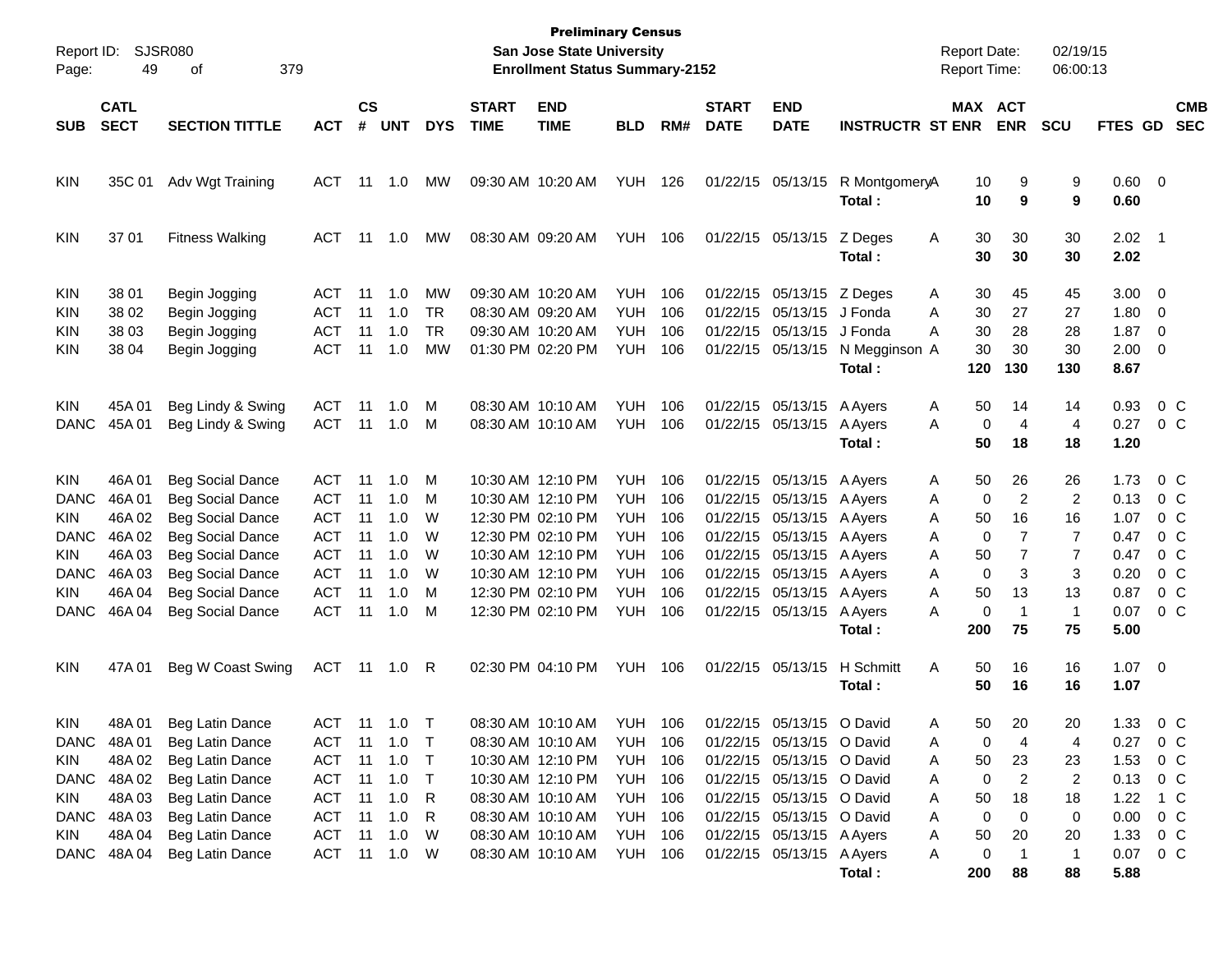| Report ID:<br>Page: | 50                         | SJSR080<br>379<br>οf                                                                       |            |                    |            |               |                             | <b>Preliminary Census</b><br><b>San Jose State University</b><br><b>Enrollment Status Summary-2152</b> |                |            |                             |                           |                                           | <b>Report Date:</b><br><b>Report Time:</b> |           |                              | 02/19/15<br>06:00:13             |                        |                          |                          |
|---------------------|----------------------------|--------------------------------------------------------------------------------------------|------------|--------------------|------------|---------------|-----------------------------|--------------------------------------------------------------------------------------------------------|----------------|------------|-----------------------------|---------------------------|-------------------------------------------|--------------------------------------------|-----------|------------------------------|----------------------------------|------------------------|--------------------------|--------------------------|
| <b>SUB</b>          | <b>CATL</b><br><b>SECT</b> | <b>SECTION TITTLE</b>                                                                      | ACT        | $\mathsf{cs}$<br># | <b>UNT</b> | <b>DYS</b>    | <b>START</b><br><b>TIME</b> | <b>END</b><br><b>TIME</b>                                                                              | <b>BLD</b>     | RM#        | <b>START</b><br><b>DATE</b> | <b>END</b><br><b>DATE</b> | <b>INSTRUCTR ST ENR</b>                   |                                            | MAX ACT   | <b>ENR</b>                   | <b>SCU</b>                       | <b>FTES GD</b>         |                          | <b>CMB</b><br><b>SEC</b> |
| <b>KIN</b>          | 50 01                      | Tai Chi                                                                                    | ACT        | 11                 | 1.0        | MW            |                             | 09:30 AM 10:20 AM                                                                                      | <b>YUH</b>     | 106        | 01/22/15                    | 05/13/15                  | G Chen                                    | Α                                          | 50        | 51                           | 51                               | 3.40                   | - 0                      |                          |
| KIN                 | 50 02                      | Tai Chi                                                                                    | <b>ACT</b> | 11                 | 1.0        | <b>TR</b>     |                             | 03:30 PM 04:20 PM                                                                                      | EC             | <b>AER</b> |                             | 01/22/15 05/13/15         | C Weng<br>Total:                          | A                                          | 50<br>100 | 42<br>93                     | 42<br>93                         | 2.80<br>6.20           | - 0                      |                          |
| KIN                 | 51A 01                     | Begin Aikido                                                                               | ACT        | 11                 | 1.0        | МW            |                             | 09:30 AM 10:20 AM                                                                                      | <b>YUH</b>     | 208        |                             | 01/22/15 05/13/15         | S Olliges                                 | Α                                          | 30        | 26                           | 26                               | 1.73                   | $\overline{0}$           |                          |
| KIN                 | 51A02                      | Begin Aikido                                                                               | <b>ACT</b> | 11                 | -1.0       | МW            |                             | 10:30 AM 11:20 AM                                                                                      | <b>YUH</b>     | 208        |                             | 01/22/15 05/13/15         | S Olliges<br>Total:                       | A                                          | 20<br>50  | 23<br>49                     | 23<br>49                         | 1.53<br>3.27           | $\overline{\mathbf{0}}$  |                          |
| <b>KIN</b>          | 51B 01                     | Int Aikido                                                                                 | <b>ACT</b> | 11                 | 1.0        | МW            |                             | 10:30 AM 11:20 AM                                                                                      | YUH            | 208        |                             | 01/22/15 05/13/15         | S Olliges<br>Total:                       | Α                                          | 10<br>10  | 7<br>$\overline{7}$          | $\overline{7}$<br>$\overline{7}$ | 0.47<br>0.47           | $\overline{\mathbf{0}}$  |                          |
| KIN                 | 52A 01                     | Begin Judo                                                                                 | ACT        | 11                 | 1.0        | <b>TR</b>     |                             | 09:30 AM 10:20 AM                                                                                      | <b>YUH</b>     | 208        | 01/22/15                    | 05/13/15                  | D Williams                                | Α                                          | 30        | 26                           | 26                               | 1.73                   | $\overline{\mathbf{0}}$  |                          |
| KIN                 | 52A 02                     | Begin Judo                                                                                 | <b>ACT</b> | 11                 | 1.0        | <b>TR</b>     |                             | 10:30 AM 11:20 AM                                                                                      | <b>YUH</b>     | 208        | 01/22/15                    | 05/13/15                  | D Williams                                | Α                                          | 30        | 27                           | 27                               | 1.80                   | $\mathbf{0}$             |                          |
| KIN                 | 52A 03                     | Begin Judo                                                                                 | <b>ACT</b> | 11                 | -1.0       | MW            |                             | 01:30 PM 02:20 PM                                                                                      | <b>YUH</b>     | 208        |                             | 01/22/15 05/13/15         | S Nakano<br>Total:                        | Α                                          | 30<br>90  | 32<br>85                     | 32<br>85                         | 2.13<br>5.67           | $\overline{\mathbf{0}}$  |                          |
| <b>KIN</b>          | 52B 01                     | Inter Judo                                                                                 | <b>ACT</b> |                    | 1.0        |               |                             |                                                                                                        |                |            |                             |                           |                                           | X                                          | 0         | 0                            | 0                                | 0.00                   | $\overline{0}$           |                          |
| KIN                 | 52B 02                     | Inter Judo                                                                                 | <b>ACT</b> | 11                 | 1.0        | <b>TR</b>     |                             | 08:30 AM 09:20 AM                                                                                      | YUH            | 208        |                             | 01/22/15 05/13/15         | D Williams<br>Total:                      | A                                          | 30<br>30  | 13<br>13                     | 13<br>13                         | $0.87$ 0<br>0.87       |                          |                          |
| <b>KIN</b>          |                            | 52C 01 Competitive Judo                                                                    | <b>ACT</b> |                    | 11  1.0    | <b>TBA</b>    |                             |                                                                                                        | <b>YUH</b>     | 208        |                             | 01/22/15 05/13/15         | Y Uchida<br>Total :                       | A                                          | 30<br>30  | 16<br>16                     | 16<br>16                         | 1.07<br>1.07           | $\overline{\phantom{0}}$ |                          |
| KIN                 | 53A 01                     | <b>Begin Karate</b>                                                                        | <b>ACT</b> | 11                 | 1.0        | F             |                             | 08:30 AM 10:20 AM                                                                                      | <b>YUH</b>     | 106        |                             | 01/22/15 05/13/15         | J Keeling                                 | A                                          | 30        | 31                           | 31                               | 2.07                   | $\overline{\mathbf{0}}$  |                          |
| KIN                 | 53A 02                     | <b>Begin Karate</b>                                                                        | <b>ACT</b> | 11                 | 1.0        | F             |                             | 10:30 AM 12:20 PM                                                                                      | <b>YUH</b>     | 106        |                             | 01/22/15 05/13/15         | J Keeling                                 | A                                          | 20        | 19                           | 19                               | 1.27                   | $\overline{\mathbf{0}}$  |                          |
|                     |                            |                                                                                            |            |                    |            |               |                             |                                                                                                        |                |            |                             |                           | Total:                                    |                                            | 50        | 50                           | 50                               | 3.33                   |                          |                          |
| <b>KIN</b>          | 53B 01                     | Inter Karate                                                                               | <b>ACT</b> |                    | 11  1.0    | - F           |                             | 10:30 AM 12:20 PM                                                                                      | <b>YUH 106</b> |            |                             | 01/22/15 05/13/15         | J Keeling                                 | A                                          | 10        | 10                           | 10                               | 0.67                   | $\overline{\phantom{0}}$ |                          |
|                     |                            |                                                                                            |            |                    |            |               |                             |                                                                                                        |                |            |                             |                           | Total:                                    |                                            | 10        | 10                           | 10                               | 0.67                   |                          |                          |
| KIN                 | 54A 01                     | Begin Tae Kwon Do                                                                          | ACT 11 1.0 |                    |            | MW            |                             | 07:30 AM 08:20 AM YUH 208                                                                              |                |            |                             |                           | 01/22/15 05/13/15 J Schachner A           |                                            | 30        | 30                           | 30                               | $2.02$ 1               |                          |                          |
| <b>KIN</b>          |                            | 54A 02 Begin Tae Kwon Do                                                                   |            |                    |            | ACT 11 1.0 MW |                             | 08:30 AM 09:20 AM YUH 208                                                                              |                |            |                             |                           | 01/22/15 05/13/15 J Schachner A           |                                            | 20        | 19                           | 19                               | $1.27 \t 0$            |                          |                          |
|                     |                            |                                                                                            |            |                    |            |               |                             |                                                                                                        |                |            |                             |                           | Total:                                    |                                            | 50        | 49                           | 49                               | 3.28                   |                          |                          |
| <b>KIN</b>          |                            | 54B 01 Int Tae Kwon Do                                                                     |            |                    |            |               |                             | ACT 11 1.0 MW 08:30 AM 09:20 AM YUH 208                                                                |                |            |                             |                           | 01/22/15 05/13/15 J Schachner A<br>Total: |                                            | 10<br>10  | 7<br>$\overline{\mathbf{r}}$ | 7<br>$\overline{\mathbf{r}}$     | $0.47 \quad 0$<br>0.47 |                          |                          |
| KIN                 |                            | 55A 01 Begin Self-Defense ACT 11 1.0 MW 12:30 PM 01:20 PM YUH 208 01/22/15 05/13/15 G Chen |            |                    |            |               |                             |                                                                                                        |                |            |                             |                           |                                           | A                                          | 30        | 32                           | 32                               | $2.13 \ 0$             |                          |                          |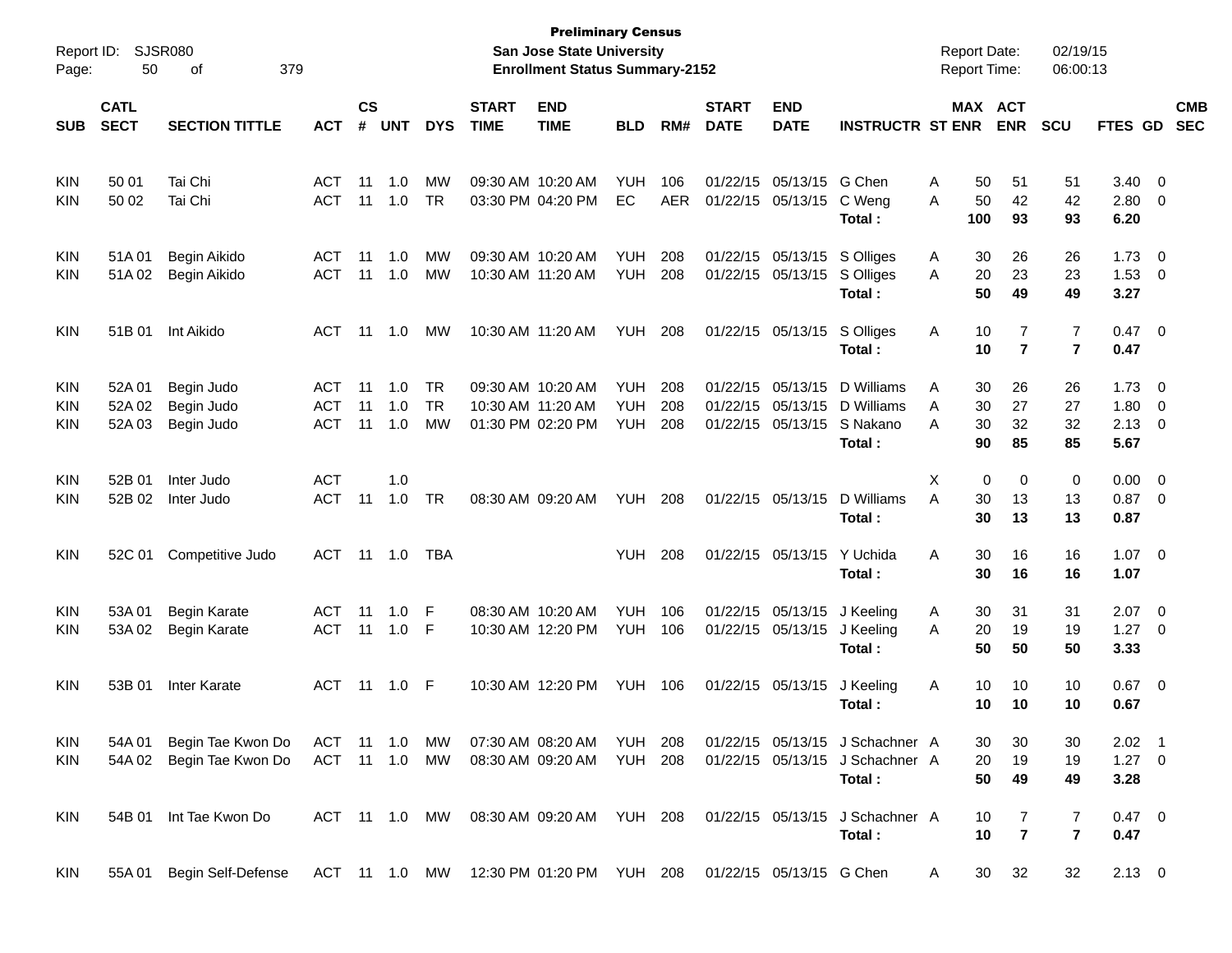| Report ID:                             |                            | <b>SJSR080</b>                                                                   |                                          |                             |                   |                            |                             | <b>Preliminary Census</b><br><b>San Jose State University</b> |                                         |                                 |                             |                                                             |                                                                              |             | <b>Report Date:</b> |                       | 02/19/15         |                                            |                                                          |                          |
|----------------------------------------|----------------------------|----------------------------------------------------------------------------------|------------------------------------------|-----------------------------|-------------------|----------------------------|-----------------------------|---------------------------------------------------------------|-----------------------------------------|---------------------------------|-----------------------------|-------------------------------------------------------------|------------------------------------------------------------------------------|-------------|---------------------|-----------------------|------------------|--------------------------------------------|----------------------------------------------------------|--------------------------|
| Page:                                  | 51                         | 379<br>οf                                                                        |                                          |                             |                   |                            |                             | <b>Enrollment Status Summary-2152</b>                         |                                         |                                 |                             |                                                             |                                                                              |             | <b>Report Time:</b> |                       | 06:00:13         |                                            |                                                          |                          |
| <b>SUB</b>                             | <b>CATL</b><br><b>SECT</b> | <b>SECTION TITTLE</b>                                                            | <b>ACT</b>                               | $\mathbf{c}\mathbf{s}$<br># | <b>UNT</b>        | <b>DYS</b>                 | <b>START</b><br><b>TIME</b> | <b>END</b><br><b>TIME</b>                                     | <b>BLD</b>                              | RM#                             | <b>START</b><br><b>DATE</b> | <b>END</b><br><b>DATE</b>                                   | <b>INSTRUCTR ST ENR</b>                                                      |             |                     | MAX ACT<br><b>ENR</b> | <b>SCU</b>       | FTES GD                                    |                                                          | <b>CMB</b><br><b>SEC</b> |
| <b>KIN</b>                             | 55A 02                     | Begin Self-Defense                                                               | <b>ACT</b>                               | 11                          | 1.0               | TR                         |                             | 12:30 PM 01:20 PM                                             | <b>YUH</b>                              | 208                             |                             | 01/22/15 05/13/15                                           | G Chen<br>Total:                                                             | Α           | 30<br>60            | 38<br>70              | 38<br>70         | $2.53$ 0<br>4.67                           |                                                          |                          |
| <b>KIN</b><br>KIN<br>KIN               | 61A01<br>61A02<br>61A03    | Begin Hatha Yoga<br>Begin Hatha Yoga<br>Begin Hatha Yoga                         | ACT<br><b>ACT</b><br><b>ACT</b>          | 11                          | 1.0<br>1.0<br>1.0 | F                          |                             | 09:30 AM 11:20 AM                                             | <b>YUH</b>                              | 208                             |                             | 01/22/15 05/13/15                                           | S Caughlan                                                                   | A<br>X<br>X | 50<br>0<br>0        | 55<br>0<br>0          | 55<br>0<br>0     | 3.67<br>0.00<br>0.00                       | $\overline{\phantom{0}}$<br>$\overline{\mathbf{0}}$<br>0 |                          |
| KIN<br>KIN<br>KIN                      | 61A04<br>61A05<br>61A06    | Begin Hatha Yoga<br>Begin Hatha Yoga<br>Begin Hatha Yoga                         | <b>ACT</b><br><b>ACT</b><br><b>ACT</b>   | 11<br>11<br>11              | 1.0<br>1.0<br>1.0 | $\top$<br>$\mathsf F$<br>F |                             | 01:30 PM 03:20 PM<br>07:30 AM 09:20 AM<br>09:30 AM 11:20 AM   | <b>YUH</b><br><b>EC</b><br>EC           | 208<br><b>AER</b><br><b>AER</b> |                             | 01/22/15 05/13/15<br>01/22/15 05/13/15<br>01/22/15 05/13/15 | S Olliges<br>J Linafelter<br>J Linafelter                                    | Α<br>Α<br>A | 50<br>50<br>50      | 48<br>49<br>47        | 48<br>49<br>47   | 3.20<br>3.27<br>3.13                       | 0<br>$\overline{\mathbf{0}}$<br>0                        |                          |
| <b>KIN</b>                             | 61A07                      | Begin Hatha Yoga                                                                 | <b>ACT</b>                               | 11                          | 1.0               | F                          |                             | 01:30 PM 03:20 PM                                             | <b>YUH</b>                              | 208                             |                             | 01/22/15 05/13/15                                           | S Caughlan<br>Total:                                                         | A           | 50<br>250           | 51<br>250             | 51<br>250        | 3.42<br>16.68                              | $\overline{1}$                                           |                          |
| <b>KIN</b>                             | 61B 01                     | Int Hatha Yoga                                                                   | ACT                                      | 11                          | 1.0               | F                          |                             | 11:30 AM 01:20 PM                                             | <b>YUH</b>                              | 208                             |                             | 01/22/15 05/13/15                                           | S Caughlan<br>Total:                                                         | A           | 50<br>50            | 47<br>47              | 47<br>47         | 3.15<br>3.15                               | $\overline{\phantom{1}}$                                 |                          |
| <b>KIN</b><br><b>KIN</b>               | 62A01<br>62A 02            | Begin Ice Skating<br>Begin Ice Skating                                           | <b>ACT</b><br><b>ACT</b>                 | 11<br>11                    | 1.0<br>1.0        | $\top$<br>F                |                             | 09:30 AM 11:10 AM<br>08:20 AM 10:00 AM                        | <b>YUH</b><br><b>YUH</b>                | 106<br>106                      |                             | 01/22/15 05/13/15<br>01/22/15 05/13/15                      | G Chen<br>G Chen<br>Total:                                                   | Α<br>Α      | 50<br>50<br>100     | 45<br>46<br>91        | 45<br>46<br>91   | 3.00<br>3.07<br>6.07                       | $\overline{\phantom{0}}$<br>$\overline{\phantom{0}}$     |                          |
| <b>KIN</b>                             | 63A01                      | Beg Hiking                                                                       | ACT                                      | 11                          | 1.0               | F                          |                             | 01:00 PM 03:50 PM                                             | <b>YUH</b>                              | 236                             |                             | 01/22/15 05/13/15                                           | K Kirkendall<br>Total:                                                       | A           | 20<br>20            | 26<br>26              | 26<br>26         | $1.73 \t 0$<br>1.73                        |                                                          |                          |
| <b>KIN</b><br><b>KIN</b>               | 65A01<br>65A 02            | Begin Ice Hockey<br>Begin Ice Hockey                                             | <b>ACT</b><br><b>ACT</b>                 | 11<br>11                    | 1.0<br>1.0        | R<br>F                     |                             | 09:30 AM 11:10 AM<br>09:50 AM 11:30 AM                        | <b>YUH</b><br><b>YUH</b>                | 106<br>106                      |                             | 01/22/15 05/13/15<br>01/22/15 05/13/15                      | G Chen<br>G Chen<br>Total:                                                   | Α<br>Α      | 50<br>50<br>100     | 12<br>27<br>39        | 12<br>27<br>39   | 0.80<br>1.80<br>2.60                       | $\overline{\phantom{0}}$<br>$\overline{\mathbf{0}}$      |                          |
| <b>KIN</b>                             | 68 01                      | Visl Rep Sprt Cult                                                               | <b>LEC</b>                               | 02                          | 3.0               | TR                         |                             | 10:30 AM 11:45 AM                                             | <b>DBH</b>                              | 133                             |                             | 01/22/15 05/13/15                                           | D Murphy<br>Total:                                                           | Α           | 30<br>30            | 30<br>30              | 90<br>90         | $6.00 \t 0$<br>6.00                        |                                                          |                          |
| <b>KIN</b><br>KIN<br><b>KIN</b>        | 69 01<br>69 02<br>6903     | <b>Stress Management</b><br><b>Stress Management</b><br><b>Stress Management</b> | <b>LEC</b><br>LEC 02 3.0<br><b>LEC</b>   | 02                          | 3.0<br>02 3.0     | МW<br>МW<br>TR             |                             | 09:00 AM 10:15 AM<br>10:30 AM 11:45 AM<br>12:00 PM 01:15 PM   | <b>YUH</b><br><b>YUH</b><br>YUH         | 236<br>236<br>236               |                             | 01/22/15 05/13/15                                           | K Jeffery<br>01/22/15 05/13/15 M Gonzalez<br>01/22/15 05/13/15 J Schachner A | Α<br>A      | 30<br>30<br>30      | 31<br>32<br>34        | 93<br>96<br>102  | 6.25<br>$6.45$ 1<br>$6.80\quad 0$          | - 1                                                      |                          |
| <b>KIN</b><br>KIN                      | 69 04<br>69 05             | <b>Stress Management</b><br><b>Stress Management</b>                             | LEC<br>LEC                               |                             | 02 3.0<br>02 3.0  | R<br>$\top$                |                             | 05:30 PM 08:15 PM<br>05:00 PM 07:45 PM                        | YUH<br><b>YUH 236</b>                   | 236                             |                             | 01/22/15 05/13/15 T Beggs<br>01/22/15 05/13/15 T Beggs      | Total:                                                                       | A<br>Α      | 30<br>30<br>150     | 35<br>32<br>164       | 105<br>96<br>492 | $7.00 \t 0$<br>6.45<br>32.95               | $\overline{\phantom{1}}$                                 |                          |
| <b>KIN</b><br><b>KIN</b><br><b>KIN</b> | 70 01<br>70 02<br>70 03    | Intro to Kinesiology<br>Intro to Kinesiology<br>Intro to Kinesiology             | <b>LEC</b><br><b>ACT</b><br>ACT 11 0.0 W | 11                          | 02 3.0<br>0.0     | МW<br>M                    |                             | 08:30 AM 09:20 AM<br>09:30 AM 11:20 AM<br>09:30 AM 11:20 AM   | <b>YUH 124</b><br><b>BBC</b><br>BBC 126 | 126                             |                             | 01/22/15 05/13/15 J Chin                                    | 01/22/15 05/13/15 J Schmidt<br>01/22/15 05/13/15 J Schmidt                   | A<br>A<br>Α | 100<br>20<br>20     | 103<br>21<br>20       | 206<br>21<br>20  | $20.60 \t 0$<br>$0.00 \t 0$<br>$0.00 \t 0$ |                                                          |                          |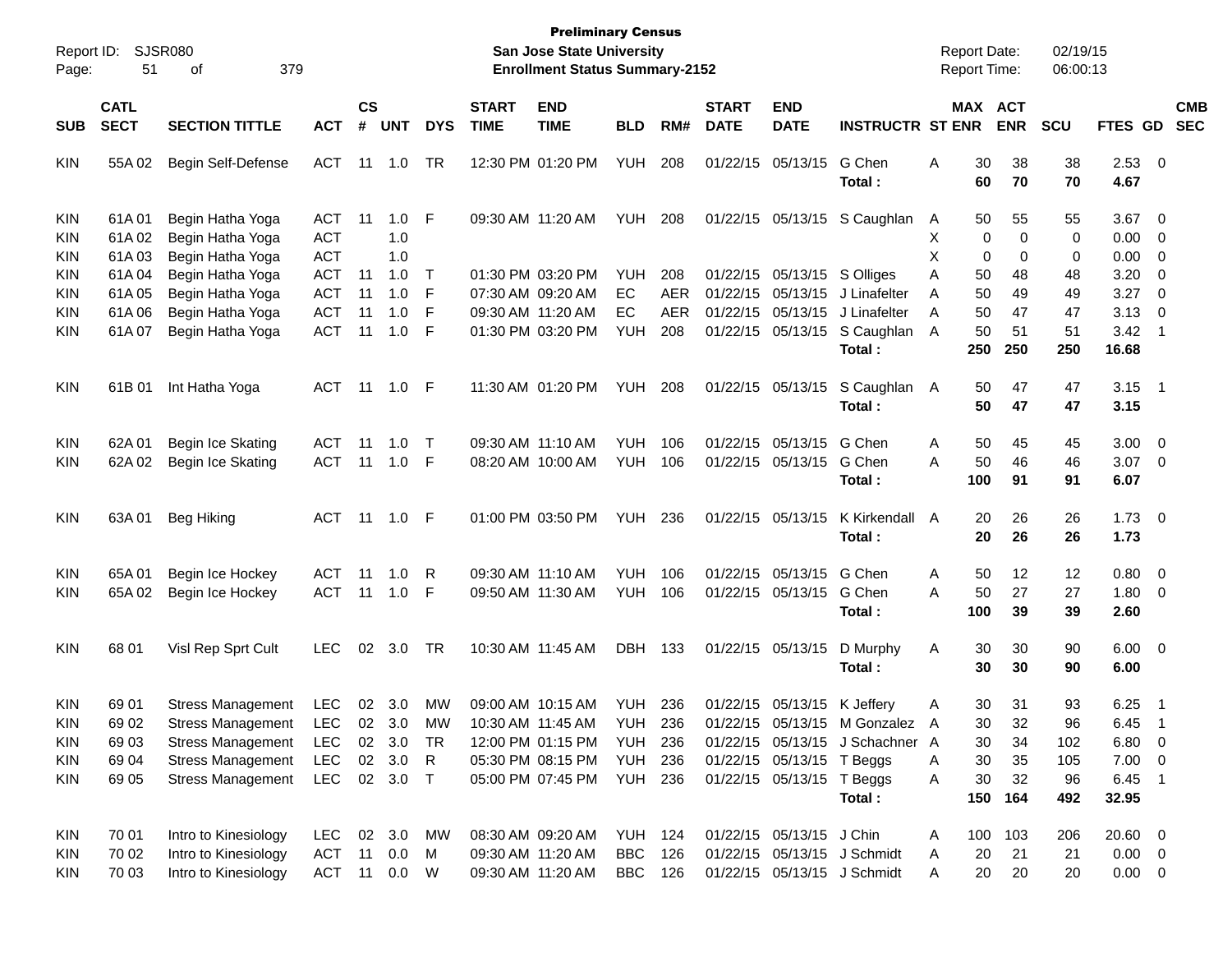| Report ID:<br>Page: | 52                         | <b>SJSR080</b><br>379<br>of |            |                    |            |              |                             | <b>Preliminary Census</b><br><b>San Jose State University</b><br><b>Enrollment Status Summary-2152</b> |                |     |                             |                           |                            |   | <b>Report Date:</b><br>Report Time: |            | 02/19/15<br>06:00:13 |                |                            |                          |
|---------------------|----------------------------|-----------------------------|------------|--------------------|------------|--------------|-----------------------------|--------------------------------------------------------------------------------------------------------|----------------|-----|-----------------------------|---------------------------|----------------------------|---|-------------------------------------|------------|----------------------|----------------|----------------------------|--------------------------|
| SUB                 | <b>CATL</b><br><b>SECT</b> | <b>SECTION TITTLE</b>       | <b>ACT</b> | $\mathsf{cs}$<br># | <b>UNT</b> | <b>DYS</b>   | <b>START</b><br><b>TIME</b> | <b>END</b><br><b>TIME</b>                                                                              | <b>BLD</b>     | RM# | <b>START</b><br><b>DATE</b> | <b>END</b><br><b>DATE</b> | <b>INSTRUCTR ST ENR</b>    |   | MAX ACT                             | <b>ENR</b> | <b>SCU</b>           | <b>FTES GD</b> |                            | <b>CMB</b><br><b>SEC</b> |
| <b>KIN</b>          | 70 04                      | Intro to Kinesiology        | <b>ACT</b> | -11                | 0.0        | M            | 09:30 AM 11:20 AM           |                                                                                                        | MН             | 322 |                             |                           | 01/22/15 05/13/15 K Calway | Α | 20                                  | 21         | 21                   | 0.00           | 0                          |                          |
| <b>KIN</b>          | 70 05                      | Intro to Kinesiology        | <b>ACT</b> | 11                 | 0.0        | W            | 09:30 AM 11:20 AM           |                                                                                                        | MН             | 322 |                             | 01/22/15 05/13/15         | K Calway                   | Α | 20                                  | 20         | 20                   | 0.00           | 0                          |                          |
| <b>KIN</b>          | 70 06                      | Intro to Kinesiology        | <b>ACT</b> | 11                 | 0.0        | W            |                             | 01:30 PM 03:20 PM                                                                                      | <b>BBC</b>     | 126 |                             | 01/22/15 05/13/15         | M Gonzalez                 | A | 20                                  | 21         | 21                   | 0.00           | 0                          |                          |
|                     |                            |                             |            |                    |            |              |                             |                                                                                                        |                |     |                             |                           | Total:                     |   | 200                                 | 206        | 309                  | 20.60          |                            |                          |
| <b>KIN</b>          | 80 01                      | <b>Indivdl Movement</b>     | ACT        | -11                | 1.0        | <b>TBA</b>   |                             |                                                                                                        |                |     |                             | 01/22/15 05/13/15         | G Chen                     | Α | 2                                   | 0          | 0                    | 0.00           | 0                          |                          |
| <b>KIN</b>          | 80 02                      | <b>Indivdl Movement</b>     | <b>ACT</b> | -11                | 1.0        | <b>TBA</b>   |                             |                                                                                                        |                |     |                             | 01/22/15 05/13/15         | D Williams                 | Α | 2                                   | 10         | 10                   | 0.68           | -1                         |                          |
| <b>KIN</b>          | 80 03                      | <b>Indivdl Movement</b>     | <b>ACT</b> | 11                 | 1.0        | <b>TBA</b>   |                             |                                                                                                        |                |     |                             | 01/22/15 05/13/15         | J Keeling                  | Α | 2                                   | 3          | 3                    | 0.20           | 0                          |                          |
| <b>KIN</b>          | 80 04                      | Indivdl Movement            | <b>ACT</b> | 11                 | 1.0        | <b>TBA</b>   |                             |                                                                                                        |                |     |                             | 01/22/15 05/13/15         |                            | A | 2                                   | 0          | 0                    | 0.00           | 0                          |                          |
|                     |                            |                             |            |                    |            |              |                             |                                                                                                        |                |     |                             |                           | Total:                     |   | 8                                   | 13         | 13                   | 0.88           |                            |                          |
| <b>KIN</b>          |                            | 100W 01 Writing Workshop    | <b>SEM</b> |                    | 3.0        |              |                             |                                                                                                        |                |     |                             |                           |                            | Χ | 0                                   | 0          | 0                    | 0.00           | 0                          |                          |
| <b>KIN</b>          |                            | 100W 02 Writing Workshop    | <b>SEM</b> | 04                 | 3.0        | <b>MW</b>    |                             | 07:30 AM 08:45 AM                                                                                      | <b>BBC</b>     | 126 |                             | 01/22/15 05/13/15         | S Olliges                  | Α | 22                                  | 18         | 54                   | 3.60           | 0                          |                          |
| <b>KIN</b>          |                            | 100W 03 Writing Workshop    | <b>SEM</b> | 04                 | 3.0        | M            |                             | 01:30 PM 04:15 PM                                                                                      | <b>BBC</b>     | 126 |                             | 01/22/15 05/13/15         | S Olliges                  | A | 22                                  | 23         | 69                   | 4.60           | 0                          |                          |
| <b>KIN</b>          |                            | 100W 04 Writing Workshop    | <b>SEM</b> | 04                 | 3.0        | TR           |                             | 09:00 AM 10:15 AM                                                                                      | <b>HGH</b>     | 120 |                             | 01/22/15 05/13/15         | P Toney                    | A | 25                                  | 23         | 69                   | 4.60           | 0                          |                          |
|                     |                            |                             |            |                    |            |              |                             |                                                                                                        |                |     |                             |                           | Total:                     |   | 69                                  | 64         | 192                  | 12.80          |                            |                          |
| <b>KIN</b>          | 101 01                     | Sport in America            | <b>LEC</b> | 02                 | 3.0        | TR           |                             | 12:00 PM 01:15 PM                                                                                      | CL             | 302 |                             | 01/22/15 05/13/15         | D Murphy                   | A | 40                                  | 42         | 126                  | 8.40           | $\overline{\mathbf{0}}$    |                          |
| <b>KIN</b>          | 101 02                     | Sport in America            | <b>LEC</b> | 02                 | 3.0        | <b>TR</b>    | 10:30 AM 11:45 AM           |                                                                                                        | SН             | 242 |                             | 01/22/15 05/13/15         | V Andrews                  | Α | 40                                  | 37         | 111                  | 7.45           | -1                         |                          |
| <b>KIN</b>          | 101 03                     | Sport in America            | <b>LEC</b> | 02                 | 3.0        | $\mathsf{T}$ |                             | 03:00 PM 05:45 PM                                                                                      | SН             | 345 |                             | 01/22/15 05/13/15         | V Andrews                  | A | 40                                  | 36         | 108                  | 7.25           | -1                         |                          |
|                     |                            |                             |            |                    |            |              |                             |                                                                                                        |                |     |                             |                           | Total:                     |   | 120                                 | 115        | 345                  | 23.10          |                            |                          |
| <b>KIN</b>          | 106 01                     | Adv Scuba & Aquc Tec LEC    |            |                    | 3.0        |              |                             |                                                                                                        |                |     |                             |                           |                            | Х | 0                                   | 0          | 0                    | 0.00           | $\overline{0}$             |                          |
| <b>KIN</b>          | 106 02                     | Adv Scuba & Aquc Tec ACT    |            |                    | 0.0        |              |                             |                                                                                                        |                |     |                             |                           |                            | X | 0                                   | 0          | 0                    | 0.00           | 0                          |                          |
|                     |                            |                             |            |                    |            |              |                             |                                                                                                        |                |     |                             |                           | Total:                     |   | 0                                   | 0          | 0                    | 0.00           |                            |                          |
| <b>KIN</b>          | 107 01                     | <b>Adapted Aquatics</b>     | <b>ACT</b> |                    | 1.0        |              |                             |                                                                                                        |                |     |                             |                           |                            | X | 0                                   | 0          | 0                    | 0.00           | $\overline{\mathbf{0}}$    |                          |
|                     |                            |                             |            |                    |            |              |                             |                                                                                                        |                |     |                             |                           | Total:                     |   | 0                                   | 0          | 0                    | 0.00           |                            |                          |
| <b>KIN</b>          | 153 01                     | Spt Fac Evnt Mgt            | <b>LEC</b> | 02                 | 3.0        | <b>MW</b>    |                             | 01:30 PM 02:45 PM                                                                                      | <b>DBH</b>     | 133 |                             | 01/22/15 05/13/15         | A Medina                   | Α | 40                                  | 25         | 75                   | 5.15           | $\mathbf{3}$               |                          |
|                     |                            |                             |            |                    |            |              |                             |                                                                                                        |                |     |                             |                           | Total:                     |   | 40                                  | 25         | 75                   | 5.15           |                            |                          |
| <b>KIN</b>          |                            | 154A 01 Inst Ex Phys Biom   | LEC.       |                    | 02 3.0     | М            |                             | 09:30 AM 10:20 AM                                                                                      | YUH            | 233 |                             | 01/22/15 05/13/15 J Kao   |                            | A | 40                                  | 31         | 31                   | 6.25           | - 1                        |                          |
| <b>KIN</b>          |                            | 154A 02 Inst Ex Phys Biom   | <b>ACT</b> |                    | 13 0.0     | МW           |                             | 10:30 AM 12:20 PM                                                                                      | MH             | 321 |                             | 01/22/15 05/13/15         | J Kao                      | A | 20                                  | 18         | 36                   | 0.00           | $\overline{\phantom{0}}$ 1 |                          |
| <b>KIN</b>          |                            | 154A 03 Inst Ex Phys Biom   | ACT 13 0.0 |                    |            | МW           |                             | 12:30 PM 02:20 PM                                                                                      | МH             | 321 |                             | 01/22/15 05/13/15         | J Kao                      | A | 20                                  | 13         | 26                   | $0.00 \t 0$    |                            |                          |
|                     |                            |                             |            |                    |            |              |                             |                                                                                                        |                |     |                             |                           | Total:                     |   | 80                                  | 62         | 93                   | 6.25           |                            |                          |
| <b>KIN</b>          |                            | 154B 01 ECG Interp & Test   | <b>LEC</b> |                    | 02 3.0     | TR.          |                             | 11:30 AM 12:20 PM                                                                                      | <b>YUH 233</b> |     |                             | 01/22/15 05/13/15 P Plato |                            | A | 20                                  | 21         | 42                   | 4.30 2         |                            |                          |
| <b>KIN</b>          |                            | 154B 02 ECG Interp & Test   | ACT 13 0.0 |                    |            | <b>TR</b>    |                             | 12:30 PM 01:20 PM                                                                                      | <b>YUH 233</b> |     |                             | 01/22/15 05/13/15 P Plato |                            | A | 20                                  | 21         | 21                   | 0.00 2         |                            |                          |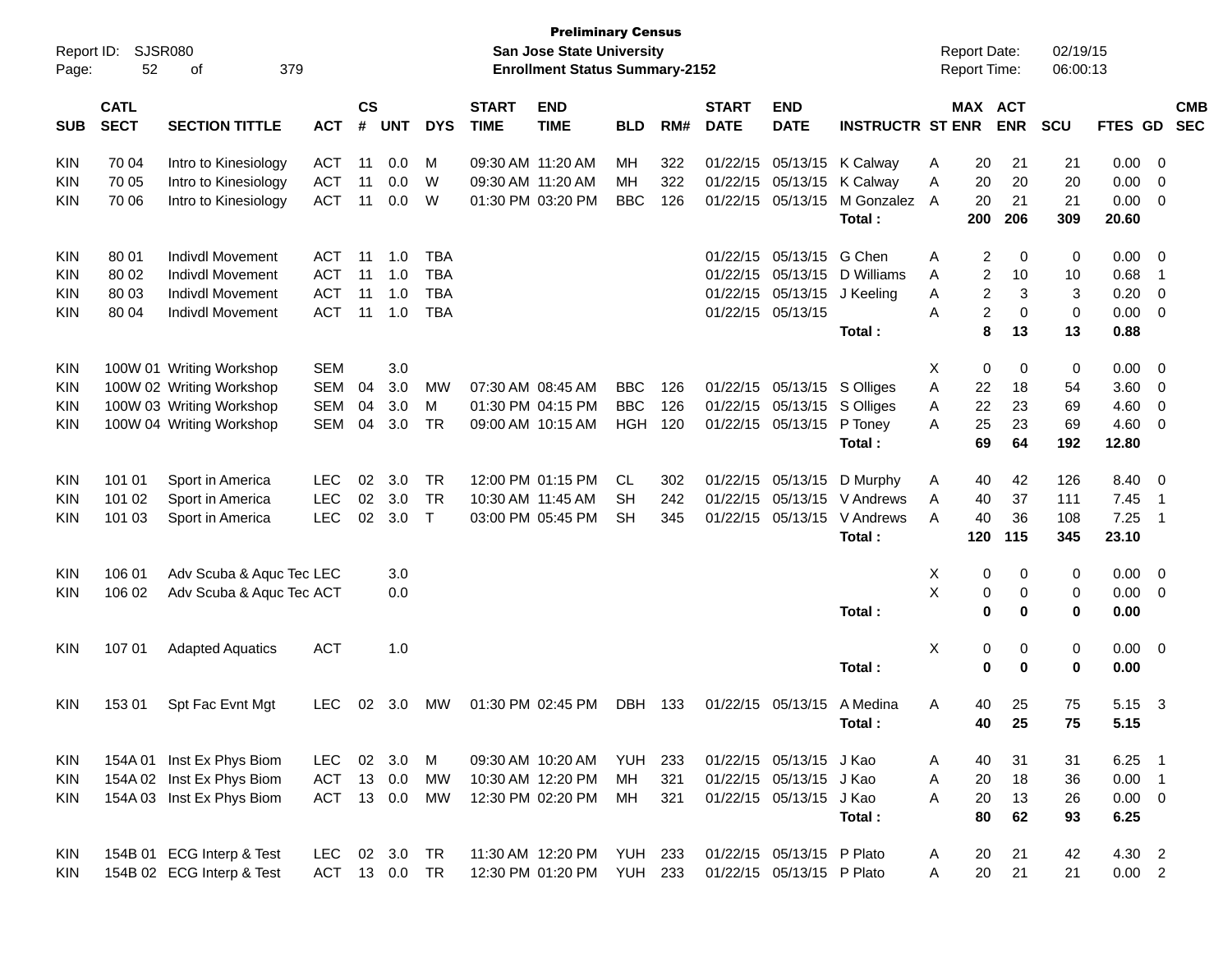| Report ID:<br>Page: | 53                         | <b>SJSR080</b><br>379<br>of |               |                    |            |              |                             | <b>Preliminary Census</b><br>San Jose State University<br><b>Enrollment Status Summary-2152</b> |            |       |                             |                           |                                 | <b>Report Date:</b><br><b>Report Time:</b> |           |                       | 02/19/15<br>06:00:13 |                |                          |                          |
|---------------------|----------------------------|-----------------------------|---------------|--------------------|------------|--------------|-----------------------------|-------------------------------------------------------------------------------------------------|------------|-------|-----------------------------|---------------------------|---------------------------------|--------------------------------------------|-----------|-----------------------|----------------------|----------------|--------------------------|--------------------------|
| <b>SUB</b>          | <b>CATL</b><br><b>SECT</b> | <b>SECTION TITTLE</b>       | <b>ACT</b>    | $\mathsf{cs}$<br># | <b>UNT</b> | <b>DYS</b>   | <b>START</b><br><b>TIME</b> | <b>END</b><br><b>TIME</b>                                                                       | <b>BLD</b> | RM#   | <b>START</b><br><b>DATE</b> | <b>END</b><br><b>DATE</b> | <b>INSTRUCTR ST ENR</b>         |                                            |           | MAX ACT<br><b>ENR</b> | <b>SCU</b>           | <b>FTES GD</b> |                          | <b>CMB</b><br><b>SEC</b> |
|                     |                            |                             |               |                    |            |              |                             |                                                                                                 |            |       |                             |                           | Total:                          |                                            | 40        | 42                    | 63                   | 4.30           |                          |                          |
| <b>KIN</b>          | 155 01                     | <b>Exercise Physiology</b>  | <b>LEC</b>    | 02                 | 3.0        | мw           |                             | 09:30 AM 10:20 AM                                                                               | YUH        | 124   |                             | 01/22/15 05/13/15 C Cisar |                                 | Α                                          | 90        | 77                    | 154                  | 15.50          | $\overline{\phantom{a}}$ |                          |
| KIN                 | 155 02                     | <b>Exercise Physiology</b>  | <b>ACT</b>    | 07                 | 0.0        | м            |                             | 07:30 AM 09:20 AM                                                                               | YUH        | 233   |                             | 01/22/15 05/13/15 C Cisar |                                 | A                                          | 20        | 22                    | 22                   | 0.00           | 0                        |                          |
| KIN                 | 155 03                     | <b>Exercise Physiology</b>  | <b>ACT</b>    | 07                 | 0.0        | W            |                             | 07:30 AM 09:20 AM                                                                               | YUH        | 233   |                             | 01/22/15 05/13/15 C Cisar |                                 | A                                          | 20        | 21                    | 21                   | 0.00           | -1                       |                          |
| KIN                 | 155 04                     | <b>Exercise Physiology</b>  | <b>ACT</b>    | 07                 | 0.0        | Т            |                             | 07:30 AM 09:20 AM                                                                               | YUH        | 233   |                             | 01/22/15 05/13/15 C Cisar |                                 | A                                          | 20        | 19                    | 19                   | 0.00           | -1                       |                          |
| <b>KIN</b>          | 155 05                     | <b>Exercise Physiology</b>  | <b>ACT</b>    | 07                 | 0.0        | R            |                             | 07:30 AM 09:20 AM                                                                               | YUH        | 233   |                             | 01/22/15 05/13/15 C Cisar |                                 | Α                                          | 20        | 15                    | 15                   | 0.00           | $\overline{\mathbf{0}}$  |                          |
|                     |                            |                             |               |                    |            |              |                             |                                                                                                 |            |       |                             |                           | Total :                         |                                            | 170       | 154                   | 231                  | 15.50          |                          |                          |
| <b>KIN</b>          | 156 01                     | Intro Adapted Act           | <b>LEC</b>    | 02                 | 3.0        | MW           |                             | 10:30 AM 11:45 AM                                                                               | <b>ENG</b> | 301   |                             | 01/22/15 05/13/15         | J Schachner A                   |                                            | 40        | 45                    | 135                  | $9.00 \t 0$    |                          |                          |
|                     |                            |                             |               |                    |            |              |                             |                                                                                                 |            |       |                             |                           | Total:                          |                                            | 40        | 45                    | 135                  | 9.00           |                          |                          |
| <b>KIN</b>          | 158 01                     | Biomechanics                | LEC           | 02                 | 3.0        | TR           |                             | 08:00 AM 08:50 AM                                                                               | <b>YUH</b> | 124   |                             | 01/22/15 05/13/15         | J Kao                           | Α                                          | 70        | 84                    | 168                  | 16.85          | -1                       |                          |
| KIN                 | 158 02                     | Biomechanics                | <b>ACT</b>    | 07                 | 0.0        | Τ            |                             | 09:30 AM 11:20 AM                                                                               | <b>BBC</b> | 126   |                             | 01/22/15 05/13/15         | J Kao                           | A                                          | 20        | 19                    | 19                   | 0.00           | $\overline{\mathbf{0}}$  |                          |
| KIN                 | 158 03                     | <b>Biomechanics</b>         | <b>ACT</b>    | 07                 | 0.0        | R            |                             | 09:30 AM 11:20 AM                                                                               | <b>BBC</b> | 126   |                             | 01/22/15 05/13/15         | J Kao                           | A                                          | 20        | 20                    | 20                   | 0.00           | $\overline{\mathbf{0}}$  |                          |
| KIN                 | 158 04                     | <b>Biomechanics</b>         | <b>ACT</b>    | 07                 | 0.0        | $\mathsf{T}$ |                             | 11:30 AM 01:20 PM                                                                               | <b>BBC</b> | 126   |                             | 01/22/15 05/13/15         | J Kao                           | A                                          | 20        | 22                    | 22                   | 0.00           | $\overline{\mathbf{0}}$  |                          |
| KIN                 | 158 05                     | <b>Biomechanics</b>         | <b>ACT</b>    | 07                 | 0.0        | R            |                             | 11:30 AM 01:20 PM                                                                               | <b>BBC</b> | 126   |                             | 01/22/15 05/13/15         | J Kao<br>Total :                | Α                                          | 20<br>150 | 23<br>168             | 23<br>252            | 0.00<br>16.85  | -1                       |                          |
| <b>KIN</b>          | 160 01                     | Hist of Sport & PE          | <b>LEC</b>    | 02                 | 3.0        | TR           |                             | 12:00 PM 01:15 PM                                                                               | <b>BBC</b> | 225   |                             | 01/22/15 05/13/15         | V Andrews<br>Total :            | Α                                          | 40<br>40  | 39<br>39              | 117<br>117           | 7.80 0<br>7.80 |                          |                          |
| <b>KIN</b>          | 161 01                     | Philos of Sport             | <b>LEC</b>    | 02                 | 3.0        | <b>TR</b>    |                             | 03:00 PM 04:15 PM                                                                               | <b>CL</b>  | 324   |                             | 01/22/15 05/13/15         | D Bohigian                      | A                                          | 40        | 42                    | 126                  | 8.45           | - 1                      |                          |
| <b>KIN</b>          | 161 02                     | Philos of Sport             | <b>LEC</b>    | 02 <sub>o</sub>    | 3.0        | <b>TR</b>    |                             | 04:30 PM 05:45 PM                                                                               | CL         | 324   |                             | 01/22/15 05/13/15         | D Bohigian                      | A                                          | 40        | 22                    | 66                   | 4.40           | $\overline{\mathbf{0}}$  |                          |
|                     |                            |                             |               |                    |            |              |                             |                                                                                                 |            |       |                             |                           | Total:                          |                                            | 80        | 64                    | 192                  | 12.85          |                          |                          |
| <b>KIN</b>          | 164 01                     | Soc-cult Perspectv          | <b>LEC</b>    |                    | 3.0        |              |                             |                                                                                                 |            |       |                             |                           |                                 | Χ                                          | 0         | 0                     | 0                    | 0.00           | $\overline{\phantom{0}}$ |                          |
| <b>KIN</b>          | 164 02                     | Soc-cult Perspectv          | <b>LEC</b>    | 02                 | 3.0        | TR           |                             | 01:30 PM 02:45 PM                                                                               | <b>SH</b>  | 242   |                             | 01/22/15 05/13/15         | V Andrews                       | A                                          | 40        | 38                    | 114                  | 7.60           | $\overline{\mathbf{0}}$  |                          |
|                     |                            |                             |               |                    |            |              |                             |                                                                                                 |            |       |                             |                           | Total :                         |                                            | 40        | 38                    | 114                  | 7.60           |                          |                          |
| <b>KIN</b>          | 165 01                     | Motor Development           | LEC 02 3.0    |                    |            | MW           |                             | 12:00 PM 01:15 PM                                                                               | .CL        | 302   |                             | 01/22/15 05/13/15 J Clair |                                 | A                                          | 40        | 43                    | 129                  | $8.60 \quad 0$ |                          |                          |
| <b>KIN</b>          | 165 02                     | Motor Development           | LEC.          |                    | 02 3.0     | TR           |                             | 07:30 AM 08:45 AM YUH                                                                           |            | 236   |                             |                           | 01/22/15 05/13/15 J Schachner A |                                            | 40        | 42                    | 126                  | 8.40 0         |                          |                          |
| KIN                 | 165 03                     | Motor Development           | LEC 02 3.0 TR |                    |            |              |                             | 09:00 AM 10:15 AM                                                                               | SH         | 345   |                             |                           | 01/22/15 05/13/15 J Schachner A |                                            | 40        | 45                    | 135                  | $9.05$ 1       |                          |                          |
|                     |                            |                             |               |                    |            |              |                             |                                                                                                 |            |       |                             |                           | Total:                          |                                            | 120       | 130                   | 390                  | 26.05          |                          |                          |
| KIN                 | 166 01                     | Motor Learning              | LEC.          |                    | 02 3.0     | TR           |                             | 09:00 AM 09:50 AM                                                                               | DBH        | - 133 |                             |                           | 01/22/15 05/13/15 E Wughalter A |                                            | 60        | 61                    | 122                  | $12.20 \t 0$   |                          |                          |
| <b>KIN</b>          | 166 02                     | Motor Learning              | <b>ACT</b>    | 07                 | 0.0        | $\top$       |                             | 10:00 AM 11:50 AM                                                                               | MН         | 321   |                             |                           | 01/22/15 05/13/15 E Wughalter A |                                            | 20        | 20                    | 20                   | $0.00 \t 0$    |                          |                          |
| <b>KIN</b>          | 166 03                     | Motor Learning              | <b>ACT</b>    | 07                 | 0.0        | R            |                             | 10:00 AM 11:50 AM                                                                               | МH         | 321   |                             |                           | 01/22/15 05/13/15 E Wughalter A |                                            | 20        | 17                    | 17                   | $0.00 \t 0$    |                          |                          |
| KIN                 | 166 04                     | Motor Learning              | <b>ACT</b>    |                    | 07  0.0  R |              |                             | 02:00 PM 03:50 PM                                                                               | МH         | 321   |                             | 01/22/15 05/13/15 J Smith |                                 | A                                          | 20        | 24                    | 24                   | $0.00 \t 0$    |                          |                          |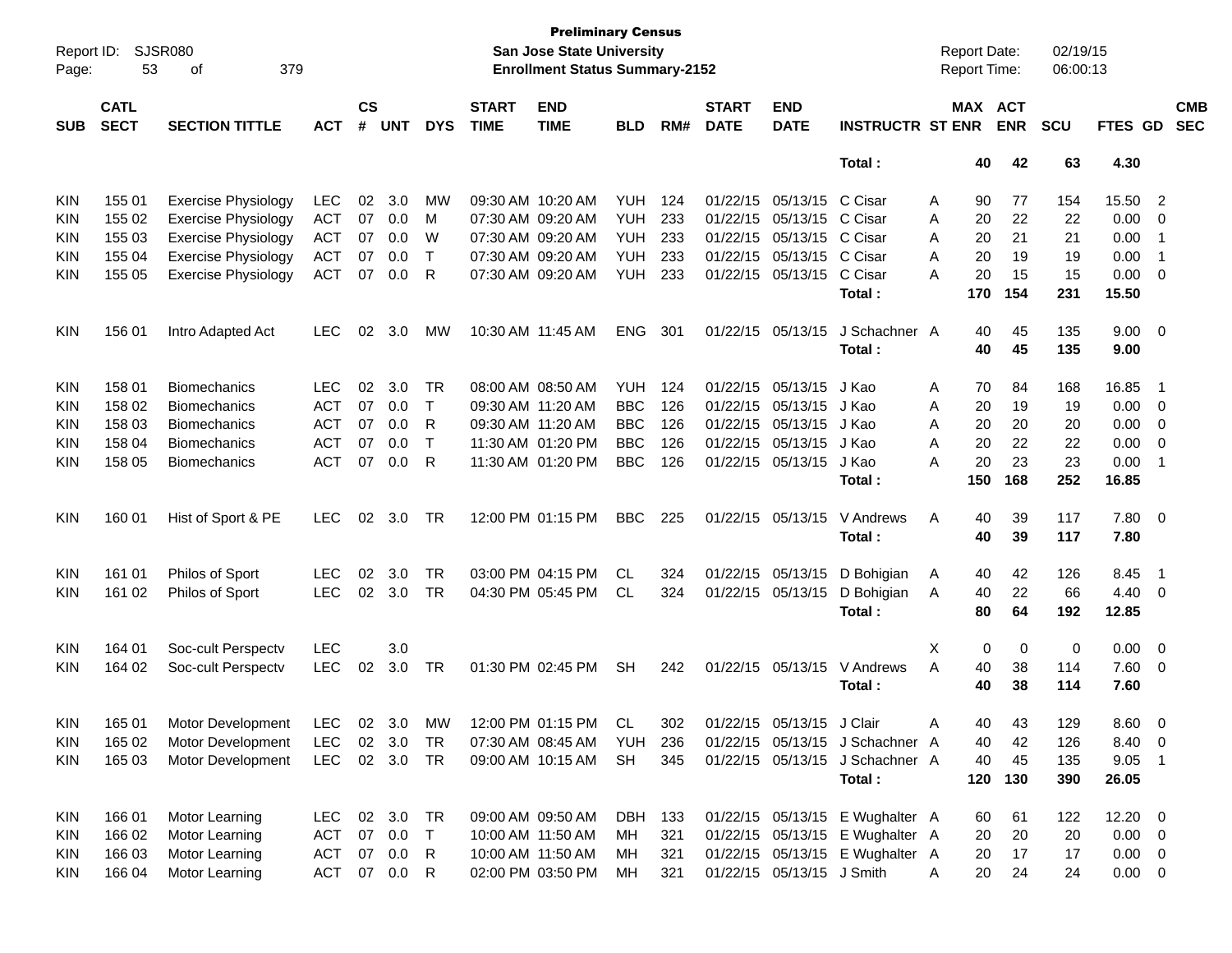| Report ID:<br>Page: | 54                         | <b>SJSR080</b><br>379<br>οf |            |                    |            |            |                             | <b>Preliminary Census</b><br><b>San Jose State University</b><br><b>Enrollment Status Summary-2152</b> |            |     |                             |                             |                                  |   | <b>Report Date:</b><br><b>Report Time:</b> |                | 02/19/15<br>06:00:13 |                |                          |                          |
|---------------------|----------------------------|-----------------------------|------------|--------------------|------------|------------|-----------------------------|--------------------------------------------------------------------------------------------------------|------------|-----|-----------------------------|-----------------------------|----------------------------------|---|--------------------------------------------|----------------|----------------------|----------------|--------------------------|--------------------------|
| <b>SUB</b>          | <b>CATL</b><br><b>SECT</b> | <b>SECTION TITTLE</b>       | <b>ACT</b> | $\mathsf{cs}$<br># | <b>UNT</b> | <b>DYS</b> | <b>START</b><br><b>TIME</b> | <b>END</b><br><b>TIME</b>                                                                              | <b>BLD</b> | RM# | <b>START</b><br><b>DATE</b> | <b>END</b><br><b>DATE</b>   | <b>INSTRUCTR ST ENR</b>          |   | MAX ACT                                    | <b>ENR</b>     | <b>SCU</b>           | <b>FTES GD</b> |                          | <b>CMB</b><br><b>SEC</b> |
|                     |                            |                             |            |                    |            |            |                             |                                                                                                        |            |     |                             |                             | Total:                           |   | 120                                        | 122            | 183                  | 12.20          |                          |                          |
| <b>KIN</b>          | 168 01                     | Psych of Coaching           | <b>LEC</b> | 02                 | 3.0        | TR         |                             | 09:00 AM 10:15 AM                                                                                      | <b>BBC</b> | 201 |                             | 01/22/15 05/13/15           | T Butryn<br>Total:               | Α | 40<br>40                                   | 41<br>41       | 123<br>123           | 8.50 6<br>8.50 |                          |                          |
| KIN                 | 169 01                     | Divrsty/Stress/Hlth         | <b>SEM</b> | 05                 | 3.0        | MW         |                             | 12:00 PM 01:15 PM                                                                                      | YUH        | 236 |                             |                             | 01/22/15 05/13/15 D Murphy       | A | 30                                         | 21             | 63                   | 4.25           |                          | 1 C                      |
| НS                  | 169 01                     | Divrsty/Stress/Hlth         | <b>SEM</b> | 05                 | 3.0        | <b>MW</b>  |                             | 12:00 PM 01:15 PM                                                                                      | YUH        | 236 |                             |                             | 01/22/15 05/13/15 D Murphy       | A | $\mathbf 0$                                | 10             | 30                   | 2.00           |                          | 0 C                      |
| KIN                 | 169 02                     | Divrsty/Stress/Hlth         | <b>SEM</b> | 05                 | 3.0        | MW         |                             | 01:30 PM 02:45 PM                                                                                      | <b>YUH</b> | 236 |                             |                             | 01/22/15 05/13/15 D Murphy       | A | 30                                         | 24             | 72                   | 4.80           |                          | 0 <sup>o</sup>           |
| HS                  | 169 02                     | Divrsty/Stress/Hlth         | <b>SEM</b> | 05                 | 3.0        | <b>MW</b>  |                             | 01:30 PM 02:45 PM                                                                                      | YUH        | 236 |                             |                             | 01/22/15 05/13/15 D Murphy       | A | $\mathbf 0$                                | 6              | 18                   | 1.20           |                          | 0 <sup>o</sup>           |
| <b>KIN</b>          | 169 03                     | Divrsty/Stress/Hlth         | <b>SEM</b> | 05                 | 3.0        | <b>TR</b>  |                             | 09:00 AM 10:15 AM                                                                                      | YUH        | 236 |                             | 01/22/15 05/13/15 K Jeffery |                                  | A | 30                                         | 21             | 63                   | 4.25           |                          | 1 C                      |
| HS                  | 169 03                     | Divrsty/Stress/Hlth         | <b>SEM</b> | 05                 | 3.0        | <b>TR</b>  |                             | 09:00 AM 10:15 AM                                                                                      | <b>YUH</b> | 236 |                             | 01/22/15 05/13/15 K Jeffery |                                  | A | $\mathbf 0$                                | 13             | 39                   | 2.60           |                          | 0 <sup>o</sup>           |
| <b>KIN</b>          | 169 04                     | Divrsty/Stress/Hlth         | <b>SEM</b> | 05                 | 3.0        | <b>TR</b>  | 10:30 AM 11:45 AM           |                                                                                                        | <b>YUH</b> | 236 |                             | 01/22/15 05/13/15 K Jeffery |                                  | A | 30                                         | 27             | 81                   | 5.40           |                          | 0 <sup>o</sup>           |
| HS                  | 169 04                     | Divrsty/Stress/Hlth         | <b>SEM</b> | 05                 | 3.0        | <b>TR</b>  | 10:30 AM 11:45 AM           |                                                                                                        | YUH        | 236 |                             | 01/22/15 05/13/15 K Jeffery |                                  | A | $\mathbf 0$                                | 9              | 27                   | 1.80           |                          | 0 <sup>o</sup>           |
| <b>KIN</b>          | 169 05                     | Divrsty/Stress/Hlth         | <b>SEM</b> | 05                 | 3.0        | <b>TR</b>  |                             | 01:30 PM 02:45 PM                                                                                      | <b>YUH</b> | 236 |                             |                             | 01/22/15 05/13/15 D Murphy       | A | 30                                         | 23             | 69                   | 4.60           |                          | 0 <sup>o</sup>           |
| НS                  | 169 05                     | Divrsty/Stress/Hlth         | <b>SEM</b> | 05                 | 3.0        | <b>TR</b>  |                             | 01:30 PM 02:45 PM                                                                                      | YUH        | 236 |                             | 01/22/15 05/13/15           | D Murphy                         | A | 0                                          | $\overline{7}$ | 21                   | 1.40           |                          | $0\,C$                   |
|                     |                            |                             |            |                    |            |            |                             |                                                                                                        |            |     |                             |                             | Total:                           |   | 150                                        | 161            | 483                  | 32.30          |                          |                          |
| KIN                 |                            | 170B 01 Fld Exp Teach       | <b>SUP</b> | 36                 | 1.0        | <b>TBA</b> |                             |                                                                                                        |            |     |                             |                             | 01/22/15 05/13/15 R Schmidlein A |   | 15                                         | 19             | 19                   | 1.27           | $\overline{\phantom{0}}$ |                          |
| <b>KIN</b>          |                            | 170B 02 Fld Exp Teach       | <b>SUP</b> | 36                 | 1.0        | <b>TBA</b> |                             |                                                                                                        |            |     |                             |                             | 01/22/15 05/13/15 R Schmidlein A |   | 15                                         | 8              | 8                    | 0.53           | $\overline{\phantom{0}}$ |                          |
|                     |                            |                             |            |                    |            |            |                             |                                                                                                        |            |     |                             |                             | Total:                           |   | 30                                         | 27             | 27                   | 1.80           |                          |                          |
| KIN                 |                            | 170C 01 Fieldwork-Adapted   | <b>SUP</b> | 36                 | 1.0        | <b>TBA</b> |                             |                                                                                                        |            |     |                             |                             | 01/22/15 05/13/15 N Megginson A  |   | 2                                          | 2              | 2                    | $0.13 \quad 0$ |                          |                          |
| <b>KIN</b>          |                            | 170C 02 Fieldwork-Adapted   | <b>SUP</b> | 36                 | 2.0        | <b>TBA</b> |                             |                                                                                                        |            |     |                             | 01/22/15 05/13/15           | N Megginson A                    |   | 2                                          | 1              | 2                    | 0.13           | $\overline{\phantom{0}}$ |                          |
| <b>KIN</b>          |                            | 170C 03 Fieldwork-Adapted   | <b>SUP</b> | 36                 | 3.0        | <b>TBA</b> |                             |                                                                                                        |            |     |                             | 01/22/15 05/13/15           | N Megginson A                    |   | 2                                          | 0              | 0                    | $0.00 \t 0$    |                          |                          |
|                     |                            |                             |            |                    |            |            |                             |                                                                                                        |            |     |                             |                             | Total:                           |   | 6                                          | 3              | 4                    | 0.27           |                          |                          |
| KIN                 |                            | 170D 01 Fldwrk Sport Mngmt  | <b>SUP</b> | 36                 | 1.0        | <b>TBA</b> |                             |                                                                                                        |            |     |                             | 01/22/15 05/13/15           | <b>B</b> Shifflett               | A | 2                                          | 2              | 2                    | $0.13 \ 0$     |                          |                          |
| KIN                 |                            | 170D 02 Fldwrk Sport Mngmt  | <b>SUP</b> | 36                 | 2.0        | <b>TBA</b> |                             |                                                                                                        |            |     |                             |                             | 01/22/15 05/13/15 B Shifflett    | A | $\overline{c}$                             | 1              | 2                    | 0.13           | $\overline{\phantom{0}}$ |                          |
| <b>KIN</b>          |                            | 170D 03 Fldwrk Sport Mngmt  | <b>SUP</b> | 36                 | 3.0        | <b>TBA</b> |                             |                                                                                                        |            |     |                             | 01/22/15 05/13/15           | <b>B</b> Shifflett               | A | 2                                          | $\overline{c}$ | 6                    | 0.40           | $\overline{\phantom{0}}$ |                          |
|                     |                            |                             |            |                    |            |            |                             |                                                                                                        |            |     |                             |                             | Total :                          |   | 6                                          | 5              | 10                   | 0.67           |                          |                          |
| KIN                 |                            | 171A 01 Non Trdtnl Spt Act  | LEC.       | 02                 | 3.0        | МW         |                             | 07:30 AM 08:20 AM                                                                                      | MН         | 322 |                             |                             | 01/22/15 05/13/15 R Schmidlein A |   | 22                                         | 22             | 44                   | 4.40 0         |                          |                          |
| <b>KIN</b>          |                            | 171A 02 Non Trdtnl Spt Act  | <b>ACT</b> |                    | 13 0.0     | MW         |                             | 08:30 AM 09:20 AM                                                                                      | МH         | 322 |                             |                             | 01/22/15 05/13/15 R Schmidlein A |   | 22                                         | 22             | 22                   | $0.00 \t 0$    |                          |                          |
|                     |                            |                             |            |                    |            |            |                             |                                                                                                        |            |     |                             |                             | Total:                           |   | 44                                         | 44             | 66                   | 4.40           |                          |                          |
| KIN                 | 172 01                     | Elem Sch Programs           | LEC        |                    | 3.0        |            |                             |                                                                                                        |            |     |                             |                             |                                  | X | 0                                          | 0              | 0                    | $0.00 \t 0$    |                          |                          |
| KIN                 | 172 02                     | Elem Sch Programs           | <b>ACT</b> |                    | 0.0        |            |                             |                                                                                                        |            |     |                             |                             |                                  | X | 0                                          | 0              | 0                    | $0.00 \t 0$    |                          |                          |
| KIN                 | 172 03                     | Elem Sch Programs           | <b>LEC</b> | 02                 | 3.0        | МW         |                             | 04:00 PM 04:50 PM                                                                                      |            |     |                             |                             | 01/22/15 05/13/15 R Schmidlein A |   | 22                                         | 21             | 42                   | $4.20 \ 0$     |                          |                          |
| <b>KIN</b>          | 172 04                     | Elem Sch Programs           | <b>ACT</b> | 11                 | 0.0        | <b>MW</b>  |                             | 05:00 PM 05:50 PM                                                                                      |            |     |                             |                             | 01/22/15 05/13/15 R Schmidlein A |   | 22                                         | 21             | 21                   | $0.00 \t 0$    |                          |                          |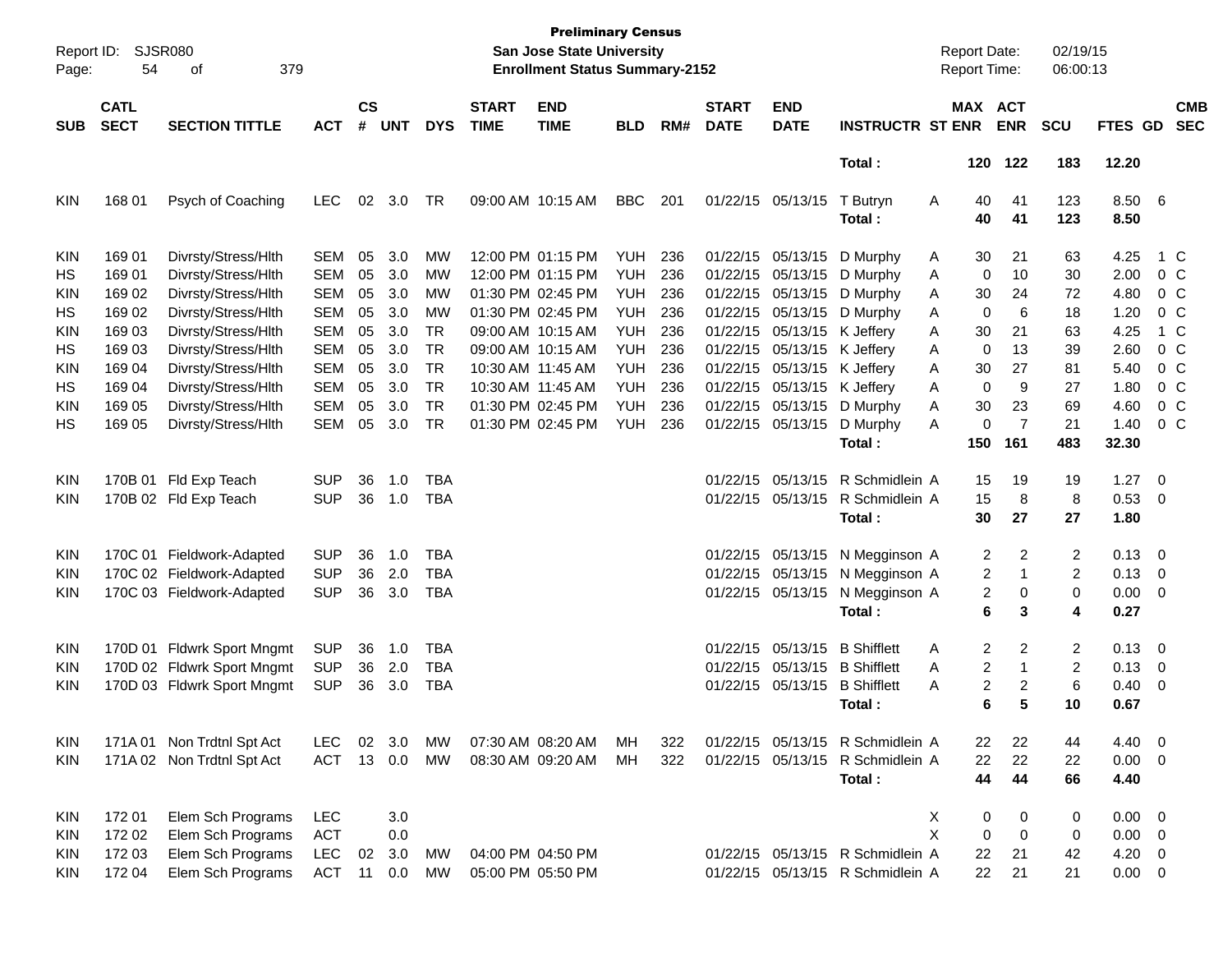| Page:      | Report ID: SJSR080<br>55   | 379<br>οf                        |                |                    |                |            |                             | <b>Preliminary Census</b><br>San Jose State University<br><b>Enrollment Status Summary-2152</b> |                |     |                             |                            |                                  | <b>Report Date:</b><br>Report Time: |                       | 02/19/15<br>06:00:13 |                     |                          |                          |
|------------|----------------------------|----------------------------------|----------------|--------------------|----------------|------------|-----------------------------|-------------------------------------------------------------------------------------------------|----------------|-----|-----------------------------|----------------------------|----------------------------------|-------------------------------------|-----------------------|----------------------|---------------------|--------------------------|--------------------------|
| <b>SUB</b> | <b>CATL</b><br><b>SECT</b> | <b>SECTION TITTLE</b>            | <b>ACT</b>     | $\mathsf{cs}$<br># | <b>UNT</b>     | <b>DYS</b> | <b>START</b><br><b>TIME</b> | <b>END</b><br><b>TIME</b>                                                                       | <b>BLD</b>     | RM# | <b>START</b><br><b>DATE</b> | <b>END</b><br><b>DATE</b>  | <b>INSTRUCTR ST ENR</b>          |                                     | MAX ACT<br><b>ENR</b> | <b>SCU</b>           | FTES GD             |                          | <b>CMB</b><br><b>SEC</b> |
|            |                            |                                  |                |                    |                |            |                             |                                                                                                 |                |     |                             |                            | Total:                           | 44                                  | 42                    | 63                   | 4.20                |                          |                          |
| <b>KIN</b> | 174 01                     | Assess Psychomotor LEC           |                |                    | 02 3.0 W       |            |                             | 04:00 PM 06:30 PM                                                                               | <b>YUH 236</b> |     |                             | 01/22/15 05/13/15          | N Megginson A<br>Total:          | 35<br>35                            | 35<br>35              | 105<br>105           | $7.00 \t 0$<br>7.00 |                          |                          |
| KIN        | 175 01                     | Meas & Eval in Kines LEC         |                |                    | $02 \quad 3.0$ | MW         | 09:30 AM 10:20 AM           |                                                                                                 | CL.            | 222 |                             | 01/22/15 05/13/15          | <b>B</b> Shifflett               | Α<br>75                             | 72                    | 144                  | 14.40 0             |                          |                          |
| KIN        | 175 02                     | Meas & Eval in Kines             | ACT            |                    | 13 0.0         | F          |                             | 10:00 AM 11:50 AM                                                                               | CL             | 111 |                             |                            | 01/22/15 05/13/15 F Ghiasvand A  | 25                                  | 26                    | 26                   | $0.00 \t 0$         |                          |                          |
| KIN        | 175 03                     | Meas & Eval in Kines             | ACT            | 13                 | 0.0            | F          |                             | 12:00 PM 01:50 PM                                                                               | CL             | 111 |                             |                            | 01/22/15 05/13/15 F Ghiasvand A  | 25                                  | 24                    | 24                   | 0.00                | $\overline{\phantom{0}}$ |                          |
| KIN        | 175 04                     | Meas & Eval in Kines             | ACT            | 13                 | 0.0            | F          |                             | 02:00 PM 03:50 PM                                                                               | CL             | 111 |                             |                            | 01/22/15 05/13/15 F Ghiasvand A  | 25                                  | 22                    | 22                   | $0.00 \t 0$         |                          |                          |
|            |                            |                                  |                |                    |                |            |                             |                                                                                                 |                |     |                             |                            | Total:                           | 150                                 | 144                   | 216                  | 14.40               |                          |                          |
| <b>KIN</b> | 17701                      | Mvt Exp Children                 | <b>LEC</b>     |                    | 3.0            |            |                             |                                                                                                 |                |     |                             |                            |                                  | X<br>0                              | 0                     | 0                    | $0.00 \t 0$         |                          |                          |
| KIN        | 17702                      | Mvt Exp Children                 | <b>ACT</b>     |                    | 0.0            |            |                             |                                                                                                 |                |     |                             |                            |                                  | X<br>0                              | 0                     | 0                    | 0.00                | $\overline{\phantom{0}}$ |                          |
| KIN        | 177 03                     | Mvt Exp Children                 | <b>LEC</b>     | 02                 | 3.0            | -S         | 10:00 AM 11:50 AM           |                                                                                                 |                |     |                             | 01/22/15 05/13/15          | R Friedrich                      | 22<br>A                             | 8                     | 16                   | $1.60 \t 0$         |                          |                          |
| KIN        | 17704                      | Mvt Exp Children                 | <b>ACT</b>     | 13                 | 0.0            | .S         |                             | 12:00 PM 01:50 PM                                                                               |                |     |                             | 01/22/15 05/13/15          | R Friedrich                      | 22<br>Α                             | 8                     | 8                    | $0.00 \t 0$         |                          |                          |
|            |                            |                                  |                |                    |                |            |                             |                                                                                                 |                |     |                             |                            | Total:                           | 44                                  | 16                    | 24                   | 1.60                |                          |                          |
| <b>KIN</b> | 179 01                     | Dsgn/Asmt Movement LEC 02 3.0 MW |                |                    |                |            | 12:00 PM 01:15 PM           |                                                                                                 | МH             | 322 |                             | 01/22/15 05/13/15          | R Schmidlein A<br>Total:         | 22<br>22                            | 19<br>19              | 57<br>57             | $3.80\ 0$<br>3.80   |                          |                          |
| <b>KIN</b> | 180 01                     | <b>Ind Studies</b>               | <b>SUP</b>     | 36                 | 1.0            | TBA        |                             |                                                                                                 |                |     |                             | 01/22/15 05/13/15          |                                  | 2<br>Α                              | 1                     | 1                    | $0.07$ 0            |                          |                          |
| KIN        | 180 02                     | <b>Ind Studies</b>               | <b>SUP</b>     | 36                 | 2.0            | TBA        |                             |                                                                                                 |                |     |                             | 01/22/15 05/13/15          |                                  | 2<br>Α                              | 0                     | 0                    | 0.00                | $\overline{\phantom{0}}$ |                          |
| KIN        | 180 03                     | <b>Ind Studies</b>               | <b>SUP</b>     | 36                 | 3.0            | TBA        |                             |                                                                                                 |                |     |                             | 01/22/15 05/13/15          |                                  | 2<br>Α                              | 0                     | 0                    | 0.00                | $\overline{\phantom{0}}$ |                          |
| KIN        | 180 04                     | <b>Ind Studies</b>               | <b>SUP</b>     | 36                 | 4.0            | TBA        |                             |                                                                                                 |                |     |                             | 01/22/15 05/13/15          |                                  | 2<br>Α                              | $\Omega$              | 0                    | 0.00                | $\overline{\phantom{0}}$ |                          |
| KIN        | 180 05                     | <b>Ind Studies</b>               | <b>SUP</b>     | 36                 | 1.0            | TBA        |                             |                                                                                                 |                |     |                             | 01/22/15 05/13/15 J Chin   |                                  | $\overline{2}$<br>Α                 |                       | 1                    | 0.07                | $\overline{\phantom{0}}$ |                          |
| KIN        | 180 06                     | <b>Ind Studies</b>               | <b>SUP</b>     | 36                 | 1.0            | TBA        |                             |                                                                                                 |                |     |                             |                            | 01/22/15 05/13/15 J Schachner    | 2<br>A                              |                       | 1                    | 0.07                | - 0                      |                          |
| KIN        | 180 07                     | <b>Ind Studies</b>               | <b>SUP</b>     | 36                 | 1.0            | <b>TBA</b> |                             |                                                                                                 |                |     |                             | 01/22/15 05/13/15 S Reekie |                                  | 2<br>Α                              | 1                     | 1                    | 0.08                | -1                       |                          |
| KIN        | 180 08                     | <b>Ind Studies</b>               | <b>SUP</b>     | 36                 | 1.0            | <b>TBA</b> |                             |                                                                                                 |                |     |                             |                            | 01/22/15 05/13/15 E Wughalter    | 2<br>A                              | 5                     | 5                    | 0.33                | $\overline{\mathbf{0}}$  |                          |
| KIN        | 180 09                     | Ind Studies                      | <b>SUP</b>     | 36                 | 1.0            | TBA        |                             |                                                                                                 |                |     |                             | 01/22/15 05/13/15          | J Kao                            | 2<br>Α                              |                       | 1                    | 0.07                | $\overline{\phantom{0}}$ |                          |
| KIN        | 180 10                     | <b>Ind Studies</b>               | <b>SUP</b>     | 36                 | 2.0            | <b>TBA</b> |                             |                                                                                                 |                |     |                             |                            | 01/22/15 05/13/15 M Masucci      | $\overline{2}$<br>Α                 |                       | $\overline{c}$       | 0.13                | $\overline{\phantom{0}}$ |                          |
| KIN        | 180 11                     | Ind Studies                      | <b>SUP</b>     |                    | 36 2.0         | <b>TBA</b> |                             |                                                                                                 |                |     |                             |                            | 01/22/15 05/13/15 R Schmidlein A | 2                                   |                       | 4                    | 0.27                | $\overline{0}$           |                          |
| <b>KIN</b> | 180 12                     | Ind Studies                      | <b>SUP</b>     |                    | 36 2.0 TBA     |            |                             |                                                                                                 |                |     |                             | 01/22/15 05/13/15 K Han    |                                  | 2<br>A                              |                       | 2                    | $0.13 \ 0$          |                          |                          |
| <b>KIN</b> | 180 13                     | <b>Ind Studies</b>               | <b>SUP</b>     |                    | 36 2.0         | TBA        |                             |                                                                                                 |                |     |                             |                            | 01/22/15 05/13/15 B Shifflett    | $\overline{\mathbf{c}}$<br>A        | 1                     | 2                    | $0.13 \ 0$          |                          |                          |
| <b>KIN</b> | 180 14                     | <b>Ind Studies</b>               | <b>SUP</b>     |                    | 36 3.0         | TBA        |                             |                                                                                                 |                |     |                             | 01/22/15 05/13/15 H Brown  |                                  | 2<br>A                              | 2                     | 6                    | $0.40 \ 0$          |                          |                          |
| <b>KIN</b> | 180 15                     | <b>Ind Studies</b>               | <b>SUP</b>     |                    | 36 3.0         | TBA        |                             |                                                                                                 |                |     |                             |                            | 01/22/15 05/13/15 E Wughalter A  | 2                                   | 3                     | 9                    | $0.60 \quad 0$      |                          |                          |
| <b>KIN</b> | 180 16                     | <b>Ind Studies</b>               | <b>SUP</b>     |                    | 36 3.0         | TBA        |                             |                                                                                                 |                |     |                             | 01/22/15 05/13/15 P Plato  |                                  | $\overline{\mathbf{c}}$<br>A        | 4                     | 12                   | 0.80 0              |                          |                          |
| KIN        | 180 17                     | <b>Ind Studies</b>               | <b>SUP</b>     |                    | 36 3.0         | TBA        |                             |                                                                                                 |                |     |                             | 01/22/15 05/13/15 J Kao    |                                  | $\overline{\mathbf{c}}$<br>A        | 3                     | 9                    | $0.60 \t 0$         |                          |                          |
| KIN        | 180 18                     | <b>Ind Studies</b>               | <b>SUP</b>     |                    | 36 3.0         | TBA        |                             |                                                                                                 |                |     |                             | 01/22/15 05/13/15 J Chin   |                                  | $\overline{\mathbf{c}}$<br>A        |                       | 3                    | $0.20 \ 0$          |                          |                          |
| <b>KIN</b> | 180 19                     | <b>Ind Studies</b>               | SUP 36 3.0 TBA |                    |                |            |                             |                                                                                                 |                |     |                             | 01/22/15 05/13/15 T Butryn |                                  | A                                   | 2<br>1                | 3                    | $0.20 \ 0$          |                          |                          |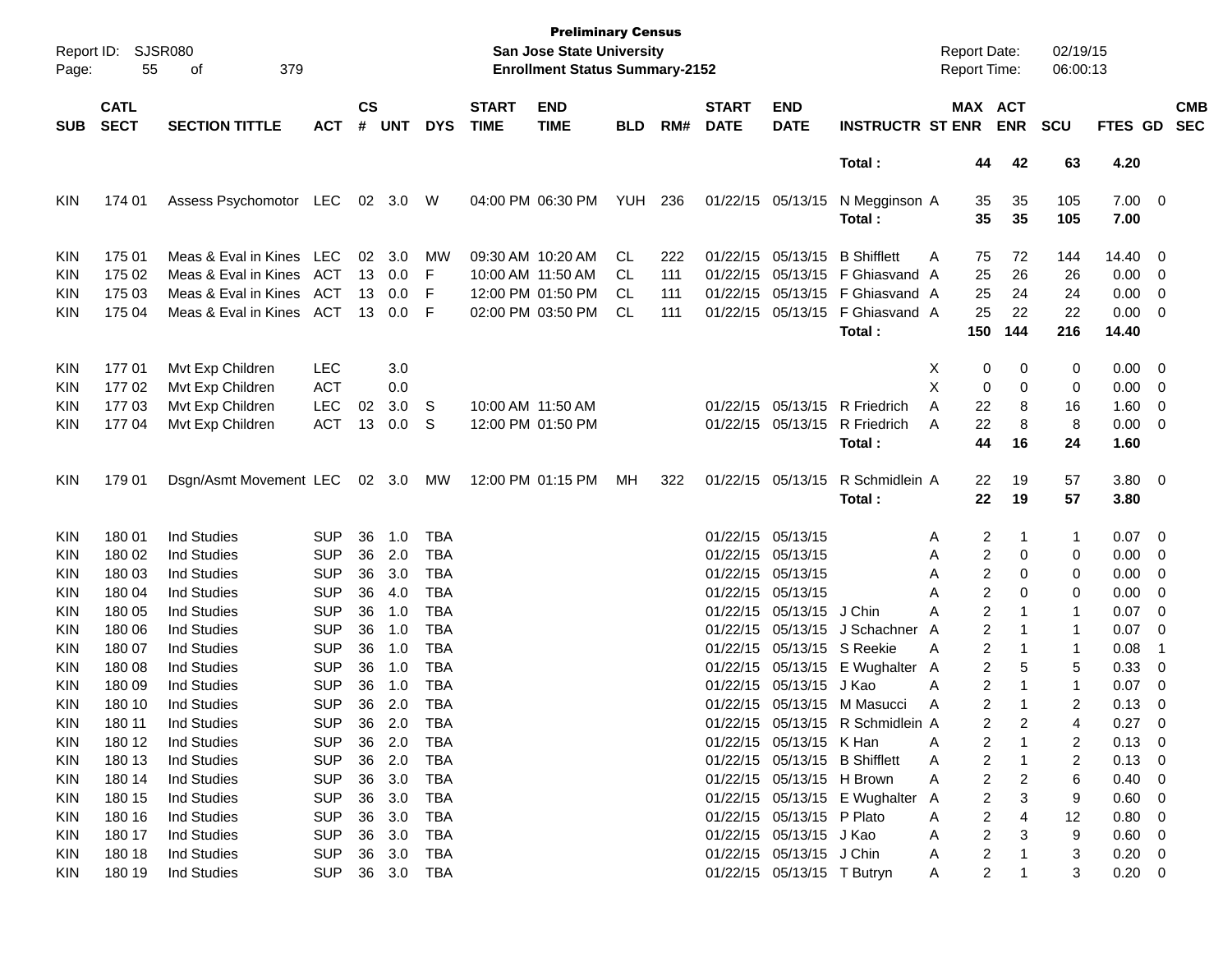| Report ID:<br>Page: | 56                         | <b>SJSR080</b><br>379<br>of |               |                    |            |            |                             | <b>Preliminary Census</b><br>San Jose State University<br><b>Enrollment Status Summary-2152</b> |                |     |                             |                            |                              | <b>Report Date:</b><br><b>Report Time:</b> |                       | 02/19/15<br>06:00:13 |             |                          |
|---------------------|----------------------------|-----------------------------|---------------|--------------------|------------|------------|-----------------------------|-------------------------------------------------------------------------------------------------|----------------|-----|-----------------------------|----------------------------|------------------------------|--------------------------------------------|-----------------------|----------------------|-------------|--------------------------|
| <b>SUB</b>          | <b>CATL</b><br><b>SECT</b> | <b>SECTION TITTLE</b>       | <b>ACT</b>    | $\mathsf{cs}$<br># | <b>UNT</b> | <b>DYS</b> | <b>START</b><br><b>TIME</b> | <b>END</b><br><b>TIME</b>                                                                       | <b>BLD</b>     | RM# | <b>START</b><br><b>DATE</b> | <b>END</b><br><b>DATE</b>  | <b>INSTRUCTR ST ENR</b>      |                                            | MAX ACT<br><b>ENR</b> | <b>SCU</b>           | FTES GD     | <b>CMB</b><br><b>SEC</b> |
| <b>KIN</b>          | 180 20                     | <b>Ind Studies</b>          | <b>SUP</b>    | 36                 | 3.0        | <b>TBA</b> |                             |                                                                                                 |                |     | 01/22/15                    | 05/13/15                   | R Schmidlein A               |                                            | $\overline{2}$<br>-1  | 3                    | 0.20        | - 0                      |
| KIN                 | 180 21                     | <b>Ind Studies</b>          | <b>SUP</b>    | 36                 | 3.0        | <b>TBA</b> |                             |                                                                                                 |                |     | 01/22/15                    | 05/13/15                   | F Ghiasvand A                |                                            | 2<br>$\mathbf{1}$     | 3                    | 0.20        | -0                       |
| KIN                 | 180 22                     | <b>Ind Studies</b>          | <b>SUP</b>    | 36                 | 4.0        | <b>TBA</b> |                             |                                                                                                 |                |     | 01/22/15                    | 05/13/15                   | E Wughalter A                | 2                                          | $\mathbf{1}$          | 4                    | 0.27        | $\overline{0}$           |
| KIN                 | 180 23                     | <b>Ind Studies</b>          | <b>SUP</b>    | 36                 | 1.0        | <b>TBA</b> |                             |                                                                                                 |                |     | 01/22/15                    | 05/13/15                   | D Murphy                     | A                                          | 2<br>2                | 2                    | 0.13        | -0                       |
| KIN                 | 180 24                     | <b>Ind Studies</b>          | <b>SUP</b>    | 36                 | 1.0        | <b>TBA</b> |                             |                                                                                                 |                |     | 01/22/15                    | 05/13/15                   | T Butryn                     | $\overline{c}$<br>A                        | $\mathbf{1}$          | $\mathbf{1}$         | 0.07        | -0                       |
| KIN                 | 180 25                     | <b>Ind Studies</b>          | <b>SUP</b>    | 36                 | 1.0        | <b>TBA</b> |                             |                                                                                                 |                |     | 01/22/15                    |                            | 05/13/15 R Schmidlein A      | $\overline{c}$                             | 11                    | 11                   | 0.73        | -0                       |
| KIN                 | 180 26                     | <b>Ind Studies</b>          | <b>SUP</b>    | 36                 | 3.0        | <b>TBA</b> |                             |                                                                                                 |                |     | 01/22/15                    | 05/13/15                   | T Semerjian A                | 2                                          | $\mathbf{1}$          | 3                    | 0.20        | $\overline{0}$           |
| KIN                 | 180 27                     | <b>Ind Studies</b>          | <b>SUP</b>    | 36                 | 3.0        | <b>TBA</b> |                             |                                                                                                 |                |     | 01/22/15                    | 05/13/15                   | J Schachner A                | 2                                          | $\mathbf 1$           | 3                    | 0.20        | $\overline{0}$           |
| <b>KIN</b>          | 180 28                     | <b>Ind Studies</b>          | <b>SUP</b>    | 36                 | 3.0        | <b>TBA</b> |                             |                                                                                                 |                |     | 01/22/15                    | 05/13/15                   | R MontgomeryA                | $\overline{c}$                             | $\mathbf{1}$          | 3                    | 0.20        | $\overline{0}$           |
|                     |                            |                             |               |                    |            |            |                             |                                                                                                 |                |     |                             |                            | Total:                       | 56                                         | 49                    | 95                   | 6.35        |                          |
| <b>KIN</b>          |                            | 180C 01 Ind Studies Coach   | <b>SUP</b>    |                    | 36 2.0     | <b>TBA</b> |                             |                                                                                                 |                |     |                             | 01/22/15 05/13/15          |                              | 2<br>Α                                     | 0                     | 0                    | $0.00 \t 0$ |                          |
|                     |                            |                             |               |                    |            |            |                             |                                                                                                 |                |     |                             |                            | Total:                       | $\mathbf{2}$                               | 0                     | 0                    | 0.00        |                          |
| <b>KIN</b>          | 184 01                     | Directed Reading            | <b>SUP</b>    | 36                 | 1.0        | <b>TBA</b> |                             |                                                                                                 |                |     | 01/22/15                    | 05/13/15                   |                              | 10<br>A                                    | 0                     | 0                    | 0.00        | - 0                      |
| <b>KIN</b>          | 184 02                     | Directed Reading            | <b>SUP</b>    | 36                 | 2.0        | <b>TBA</b> |                             |                                                                                                 |                |     | 01/22/15                    | 05/13/15                   |                              | Α<br>10                                    | 0                     | 0                    | 0.00        | - 0                      |
| <b>KIN</b>          | 184 03                     | Directed Reading            | <b>SUP</b>    | 36                 | 3.0        | <b>TBA</b> |                             |                                                                                                 |                |     | 01/22/15                    | 05/13/15                   |                              | A<br>10                                    | 0                     | 0                    | 0.00        | -0                       |
| <b>KIN</b>          | 184 04                     | Directed Reading            | <b>SUP</b>    | 36                 | 4.0        | <b>TBA</b> |                             |                                                                                                 |                |     |                             | 01/22/15 05/13/15          |                              | 10<br>Α                                    | 0                     | 0                    | 0.00        | $\overline{0}$           |
|                     |                            |                             |               |                    |            |            |                             |                                                                                                 |                |     |                             |                            | Total:                       | 40                                         | 0                     | 0                    | 0.00        |                          |
| <b>KIN</b>          | 185 01                     | Senior Seminar              | SEM           | 05                 | 3.0        | <b>TR</b>  |                             | 09:00 AM 10:15 AM                                                                               | MН             | 322 | 01/22/15                    | 05/13/15                   | L Wilkin                     | 35<br>Α                                    | 31                    | 93                   | 6.20        | - 0                      |
| KIN                 | 185 02                     | Senior Seminar              | <b>SEM</b>    | 05                 | 3.0        | <b>TR</b>  |                             | 01:30 PM 02:45 PM                                                                               | MН             | 322 | 01/22/15                    | 05/13/15                   | J Chin                       | 20<br>A                                    | 16                    | 48                   | 3.20        | -0                       |
| <b>KIN</b>          | 185 03                     | Senior Seminar              | <b>SEM</b>    | 05                 | 3.0        | <b>MW</b>  |                             | 01:30 PM 02:45 PM                                                                               | MН             | 322 | 01/22/15                    |                            | 05/13/15 T Semerjian         | 20<br>A                                    | 21                    | 63                   | 4.20        | - 0                      |
|                     |                            |                             |               |                    |            |            |                             |                                                                                                 |                |     |                             |                            | Total:                       | 75                                         | 68                    | 204                  | 13.60       |                          |
| <b>KIN</b>          |                            | 185H 01 Senior Sem Honors   | <b>SEM</b>    | 05                 | 3.0        | <b>TR</b>  |                             | 09:00 AM 10:15 AM                                                                               | <b>YUH</b>     | 128 | 01/22/15                    | 05/13/15                   | L Wilkin                     | 5<br>Α                                     | 2                     | 6                    | 0.40        | - 0                      |
| <b>KIN</b>          |                            | 185H 02 Senior Sem Honors   | <b>SEM</b>    | 05                 | 3.0        | <b>TR</b>  |                             | 01:30 PM 02:45 PM                                                                               | MН             | 322 | 01/22/15                    | 05/13/15                   | J Chin                       | 5<br>A                                     | $\overline{4}$        | 12                   | 0.80        | - 0                      |
| KIN                 |                            | 185H 03 Senior Sem Honors   | <b>SEM</b>    | 05                 | 3.0        | <b>MW</b>  |                             | 01:30 PM 02:45 PM                                                                               | МH             | 322 |                             | 01/22/15 05/13/15          | T Semerjian                  | 5<br>A                                     | $\mathbf{1}$          | 3                    | 0.20        | - 0                      |
|                     |                            |                             |               |                    |            |            |                             |                                                                                                 |                |     |                             |                            | Total:                       | 15                                         | 7                     | 21                   | 1.40        |                          |
| <b>KIN</b>          |                            | 187 01 Clin Ex Physiol      |               |                    |            |            |                             | LEC 02 3.0 TR  01:30 PM  02:45 PM  DBH  133  01/22/15  05/13/15  LWilkin                        |                |     |                             |                            |                              | 40<br>Α                                    | 39                    | 117                  | 8.00 4      |                          |
|                     |                            |                             |               |                    |            |            |                             |                                                                                                 |                |     |                             |                            | Total:                       | 40                                         | 39                    | 117                  | 8.00        |                          |
| <b>KIN</b>          | 18801                      | Prev Care Ath Inj           | LEC 02 2.0 TR |                    |            |            |                             | 09:30 AM 10:20 AM YUH 233                                                                       |                |     |                             | 01/22/15 05/13/15 K Han    |                              | A<br>60                                    | 53                    | 106                  | $7.13$ 2    |                          |
|                     |                            |                             |               |                    |            |            |                             |                                                                                                 |                |     |                             |                            | Total:                       | 60                                         | 53                    | 106                  | 7.13        |                          |
| KIN                 | 18901                      | Care & Prev Lab             | LAB.          |                    | 15 1.0     | M          |                             | 12:30 PM 02:20 PM YUH 128                                                                       |                |     |                             |                            | 01/22/15 05/13/15 M Tsuruike | 20<br>A                                    | 17                    | 17                   | $1.15$ 1    |                          |
| <b>KIN</b>          | 18902                      | Care & Prev Lab             | LAB           |                    | 15 1.0     | W          |                             | 12:30 PM 02:20 PM                                                                               | <b>YUH 128</b> |     |                             | 01/22/15 05/13/15 J Laraya |                              | $20\,$<br>A                                | 24                    | 24                   | $1.62$ 1    |                          |
| <b>KIN</b>          | 18903                      | Care & Prev Lab             | LAB           |                    | 15 1.0     | M          |                             | 08:30 AM 10:20 AM                                                                               | <b>YUH 128</b> |     |                             | 01/22/15 05/13/15 S Shaw   |                              | 20<br>A                                    | $\bf 8$               | 8                    | 0.53 0      |                          |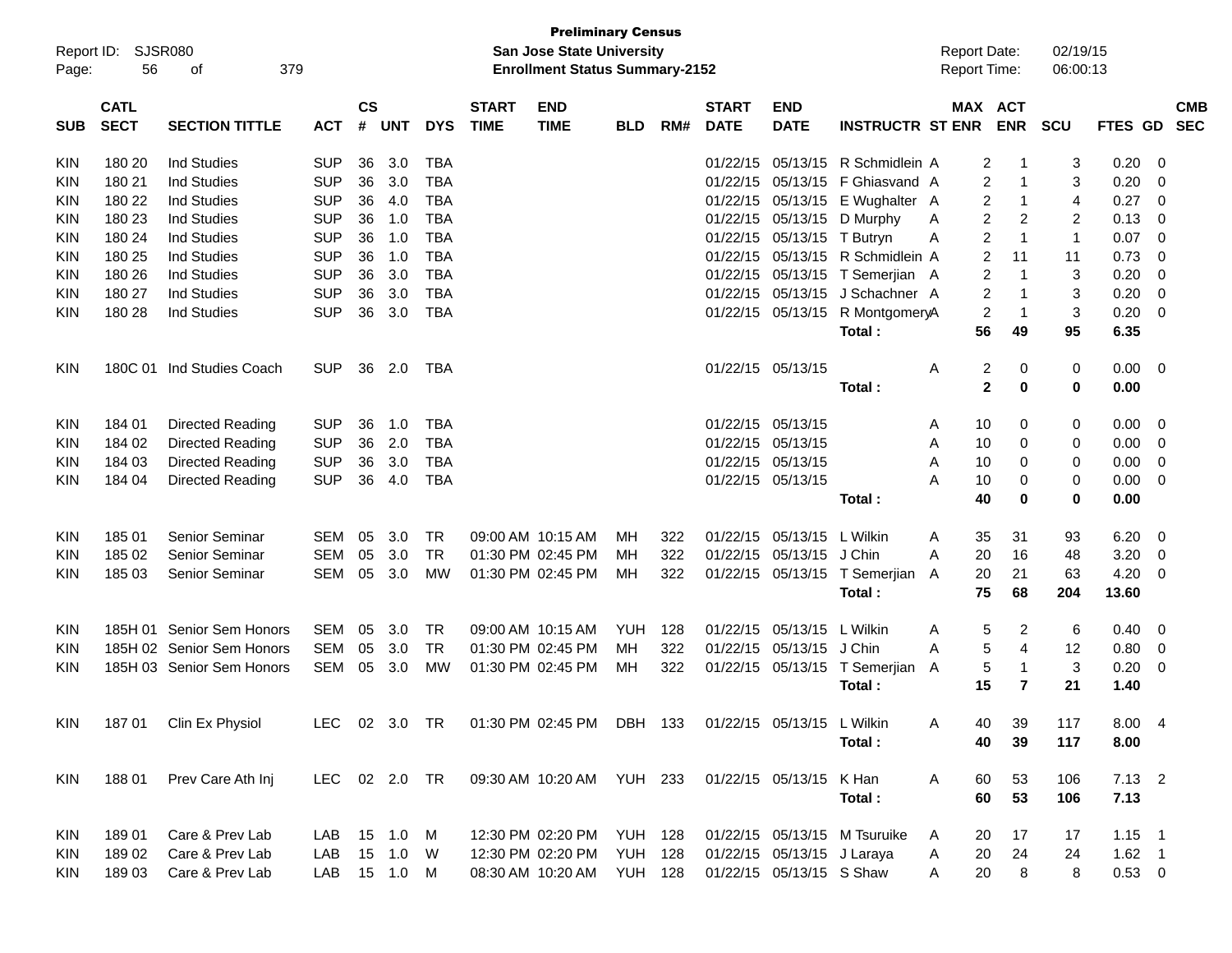| Report ID:<br>Page: | 57                         | <b>SJSR080</b><br>379<br>οf              |            |                    |            |            |                             | <b>Preliminary Census</b><br><b>San Jose State University</b><br><b>Enrollment Status Summary-2152</b> |                |     |                             |                           |                                                                    |   | <b>Report Date:</b><br><b>Report Time:</b> | 02/19/15<br>06:00:13 |                |                          |                          |
|---------------------|----------------------------|------------------------------------------|------------|--------------------|------------|------------|-----------------------------|--------------------------------------------------------------------------------------------------------|----------------|-----|-----------------------------|---------------------------|--------------------------------------------------------------------|---|--------------------------------------------|----------------------|----------------|--------------------------|--------------------------|
| <b>SUB</b>          | <b>CATL</b><br><b>SECT</b> | <b>SECTION TITTLE</b>                    | <b>ACT</b> | $\mathsf{cs}$<br># | <b>UNT</b> | <b>DYS</b> | <b>START</b><br><b>TIME</b> | <b>END</b><br><b>TIME</b>                                                                              | <b>BLD</b>     | RM# | <b>START</b><br><b>DATE</b> | <b>END</b><br><b>DATE</b> | <b>INSTRUCTR ST ENR</b>                                            |   | MAX ACT<br><b>ENR</b>                      | <b>SCU</b>           | FTES GD        |                          | <b>CMB</b><br><b>SEC</b> |
|                     |                            |                                          |            |                    |            |            |                             |                                                                                                        |                |     |                             |                           | Total:                                                             |   | 60<br>49                                   | 49                   | 3.30           |                          |                          |
| <b>KIN</b>          | 191B 01                    | Adv Assess Upr Ext                       | <b>LEC</b> | 02                 | 3.0        | MW         |                             | 09:30 AM 10:20 AM                                                                                      | МH             | 324 |                             | 01/22/15 05/13/15         | J Laraya                                                           | Α | 34<br>40                                   | 68                   | 6.80           | $\overline{\phantom{0}}$ |                          |
| <b>KIN</b>          |                            | 191B 02 Adv Assess Upr Ext               | LAB        | 15                 | 0.0        | M          |                             | 10:30 AM 12:20 PM                                                                                      | <b>YUH</b>     | 128 |                             | 01/22/15 05/13/15         | J Laraya                                                           | Α | 20<br>16                                   | 16                   | 0.00           | $\overline{\phantom{0}}$ |                          |
| <b>KIN</b>          |                            | 191B 03 Adv Assess Upr Ext               | LAB        | 15                 | 0.0        | W          |                             | 10:30 AM 12:20 PM                                                                                      | <b>YUH</b>     | 128 |                             | 01/22/15 05/13/15         | J Laraya                                                           | A | 20<br>18                                   | 18                   | 0.00           | $\overline{\phantom{0}}$ |                          |
|                     |                            |                                          |            |                    |            |            |                             |                                                                                                        |                |     |                             |                           | Total:                                                             |   | 80<br>68                                   | 102                  | 6.80           |                          |                          |
| <b>KIN</b>          | 195 01                     | <b>Therapeutic Modaliti</b>              | <b>LEC</b> | 01                 | 3.0        | TR         |                             | 10:30 AM 11:20 AM                                                                                      | <b>YUH</b>     | 233 |                             | 01/22/15 05/13/15         | K Han                                                              | Α | 40<br>40                                   | 80                   | 8.00           | $\overline{\phantom{0}}$ |                          |
| KIN                 | 195 02                     | <b>Therapeutic Modaliti</b>              | <b>ACT</b> | 11                 | 0.0        | $\top$     |                             | 11:30 AM 01:20 PM                                                                                      | <b>YUH</b>     | 128 |                             | 01/22/15 05/13/15         | K Han                                                              | Α | 21<br>20                                   | 21                   | 0.00           | $\overline{\mathbf{0}}$  |                          |
| <b>KIN</b>          | 195 03                     | <b>Therapeutic Modaliti</b>              | <b>ACT</b> | 11                 | 0.0        | R          |                             | 11:30 AM 01:20 PM                                                                                      | YUH            | 128 |                             | 01/22/15 05/13/15         | K Han                                                              | Α | 20<br>19                                   | 19                   | 0.00           | $\overline{\phantom{0}}$ |                          |
|                     |                            |                                          |            |                    |            |            |                             |                                                                                                        |                |     |                             |                           | Total:                                                             |   | 80<br>80                                   | 120                  | 8.00           |                          |                          |
| <b>KIN</b>          | 197B 01                    | Practicum Ath Trn II                     | <b>SUP</b> | 36                 | 1.0        | $\top$     |                             | 07:30 AM 08:20 AM                                                                                      | <b>YUH 128</b> |     |                             | 01/22/15 05/13/15         | K Han                                                              | A | 12<br>20                                   | 20                   | $1.33 \ 0$     |                          |                          |
|                     |                            |                                          |            |                    |            |            |                             |                                                                                                        |                |     |                             |                           | Total:                                                             |   | 12<br>20                                   | 20                   | 1.33           |                          |                          |
| <b>KIN</b>          |                            | 197D 01 Practicum Ath Trn IV             | <b>SUP</b> | 36                 | 1.0        | W          |                             | 07:30 AM 08:20 AM                                                                                      | <b>YUH 128</b> |     |                             | 01/22/15 05/13/15         | K Han                                                              | A | 12<br>11                                   | 11                   | $0.73 \quad 0$ |                          |                          |
|                     |                            |                                          |            |                    |            |            |                             |                                                                                                        |                |     |                             |                           | Total:                                                             |   | 12<br>11                                   | 11                   | 0.73           |                          |                          |
| <b>KIN</b>          | 198 01                     | Internship Kinesiolo                     | <b>SUP</b> | 36                 | 1.0        | <b>TBA</b> |                             |                                                                                                        |                |     |                             | 01/22/15 05/13/15         | <b>B</b> Shifflett                                                 | Α | 10<br>26                                   | 26                   | 1.75           | $\overline{\phantom{1}}$ |                          |
| KIN                 | 198 02                     | Internship Kinesiolo                     | <b>SUP</b> | 36                 | 2.0        | <b>TBA</b> |                             |                                                                                                        |                |     |                             | 01/22/15 05/13/15         | <b>B</b> Shifflett                                                 | A | 13<br>10                                   | 26                   | 1.73           | $\overline{\mathbf{0}}$  |                          |
| KIN                 | 198 03                     | Internship Kinesiolo                     | <b>SUP</b> | 36                 | 3.0        | <b>TBA</b> |                             |                                                                                                        |                |     |                             | 01/22/15 05/13/15         | <b>B</b> Shifflett                                                 | A | 10<br>17                                   | 51                   | 3.40           | $\overline{\mathbf{0}}$  |                          |
| <b>KIN</b>          | 198 04                     | Internship Kinesiolo                     | <b>SUP</b> | 36                 | 4.0        | <b>TBA</b> |                             |                                                                                                        |                |     |                             | 01/22/15 05/13/15         | <b>B</b> Shifflett                                                 | А | $\overline{2}$<br>$\mathbf{1}$             | 4                    | 0.27           | $\overline{\phantom{0}}$ |                          |
|                     |                            |                                          |            |                    |            |            |                             |                                                                                                        |                |     |                             |                           | Total:                                                             |   | 32<br>57                                   | 107                  | 7.15           |                          |                          |
| <b>KIN</b>          | 250 01                     | <b>Fund Quant Resrch</b>                 | SEM        | 05                 | 3.0        | M          |                             | 07:00 PM 09:45 PM                                                                                      | YUH            | 236 |                             | 01/22/15 05/13/15         | F Ghiasvand A                                                      |   | 22<br>18                                   | 54                   | 4.50 18        |                          |                          |
|                     |                            |                                          |            |                    |            |            |                             |                                                                                                        |                |     |                             |                           | Total:                                                             |   | 22<br>18                                   | 54                   | 4.50           |                          |                          |
| <b>KIN</b>          | 251 01                     | <b>Fund Qual Resrch</b>                  | SEM        | 05                 | 3.0        | $\top$     |                             | 04:00 PM 06:45 PM                                                                                      | МH             | 322 |                             | 01/22/15 05/13/15         | J Chin                                                             | A | 22<br>21                                   | 63                   | 5.25 21        |                          |                          |
|                     |                            |                                          |            |                    |            |            |                             |                                                                                                        |                |     |                             |                           | Total:                                                             |   | 22<br>21                                   | 63                   | 5.25           |                          |                          |
| KIN                 |                            | 256 01 Environmental Ex Phy SEM 05 3.0 W |            |                    |            |            |                             | 04:00 PM 06:45 PM YUH 233                                                                              |                |     |                             | 01/22/15 05/13/15 C Cisar |                                                                    | A | 15<br>13                                   | 39                   | 3.25 13        |                          |                          |
|                     |                            |                                          |            |                    |            |            |                             |                                                                                                        |                |     |                             |                           | Total :                                                            |   | 15<br>13                                   | 39                   | 3.25           |                          |                          |
| <b>KIN</b>          |                            | 259 01 Adv APA Internship SUP 25 3.0 TBA |            |                    |            |            |                             |                                                                                                        |                |     |                             |                           | 01/22/15 05/13/15 B Shifflett                                      | A | 2<br>0                                     | 0                    | $0.00 \t 0$    |                          |                          |
|                     |                            |                                          |            |                    |            |            |                             |                                                                                                        |                |     |                             |                           | Total:                                                             |   | $\mathbf{2}$<br>0                          | 0                    | 0.00           |                          |                          |
|                     |                            |                                          |            |                    |            |            |                             |                                                                                                        |                |     |                             |                           |                                                                    |   |                                            |                      |                |                          |                          |
| <b>KIN</b>          |                            | 264 01 Sport Sociology                   |            |                    |            |            |                             |                                                                                                        |                |     |                             |                           | SEM 05 3.0 W 07:00 PM 09:45 PM YUH 236 01/22/15 05/13/15 V Andrews | A | 15<br>11                                   | 33                   | 2.70 10        |                          |                          |
|                     |                            |                                          |            |                    |            |            |                             |                                                                                                        |                |     |                             |                           | Total:                                                             |   | 15<br>11                                   | 33                   | 2.70           |                          |                          |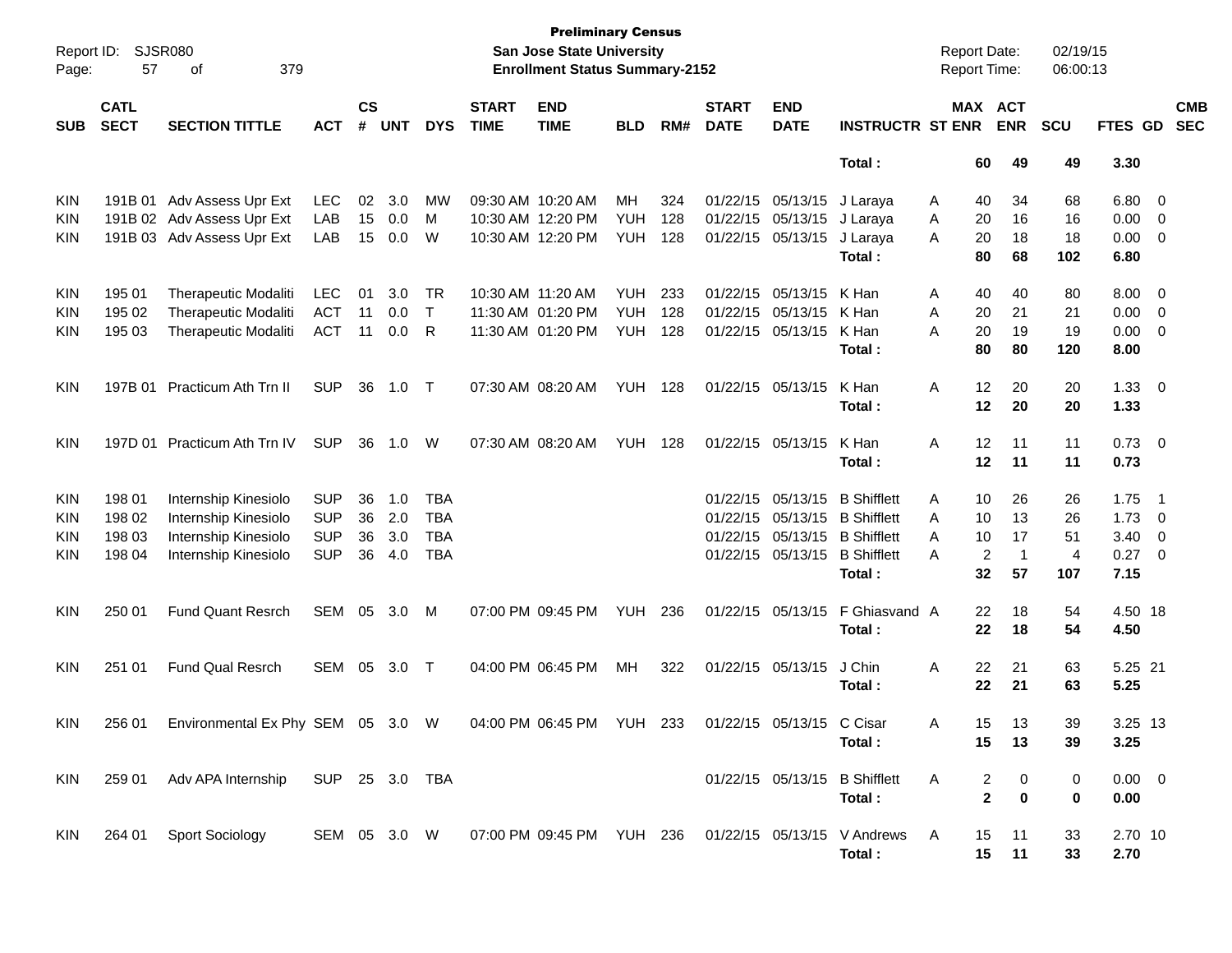| Report ID:<br>Page:                                                | 58                                             | <b>SJSR080</b><br>379<br>οf                                                                           |                                                                    |                    |                                                |                                                                    |                             | <b>Preliminary Census</b><br>San Jose State University<br><b>Enrollment Status Summary-2152</b> |                |     |                             |                                                                                                                                         |                               | <b>Report Date:</b><br>Report Time: |                                                                                                                                                         | 02/19/15<br>06:00:13       |                                                          |                           |
|--------------------------------------------------------------------|------------------------------------------------|-------------------------------------------------------------------------------------------------------|--------------------------------------------------------------------|--------------------|------------------------------------------------|--------------------------------------------------------------------|-----------------------------|-------------------------------------------------------------------------------------------------|----------------|-----|-----------------------------|-----------------------------------------------------------------------------------------------------------------------------------------|-------------------------------|-------------------------------------|---------------------------------------------------------------------------------------------------------------------------------------------------------|----------------------------|----------------------------------------------------------|---------------------------|
| <b>SUB</b>                                                         | <b>CATL</b><br><b>SECT</b>                     | <b>SECTION TITTLE</b>                                                                                 | <b>ACT</b>                                                         | $\mathsf{cs}$<br># | <b>UNT</b>                                     | <b>DYS</b>                                                         | <b>START</b><br><b>TIME</b> | <b>END</b><br><b>TIME</b>                                                                       | <b>BLD</b>     | RM# | <b>START</b><br><b>DATE</b> | <b>END</b><br><b>DATE</b>                                                                                                               | <b>INSTRUCTR ST ENR</b>       |                                     | MAX ACT<br><b>ENR</b>                                                                                                                                   | <b>SCU</b>                 |                                                          | <b>CMB</b><br>FTES GD SEC |
| <b>KIN</b>                                                         | 266 01                                         | Prin & Conc Mot Lrng SEM 05 3.0                                                                       |                                                                    |                    |                                                | M                                                                  |                             | 04:00 PM 06:45 PM                                                                               | YUH            | 236 |                             | 01/22/15 05/13/15                                                                                                                       | E Wughalter A<br>Total:       | 15<br>15                            | 24<br>24                                                                                                                                                | 72<br>72                   | 6.00 24<br>6.00                                          |                           |
| <b>KIN</b>                                                         | 267 01                                         | Adv Sport Psych                                                                                       | SEM 05 3.0                                                         |                    |                                                | R                                                                  |                             | 04:00 PM 06:45 PM                                                                               | МH             | 322 |                             | 01/22/15 05/13/15                                                                                                                       | T Semerjian A<br>Total:       | 15<br>15                            | 6<br>6                                                                                                                                                  | 18<br>18                   | 1.506<br>1.50                                            |                           |
| <b>KIN</b>                                                         | 269 01                                         | Res/Prac/Mgmt/Inj -                                                                                   | SEM 05 2.0                                                         |                    |                                                | W                                                                  |                             | 07:00 PM 08:50 PM                                                                               | <b>YUH 128</b> |     |                             | 01/22/15 05/13/15                                                                                                                       | M Tsuruike<br>Total:          | 15<br>A<br>15                       | 13<br>13                                                                                                                                                | 26<br>26                   | 2.17 13<br>2.17                                          |                           |
| <b>KIN</b>                                                         | 27301                                          | Res/Prac Ther Modali SEM 05 2.0 T                                                                     |                                                                    |                    |                                                |                                                                    |                             | 07:00 PM 08:50 PM                                                                               | YUH            | 128 |                             | 01/22/15 05/13/15                                                                                                                       | M Tsuruike<br>Total:          | 15<br>A<br>15                       | 12<br>12                                                                                                                                                | 24<br>24                   | 2.00 12<br>2.00                                          |                           |
| <b>KIN</b><br>KIN<br><b>KIN</b>                                    | 280 01<br>280 02<br>280 03                     | Adv Fldwk Sprt Mgt<br>Adv Fldwk Sprt Mgt<br>Adv Fldwk Sprt Mgt                                        | <b>SUP</b><br><b>SUP</b><br><b>SUP</b>                             | 25<br>25           | $-1.0$<br>2.0<br>25 3.0                        | <b>TBA</b><br><b>TBA</b><br><b>TBA</b>                             |                             |                                                                                                 |                |     |                             | 01/22/15 05/13/15 B Shifflett<br>01/22/15 05/13/15 B Shifflett<br>01/22/15 05/13/15 B Shifflett                                         | Total:                        | Α<br>Α<br>Α                         | 2<br>0<br>$\overline{\mathbf{c}}$<br>$\mathbf 0$<br>$\overline{\mathbf{c}}$<br>3<br>6<br>3                                                              | 0<br>0<br>9<br>9           | $0.00 \t 0$<br>$0.00 \t 0$<br>0.75<br>0.75               | $\overline{\mathbf{3}}$   |
| <b>KIN</b>                                                         | 281 01                                         | Legal Aspects Sprt                                                                                    | SEM 05 3.0                                                         |                    |                                                | M                                                                  |                             | 04:00 PM 06:45 PM                                                                               | МH             | 322 |                             | 01/22/15 05/13/15                                                                                                                       | A Medina<br>Total:            | 15<br>Α<br>15                       | 15<br>15                                                                                                                                                | 45<br>45                   | 3.75 15<br>3.75                                          |                           |
| <b>KIN</b>                                                         | 284 01                                         | Finance Aspt Sport                                                                                    | SEM 05 3.0                                                         |                    |                                                | M                                                                  |                             | 07:00 PM 09:45 PM                                                                               | МH             | 322 |                             | 01/22/15 05/13/15                                                                                                                       | A Medina<br>Total:            | 15<br>A<br>15                       | 10<br>10                                                                                                                                                | 30<br>30                   | 2.50 10<br>2.50                                          |                           |
| KIN<br>KIN<br><b>KIN</b>                                           | 285 01<br>285 02<br>285 03                     | Internship Kinesiolo<br>Internship Kinesiolo<br>Internship Kinesiolo                                  | <b>SUP</b><br><b>SUP</b><br><b>SUP</b>                             | 25<br>25           | 1.0<br>2.0<br>25 3.0                           | <b>TBA</b><br><b>TBA</b><br><b>TBA</b>                             |                             |                                                                                                 |                |     |                             | 01/22/15 05/13/15 B Shifflett<br>01/22/15 05/13/15 B Shifflett<br>01/22/15 05/13/15 B Shifflett                                         | Total:                        | Α<br>Α<br>Α                         | 2<br>0<br>$\overline{c}$<br>$\mathbf{1}$<br>$\overline{c}$<br>11<br>6<br>12                                                                             | 0<br>2<br>33<br>35         | $0.00 \t 0$<br>$0.17$ 1<br>2.75 11<br>2.92               |                           |
| KIN<br><b>KIN</b><br><b>KIN</b><br><b>KIN</b><br><b>KIN</b>        | 286 01<br>286 02<br>286 03<br>286 04<br>286 05 | Independent Study<br>Independent Study<br>Independent Study<br>Independent Study<br>Independent Study | <b>SUP</b><br><b>SUP</b><br><b>SUP</b><br><b>SUP</b><br><b>SUP</b> | 25<br>25<br>25     | - 1.0<br>25 2.0<br>3.0<br>1.0<br>25 1.0        | TBA<br><b>TBA</b><br><b>TBA</b><br><b>TBA</b><br><b>TBA</b>        |                             |                                                                                                 |                |     |                             | 01/22/15 05/13/15<br>01/22/15 05/13/15<br>01/22/15 05/13/15<br>01/22/15 05/13/15                                                        | 01/22/15 05/13/15 E Wughalter | Α<br>Α<br>Α<br>A<br>Α               | 2<br>0<br>$\overline{c}$<br>0<br>2<br>0<br>2<br>2<br>0                                                                                                  | $\mathbf 0$<br>0<br>0<br>0 | $0.00 \t 0$<br>$0.00 \ 0$<br>0.00<br>0.08<br>$0.00 \t 0$ | $\overline{\mathbf{0}}$   |
| <b>KIN</b><br><b>KIN</b><br><b>KIN</b><br><b>KIN</b><br><b>KIN</b> | 286 06<br>286 07<br>286 08<br>286 09<br>286 10 | Independent Study<br>Independent Study<br>Independent Study<br>Independent Study<br>Independent Study | <b>SUP</b><br><b>SUP</b><br><b>SUP</b><br><b>SUP</b><br><b>SUP</b> |                    | 25 2.0<br>25 3.0<br>25 3.0<br>25 3.0<br>25 3.0 | <b>TBA</b><br><b>TBA</b><br><b>TBA</b><br><b>TBA</b><br><b>TBA</b> |                             |                                                                                                 |                |     |                             | 01/22/15 05/13/15<br>01/22/15 05/13/15 C Cisar<br>01/22/15 05/13/15 P Plato<br>01/22/15 05/13/15 A Medina<br>01/22/15 05/13/15 T Butryn |                               | А<br>Α<br>Α<br>Α<br>Α               | $\overline{\mathbf{c}}$<br>0<br>$\overline{\mathbf{c}}$<br>2<br>$\overline{\mathbf{c}}$<br>2<br>$\overline{\mathbf{c}}$<br>$\overline{\mathbf{c}}$<br>3 | 0<br>6<br>6<br>3<br>9      | $0.00 \t 0$<br>$0.50$ 2<br>$0.50$ 2<br>0.25<br>$0.75$ 3  | $\overline{1}$            |
| KIN                                                                | 286 11                                         | Independent Study                                                                                     | <b>SUP</b>                                                         |                    |                                                | 25 3.0 TBA                                                         |                             |                                                                                                 |                |     |                             | 01/22/15 05/13/15                                                                                                                       |                               | Α                                   | $\overline{\mathbf{c}}$<br>0                                                                                                                            | 0                          | $0.00 \t 0$                                              |                           |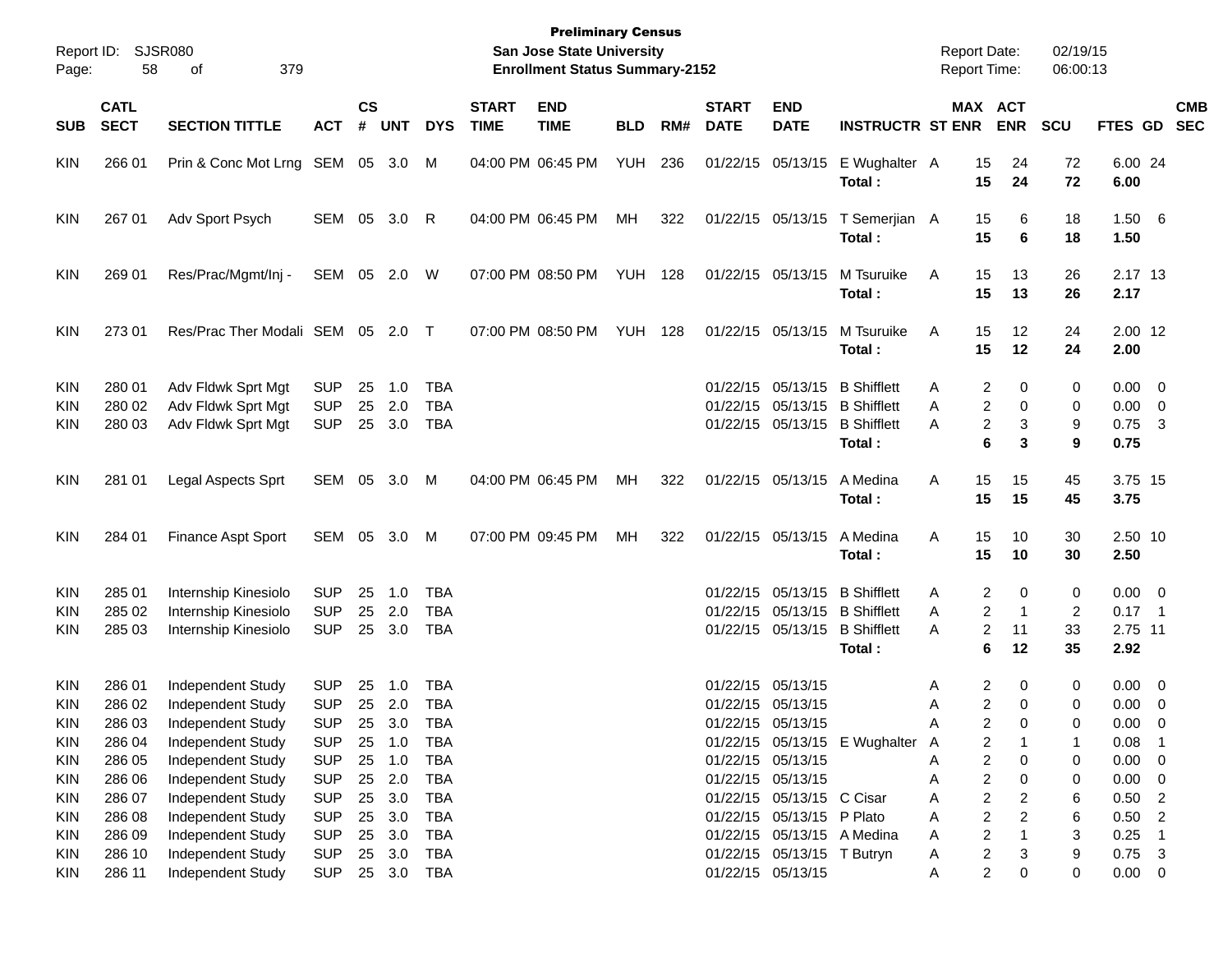| Page:      | Report ID: SJSR080<br>59   | 379<br>οf                       |                |                    |              |            |                             | <b>Preliminary Census</b><br>San Jose State University<br><b>Enrollment Status Summary-2152</b> |                |     |                             |                            |                               |   |                | <b>Report Date:</b><br><b>Report Time:</b> | 02/19/15<br>06:00:13 |                |                          |                          |
|------------|----------------------------|---------------------------------|----------------|--------------------|--------------|------------|-----------------------------|-------------------------------------------------------------------------------------------------|----------------|-----|-----------------------------|----------------------------|-------------------------------|---|----------------|--------------------------------------------|----------------------|----------------|--------------------------|--------------------------|
| <b>SUB</b> | <b>CATL</b><br><b>SECT</b> | <b>SECTION TITTLE</b>           | <b>ACT</b>     | $\mathsf{cs}$<br># | <b>UNT</b>   | <b>DYS</b> | <b>START</b><br><b>TIME</b> | <b>END</b><br><b>TIME</b>                                                                       | <b>BLD</b>     | RM# | <b>START</b><br><b>DATE</b> | <b>END</b><br><b>DATE</b>  | <b>INSTRUCTR ST ENR</b>       |   |                | MAX ACT<br><b>ENR</b>                      | <b>SCU</b>           | <b>FTES GD</b> |                          | <b>CMB</b><br><b>SEC</b> |
|            |                            |                                 |                |                    |              |            |                             |                                                                                                 |                |     |                             |                            | Total:                        |   | 22             | 9                                          | 25                   | 2.08           |                          |                          |
| <b>KIN</b> | 292B 01                    | Sem Sport Medicine I SEM 05 2.0 |                |                    |              | W          |                             | 05:00 PM 06:50 PM                                                                               | <b>YUH 128</b> |     | 01/22/15 05/13/15           |                            | M Tsuruike                    | A | 15             | 12                                         | 24                   | 2.00 12        |                          |                          |
|            |                            |                                 |                |                    |              |            |                             |                                                                                                 |                |     |                             |                            | Total:                        |   | 15             | 12                                         | 24                   | 2.00           |                          |                          |
| <b>KIN</b> | 293B 01                    | Fieldwork AT II                 | SEM            | 05                 | 3.0          | TBA        |                             |                                                                                                 |                |     |                             | 01/22/15 05/13/15          | M Tsuruike                    | A | 15             | 12                                         | 12                   | 3.00 12        |                          |                          |
| KIN        |                            | 293B 02 Fieldwork AT II         | <b>SUP</b>     |                    | 25 0.0       | TBA        |                             |                                                                                                 |                |     |                             | 01/22/15 05/13/15          | M Tsuruike                    | A | 15             | 12                                         | 24                   | $0.00$ 12      |                          |                          |
|            |                            |                                 |                |                    |              |            |                             |                                                                                                 |                |     |                             |                            | Total:                        |   | 30             | 24                                         | 36                   | 3.00           |                          |                          |
| <b>KIN</b> |                            | 293D 01 Fieldwork AT IV         | <b>SEM</b>     | 05                 | 3.0          | TBA        |                             |                                                                                                 |                |     |                             | 01/22/15 05/13/15 H Brown  |                               | A | 15             | 10                                         | 10                   | 2.50 10        |                          |                          |
| KIN        |                            | 293D 02 Fieldwork AT IV         | <b>SUP</b>     |                    | 25 0.0       | TBA        |                             |                                                                                                 |                |     |                             | 01/22/15 05/13/15          | H Brown                       | A | 15             | 10                                         | 20                   | $0.00$ 10      |                          |                          |
|            |                            |                                 |                |                    |              |            |                             |                                                                                                 |                |     |                             |                            | Total:                        |   | 30             | 20                                         | 30                   | 2.50           |                          |                          |
| <b>KIN</b> | 298 01                     | Spec Studies P E                | <b>SUP</b>     | 25                 | 3.0          | <b>TBA</b> |                             |                                                                                                 |                |     |                             | 01/22/15 05/13/15          | J Chin                        | A | 1              | $\overline{c}$                             | 6                    | 0.50           | $\overline{2}$           |                          |
| KIN        | 298 02                     | Spec Studies P E                | <b>SUP</b>     | 25                 | 3.0          | <b>TBA</b> |                             |                                                                                                 |                |     |                             |                            | 01/22/15 05/13/15 E Wughalter | A | 1              | 5                                          | 15                   | 1.25           | 5                        |                          |
| KIN        | 298 03                     | Spec Studies P E                | <b>SUP</b>     | 25                 | 3.0          | <b>TBA</b> |                             |                                                                                                 |                |     |                             |                            | 01/22/15 05/13/15 M Tsuruike  | A | 1              | 5                                          | 15                   | 1.25           | 5                        |                          |
| KIN        | 298 04                     | Spec Studies P E                | <b>SUP</b>     | 25                 | 3.0          | <b>TBA</b> |                             |                                                                                                 |                |     |                             | 01/22/15 05/13/15 H Brown  |                               | A | 1              | 4                                          | 12                   | 1.00           | 4                        |                          |
| KIN        | 298 05                     | Spec Studies P E                | <b>SUP</b>     | 25                 | 3.0          | <b>TBA</b> |                             |                                                                                                 |                |     |                             | 01/22/15 05/13/15 C Cisar  |                               | A | 1              | 5                                          | 15                   | 1.25           | 5                        |                          |
| KIN        | 298 06                     | Spec Studies P E                | <b>SUP</b>     | 25                 | 3.0          | <b>TBA</b> |                             |                                                                                                 |                |     |                             | 01/22/15 05/13/15 T Butryn |                               | A | 1              | 4                                          | 12                   | 1.00           | 4                        |                          |
| KIN        | 298 07                     | Spec Studies P E                | <b>SUP</b>     | 25                 | 3.0          | <b>TBA</b> |                             |                                                                                                 |                |     |                             | 01/22/15 05/13/15 P Plato  |                               | A | 1              | 3                                          | 9                    | 0.75           | -3                       |                          |
| KIN        | 298 08                     | Spec Studies P E                | <b>SUP</b>     | 25                 | 3.0          | <b>TBA</b> |                             |                                                                                                 |                |     |                             | 01/22/15 05/13/15 K Han    |                               | A | 1              | 0                                          | 0                    | 0.00           | 0                        |                          |
| KIN        | 298 09                     | Spec Studies P E                | <b>SUP</b>     | 25                 | 3.0          | <b>TBA</b> |                             |                                                                                                 |                |     |                             |                            | 01/22/15 05/13/15 T Semerjian | A | 1              | 2                                          | 6                    | 0.50           | $\overline{2}$           |                          |
| KIN        | 298 10                     | Spec Studies P E                | <b>SUP</b>     | 25                 | 3.0          | <b>TBA</b> |                             |                                                                                                 |                |     |                             |                            | 01/22/15 05/13/15 D Murphy    | A | 1              | 1                                          | 3                    | 0.25           | -1                       |                          |
| KIN        | 298 11                     | Spec Studies P E                | <b>SUP</b>     | 25                 | 3.0          | <b>TBA</b> |                             |                                                                                                 |                |     |                             |                            | 01/22/15 05/13/15 V Andrews   | A | 1              | -1                                         | 3                    | 0.25           | - 1                      |                          |
| KIN        | 298 12                     | Spec Studies P E                | <b>SUP</b>     | 25                 | 3.0          | TBA        |                             |                                                                                                 |                |     |                             | 01/22/15 05/13/15          | A Medina                      | A | 1              | -1                                         | 3                    | 0.25           | - 1                      |                          |
|            |                            |                                 |                |                    |              |            |                             |                                                                                                 |                |     |                             |                            | Total:                        |   | 12             | 33                                         | 99                   | 8.25           |                          |                          |
| <b>KIN</b> | 299 01                     | <b>Masters Thesis</b>           | <b>SUP</b>     | 25                 | 1.0          | <b>TBA</b> |                             |                                                                                                 |                |     | 01/22/15 05/13/15           |                            |                               | A | 1              | 0                                          | 0                    | 0.00           | $\overline{\phantom{0}}$ |                          |
| KIN        | 299 02                     | <b>Masters Thesis</b>           | <b>SUP</b>     | 25                 | 2.0          | <b>TBA</b> |                             |                                                                                                 |                |     |                             |                            | 01/22/15 05/13/15 E Wughalter | A | 1              | -1                                         | 2                    | 0.17           | $\overline{\phantom{1}}$ |                          |
| KIN        | 299 03                     | <b>Masters Thesis</b>           | <b>SUP</b>     | 25                 | 3.0          | <b>TBA</b> |                             |                                                                                                 |                |     | 01/22/15 05/13/15           |                            |                               | A | 1              | 0                                          | $\mathbf 0$          | 0.00           | - 0                      |                          |
| <b>KIN</b> | 299 04                     | <b>Masters Thesis</b>           | <b>SUP</b>     |                    | 25 3.0       | <b>TBA</b> |                             |                                                                                                 |                |     |                             | 01/22/15 05/13/15 T Butryn |                               | Α | 1              | 1                                          |                      | 0.25           | -1                       |                          |
| <b>KIN</b> | 299 05                     | <b>Masters Thesis</b>           | SUP            |                    | 25  2.0  TBA |            |                             |                                                                                                 |                |     |                             | 01/22/15 05/13/15 P Plato  |                               | A | 1              | $\mathbf{1}$                               | 2                    | $0.17$ 1       |                          |                          |
| KIN        | 299 06                     | <b>Masters Thesis</b>           | <b>SUP</b>     |                    | 3.0          |            |                             |                                                                                                 |                |     |                             |                            |                               | X | 0              | 0                                          | 0                    | $0.00 \t 0$    |                          |                          |
| <b>KIN</b> | 299 07                     | <b>Masters Thesis</b>           | <b>SUP</b>     |                    | 3.0          |            |                             |                                                                                                 |                |     |                             |                            |                               | X | 0              | 0                                          | 0                    | $0.00 \t 0$    |                          |                          |
| <b>KIN</b> | 299 08                     | <b>Masters Thesis</b>           | <b>SUP</b>     |                    | 3.0          |            |                             |                                                                                                 |                |     |                             |                            |                               | X | 0              | 0                                          | 0                    | $0.00 \t 0$    |                          |                          |
| KIN        | 299 09                     | <b>Masters Thesis</b>           | <b>SUP</b>     |                    | 3.0          |            |                             |                                                                                                 |                |     |                             |                            |                               | Х | 0              | 0                                          | 0                    | $0.00 \t 0$    |                          |                          |
| KIN        | 299 10                     | <b>Masters Thesis</b>           | <b>SUP</b>     |                    | 2.0          |            |                             |                                                                                                 |                |     |                             |                            |                               | Х | 0              | 0                                          | 0                    | $0.00 \t 0$    |                          |                          |
| KIN        | 299 11                     | <b>Masters Thesis</b>           | <b>SUP</b>     |                    | 6.0          |            |                             |                                                                                                 |                |     |                             |                            |                               | X | 0              | 0                                          | 0                    | $0.00 \t 0$    |                          |                          |
| KIN        | 299 12                     | <b>Masters Thesis</b>           | SUP 25 6.0 TBA |                    |              |            |                             |                                                                                                 |                |     |                             | 01/22/15 05/13/15 P Plato  |                               | A | $\overline{2}$ |                                            | 6                    | $0.50$ 1       |                          |                          |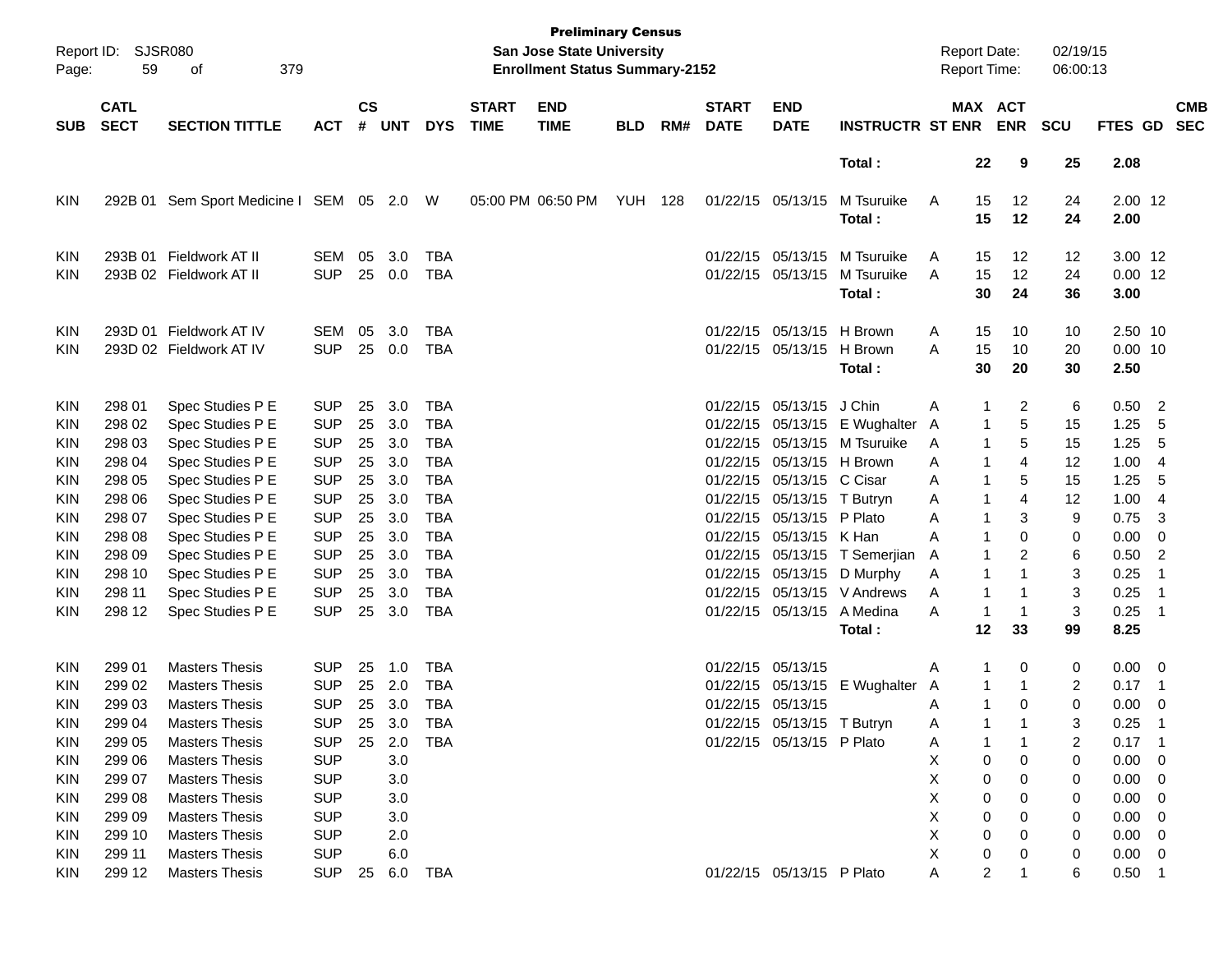| Report ID:<br>Page: | 60                         | SJSR080<br>379<br>οf  |            |                    |            |            |                             | <b>Preliminary Census</b><br><b>San Jose State University</b><br><b>Enrollment Status Summary-2152</b> |            |     |                             |                                                  |                           | <b>Report Date:</b><br><b>Report Time:</b> |                      | 02/19/15<br>06:00:13 |                            |            |            |
|---------------------|----------------------------|-----------------------|------------|--------------------|------------|------------|-----------------------------|--------------------------------------------------------------------------------------------------------|------------|-----|-----------------------------|--------------------------------------------------|---------------------------|--------------------------------------------|----------------------|----------------------|----------------------------|------------|------------|
| <b>SUB</b>          | <b>CATL</b><br><b>SECT</b> | <b>SECTION TITTLE</b> | <b>ACT</b> | $\mathsf{cs}$<br># | <b>UNT</b> | <b>DYS</b> | <b>START</b><br><b>TIME</b> | <b>END</b><br><b>TIME</b>                                                                              | <b>BLD</b> | RM# | <b>START</b><br><b>DATE</b> | <b>END</b><br><b>DATE</b>                        | <b>INSTRUCTR ST ENR</b>   | MAX ACT                                    | <b>ENR</b>           | <b>SCU</b>           | <b>FTES GD</b>             | <b>SEC</b> | <b>CMB</b> |
| <b>KIN</b>          | 299 13                     | <b>Masters Thesis</b> | <b>SUP</b> | 25                 | 6.0        | <b>TBA</b> |                             |                                                                                                        |            |     | 01/22/15                    | 05/13/15                                         | T Butryn<br>Total:        | $\overline{2}$<br>$\mathsf{A}$<br>9        | 5                    | 6<br>19              | 0.50<br>1.58               | - 1        |            |
| KNED                | 184Y 01                    | Stdt Tchg II          | <b>SUP</b> | 25                 | 4.0        | <b>TBA</b> |                             |                                                                                                        |            |     | 01/22/15                    | 05/13/15                                         | R Schmidlein A<br>Total : | 10<br>10                                   | 3<br>3               | 12<br>12             | $0.80 \quad 0$<br>0.80     |            |            |
| KNED                | 184Z 01                    | Stdt Tchg III         | <b>SUP</b> | 25                 | 5.0        | <b>TBA</b> |                             |                                                                                                        |            |     | 01/22/15                    | 05/13/15                                         | R Schmidlein A<br>Total:  | 10 <sup>°</sup><br>10                      | 3<br>3               | 15<br>15             | $1.00 \t 0$<br>1.00        |            |            |
|                     | Department :               | Kinesiology           |            |                    |            |            |                             |                                                                                                        |            |     |                             | <b>Lower Division:</b><br><b>Upper Division:</b> | <b>Department Total:</b>  | 7024<br>4464<br>2264                       | 6435<br>4062<br>2112 | 9773<br>4553<br>4539 | 664.68<br>304.00<br>303.98 |            |            |
|                     |                            |                       |            |                    |            |            |                             |                                                                                                        |            |     |                             |                                                  | <b>Graduate Division:</b> | 296                                        | 261                  | 681                  | 56.70                      |            |            |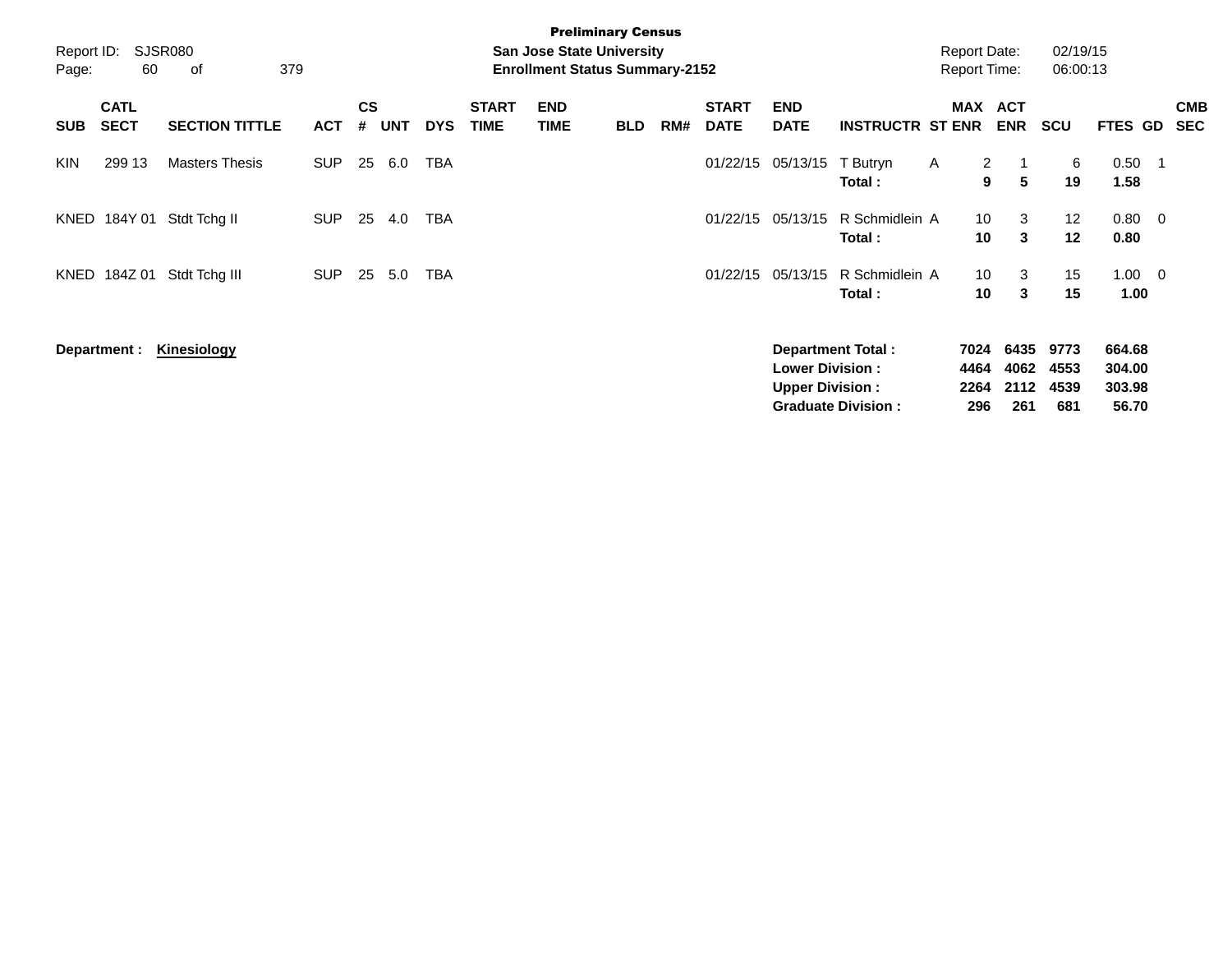| Report ID:<br>Page: | 61                         | <b>SJSR080</b><br>379<br>оf                                                   |              |                    |            |            |                             | <b>Preliminary Census</b><br><b>San Jose State University</b><br><b>Enrollment Status Summary-2152</b> |                |     |                             |                           |                                                                         |   | <b>Report Date:</b><br><b>Report Time:</b> |            | 02/19/15<br>06:00:13 |                |                          |                          |
|---------------------|----------------------------|-------------------------------------------------------------------------------|--------------|--------------------|------------|------------|-----------------------------|--------------------------------------------------------------------------------------------------------|----------------|-----|-----------------------------|---------------------------|-------------------------------------------------------------------------|---|--------------------------------------------|------------|----------------------|----------------|--------------------------|--------------------------|
| <b>SUB</b>          | <b>CATL</b><br><b>SECT</b> | <b>SECTION TITTLE</b>                                                         | <b>ACT</b>   | $\mathsf{cs}$<br># | <b>UNT</b> | <b>DYS</b> | <b>START</b><br><b>TIME</b> | <b>END</b><br><b>TIME</b>                                                                              | <b>BLD</b>     | RM# | <b>START</b><br><b>DATE</b> | <b>END</b><br><b>DATE</b> | <b>INSTRUCTR ST ENR</b>                                                 |   | MAX ACT                                    | <b>ENR</b> | <b>SCU</b>           | <b>FTES GD</b> |                          | <b>CMB</b><br><b>SEC</b> |
| College             | Department :               | <b>Applied Sciences &amp; Arts</b><br><b>Recreation &amp; Leisure Studies</b> |              |                    |            |            |                             |                                                                                                        |                |     |                             |                           |                                                                         |   |                                            |            |                      |                |                          |                          |
| RECL 10 01          |                            | <b>Creat Meaning Life</b>                                                     | <b>LEC</b>   | 02                 | 3.0        | MW         | 10:30 AM 11:45 AM           |                                                                                                        | MН             | 324 | 01/22/15                    | 05/13/15                  | D McClure                                                               | Α | 35                                         | 35         | 105                  | 7.00           | $\overline{\phantom{0}}$ |                          |
| <b>RECL</b>         | 10 02                      | <b>Creat Meaning Life</b>                                                     | <b>LEC</b>   | 02                 | 3.0        | <b>TR</b>  |                             | 09:00 AM 10:15 AM                                                                                      | <b>SH</b>      | 347 | 01/22/15 05/13/15           |                           | H Joyner                                                                | Α | 35                                         | 31         | 93                   | 6.20           | $\overline{\mathbf{0}}$  |                          |
| <b>RECL</b>         | 10 03                      | <b>Creat Meaning Life</b>                                                     | <b>LEC</b>   |                    | 02 3.0     | <b>MW</b>  |                             | 01:30 PM 02:45 PM                                                                                      | <b>SH</b>      | 311 | 01/22/15                    | 05/13/15                  | M Duphily                                                               | A | 35                                         | 34         | 102                  | 6.80           | $\overline{\phantom{0}}$ |                          |
| <b>RECL</b>         | 10 04                      | <b>Creat Meaning Life</b>                                                     | <b>LEC</b>   | 02                 | 3.0        | <b>TBA</b> |                             |                                                                                                        |                |     |                             | 01/22/15 05/13/15         | M Duphily<br>Total:                                                     | A | 35<br>140                                  | 34<br>134  | 102<br>402           | 6.80<br>26.80  | $\overline{\mathbf{0}}$  |                          |
| <b>RECL</b>         | 90 01                      | <b>Rec Parks Tourism</b>                                                      | <b>LEC</b>   | 02                 | 3.0        | TR.        |                             | 09:00 AM 10:15 AM                                                                                      | YUH            | 243 | 01/22/15 05/13/15           |                           | C Bullock<br>Total:                                                     | A | 40<br>40                                   | 26<br>26   | 78<br>78             | 5.20<br>5.20   | $\overline{\phantom{0}}$ |                          |
| <b>RECL</b>         | 97A01                      | <b>Event Planning</b>                                                         | <b>LEC</b>   | 02                 | 3.0        | <b>TR</b>  |                             | 12:00 PM 01:15 PM                                                                                      | YUH            | 243 | 01/22/15                    | 05/13/15                  | P Toney                                                                 | A | 35                                         | 21         | 42                   | 4.20           | $\overline{\mathbf{0}}$  |                          |
| <b>RECL</b>         | 97A 02                     | <b>Event Planning</b>                                                         | <b>ACT</b>   | 11                 | 0.0        | $\top$     |                             | 06:00 PM 08:45 PM                                                                                      | YUH            | 243 | 01/22/15 05/13/15           |                           | P Toney                                                                 | A | 35                                         | 21         | 21                   | $0.00 \t 0$    |                          |                          |
|                     |                            |                                                                               |              |                    |            |            |                             |                                                                                                        |                |     |                             |                           | Total:                                                                  |   | 70                                         | 42         | 63                   | 4.20           |                          |                          |
|                     |                            | RECL 100W 01 Writing Workshop                                                 | SEM          | 04                 | 3.0        | TR         |                             | 06:00 PM 07:15 PM                                                                                      | <b>CL</b>      | 308 | 01/22/15 05/13/15           |                           | M Duphily                                                               | A | 25                                         | 25         | 75                   | $5.00 \t 0$    |                          |                          |
|                     |                            |                                                                               |              |                    |            |            |                             |                                                                                                        |                |     |                             |                           | Total:                                                                  |   | 25                                         | 25         | 75                   | 5.00           |                          |                          |
|                     | RECL 110 01                | Leisure, Life                                                                 | <b>LEC</b>   | 02                 | 3.0        | MW         |                             | 09:00 AM 10:15 AM                                                                                      | YUH            | 243 | 01/22/15 05/13/15           |                           | C Bullock                                                               | A | 40                                         | 38         | 114                  | 7.60 0         |                          |                          |
|                     |                            |                                                                               |              |                    |            |            |                             |                                                                                                        |                |     |                             |                           | Total:                                                                  |   | 40                                         | 38         | 114                  | 7.60           |                          |                          |
| RECL 111 01         |                            | Leis Cult & Ident                                                             | <b>LEC</b>   | 02                 | 3.0        | <b>MW</b>  |                             | 01:30 PM 02:45 PM                                                                                      | <b>SH</b>      | 314 | 01/22/15 05/13/15           |                           | L Levine                                                                | A | 35                                         | 34         | 102                  | $6.80$ 0       |                          |                          |
|                     |                            |                                                                               |              |                    |            |            |                             |                                                                                                        |                |     |                             |                           | Total:                                                                  |   | 35                                         | 34         | 102                  | 6.80           |                          |                          |
|                     | RECL 112 01                | Intro to RT                                                                   | <b>LEC</b>   | 02                 | 3.0        | <b>TR</b>  |                             | 10:30 AM 11:45 AM                                                                                      | <b>SH</b>      | 311 | 01/22/15 05/13/15           |                           | C Bullock                                                               | A | 40                                         | 42         | 126                  | 8.40 0         |                          |                          |
|                     |                            |                                                                               |              |                    |            |            |                             |                                                                                                        |                |     |                             |                           | Total:                                                                  |   | 40                                         | 42         | 126                  | 8.40           |                          |                          |
|                     | RECL 132 01                | Rec Program Plan                                                              | <b>LEC</b>   | 02                 | 3.0        | MW         |                             | 12:00 PM 01:15 PM                                                                                      | <b>YUH 243</b> |     | 01/22/15 05/13/15           |                           | L Levine                                                                | A | 35                                         | 35         | 105                  | $7.00 \t 0$    |                          |                          |
|                     |                            |                                                                               |              |                    |            |            |                             |                                                                                                        |                |     |                             |                           | Total:                                                                  |   | 35                                         | 35         | 105                  | 7.00           |                          |                          |
|                     |                            | RECL 135 01 Rec Areas & Facilit                                               | SEM 04 3.0 T |                    |            |            |                             | 03:00 PM 05:45 PM BBC 106                                                                              |                |     |                             | 01/22/15 05/13/15 J Baur  |                                                                         | A | ⊿∩                                         | 40         | 120                  | 8.00 0         |                          |                          |
|                     |                            |                                                                               |              |                    |            |            |                             |                                                                                                        |                |     |                             |                           | Total :                                                                 |   | 40                                         | 40         | 120                  | 8.00           |                          |                          |
|                     |                            | RECL 136 01 Rec & Park Admin                                                  |              |                    |            |            |                             |                                                                                                        |                |     |                             |                           | LEC 02 3.0 MW 10:30 AM 11:45 AM YUH 243 01/22/15 05/13/15 B Grosvenor A |   | 40                                         | 41         | 123                  | 8.20 0         |                          |                          |
|                     |                            |                                                                               |              |                    |            |            |                             |                                                                                                        |                |     |                             |                           | Total:                                                                  |   | 40                                         | 41         | 123                  | 8.20           |                          |                          |
|                     |                            | RECL 143 01 Festivals & Events                                                |              |                    |            |            |                             | LEC 02 3.0 TR  10:30 AM 11:45 AM  YUH  243  01/22/15  05/13/15  P Toney                                |                |     |                             |                           |                                                                         | A | 35                                         | 22         | 66                   | 4.40 0         |                          |                          |
|                     |                            |                                                                               |              |                    |            |            |                             |                                                                                                        |                |     |                             |                           | Total:                                                                  |   |                                            | 35 22      | 66                   | 4.40           |                          |                          |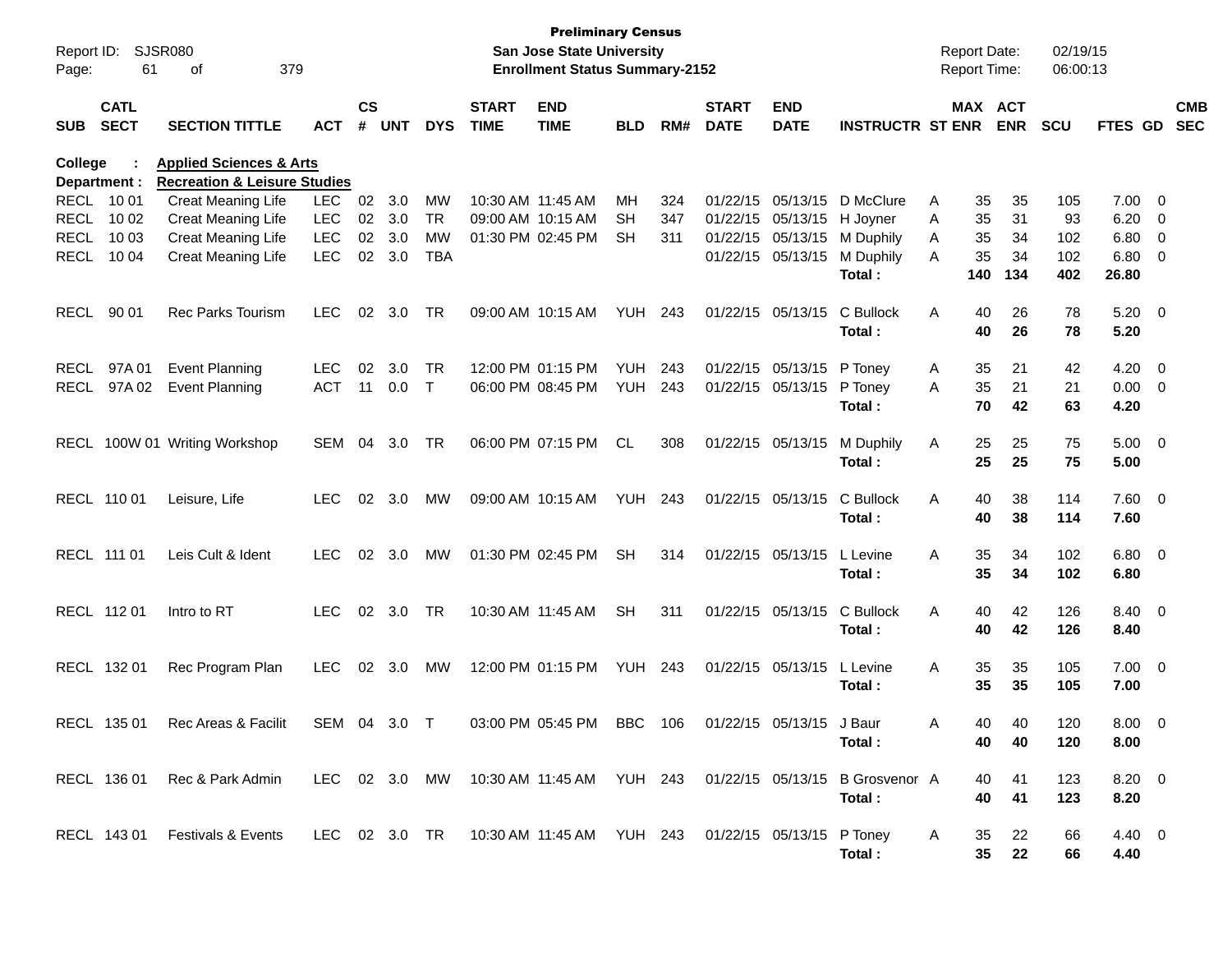| Page:    | Report ID: SJSR080<br>62                  | 379<br>of                                                              |                                        |                    |                |            |                             | <b>Preliminary Census</b><br><b>San Jose State University</b><br><b>Enrollment Status Summary-2152</b> |                |     |                             |                           |                                           | <b>Report Date:</b><br><b>Report Time:</b> |                                      |                         | 02/19/15<br>06:00:13 |                                                |            |
|----------|-------------------------------------------|------------------------------------------------------------------------|----------------------------------------|--------------------|----------------|------------|-----------------------------|--------------------------------------------------------------------------------------------------------|----------------|-----|-----------------------------|---------------------------|-------------------------------------------|--------------------------------------------|--------------------------------------|-------------------------|----------------------|------------------------------------------------|------------|
| SUB SECT | <b>CATL</b>                               | <b>SECTION TITTLE</b>                                                  | <b>ACT</b>                             | $\mathsf{cs}$<br># | <b>UNT</b>     | <b>DYS</b> | <b>START</b><br><b>TIME</b> | <b>END</b><br><b>TIME</b>                                                                              | <b>BLD</b>     | RM# | <b>START</b><br><b>DATE</b> | <b>END</b><br><b>DATE</b> | <b>INSTRUCTR ST ENR</b>                   |                                            |                                      | MAX ACT<br><b>ENR</b>   | <b>SCU</b>           | FTES GD SEC                                    | <b>CMB</b> |
|          | RECL 144 01                               | Natural&CulturalInte                                                   | <b>LEC</b>                             |                    | 02 3.0         | M          |                             | 03:00 PM 05:45 PM                                                                                      | <b>BBC</b>     | 225 |                             | 01/22/15 05/13/15         | E Hammack A<br>Total:                     |                                            | 40<br>40                             | 11<br>11                | 33<br>33             | $2.20 \t 0$<br>2.20                            |            |
|          | RECL 152 01                               | Non-Profit Leaders                                                     | LEC.                                   |                    | 02 3.0 W       |            |                             | 06:00 PM 08:45 PM                                                                                      | <b>YUH 243</b> |     |                             | 01/22/15 05/13/15         | K Bloom<br>Total:                         | A                                          | 35<br>35                             | 25<br>25                | 75<br>75             | $5.05$ 1<br>5.05                               |            |
|          | RECL 153 01                               | Youth Development                                                      | <b>LEC</b>                             |                    | 02 3.0 T       |            |                             | 03:00 PM 05:45 PM                                                                                      |                |     | DMH 226B 01/22/15 05/13/15  |                           | P Toney<br>Total:                         | A                                          | 35<br>35                             | 21<br>21                | 63<br>63             | $4.20 \ 0$<br>4.20                             |            |
|          | RECL 155 01                               | Outdoor Rec System LEC 02 3.0 TR                                       |                                        |                    |                |            |                             | 01:30 PM 02:45 PM                                                                                      | <b>YUH 243</b> |     |                             | 01/22/15 05/13/15         | W Spain<br>Total:                         | A                                          | 35<br>35                             | 15<br>15                | 45<br>45             | $3.00 \ 0$<br>3.00                             |            |
|          | RECL 156 01                               | Princ Sust Trav Tour                                                   | LEC                                    |                    | 02 3.0 W       |            |                             | 03:00 PM 05:45 PM                                                                                      | <b>SH</b>      | 346 |                             | 01/22/15 05/13/15         | K Bloom<br>Total:                         | A                                          | 35<br>35                             | 24<br>24                | 72<br>72             | $4.80$ 0<br>4.80                               |            |
|          | RECL 160 01<br>RECL 160 02                | Res & Eval in Rec<br>Res & Eval in Rec                                 | <b>LEC</b><br><b>LEC</b>               | 03                 | 3.0<br>3.0     | M          |                             | 03:00 PM 05:45 PM                                                                                      | <b>SH</b>      | 346 |                             | 01/22/15 05/13/15         | J Baur<br>Total:                          | A<br>X                                     | 35<br>$\mathbf 0$<br>35              | 22<br>$\mathbf 0$<br>22 | 66<br>0<br>66        | $4.40 \quad 0$<br>$0.00 \t 0$<br>4.40          |            |
|          | RECL 169 01                               | Practicum in RT                                                        | <b>SUP</b>                             |                    | 36 1.0         | TBA        |                             |                                                                                                        |                |     |                             | 01/22/15 05/13/15         | <b>B</b> Grosvenor A<br>Total :           |                                            | 30<br>30                             | 37<br>37                | 37<br>37             | $2.47 \t 0$<br>2.47                            |            |
|          |                                           | RECL 170A 01 Pre-Intern Workshp                                        | LEC.                                   |                    | 02 1.0         | TBA        |                             |                                                                                                        |                |     |                             | 01/22/15 05/13/15 S Ross  | Total :                                   | Α                                          | 35<br>35                             | 34<br>34                | 34<br>34             | $2.27$ 0<br>2.27                               |            |
|          |                                           | RECL 170B 01 Intern in Rec                                             | <b>SUP</b>                             |                    | 36 10.0        | TBA        |                             |                                                                                                        |                |     |                             | 01/22/15 05/13/15         | C Bullock<br>Total:                       | Α                                          | 10<br>10                             | 8<br>8                  | 80<br>80             | 5.33 0<br>5.33                                 |            |
|          |                                           | RECL 170C 01 Intern in TR                                              | <b>SUP</b>                             |                    | 36 10.0        | <b>TBA</b> |                             |                                                                                                        |                |     |                             | 01/22/15 05/13/15 S Ross  | Total :                                   | Α                                          | 25<br>25                             | 22<br>22                | 220<br>220           | 14.67 0<br>14.67                               |            |
|          | RECL 180 01<br>RECL 180 02<br>RECL 180 03 | <b>Indiv Study</b><br><b>Indiv Study</b><br><b>Indiv Study</b>         | <b>SUP</b><br><b>SUP</b><br><b>SUP</b> | 36                 | 2.0<br>$3.0\,$ | 1.0 TBA    |                             |                                                                                                        |                |     |                             |                           | 01/22/15 05/13/15 B Grosvenor A<br>Total: | X<br>X                                     | 10<br>$\pmb{0}$<br>$\mathbf 0$<br>10 | 0<br>0<br>$\mathbf 1$   | 0<br>0<br>1          | $0.07$ 0<br>$0.00 \t 0$<br>$0.00 \t 0$<br>0.07 |            |
|          | RECL 184 01<br>RECL 184 02<br>RECL 184 03 | Directed Reading<br><b>Directed Reading</b><br><b>Directed Reading</b> | <b>SUP</b><br><b>SUP</b><br><b>SUP</b> | 36                 | 1.0<br>2.0     | 3.0 TBA    |                             |                                                                                                        |                |     |                             |                           | 01/22/15 05/13/15 B Grosvenor A           | X<br>X                                     | 0<br>$\pmb{0}$<br>10                 | 0<br>0<br>2             | 0<br>0<br>6          | $0.00 \t 0$<br>$0.00 \t 0$<br>$0.40 \ 0$       |            |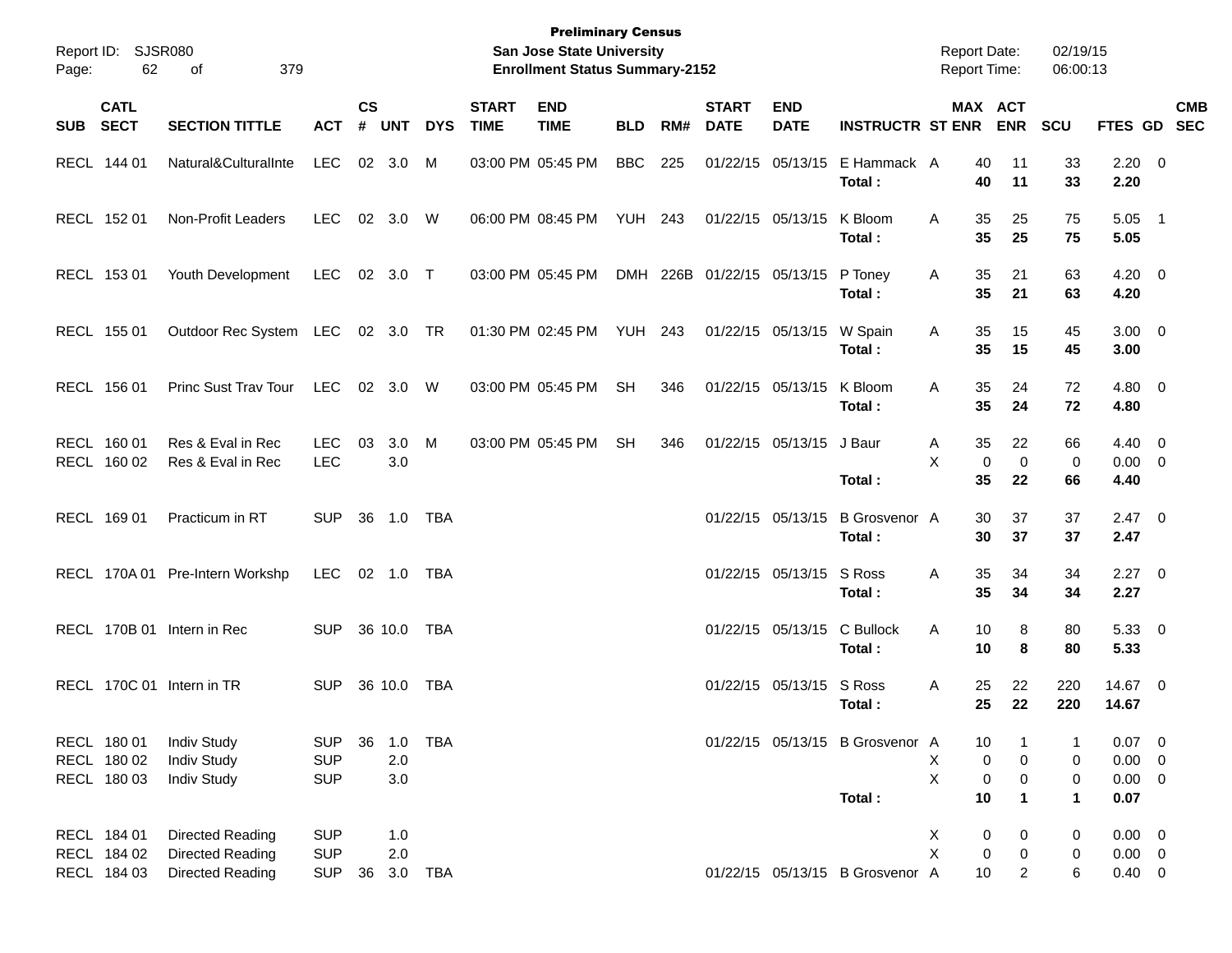| Report ID:<br>Page: | 63                         | <b>SJSR080</b><br>379<br>οf |            |                |     |              |                             | <b>Preliminary Census</b><br><b>San Jose State University</b><br><b>Enrollment Status Summary-2152</b> |            |     |                             |                           |                          | <b>Report Date:</b><br><b>Report Time:</b> |                          | 02/19/15<br>06:00:13 |                |                          |
|---------------------|----------------------------|-----------------------------|------------|----------------|-----|--------------|-----------------------------|--------------------------------------------------------------------------------------------------------|------------|-----|-----------------------------|---------------------------|--------------------------|--------------------------------------------|--------------------------|----------------------|----------------|--------------------------|
| <b>SUB</b>          | <b>CATL</b><br><b>SECT</b> | <b>SECTION TITTLE</b>       | <b>ACT</b> | <b>CS</b><br># | UNT | <b>DYS</b>   | <b>START</b><br><b>TIME</b> | <b>END</b><br><b>TIME</b>                                                                              | <b>BLD</b> | RM# | <b>START</b><br><b>DATE</b> | <b>END</b><br><b>DATE</b> | <b>INSTRUCTR ST ENR</b>  | MAX                                        | <b>ACT</b><br><b>ENR</b> | <b>SCU</b>           | <b>FTES GD</b> | <b>CMB</b><br><b>SEC</b> |
|                     |                            |                             |            |                |     |              |                             |                                                                                                        |            |     |                             |                           | Total:                   |                                            | 10<br>$\overline{2}$     | 6                    | 0.40           |                          |
| <b>RECL</b>         | 194 02                     | <b>Advanced TR Pract</b>    | LEC.       | 02             | 3.0 | R            |                             | 03:00 PM 05:45 PM                                                                                      | <b>YUH</b> | 243 |                             | 01/22/15 05/13/15         | B Grosvenor A            | 25                                         | 20                       | 60                   | $4.00 \t 0$    |                          |
| <b>RECL</b>         | 194 03                     | <b>Advanced TR Pract</b>    | LEC.       | 02             | 3.0 | $\mathsf{T}$ |                             | 03:00 PM 05:45 PM                                                                                      | <b>YUH</b> | 243 | 01/22/15                    | 05/13/15                  | B Grosvenor A<br>Total : | 35<br>60                                   | 18<br>38                 | 54<br>114            | 3.60<br>7.60   | $\overline{\phantom{0}}$ |
| RECL                | 19701                      | RT in psychiatry            | LEC.       | 02             | 3.0 | M            |                             | 03:00 PM 04:15 PM                                                                                      | <b>YUH</b> | 243 |                             | 01/22/15 05/13/15 S Ross  |                          | 25<br>A                                    | 20                       | 40                   | $4.00 \t 0$    |                          |
| <b>RECL</b>         | 19702                      | RT in psychiatry            | <b>ACT</b> | 11             | 0.0 | M            |                             | 04:30 PM 05:45 PM                                                                                      | <b>YUH</b> | 243 |                             | 01/22/15 05/13/15 S Ross  |                          | 25<br>A                                    | 20                       | 20                   | 0.00           | $\overline{\phantom{0}}$ |
| <b>RECL</b>         | 197 03                     | RT in psychiatry            | <b>LEC</b> | 02             | 3.0 | W            |                             | 03:00 PM 04:15 PM                                                                                      | <b>YUH</b> | 243 |                             | 01/22/15 05/13/15 S Ross  |                          | 25<br>A                                    | 18                       | 36                   | 3.60           | $\overline{\mathbf{0}}$  |
| <b>RECL</b>         | 19704                      | RT in psychiatry            | <b>ACT</b> | 11             | 0.0 | W            |                             | 04:30 PM 05:45 PM                                                                                      | <b>YUH</b> | 243 | 01/22/15                    | 05/13/15                  | S Ross                   | 25<br>A                                    | 18                       | 18                   | $0.00 \quad 0$ |                          |
|                     |                            |                             |            |                |     |              |                             |                                                                                                        |            |     |                             |                           | Total :                  | 100                                        | 76                       | 114                  | 7.60           |                          |
|                     |                            |                             |            |                |     |              |                             |                                                                                                        |            |     |                             |                           |                          |                                            |                          |                      |                |                          |

**Department : Recreation & Leisure Studies Department Total : 1035 815 2334 155.65 Lower Division : 250 202 543 36.20 Upper Division : 785 613 1791 119.45** Graduate Division : 0 0 0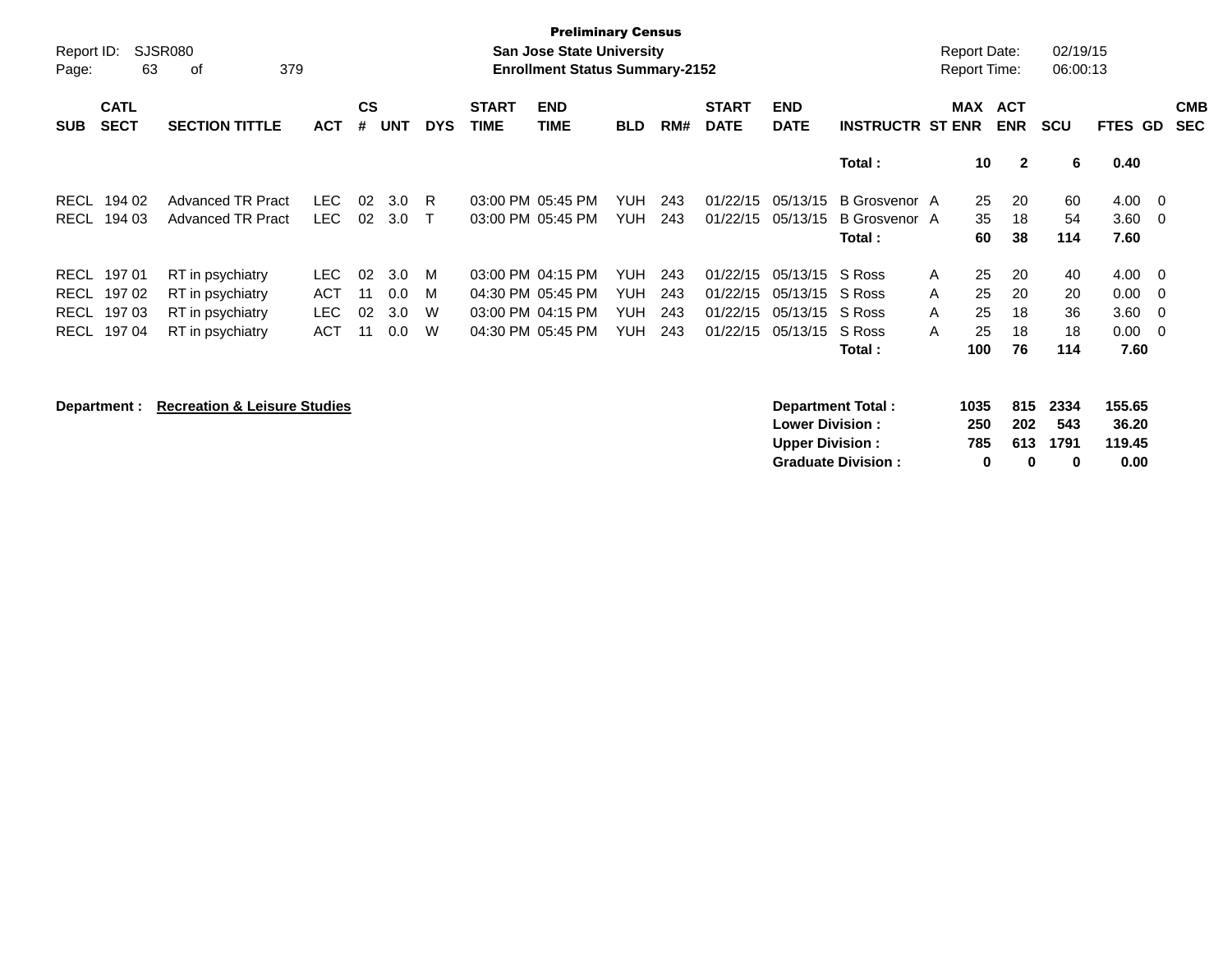| Report ID:<br>Page: | 64                         | <b>SJSR080</b><br>379<br>οf        |              |                    |            |            |                             | <b>Preliminary Census</b><br><b>San Jose State University</b><br><b>Enrollment Status Summary-2152</b> |            |     |                             |                           |                             |   | <b>Report Date:</b><br><b>Report Time:</b> |            | 02/19/15<br>06:00:13 |                |                          |                          |
|---------------------|----------------------------|------------------------------------|--------------|--------------------|------------|------------|-----------------------------|--------------------------------------------------------------------------------------------------------|------------|-----|-----------------------------|---------------------------|-----------------------------|---|--------------------------------------------|------------|----------------------|----------------|--------------------------|--------------------------|
| <b>SUB</b>          | <b>CATL</b><br><b>SECT</b> | <b>SECTION TITTLE</b>              | АСТ          | $\mathsf{cs}$<br># | <b>UNT</b> | <b>DYS</b> | <b>START</b><br><b>TIME</b> | <b>END</b><br><b>TIME</b>                                                                              | <b>BLD</b> | RM# | <b>START</b><br><b>DATE</b> | <b>END</b><br><b>DATE</b> | <b>INSTRUCTR ST ENR</b>     |   | MAX ACT                                    | <b>ENR</b> | <b>SCU</b>           | <b>FTES GD</b> |                          | <b>CMB</b><br><b>SEC</b> |
| College             |                            | <b>Applied Sciences &amp; Arts</b> |              |                    |            |            |                             |                                                                                                        |            |     |                             |                           |                             |   |                                            |            |                      |                |                          |                          |
|                     | Department :               | <b>Social Work</b>                 |              |                    |            |            |                             |                                                                                                        |            |     |                             |                           |                             |   |                                            |            |                      |                |                          |                          |
|                     | <b>SCWK 11201</b>          | Gen Practice II                    | <b>LEC</b>   | 02                 | 3.0        | M          |                             | 06:00 PM 08:45 PM                                                                                      | SH         | 345 | 01/22/15                    | 05/13/15                  | G Thomas                    | A | 26                                         | 25         | 75                   | 5.00           | $\overline{\mathbf{0}}$  |                          |
|                     | <b>SCWK 11202</b>          | <b>Gen Practice II</b>             | <b>LEC</b>   | 02                 | 3.0        | W          |                             | 12:00 PM 02:45 PM                                                                                      | SH         | 312 | 01/22/15                    | 05/13/15                  | L Moore-Guer A              |   | 29                                         | 30         | 90                   | 6.00           | $\overline{\mathbf{0}}$  |                          |
|                     | <b>SCWK 11203</b>          | <b>Gen Practice II</b>             | <b>LEC</b>   | 02                 | 3.0        | W          |                             | 03:00 PM 05:45 PM                                                                                      | MН         | 322 | 01/22/15                    | 05/13/15                  | G Thomas                    | A | 27                                         | 26         | 78                   | 5.20           | $\overline{0}$           |                          |
|                     |                            |                                    |              |                    |            |            |                             |                                                                                                        |            |     |                             |                           | Total:                      |   | 82                                         | 81         | 243                  | 16.20          |                          |                          |
|                     | <b>SCWK 121 01</b>         | Soc Wel Ins II                     | <b>LEC</b>   | 02                 | 3.0        | M          |                             | 03:00 PM 05:45 PM                                                                                      | SH         | 312 |                             | 01/22/15 05/13/15         | G Villagran                 | A | 30                                         | 28         | 84                   | 5.60           | $\overline{\mathbf{0}}$  |                          |
|                     | SCWK 121 02                | Soc Wel Ins II                     | <b>LEC</b>   | 02                 | 3.0        | F          |                             | 09:00 AM 11:45 AM                                                                                      | <b>SH</b>  | 345 | 01/22/15                    | 05/13/15                  | T Ruby                      | A | 30                                         | 28         | 84                   | 5.60           | - 0                      |                          |
|                     |                            |                                    |              |                    |            |            |                             |                                                                                                        |            |     |                             |                           | Total:                      |   | 60                                         | 56         | 168                  | 11.20          |                          |                          |
|                     | <b>SCWK 131 01</b>         | Hm Bhyr Soc Eny II                 | <b>LEC</b>   | 02                 | 3.0        | W          |                             | 03:00 PM 05:45 PM                                                                                      | SH         | 312 | 01/22/15                    | 05/13/15                  | Y Maxwell                   | Α | 30                                         | 19         | 57                   | 3.80           | $\overline{\mathbf{0}}$  |                          |
|                     | SCWK 131 02                | Hm Bhyr Soc Eny II                 | <b>LEC</b>   | 02                 | 3.0        | W          |                             | 12:00 PM 02:45 PM                                                                                      | <b>SH</b>  | 242 |                             | 01/22/15 05/13/15         | G Thomas                    | A | 30                                         | 30         | 90                   | 6.00           | $\overline{\mathbf{0}}$  |                          |
|                     |                            |                                    |              |                    |            |            |                             |                                                                                                        |            |     |                             |                           | Total:                      |   | 60                                         | 49         | 147                  | 9.80           |                          |                          |
|                     | <b>SCWK 14201</b>          | <b>Field Practicum II</b>          | <b>SUP</b>   | 36                 | 4.0        | <b>TBA</b> |                             |                                                                                                        |            |     | 01/22/15                    | 05/13/15                  | M Blandino                  | A | 17                                         | 17         | 68                   | 4.53           | $\overline{\mathbf{0}}$  |                          |
|                     | SCWK 142 02                | Field Practicum II                 | <b>SUP</b>   | 36                 | 4.0        | <b>TBA</b> |                             |                                                                                                        |            |     | 01/22/15                    | 05/13/15                  | M Curry                     | A | 16                                         | 16         | 64                   | 4.27           | $\overline{0}$           |                          |
|                     | SCWK 142 03                | Field Practicum II                 | <b>SUP</b>   | 36                 | 4.0        | <b>TBA</b> |                             |                                                                                                        |            |     | 01/22/15                    | 05/13/15                  | R Bhader                    | A | 17                                         | 20         | 80                   | 5.33           | 0                        |                          |
|                     | SCWK 142 04                | <b>Field Practicum II</b>          | <b>SUP</b>   | 36                 | 4.0        | <b>TBA</b> |                             |                                                                                                        |            |     |                             | 01/22/15 05/13/15         | J Bloom                     | A | 17                                         | 17         | 68                   | 4.53           | 0                        |                          |
|                     | <b>SCWK 14205</b>          | Field Practicum II                 | <b>SUP</b>   | 36                 | 4.0        | <b>TBA</b> |                             |                                                                                                        |            |     |                             | 01/22/15 05/13/15         | R Bhader                    | A | 15                                         | 10         | 40                   | 2.67           | $\overline{0}$           |                          |
|                     |                            |                                    |              |                    |            |            |                             |                                                                                                        |            |     |                             |                           | Total:                      |   | 82                                         | 80         | 320                  | 21.33          |                          |                          |
|                     | <b>SCWK 17001</b>          | Intro Res Methods                  | SEM          | 04                 | 3.0        | W          |                             | 09:00 AM 11:45 AM                                                                                      | <b>SH</b>  | 312 | 01/22/15                    | 05/13/15                  | S Lee                       | A | 30                                         | 32         | 96                   | 6.40           | $\overline{\mathbf{0}}$  |                          |
|                     | SCWK 170 02                | Intro Res Methods                  | SEM          | 04                 | 3.0        | W          |                             | 03:00 PM 05:45 PM                                                                                      | <b>ENG</b> | 401 | 01/22/15                    | 05/13/15                  | S Lee                       | A | 30                                         | 19         | 57                   | 3.80           | $\overline{0}$           |                          |
|                     |                            |                                    |              |                    |            |            |                             |                                                                                                        |            |     |                             |                           | Total:                      |   | 60                                         | 51         | 153                  | 10.20          |                          |                          |
|                     | <b>SCWK 17501</b>          | Senior Seminar                     | <b>LEC</b>   | 02                 | 3.0        | M          |                             | 12:00 PM 02:45 PM                                                                                      | SH         | 312 | 01/22/15                    | 05/13/15                  | R Jacobsen                  | A | 30                                         | 31         | 93                   | 6.20           | - 0                      |                          |
|                     | <b>SCWK 175 02</b>         | Senior Seminar                     | LEC          | 02                 | 3.0        | W          |                             | 12:00 PM 02:45 PM                                                                                      | BBC        | 225 | 01/22/15                    | 05/13/15                  | R Jacobsen                  | A | 30                                         | 20         | 60                   | 4.00           | $\overline{0}$           |                          |
|                     | <b>SCWK 17503</b>          | <b>Senior Seminar</b>              | <b>LEC</b>   | 02                 | 3.0        | W          |                             | 09:00 AM 11:45 AM                                                                                      | <b>SH</b>  | 345 | 01/22/15                    | 05/13/15                  | M Conroy                    | A | 30                                         | 26         | 78                   | 5.20           | $\overline{0}$           |                          |
|                     |                            |                                    |              |                    |            |            |                             |                                                                                                        |            |     |                             |                           | Total:                      |   | 90                                         | 77         | 231                  | 15.40          |                          |                          |
|                     | <b>SCWK 180 01</b>         | <b>Individual Studies</b>          | <b>SUP</b>   | 36                 | 1.0        | TBA        |                             |                                                                                                        |            |     |                             | 01/22/15 05/13/15         |                             | A | -1                                         | 0          | 0                    | 0.00           | $\overline{\phantom{0}}$ |                          |
|                     | SCWK 180 02                | <b>Individual Studies</b>          | <b>SUP</b>   | 36                 | 2.0        | TBA        |                             |                                                                                                        |            |     |                             | 01/22/15 05/13/15         |                             | Α | 30                                         | $\pmb{0}$  | 0                    | 0.00           | $\overline{\phantom{0}}$ |                          |
|                     | SCWK 180 03                | <b>Individual Studies</b>          | <b>SUP</b>   |                    | 36 3.0     | TBA        |                             |                                                                                                        |            |     |                             | 01/22/15 05/13/15         |                             | Α | 30                                         | 0          | 0                    | $0.00 \t 0$    |                          |                          |
|                     |                            |                                    |              |                    |            |            |                             |                                                                                                        |            |     |                             |                           | Total:                      |   | 61                                         | 0          | 0                    | 0.00           |                          |                          |
|                     | SCWK 204 01                | Soc Pol Analsis                    | SEM 05 3.0   |                    |            | W          |                             | 06:00 PM 08:45 PM                                                                                      | SH         | 312 |                             |                           | 01/22/15 05/13/15 E Gorman  | A | 30                                         | 37         | 111                  | 9.25 37        |                          |                          |
|                     | SCWK 204 02                | Soc Pol Analsis                    | SEM          | 05                 | 3.0        | M          |                             | 12:00 PM 02:45 PM                                                                                      | <b>SH</b>  | 345 |                             |                           | 01/22/15 05/13/15 G Thomas  | A | 30                                         | 34         | 102                  | 8.50 34        |                          |                          |
|                     | SCWK 204 03                | Soc Pol Analsis                    | SEM 05 3.0 M |                    |            |            |                             | 12:00 PM 02:45 PM                                                                                      | <b>SH</b>  | 239 |                             |                           | 01/22/15 05/13/15 Y Maxwell | A | 30                                         | 36         | 108                  | 9.00 36        |                          |                          |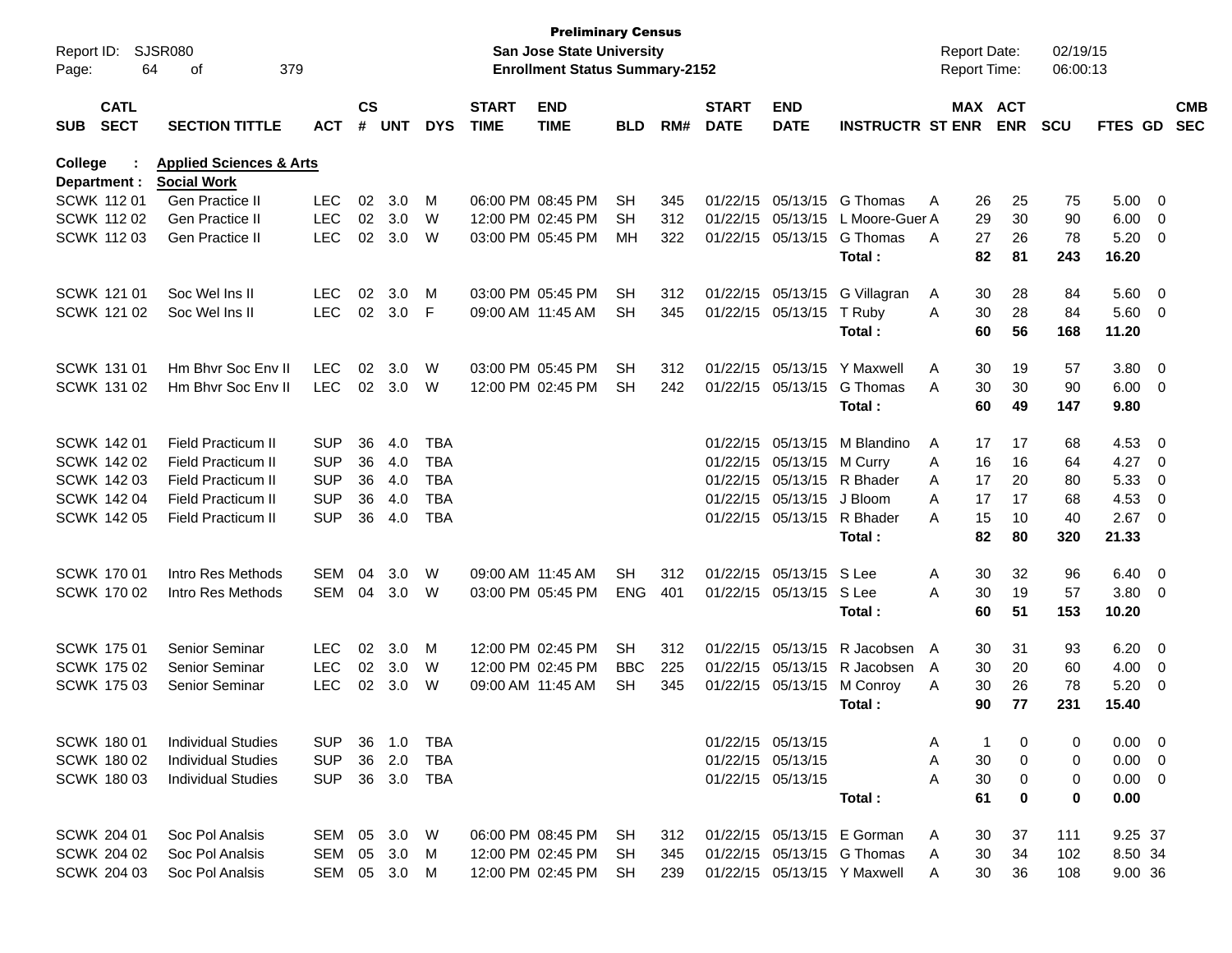| Report ID: SJSR080<br>65<br>Page:        | 379<br>of                |                |                |            |            |                             | <b>Preliminary Census</b><br><b>San Jose State University</b><br><b>Enrollment Status Summary-2152</b> |            |     |                             |                            |                                  | <b>Report Date:</b><br>Report Time: |                      |                | 02/19/15<br>06:00:13 |          |                 |                          |
|------------------------------------------|--------------------------|----------------|----------------|------------|------------|-----------------------------|--------------------------------------------------------------------------------------------------------|------------|-----|-----------------------------|----------------------------|----------------------------------|-------------------------------------|----------------------|----------------|----------------------|----------|-----------------|--------------------------|
| <b>CATL</b><br><b>SECT</b><br><b>SUB</b> | <b>SECTION TITTLE</b>    | <b>ACT</b>     | <b>CS</b><br># | <b>UNT</b> | <b>DYS</b> | <b>START</b><br><b>TIME</b> | <b>END</b><br><b>TIME</b>                                                                              | <b>BLD</b> | RM# | <b>START</b><br><b>DATE</b> | <b>END</b><br><b>DATE</b>  | <b>INSTRUCTR ST ENR</b>          | MAX ACT                             |                      | <b>ENR</b>     | <b>SCU</b>           | FTES GD  |                 | <b>CMB</b><br><b>SEC</b> |
|                                          |                          |                |                |            |            |                             |                                                                                                        |            |     |                             |                            | Total:                           |                                     | 90                   | 107            | 321                  | 26.75    |                 |                          |
| <b>SCWK 214 01</b>                       | Hum Be Soc Env II        | <b>SEM</b>     | 05             | 3.0        | M          |                             | 09:00 AM 11:45 AM                                                                                      | <b>SH</b>  | 345 |                             | 01/22/15 05/13/15 F Krebs  |                                  | Α                                   | 30                   | 38             | 114                  | 9.50 38  |                 |                          |
| SCWK 214 02                              | Hum Be Soc Env II        | <b>SEM</b>     | 05             | 3.0        | W          |                             | 03:00 PM 05:45 PM                                                                                      | SН         | 345 |                             | 01/22/15 05/13/15 F Krebs  |                                  | A                                   | 30                   | 32             | 96                   | 8.00 32  |                 |                          |
| <b>SCWK 214 03</b>                       | Hum Be Soc Env II        | <b>SEM</b>     | 05             | 3.0        | M          |                             | 06:00 PM 08:45 PM                                                                                      | SН         | 312 |                             | 01/22/15 05/13/15          | R Jacobsen                       | A                                   | 30                   | 36             | 108                  | 9.00 36  |                 |                          |
|                                          |                          |                |                |            |            |                             |                                                                                                        |            |     |                             |                            | Total:                           |                                     | 90                   | 106            | 318                  | 26.50    |                 |                          |
| SCWK 221 01                              | <b>Trans Gen Prac II</b> | <b>SEM</b>     | 05             | 3.0        | M          |                             | 09:00 AM 11:45 AM                                                                                      | <b>SH</b>  | 312 |                             | 01/22/15 05/13/15          | R Jacobsen                       | A                                   | 30                   | 22             | 66                   | 5.50 22  |                 |                          |
| SCWK 221 02                              | <b>Trans Gen Prac II</b> | <b>SEM</b>     | 05             | 3.0        | W          |                             | 12:00 PM 02:45 PM                                                                                      | SН         | 345 |                             | 01/22/15 05/13/15          | M Reyes                          | A                                   | 30                   | 26             | 78                   | 6.50 26  |                 |                          |
| <b>SCWK 221 03</b>                       | <b>Trans Gen Prac II</b> | <b>SEM</b>     | 05             | 3.0        | W          |                             | 06:00 PM 08:45 PM                                                                                      | SH         | 345 |                             | 01/22/15 05/13/15          | M Reyes                          | A                                   | 30                   | 20             | 60                   | 5.00 20  |                 |                          |
| <b>SCWK 221 04</b>                       | Trans Gen Prac II        | <b>SEM</b>     | 05             | 3.0        | M          |                             | 06:00 PM 08:45 PM                                                                                      | <b>DBH</b> | 133 |                             | 01/22/15 05/13/15          | L Arieta                         | A                                   | 30                   | 39             | 117                  | 9.75 39  |                 |                          |
|                                          |                          |                |                |            |            |                             |                                                                                                        |            |     |                             |                            | Total:                           | 120                                 |                      | 107            | 321                  | 26.75    |                 |                          |
| <b>SCWK 223 01</b>                       | Trans Adv Gen II         | <b>SEM</b>     | 05             | 3.0        | M          |                             | 06:00 PM 08:45 PM                                                                                      | <b>BBC</b> | 126 |                             | 01/22/15 05/13/15          | M Reyes                          | A                                   | 30                   | 13             | 39                   | 3.25 13  |                 |                          |
| <b>SCWK 223 02</b>                       | Trans Adv Gen II         | <b>SEM</b>     | 05             | 3.0        | M          |                             | 12:00 PM 02:45 PM                                                                                      | SH         | 242 |                             | 01/22/15 05/13/15          | M Reyes                          | A                                   | 15                   | 15             | 45                   | 3.75 15  |                 |                          |
|                                          |                          |                |                |            |            |                             |                                                                                                        |            |     |                             |                            | Total:                           |                                     | 45                   | 28             | 84                   | 7.00     |                 |                          |
| SCWK 230 01                              | Soc W Pract I            | <b>SUP</b>     |                | 23 4.0     | TBA        |                             |                                                                                                        |            |     |                             | 01/22/15 05/13/15          | C Shaffar                        | Α                                   | 1                    | -1             | 4                    | $0.33$ 1 |                 |                          |
|                                          |                          |                |                |            |            |                             |                                                                                                        |            |     |                             |                            | Total:                           |                                     | $\blacktriangleleft$ | $\mathbf{1}$   | 4                    | 0.33     |                 |                          |
| SCWK 231 01                              | Soc W Pract II           | <b>SUP</b>     | 23             | 2.0        | TBA        |                             |                                                                                                        |            |     |                             | 01/22/15 05/13/15 L Chin   |                                  | A                                   | 16                   | 16             | 32                   | 2.67 16  |                 |                          |
| SCWK 231 02                              | Soc W Pract II           | <b>SUP</b>     | 23             | 2.0        | <b>TBA</b> |                             |                                                                                                        |            |     |                             | 01/22/15 05/13/15          | <b>B</b> Tavera                  | A                                   | 15                   | 13             | 26                   | 2.17 13  |                 |                          |
| SCWK 231 03                              | Soc W Pract II           | <b>SUP</b>     | 23             | 2.0        | <b>TBA</b> |                             |                                                                                                        |            |     |                             | 01/22/15 05/13/15          | J Jackson                        | A                                   | 14                   | 14             | 28                   | 2.33 14  |                 |                          |
| <b>SCWK 231 04</b>                       | Soc W Pract II           | <b>SUP</b>     | 23             | 2.0        | <b>TBA</b> |                             |                                                                                                        |            |     |                             |                            | 01/22/15 05/13/15 A Fimbres-Wi A |                                     | 14                   | 13             | 26                   | 2.17 13  |                 |                          |
| <b>SCWK 231 05</b>                       | Soc W Pract II           | <b>SUP</b>     | 23             | 2.0        | <b>TBA</b> |                             |                                                                                                        |            |     |                             | 01/22/15 05/13/15          | <b>B</b> Watkins                 | A                                   | 14                   | 13             | 26                   | 2.17 13  |                 |                          |
| SCWK 231 06                              | Soc W Pract II           | <b>SUP</b>     | 23             | 2.0        | <b>TBA</b> |                             |                                                                                                        |            |     |                             |                            | 01/22/15 05/13/15 C Shaffar      | A                                   | 6                    | 6              | 12                   | 1.00     | $6\overline{6}$ |                          |
| <b>SCWK 231 07</b>                       | Soc W Pract II           | <b>SUP</b>     | 23             | 2.0        | <b>TBA</b> |                             |                                                                                                        |            |     |                             | 01/22/15 05/13/15 V Smith  |                                  | A                                   | 16                   | 17             | 34                   | 2.83 17  |                 |                          |
| <b>SCWK 231 08</b>                       | Soc W Pract II           | <b>SUP</b>     | 23             | 2.0        | <b>TBA</b> |                             |                                                                                                        |            |     |                             | 01/22/15 05/13/15 J Rose   |                                  | A                                   | 10                   | 8              | 16                   | 1.33     | 8               |                          |
| SCWK 231 09                              | Soc W Pract II           | <b>SUP</b>     | 23             | 2.0        | <b>TBA</b> |                             |                                                                                                        |            |     |                             | 01/22/15 05/13/15          | J Rose                           | A                                   | 5                    | $\overline{4}$ | 8                    | 0.674    |                 |                          |
|                                          |                          |                |                |            |            |                             |                                                                                                        |            |     |                             |                            | Total :                          | 110                                 |                      | 104            | 208                  | 17.33    |                 |                          |
| SCWK 233 01                              | Soc W Pract IV           | <b>SUP</b>     |                | 23 2.0     | TBA        |                             |                                                                                                        |            |     |                             | 01/22/15 05/13/15 L Chin   |                                  | A                                   | 13                   | 14             | 28                   | 2.33 14  |                 |                          |
| SCWK 233 02                              | Soc W Pract IV           | <b>SUP</b>     |                | 23 2.0     | TBA        |                             |                                                                                                        |            |     |                             | 01/22/15 05/13/15 B Tavera |                                  | Α                                   | 13                   | 14             | 28                   | 2.33 14  |                 |                          |
| SCWK 233 03                              | Soc W Pract IV           | <b>SUP</b>     |                | 23 2.0     | TBA        |                             |                                                                                                        |            |     |                             |                            | 01/22/15 05/13/15 J Jackson      | A                                   | 13                   | 14             | 28                   | 2.33 14  |                 |                          |
| SCWK 233 04                              | Soc W Pract IV           | <b>SUP</b>     |                | 23 2.0     | TBA        |                             |                                                                                                        |            |     |                             |                            | 01/22/15 05/13/15 A Fimbres-Wi A |                                     | 14                   | 13             | 26                   | 2.17 13  |                 |                          |
| SCWK 233 05                              | Soc W Pract IV           | <b>SUP</b>     |                | 23 2.0     | TBA        |                             |                                                                                                        |            |     |                             |                            | 01/22/15 05/13/15 B Watkins      | A                                   | 14                   | 14             | 28                   | 2.33 14  |                 |                          |
| <b>SCWK 233 06</b>                       | Soc W Pract IV           | <b>SUP</b>     |                | 23 2.0     | TBA        |                             |                                                                                                        |            |     |                             | 01/22/15 05/13/15 R Ghezzi |                                  | Α                                   | 8                    | 11             | 22                   | 1.83 11  |                 |                          |
| SCWK 233 07                              | Soc W Pract IV           | <b>SUP</b>     |                | 23 2.0     | TBA        |                             |                                                                                                        |            |     |                             | 01/22/15 05/13/15 V Smith  |                                  | A                                   | 14                   | 13             | 26                   | 2.17 13  |                 |                          |
| <b>SCWK 233 08</b>                       | Soc W Pract IV           | SUP 23 2.0 TBA |                |            |            |                             |                                                                                                        |            |     |                             |                            | 01/22/15 05/13/15 M Blandino     | A                                   | 3                    | 4              | 8                    | $0.67$ 4 |                 |                          |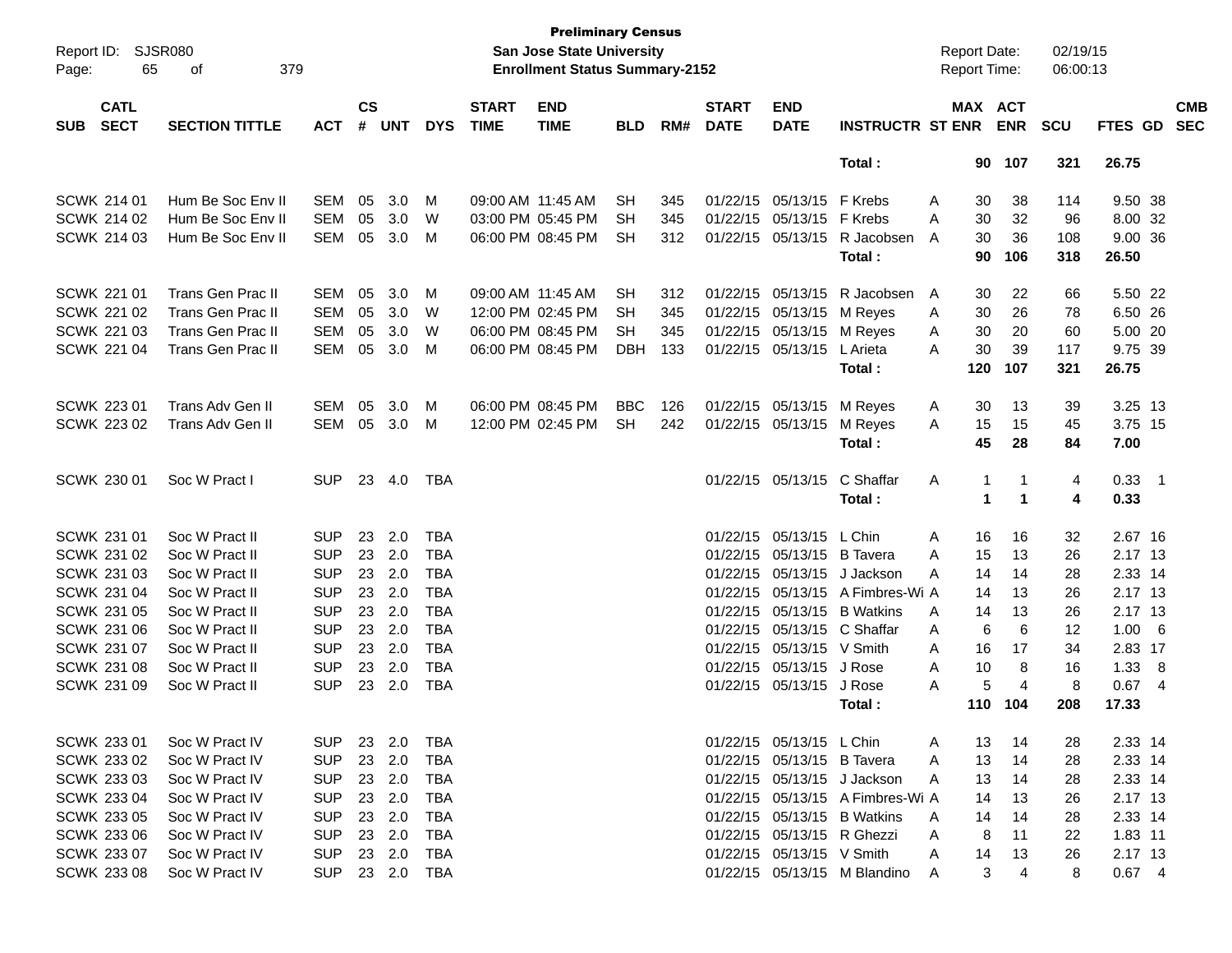| Report ID:<br>Page: | 66                 | SJSR080<br>379<br>оf      |            |               |            |              |                   | <b>Preliminary Census</b><br><b>San Jose State University</b><br><b>Enrollment Status Summary-2152</b> |            |     |              |                           |                                 | <b>Report Date:</b><br>Report Time: |               | 02/19/15<br>06:00:13 |             |                          |            |
|---------------------|--------------------|---------------------------|------------|---------------|------------|--------------|-------------------|--------------------------------------------------------------------------------------------------------|------------|-----|--------------|---------------------------|---------------------------------|-------------------------------------|---------------|----------------------|-------------|--------------------------|------------|
|                     | <b>CATL</b>        |                           |            | $\mathsf{cs}$ |            |              | <b>START</b>      | <b>END</b>                                                                                             |            |     | <b>START</b> | <b>END</b>                |                                 |                                     | MAX ACT       |                      |             |                          | <b>CMB</b> |
| <b>SUB</b>          | <b>SECT</b>        | <b>SECTION TITTLE</b>     | <b>ACT</b> | #             | <b>UNT</b> | <b>DYS</b>   | <b>TIME</b>       | <b>TIME</b>                                                                                            | <b>BLD</b> | RM# | <b>DATE</b>  | <b>DATE</b>               | <b>INSTRUCTR ST ENR</b>         |                                     | <b>ENR</b>    | <b>SCU</b>           | FTES GD     |                          | <b>SEC</b> |
|                     | SCWK 233 09        | Soc W Pract IV            | <b>SUP</b> | 23            | 2.0        | <b>TBA</b>   |                   |                                                                                                        |            |     |              | 01/22/15 05/13/15         | M Curry                         | 21<br>Α                             | 12            | 24                   | 2.00 12     |                          |            |
|                     | <b>SCWK 233 10</b> | Soc W Pract IV            | <b>SUP</b> | 23            | 2.0        | <b>TBA</b>   |                   |                                                                                                        |            |     |              | 01/22/15 05/13/15         | J Rose                          | Α                                   | 9<br>21       | 42                   | 3.50 21     |                          |            |
|                     | SCWK 233 11        | Soc W Pract IV            | <b>SUP</b> | 23            | 2.0        | <b>TBA</b>   |                   |                                                                                                        |            |     |              | 01/22/15 05/13/15         | M Blandino                      | 13<br>A                             | 8             | 16                   | 1.33        | - 8                      |            |
|                     | SCWK 233 12        | Soc W Pract IV            | <b>SUP</b> | 23            | 2.0        | <b>TBA</b>   |                   |                                                                                                        |            |     |              | 01/22/15 05/13/15         | R Ghezzi                        | A                                   | 6<br>3        | 6                    | 0.50        | - 3                      |            |
|                     |                    |                           |            |               |            |              |                   |                                                                                                        |            |     |              |                           | Total:                          | 141                                 | 141           | 282                  | 23.50       |                          |            |
|                     | SCWK 242 01        | <b>Res Meth Data Eval</b> | <b>SEM</b> | 05            | 3.0        | W            |                   | 09:00 AM 11:45 AM                                                                                      | HB         | 407 |              | 01/22/15 05/13/15         | P Lee                           | A<br>30                             | 29            | 87                   | 7.25 29     |                          |            |
|                     | SCWK 242 02        | <b>Res Meth Data Eval</b> | <b>SEM</b> | 05            | 3.0        | W            |                   | 06:00 PM 08:45 PM                                                                                      | <b>CCB</b> | 102 | 01/22/15     | 05/13/15                  | K Lemon OsteA                   | 30                                  | 34            | 102                  | 8.50 34     |                          |            |
|                     | <b>SCWK 242 03</b> | Res Meth Data Eval        | <b>SEM</b> | 05            | 3.0        | M            |                   | 06:00 PM 08:45 PM                                                                                      | MH         | 523 |              | 01/22/15 05/13/15         | M Weber                         | 30<br>A                             | 20            | 60                   | 5.00 20     |                          |            |
|                     | <b>SCWK 242 04</b> | <b>Res Meth Data Eval</b> | <b>SEM</b> | 05            | 3.0        | W            |                   | 03:00 PM 05:45 PM                                                                                      | <b>BBC</b> | 201 |              | 01/22/15 05/13/15         | K Lemon OsteA                   | 30                                  | 24            | 72                   | 6.00 24     |                          |            |
|                     |                    |                           |            |               |            |              |                   |                                                                                                        |            |     |              |                           | Total:                          | 120                                 | 107           | 321                  | 26.75       |                          |            |
|                     | SCWK 245 02        | Mngmt Hum Serv            | SEM        | 05            | 3.0        | M            | 09:00 AM 11:45 AM |                                                                                                        | <b>ENG</b> | 303 |              | 01/22/15 05/13/15         | L Arieta                        | 15<br>Α                             | 20            | 60                   | 5.00 20     |                          |            |
|                     |                    |                           |            |               |            |              |                   |                                                                                                        |            |     |              |                           | Total:                          | 15                                  | 20            | 60                   | 5.00        |                          |            |
|                     | <b>SCWK 250 01</b> | Policy Prac Aging         | SEM        | 05            | 3.0        | M            |                   | 06:00 PM 08:45 PM                                                                                      | <b>IS</b>  | 215 |              | 01/22/15 05/13/15         | M Breaux                        | 15<br>Α                             | 16            | 48                   | 4.00 16     |                          |            |
|                     |                    |                           |            |               |            |              |                   |                                                                                                        |            |     |              |                           | Total:                          | 15                                  | 16            | 48                   | 4.00        |                          |            |
|                     | SCWK 260 01        | Pol Prac Child Fam        | <b>SEM</b> |               | 3.0        |              |                   |                                                                                                        |            |     |              |                           |                                 | Χ                                   | 0<br>0        | 0                    | 0.00        | $\overline{\phantom{0}}$ |            |
|                     | SCWK 260 02        | Pol Prac Child Fam        | <b>SEM</b> | 05            | 3.0        | м            |                   | 06:00 PM 08:45 PM                                                                                      | MН         | 324 |              | 01/22/15 05/13/15         | J Hubbs                         | 30<br>A                             | 21            | 63                   | 5.25 21     |                          |            |
|                     | SCWK 260 03        | Pol Prac Child Fam        | <b>SEM</b> | 05            | 3.0        | м            |                   | 12:00 PM 02:45 PM                                                                                      | <b>HB</b>  | 408 |              | 01/22/15 05/13/15         | E Bruce                         | 30<br>Α                             | 22            | 66                   | 5.50 22     |                          |            |
|                     |                    |                           |            |               |            |              |                   |                                                                                                        |            |     |              |                           | Total:                          | 60                                  | 43            | 129                  | 10.75       |                          |            |
|                     |                    |                           |            |               |            |              |                   |                                                                                                        |            |     |              |                           |                                 |                                     |               |                      |             |                          |            |
|                     | <b>SCWK 280 01</b> | Pol Prac Hith/MH          | <b>SEM</b> | 05            | 3.0        | M            |                   | 09:00 AM 11:45 AM                                                                                      | <b>HB</b>  | 407 |              | 01/22/15 05/13/15         | M Conroy                        | 30<br>A                             | 40            | 120                  | 10.00 40    |                          |            |
|                     | SCWK 280 02        | Pol Prac Hith/MH          | SEM        | 05            | 3.0        | M            |                   | 06:00 PM 08:45 PM                                                                                      | <b>CCB</b> | 101 |              | 01/22/15 05/13/15         | M Conroy                        | 30<br>Α                             | 31            | 93                   | 7.75 31     |                          |            |
|                     |                    |                           |            |               |            |              |                   |                                                                                                        |            |     |              |                           | Total:                          | 60                                  | 71            | 213                  | 17.75       |                          |            |
|                     | SCWK 283 01        | <b>Pharmco for Scwkrs</b> | SEM        | 05            | 3.0        | M            |                   | 12:00 PM 02:45 PM                                                                                      | <b>BBC</b> | 225 |              | 01/22/15 05/13/15         | R Cresci                        | 30<br>Α                             | 32            | 96                   | 8.00 32     |                          |            |
|                     |                    |                           |            |               |            |              |                   |                                                                                                        |            |     |              |                           | Total:                          | 30                                  | 32            | 96                   | 8.00        |                          |            |
|                     | <b>SCWK 285 01</b> | SW and Soc Prob           | <b>SEM</b> |               | 3.0        |              |                   |                                                                                                        |            |     |              |                           |                                 | X                                   | 0<br>$\Omega$ | 0                    | $0.00 \t 0$ |                          |            |
|                     |                    |                           |            |               |            |              |                   |                                                                                                        |            |     |              |                           | Total:                          |                                     | 0<br>0        | 0                    | 0.00        |                          |            |
|                     |                    |                           |            |               |            |              |                   |                                                                                                        |            |     |              |                           |                                 |                                     |               |                      |             |                          |            |
|                     | SCWK 298 01        | <b>Special Study</b>      | <b>SUP</b> |               | 25 3.0     | M            |                   | 03:00 PM 05:45 PM                                                                                      | CL         | 243 |              | 01/22/15 05/13/15 S Diwan |                                 | 18<br>A                             | 18            | 54                   | 4.50 18     |                          |            |
|                     | <b>SCWK 298 02</b> | <b>Special Study</b>      | <b>SUP</b> | 25            | 3.0        | M            |                   | 03:00 PM 05:45 PM                                                                                      | CL         | 243 |              | 01/22/15 05/13/15 M Crowe |                                 | 19<br>Α                             | 19            | 57                   | 4.75 19     |                          |            |
|                     | <b>SCWK 298 03</b> | <b>Special Study</b>      | <b>SUP</b> |               | 25 3.0     | M            |                   | 03:00 PM 04:45 PM                                                                                      | MН         | 321 |              |                           | 01/22/15 05/13/15 L Drabble     | Α<br>18                             | 18            | 54                   | 4.50 18     |                          |            |
|                     | <b>SCWK 298 04</b> | <b>Special Study</b>      | <b>SUP</b> |               | 25 3.0     | $\mathsf{T}$ |                   | 03:00 PM 05:45 PM                                                                                      | CL         | 205 |              | 01/22/15 05/13/15 S Lee   |                                 | Α<br>18                             | 17            | 51                   | 4.25 17     |                          |            |
|                     | <b>SCWK 298 05</b> | <b>Special Study</b>      | <b>SUP</b> |               | 25 3.0     | $\top$       |                   | 03:00 PM 05:45 PM                                                                                      | CL         | 205 |              | 01/22/15 05/13/15 P Lee   |                                 | 17<br>Α                             | 17            | 51                   | 4.25 17     |                          |            |
|                     | <b>SCWK 298 06</b> | <b>Special Study</b>      | <b>SUP</b> |               | 25 3.0     | $\top$       |                   | 03:00 PM 05:45 PM                                                                                      | <b>BBC</b> | 122 |              |                           | 01/22/15 05/13/15 K Lemon OsteA | 18                                  | 18            | 54                   | 4.50 18     |                          |            |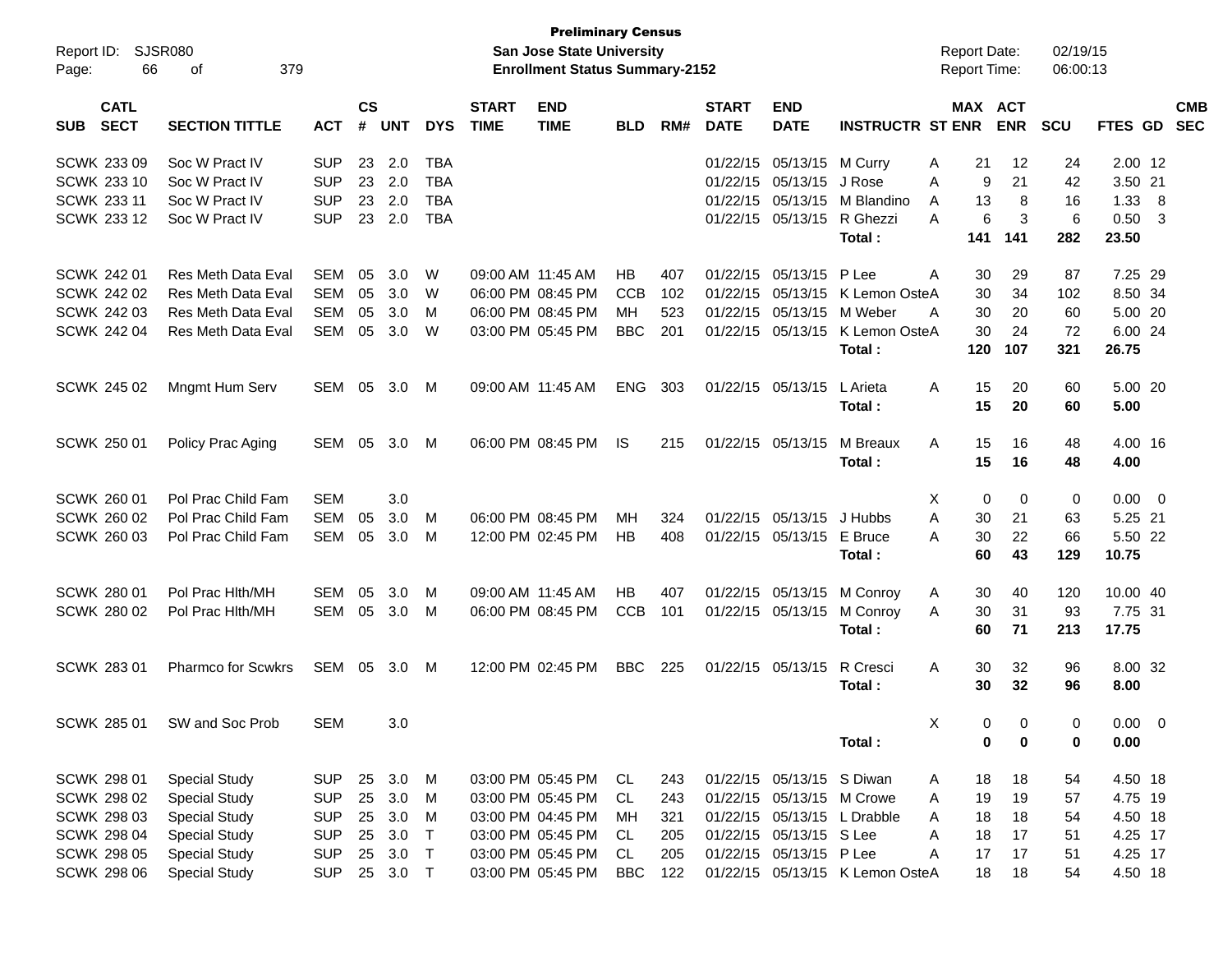|                    |                            |                       |            |                |            |            |                             | <b>Preliminary Census</b>             |            |     |                             |                                                  |                           |   |                     |                          |                          |                         |                          |
|--------------------|----------------------------|-----------------------|------------|----------------|------------|------------|-----------------------------|---------------------------------------|------------|-----|-----------------------------|--------------------------------------------------|---------------------------|---|---------------------|--------------------------|--------------------------|-------------------------|--------------------------|
| Report ID:         |                            | SJSR080               |            |                |            |            |                             | <b>San Jose State University</b>      |            |     |                             |                                                  |                           |   | <b>Report Date:</b> |                          | 02/19/15                 |                         |                          |
| Page:              | 67                         | 379<br>0f             |            |                |            |            |                             | <b>Enrollment Status Summary-2152</b> |            |     |                             |                                                  |                           |   | <b>Report Time:</b> |                          | 06:00:13                 |                         |                          |
| <b>SUB</b>         | <b>CATL</b><br><b>SECT</b> | <b>SECTION TITTLE</b> | <b>ACT</b> | <b>CS</b><br># | <b>UNT</b> | <b>DYS</b> | <b>START</b><br><b>TIME</b> | <b>END</b><br>TIME                    | <b>BLD</b> | RM# | <b>START</b><br><b>DATE</b> | <b>END</b><br><b>DATE</b>                        | <b>INSTRUCTR ST ENR</b>   |   | <b>MAX</b>          | <b>ACT</b><br><b>ENR</b> | <b>SCU</b>               | <b>FTES GD</b>          | <b>CMB</b><br><b>SEC</b> |
| <b>SCWK 298 07</b> |                            | <b>Special Study</b>  | <b>SUP</b> | 25             | 3.0        |            |                             | 03:00 PM 05:45 PM                     | BBC        | 122 | 01/22/15                    | 05/13/15 E Bruce                                 |                           | A | 18                  | 18                       | 54                       | 4.50 18                 |                          |
| <b>SCWK 298 08</b> |                            | Special Study         | <b>SUP</b> | 25             | 3.0        |            |                             | 03:00 PM 05:45 PM                     | <b>DMH</b> | 354 | 01/22/15                    | 05/13/15                                         | E Gorman                  | A | 18                  | 18                       | 54                       | 4.50 18                 |                          |
|                    |                            |                       |            |                |            |            |                             |                                       |            |     |                             |                                                  | Total :                   |   | 144                 | 143                      | 429                      | 35.75                   |                          |
| Department :       |                            | <b>Social Work</b>    |            |                |            |            |                             |                                       |            |     |                             | <b>Lower Division:</b><br><b>Upper Division:</b> | <b>Department Total:</b>  |   | 1536<br>0<br>495    | 1420<br>$\bf{0}$<br>394  | 4096<br>$\bf{0}$<br>1262 | 320.30<br>0.00<br>84.13 |                          |
|                    |                            |                       |            |                |            |            |                             |                                       |            |     |                             |                                                  |                           |   |                     |                          |                          |                         |                          |
|                    |                            |                       |            |                |            |            |                             |                                       |            |     |                             |                                                  | <b>Graduate Division:</b> |   | 1041                | 1026                     | 2834                     | 236.17                  |                          |